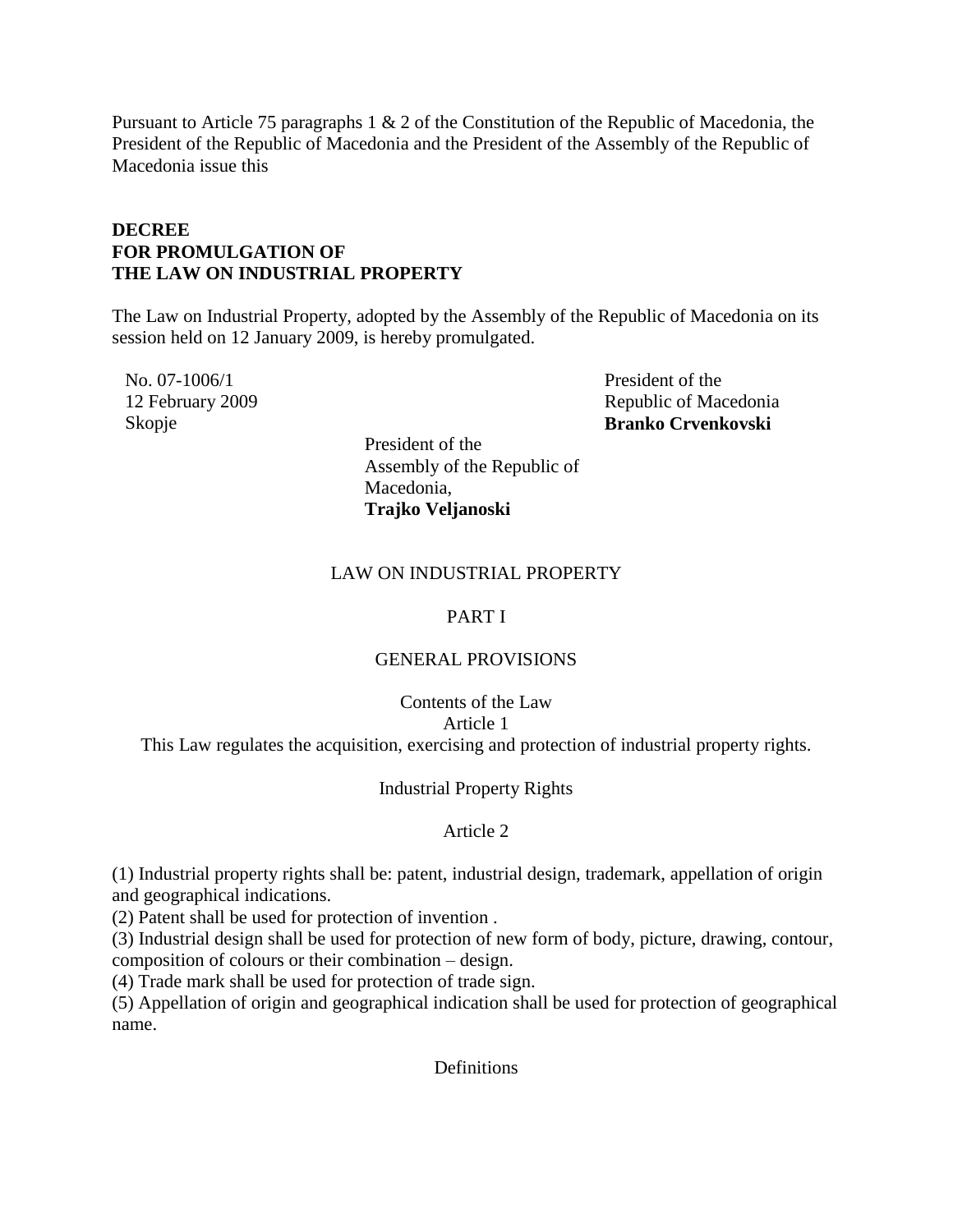#### Article 3

Certain terms used in this Law shall have the following meaning:

- "Industrial property rights" shall be rights to intellectual creative work and economic ties in the field of industry and trade including agriculture in terms of Article 2 paragraph (1) of this Law;

- "Patent" shall be industrial property right protecting the invention in procedure pursuant to this Law;

- "Industrial design" shall be industrial property right acquired in a procedure in compliance with this Law, and which protects the design;

- "Trademark"(mark for goods, service mark, collective, and certification mark) shall be the industrial property right acquired in a procedure in compliance with this Law and which protects the trade sign;

- "Geographical indication" shall be the industrial property right acquired in compliance with this law by which the geographical name is protected;

- "Appellation of origin" shall be the industrial property right acquired in compliance with this law by which the geographic name is protected;

- "Invention shall be a solution to a technical problem related to a product, a procedure or a material which is the result of a certain procedure;

- "Design" shall be the outer appearance of a product as a whole or its part defined by its designations i.e. lines, contours, colours, shapes, texture, and material from which the product is made, or decorated like and/or its ornaments;

- "Tradesign" shall be a sign that may be presented graphically and fulfils the requirements laid down in Article 175 of this Law;

- "Geographical name" shall be a name and/or designations of the country, the region or the location designating that the product originates from that region;

- "Protected, registered or recognised industrial property right" when used in this Law, shall have the same meaning;

- "Biological material" shall be a material that contains genetic information and may be reproduced alone or in a biological system;

- "Clear biological procedure" shall be a procedure consisting of a natural phenomenon such as crossbreeding or selection;

- "Medical product" shall be any substance or combination of substances in pharmaceutical dosage for the purpose of treatment, diagnosing, or prevention of diseases i.e. for the purpose of prevention, correction or modification of physiological functions of people and animals;

- "Product" shall be a pharmaceutical active ingredient or a combination of active ingredients of the medical product;

- "Basic patent" shall be a patent allocated to any product, including the procedure for manufacturing a product or its use, and which is indicated in the procedure for issuing a certificate;

- "Certificate" shall be a certificate for additional protection of medical products or a certificate for additional protection of products for protection of plants;

- "Plant protection products" shall be active substances and preparations that contain one or more active substances in the form in which they are delivered to the user, to:

- protect plants or plant products against all harmful organisms or hinder the effects of such organisms, unless such substances or preparations are otherwise defined below: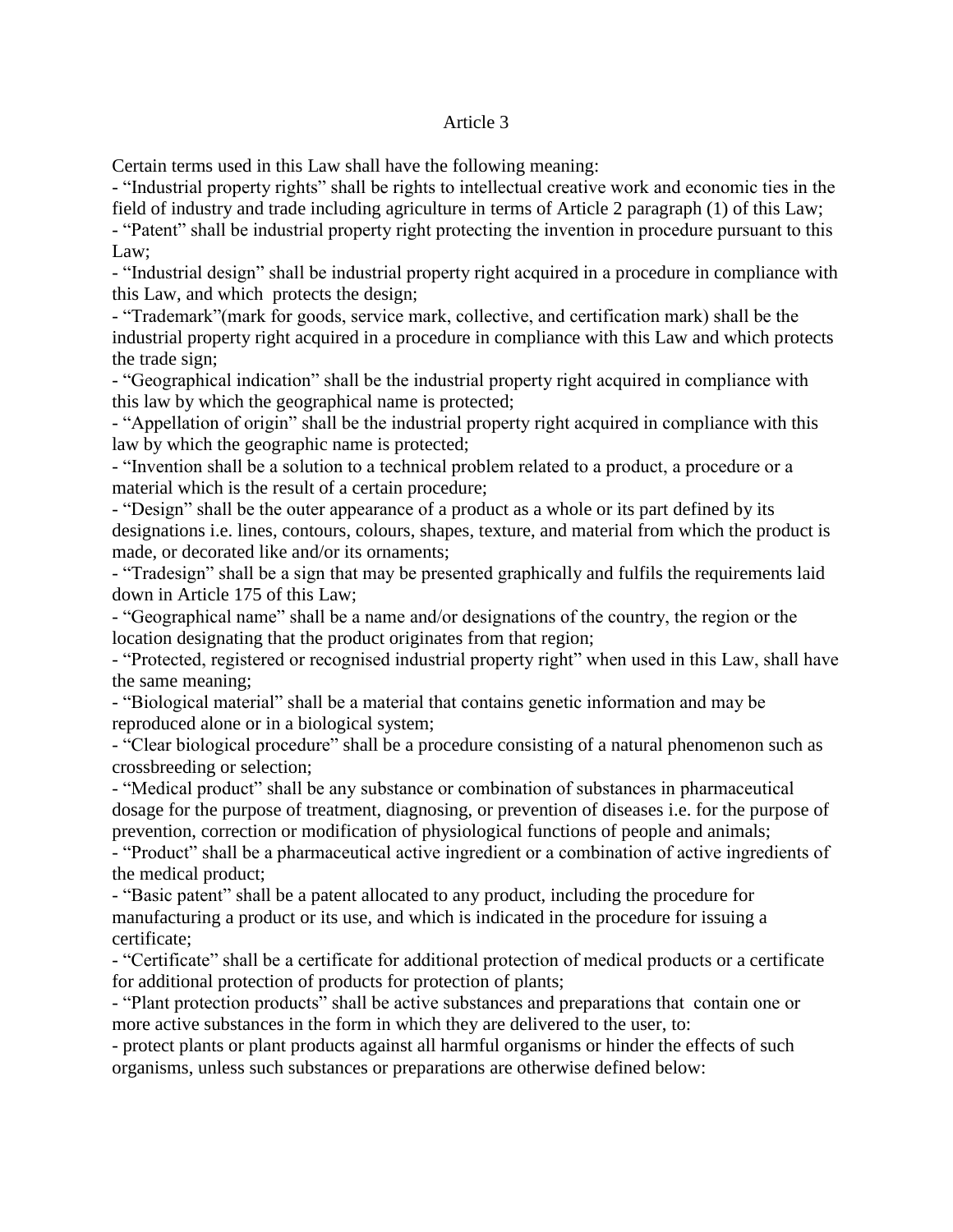- impact the life process of plants, without showing characteristics of a nutritive component (for example, regulators of the growth of plants);

- protect plant products;

- exterminate undesired plants; or

- exterminate part of plants, limit or prevent the undesired growth of plants;

- "Substances" shall be chemical elements and their compounds which may occur in a natural or a processed form, including any admixture unavoidably resulting from the production process;

- "Active substances" shall be substances or microorganisms, including also viruses which have general or special effect against harmful organisms or on plants, parts of plants or plant products;

- "Preparations" shall be admixtures or solutions consisting of two or more substances of which at least one is an active substance, and are intended to be used as a product for protection of plants;

- "Plants" shall be living plants or living parts of pants, including also fresh fruit and seeds;

- "Plant products" shall be products of plants in which have not been processed or which underwent simple preparation: grinding, drying or pressing, with the exception of the plants themselves;

- "Harmful organisms" shall be pests on plants or plant products belonging to the world of animals or plants and also viruses, bacteria and microorganisms and other pathogenic agents; - Paris Convention for the Protection of Industrial Property adopted in 1883, (hereinafter referred to as; "Paris Convention")

- Agreement on Cooperation in the field of Patents of 19 June 1970, as amended (hereinafter referred to as: "ACP");

- Madrid Agreement Concerning the International Registration of Marks of 14 April 1891, as amended (hereinafter referred to as: the Madrid Agreement);

- "International Classification of Goods and Services" shall be the classification according to the Nice Agreement concerning the international classification of goods and services for registration of marks of 15 June 1957, as amended;

- ,,Locarno Classification" shall be the classification according to the Locarno Agreement Establishing an International Classification for Industrial Designs of 8 October 1968, as amended;

- "Paris Union" shall be the union established by the Paris Convention;

- "Hague Agreement Concerning the International Registration of Industrial Design", Hague document of 28 November 1960, as amended (hereinafter referred to as: Hague Agreement);

- "Agreement on cooperation in the field of patents between the Government of the Republic of Macedonia and the European Patent Organisation and the Provisions regulating the extension of the European patents of 24 June 1997 (hereinafter referred to as "Extension Agreement");

- European Patent Convention of 5 October 1973, revised on 17 October 1991 and 29 December 2000, adopted by the Administrative Council of the European Patent Organisation on 28 June 2001 (hereinafter referred to as: "EPC");

- European Patent Office in charge of conducting the procedure to recognise European patents in compliance with the EPC (hereinafter referred to as: "EPO")

- Patent applications submitted to the EPO which have a fixed date for submission to the EPO (hereinafter referred to as: European applications);

- Patents which the EPO has recognised on the basis of EPC (hereinafter referred to as: European patents);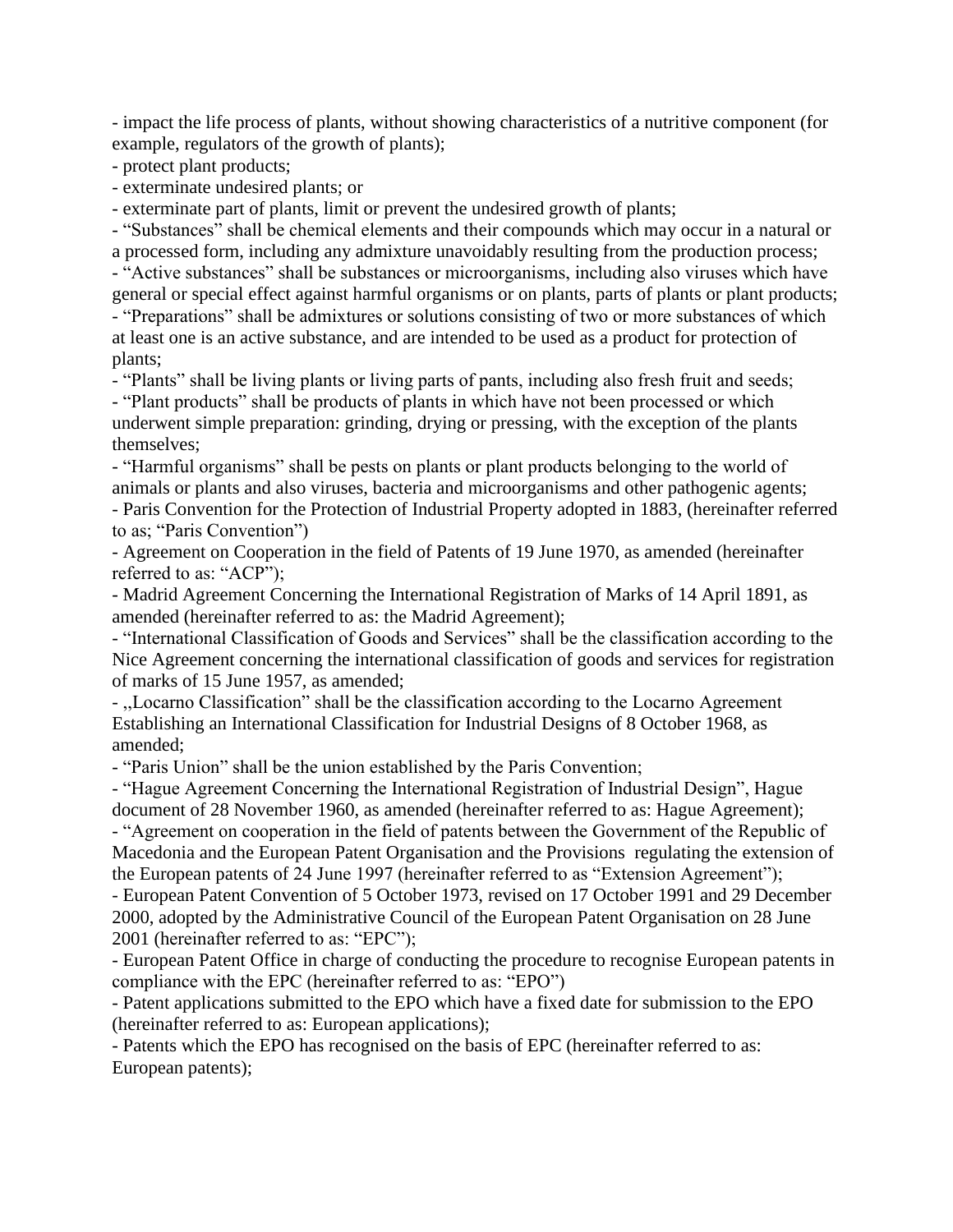- Protocol Relating to the Madrid Agreement Concerning the International Registration of Marks of 27 June, 1989 (hereinafter referred to as: the Madrid Protocol);

- World Trade Organisation, international organisation established by the Marrakesh Agreement (hereinafter referred to as: WTO);

- the WTO Agreement on Trade-Related Aspects of Intellectual Property Rights (hereinafter referred to as: "TRIPS") and

- Convention Relating to International Exhibition signed at Paris on 22 November 1928, last revised on 31 May 1988 (hereinafter referred to as: "Convention for International Exhibitions").

# Principle of legality

## Article 4

The rights recognised pursuant to this Law may not be used contrary to the Constitution, the laws and the good business practices.

## Entities of industrial property rights

## Article 5

(1) Entities of industrial property rights shall be national and foreign legal and natural persons. (2) The foreign legal and natural persons shall enjoy the same rights as the national legal and natural persons, in accordance with this Law, with regard to the protection of the industrial property rights in the Republic of Macedonia, provided that this asises from the international agreements and conventions or from the application of the principle of reciprocity. (3) The existence of reciprocity referred to in paragraph (2) of this Article, shall be proven by the individual that refers to it.

Rights of the entities of industrial property rights

# Article 6

(1) The inventor of a patent and the author of industrial design shall have moral and exclusive rights to their creative works laid down by law.

(2) The entities referred to in paragraph (1) of this Article, as well as the holder of the patent, the industrial design, the mark, the authorised user of appellation of origin and the authorised user of geographical indication, shall also have other rights laid down in the international agreements and conventions, other laws, general acts and contracts.

# Moral right

# Article 7

(1) It shall be the moral right of the inventor and the author to be stated in the application and documents relating to the patent and the industrial design.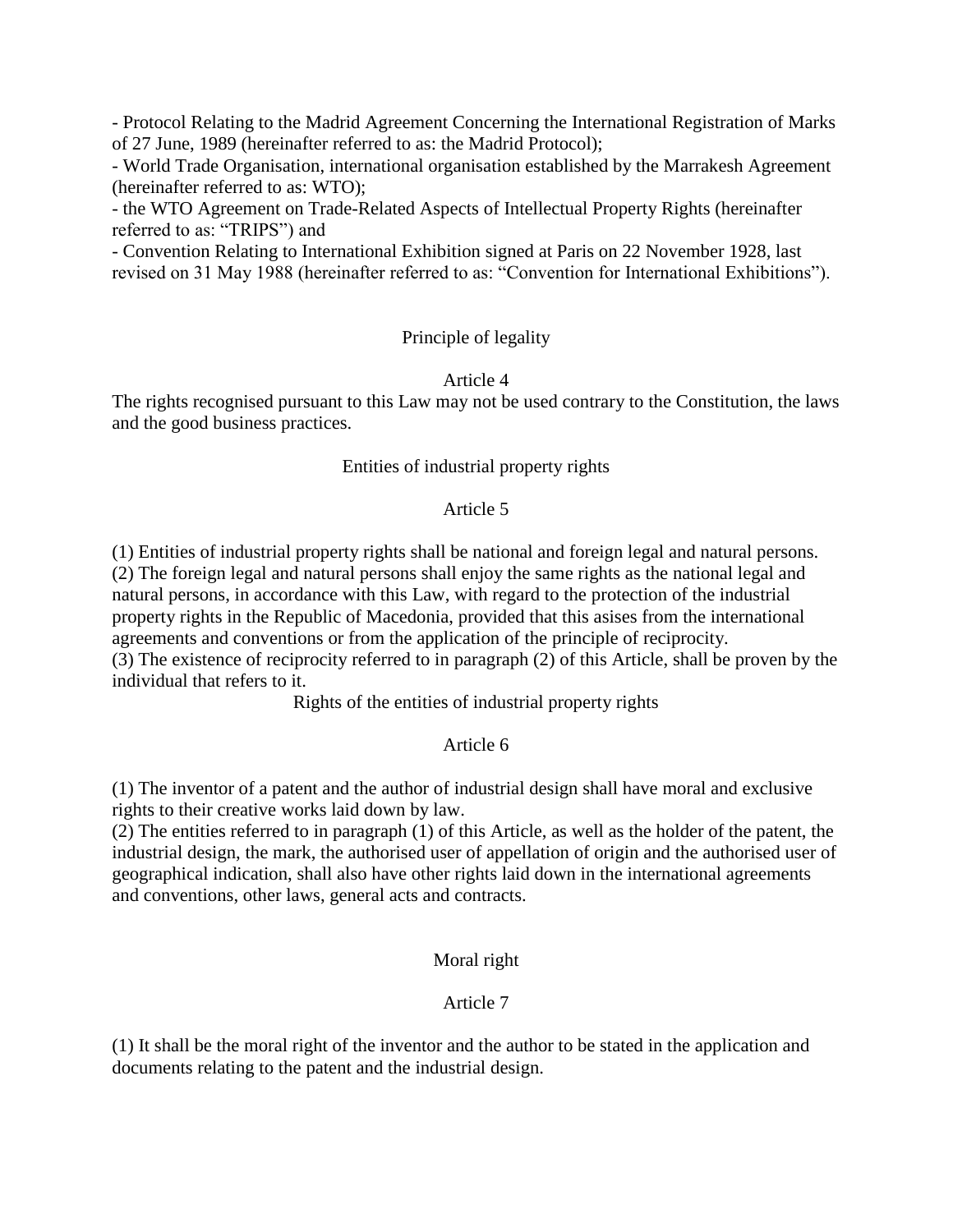(2) If the invention or design is the result of the creative labour of more individuals, they shall enjoy the right referred to in paragraph (1) of this Law.

### Exclusive rights

### Article 8

(1) The exclusive right to the holder of the patent, the industrial design and the trademark shall cover the right of use, availability, right to compensation and right to forbid unlawful use by third parties in the cases and manners provided by the international agreements and conventions, by this law, other laws and a contract.

(2) The holders of collective trademark and the authorised users of appellation of origin and the geographical indication shall enjoy the rights referred to in paragraph (1) of this Article other than the right to availability.

### Competent Institution

#### Article 9

(1) The works related to the aquiring and safeguarding of the industrial property rights shall be performed by the State Office of Industrial Property (hereinafter referred to as: the Office). (2) The Office shall be an administrative organisation with a status of an independent state administrative body with responsibilities laid down with this or other laws.

(3) The Office has the capacity of a legal person.

(4) The seat of the Office shall be in Skopje.

### Management

### Article 10

(1) The Office shall be managed by a director.

(2) The director shall have a deputy.

(3) The director of the Office and the deputy shall be appointed and dismissed by the

Government of the Republic of Macedonia.

(4) The director shall represents the Office.

### **Competences**

### Article 11

The Office shall perform the following tasks:

- to accept applications related to the protection of industrial property rights;

- to carry out administrative procedure to acquire industrial property rights;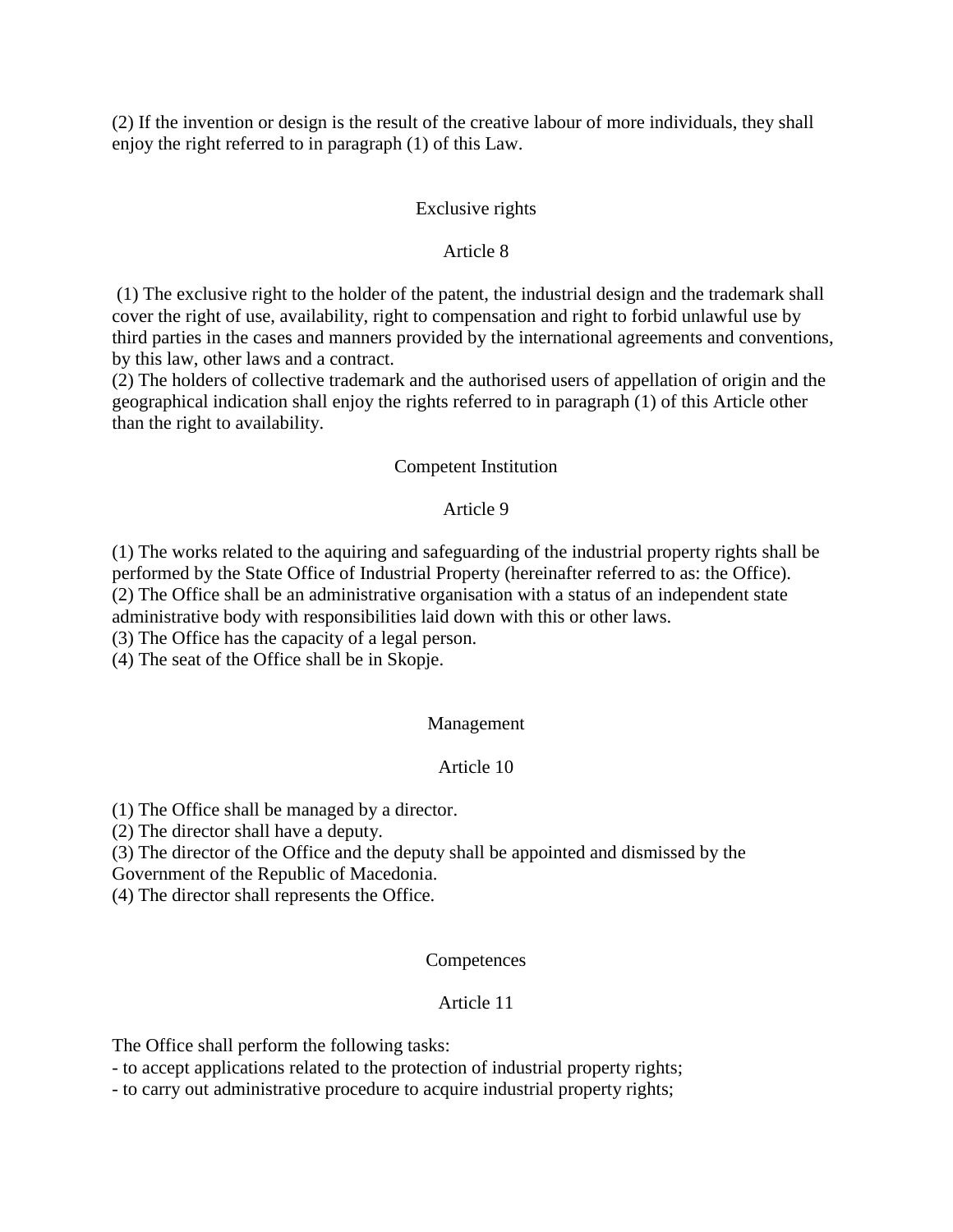- to maintain a register of acquired rights and other registers laid down with this Law;

- publish an official newsletter that includes data on registered and recognised industrial property rights;

- to conduct examination for the representatives in the field of industrial property to protect the industrial property right;

- to prepare proposals to adopt legal and other acts in the field of industrial property;

- to promote the protection of industrial property;

- to represent the Republic of Macedonia and to stand for its interests in international, European and regional organisations for industrial property.

- to launch initiatives concerning the ratification of international agreements and to take care of the delivery of obligations in the field of industrial property arising from the ratification of international agreements signed by the Republic of Macedonia;

- to prepare and publish guidelines, manuals and comments in the field of industrial property;

- to cooperate with other entities involved in the system of protection industrial property rights in the country and abroad; and

- to perform other tasks laid down by law.

# Financing

# Article 12

(1) The operating assets of the Office shall be provided by its own incomes and, if necessary, also by additional resources from the budget of the Republic of Macedonia.

# Incomes

# Article 13

The Office shall use its own incomes for the assignments it performs according to the Madrid Agreement, the Madrid Protocol and the Hague Agreement, the Extension Agreement including from the collection of costs in the procedure and from fees for providing information services.

# Relation of the Office with other authorities and users

# Article 14

The Office shall cooperate with other state adminisrative bodies, legal and natural entities and associations of citizens in the field of industrial property when performing its activity and shall exchange information with other offices abroad, unless otherwise determined by law for certain type of exchange of information.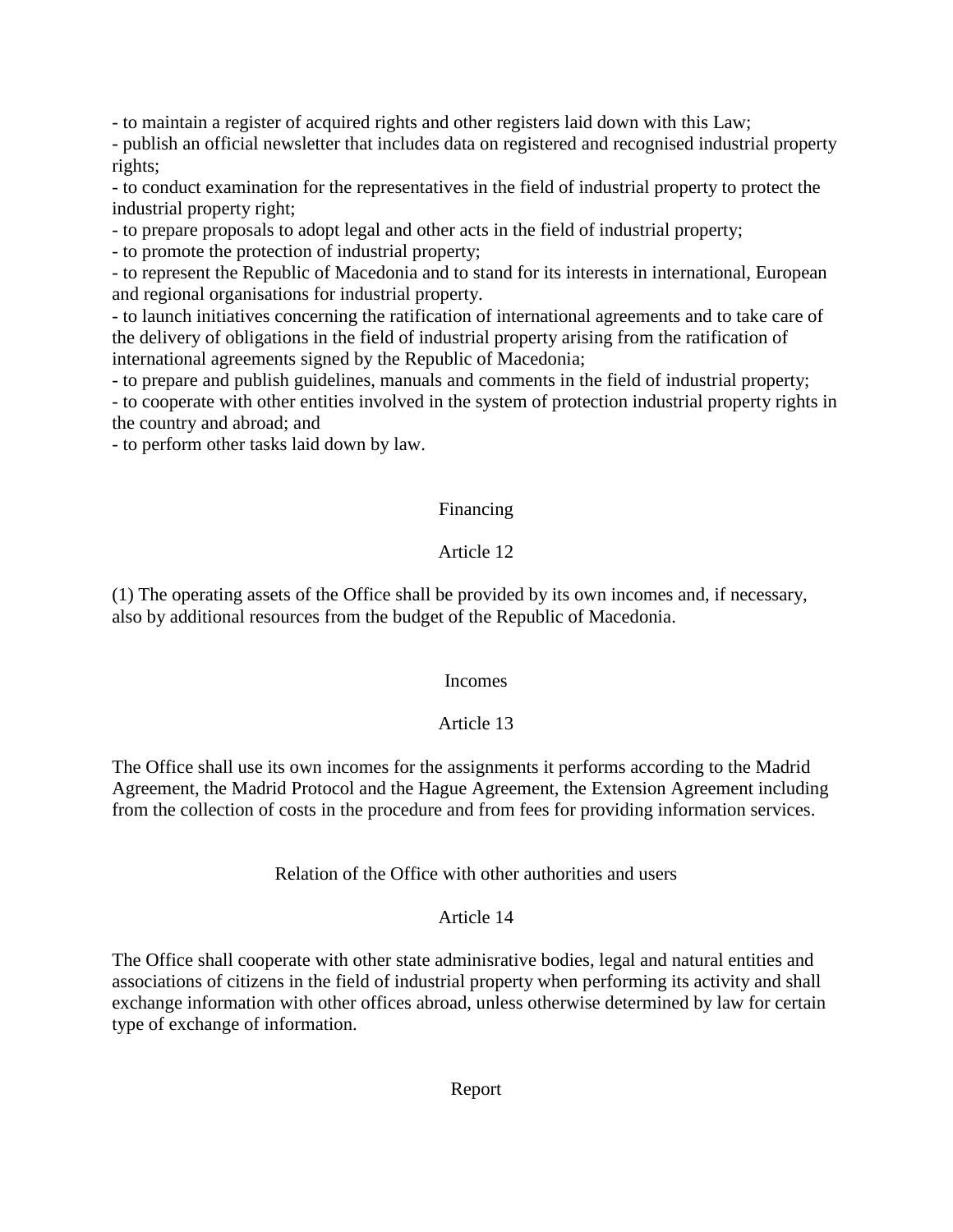## Article 15

The Office shall report at least once a year regarding their work to the Government of the Republic of Macedonia.

## Registers and publication of data from the Office Registers

### Article 16

(1) The Office shall maintain registers of registered and recognised industrial property rights and a register of representatives in the field of industrial property.

(2) The register shall also include the later changes regarding the applicant, the right holder and the right itself.

(3) The registers of paragraph (1) of this Article shall be public.

(4) The registers of the Office shall be maintained electronically.

(5) The data regarding the submitted applications and the recognised industrial property rights shall be published in the official newsletter in compliance with the provisions of this Law.

(6) The official newsletter shall be issued electronically and announced on the web site of the Office.

Types of applications for protection of industrial property rights

# Article 17

(1) The protection of industrial property rights in the Republic of Macedonia shall be claimed by filing a relevant application to the Office.

(2) The Office shall accept applications claiming protection of industrial property rights abroad, when this is in compliance with the international agreements and conventions ratified by the Republic of Macedonia.

(3) The protection of industrial property rights in the Republic of Macedonia may be claimed also by an application filed abroad provided that it is in compliance with the international agreements and conventions ratified by the Republic of Macedonia.

(4) The applicant refereed to in paragraph (3) of this Article shall be entitled to the same rights as the applicant of a national application, unless otherwise determined by a separate agreement or convention.

### Application filing method Article 18

(1) The application to obtain industrial property rights shall be filed in writing, in person, by mail or electronically.

(2) The application referred to in paragraph (1) of this Article shall be filed in Macedonian language and its Cyrillic letter.

(3) The application for acquiring industrial property right may also be filed in a foreign language provided that it includes an indication to the type of protection claimed and data on contact with the applicant in Macedonian language.

(4) If the application is filed in foreign language, the applicant within 90 days after the date of filing the application in a foreign language, must submit a translation of the application in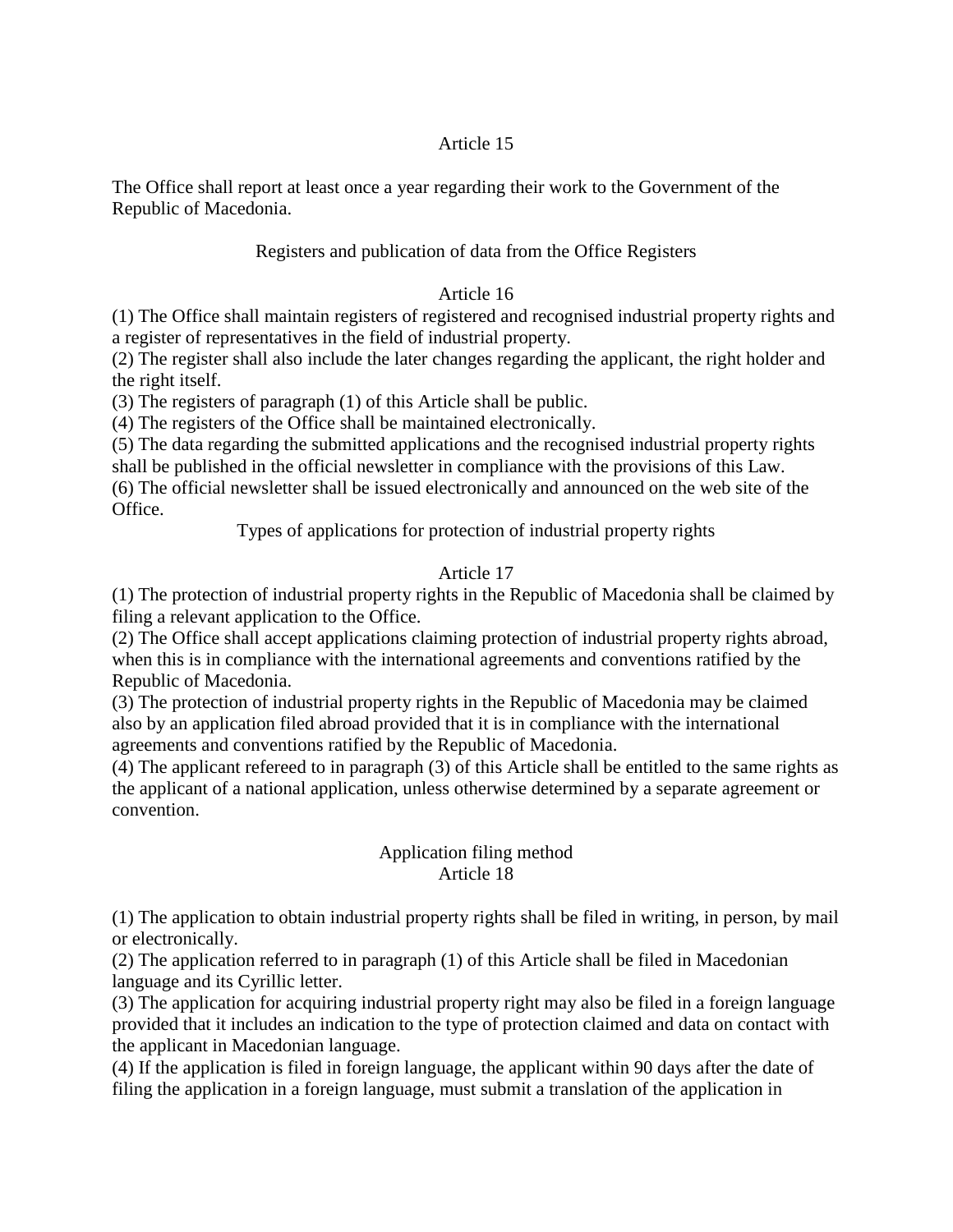Macedonian language, otherwise the application shall be deemed withdrawn and shall be concluded to cease the procedure.

Administrative procedure

# Article 19

(1) The Office shall decide by a decision in the administrative procedure for obtaining, achieving, maintaining and protecting the industrial property rights.

(2) In the administrative procedure, the Office shall proceed in compliance with the provisions of this Law and the regulations adopted pursuant to this Law.

(3) The Law on General Administrative Procedure shall apply on everything which is not provided for in this Law.

## Lawsuit against the decisions of the Office Article 20

(1) The decisions of the Office referred to in Article 19, paragraph 1 of this Law are final.

(2) The party shall have the right to initiate administrative dispute against the decisions of the Office.

(3) Administrative dispute shall be initiated with a lawsuit to the Administrative Court of the Republic of Macedonia.

(4)The lawsuit shall be filed within 30 days from the date of submitting the decision to the party.

# Acting in compliance with international agreements

# Article 21

The procedure relating to the filing of applications referred to in Article 17, paragraph (2) and (3) of this Law, the Office shall conduct in compliance with the provisions of this Law and the international agreements ratified by the Republic of Macedonia.

Enforcing rights through a legal representative

Article 22

(1) In the procedure before the Office, foreign legal and natural persons shall enforce the rights of this Law through an attorney registered to represent them with the Office in compliance with this law.

(2) The provision of paragraph (1) of this Article shall not be applied in the cases referred to in Articles 48 and 86 of this Law.

Availability of documentation and information of the Office

# Article 23

(1) The Office shall be bound to avail to the interested legal and natural persons its documentation and information on filed and recognised industrial property rights, with the exception of that documentation which is not published in the official newsletter of the Office.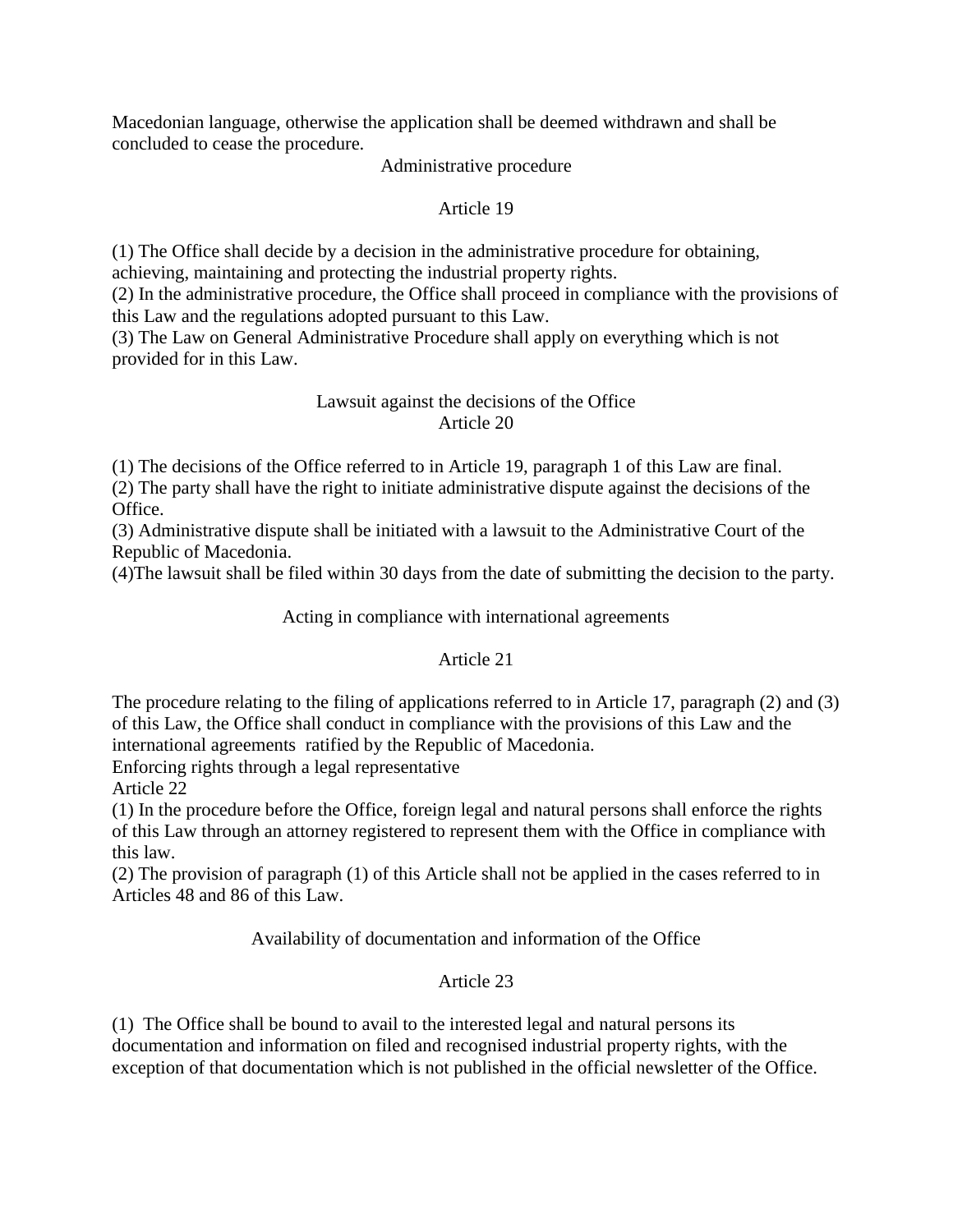(2) For the registered industrial property rights, only information contained in the register of applications shall be available.

(3) Insight in the unregistered application shall be possible only with the permission of the applicant.

(4) The content and type of information relating to the inventions of microbiological and biological material shall be determined by a regulation adopted by the director of the Office in compliance with the international agreements ratified by the Republic of Macedonia .

(5) For a written document from the documentation and information referred to in paragraph (1) of this Article, as well as for the other services related to the protection of industrial property, fees shall be paid in compliance with the Tariff of the State Office of Industrial Property.

## Fees and charges

## Article 24

(1) Fees shall be paid for acquiring and maintaining industrial property rights, in compliance with the Law on Administrative Fees, as well as special charges for the procedure of right recognition.

(2) The amount of special charges for the procedure of paragraph (1) of this Article and the charges for providing information services of Article 23, paragraph (5) of this Law shall be determined by the director of the Office by a tariff for which the Government of the Republic of Macedonia provides a consent.

(3) If the fees for maintenance of the rights of this Law are not paid within the time limits defined by this Law, they may be paid within a period of three months from the date these time limits are over, by paying the regular fee increased by 25%, and it can also be paid in an extended period of up to six months after the date of the expiry of the additional period of three months but in a doubled sum.

### PART II

# PATENT

### Patentable inventions

# Article 25

(1) A patent shall protect an invention in all fields of technology, if it is new, if it contains inventive step and if it it is susceptible of industrial application.

(2) If the requirements referred to in paragraph (1) of this Article are fulfilled, a patent shall also protect an invention that referred to:

- a product comprising of or containing biological material; and

- a method for obtaining biological material, for processing it or for using it.

(3) An invention shall not be considered as invention within the meaning of paragraphs (1) and (2) of this Article if it is:

1) a discovery, scientific theory and mathematic method;

2) an aesthetic creations;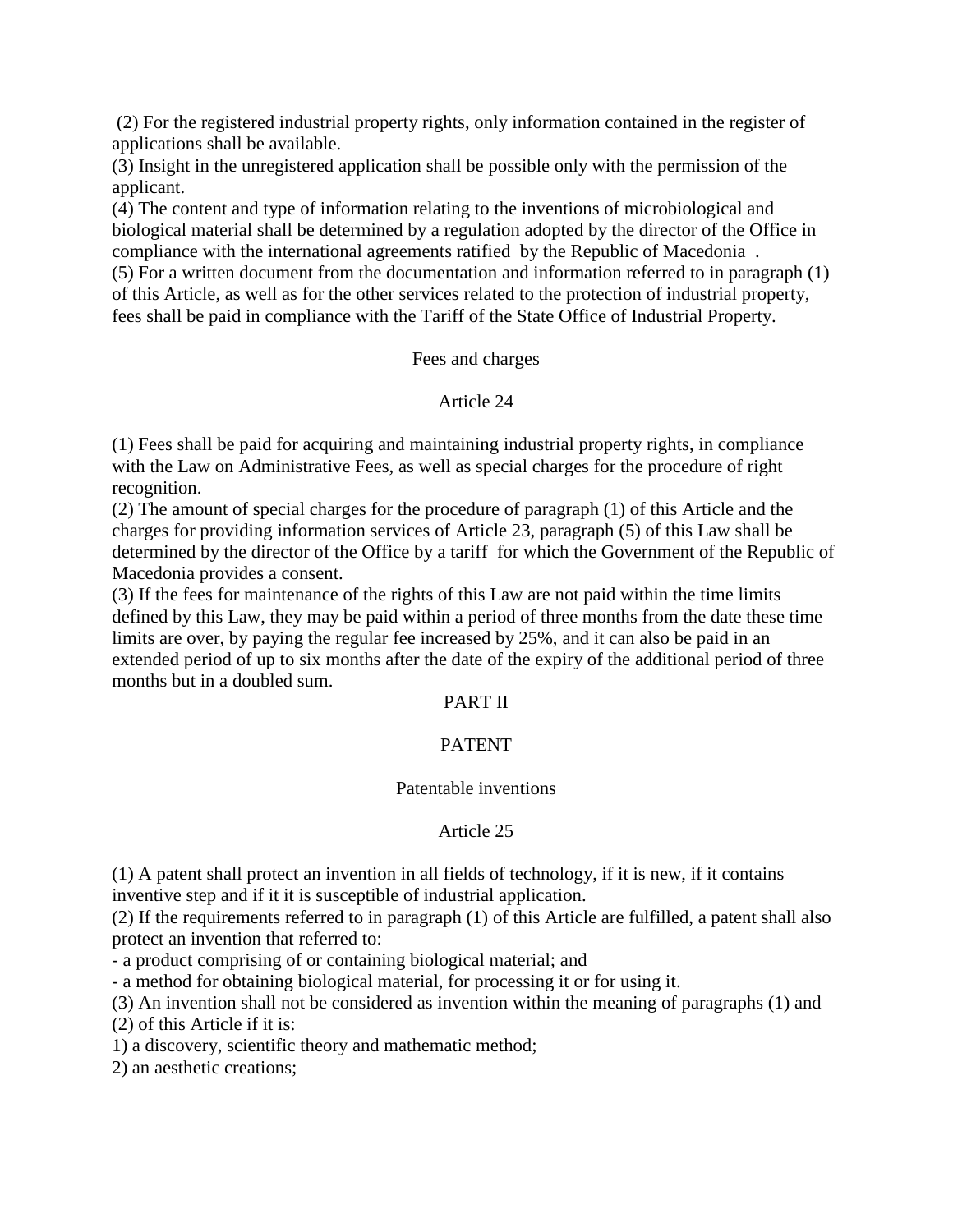3) a plan, rule and a procedure for carrying out intellectual activities, for games, or for carrying out business activity, as well as computer program;

4) presentation of information; and

5) human body in different stages of its formation and development or simple discovery of one of its elements, including a sequence or a partial sequence of a gene.

(4) Exception from paragraph (3) of this Article shall be possible only if the application of a patent itself does not relate to some of these subjects.

(5) Element which is isolated from the human body or produced by means of a technical process containing a sequence or a partial sequence of a gene may also be protected by a patent when the structure of that element is identical with the one of the natural element, whereby the industrial applicability must be contained in the description of invention included in the application form.

## Exceptions to patentability

## Article 26

A patent may not protect an invention:

- which relates to new animal types and plant varieties and clear biological procedures for creating animals and plants, with the exception of biotechnological inventions, for which the technical feasibility is not restricted to a certain type, and microbiological processes and products generated from such processes;

- for surgical and diagnostic procedure or treatment procedure of alive human or animal body, except for an invention that relates to a product, especially a matter or a compound for application of one of these procedures; and

- the application of which is contrary to the public order or moral, whereby, the application of the invention cannot be perceived as such only due to the fact i.e. forbidden by law, especially the inventions relating to: cloning processes and modification of human genetic identity of the inheritance line, the use of human embryos for industrial and commercial purposes, the processes of modification of the genetic identity of animals that would most probably cause suffering without providing any significant medical use for the human or the animal, and also animals resulting from those processes.

Novelty

# Article 27

(1) The invention shall be new if it is not covered with the state of the art.

(2) The state of the art shall mean anything available to the world public, describing the invention in writing or verbally, by using it or in any other manner prior to the date of filing the patent application, in a manner enabling the expert in the relevant field to apply it (3) The state of the art referred to in paragraph (2) of this Article shall also include:

- the contents of the national patent applications, as filed in the Office, except for the patent applications that are rejected, withdrawn, or for which the procedure of examination has been ceased;

- European patents for which protection on the territory of the Republic of Macedonia is requested as recognised and published by the EPO, in compliance with the EPC and the Extension Agreement; and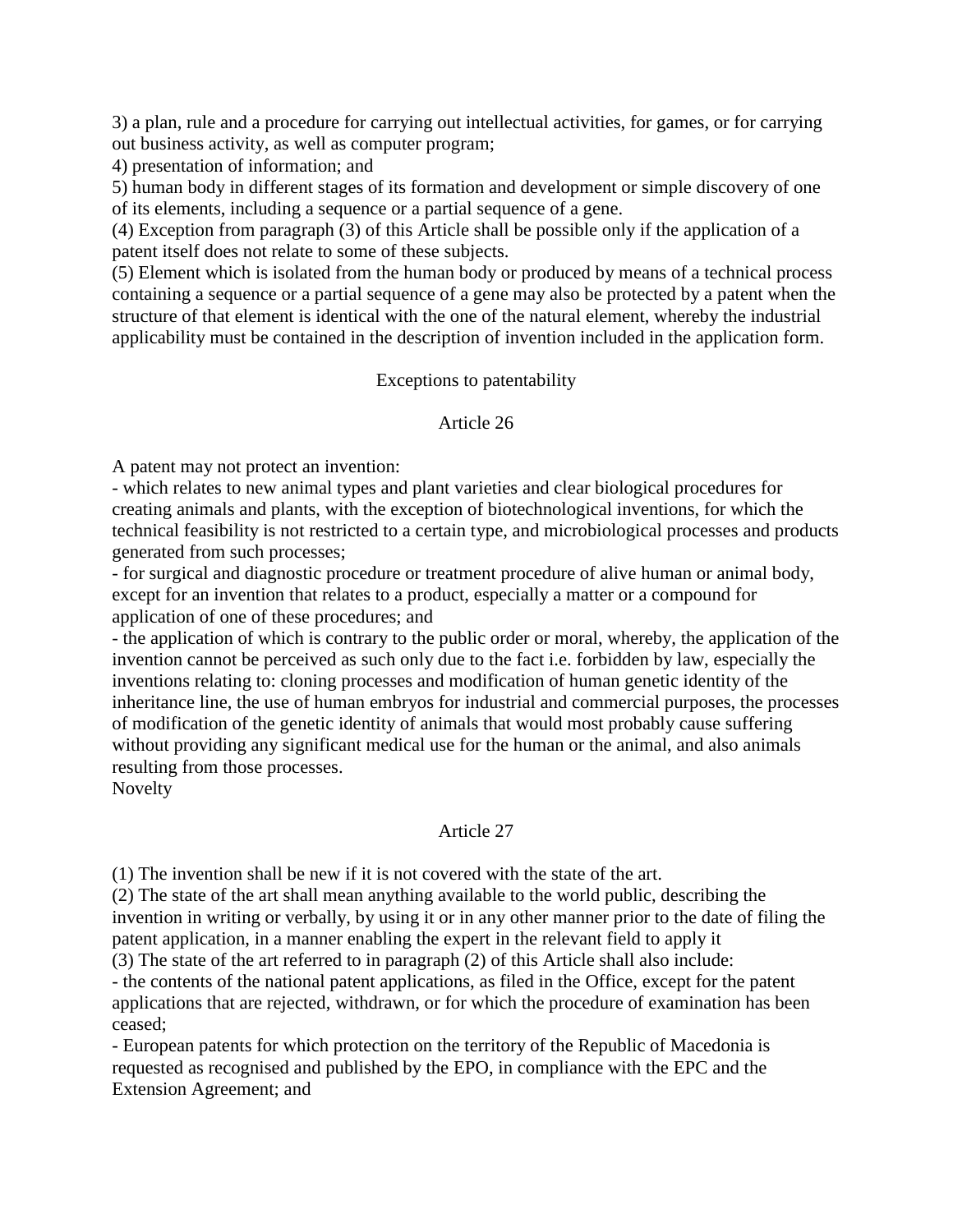- international applications, filed in accordance with the PCT, submitted to the Office as elected institution.

(4) Paragraphs (2) and (3) of this Article shall not be an exception from the patentability of any substance or compound covered by the state of the art if they should be used in a method or treatment referred to in Article 26, indent 2 of this Law, if such use is not contained in the state of the art.

### Non-prejudicial disclosures

## Article 28

(1) When assessing whether the filed invention is new or not in terms of Article 27 of this Law, the fact that the invention has become available to the public prior to the expiry of six months after the date of filing the application in one of the following manners, shall not influence the assessment:

- by apparent misuse against the applicant or its legal predecessor; or

- by displaying the invention at official or officially recognised exhibition by the applicant or its legal predecessor in compliance with the Convention for International Exhibitions.

(2) Paragraph (1), indent 2 of this Article shall apply only if the applicant, when filing the application, invokes to the fact that the invention has been exhibited, and if the applicant submits an evidence in writing issued by an authorised institution of the country where it has been exhibited.

### Inventive step

### Article 29

(1) The invention shall have inventive step if for the expert in the field the subject of the invention is not apparently arising from the state of the art included in Article 27, paragraph (2) of this Law.

### Industrial application

### Article 30

An invention shall be considered as susceptible of industrial application if it can be made or used in any kind of industry, including agriculture.

### Entities of patent right

### Article 31

(1) Patent granting procedure may be initiated by the inventor and his legal successor.

(2) If the invention is a product of the joint work of more inventors, then all the inventors or their legal successors shall have the right to initiate a patent granting procedure.

### Inventor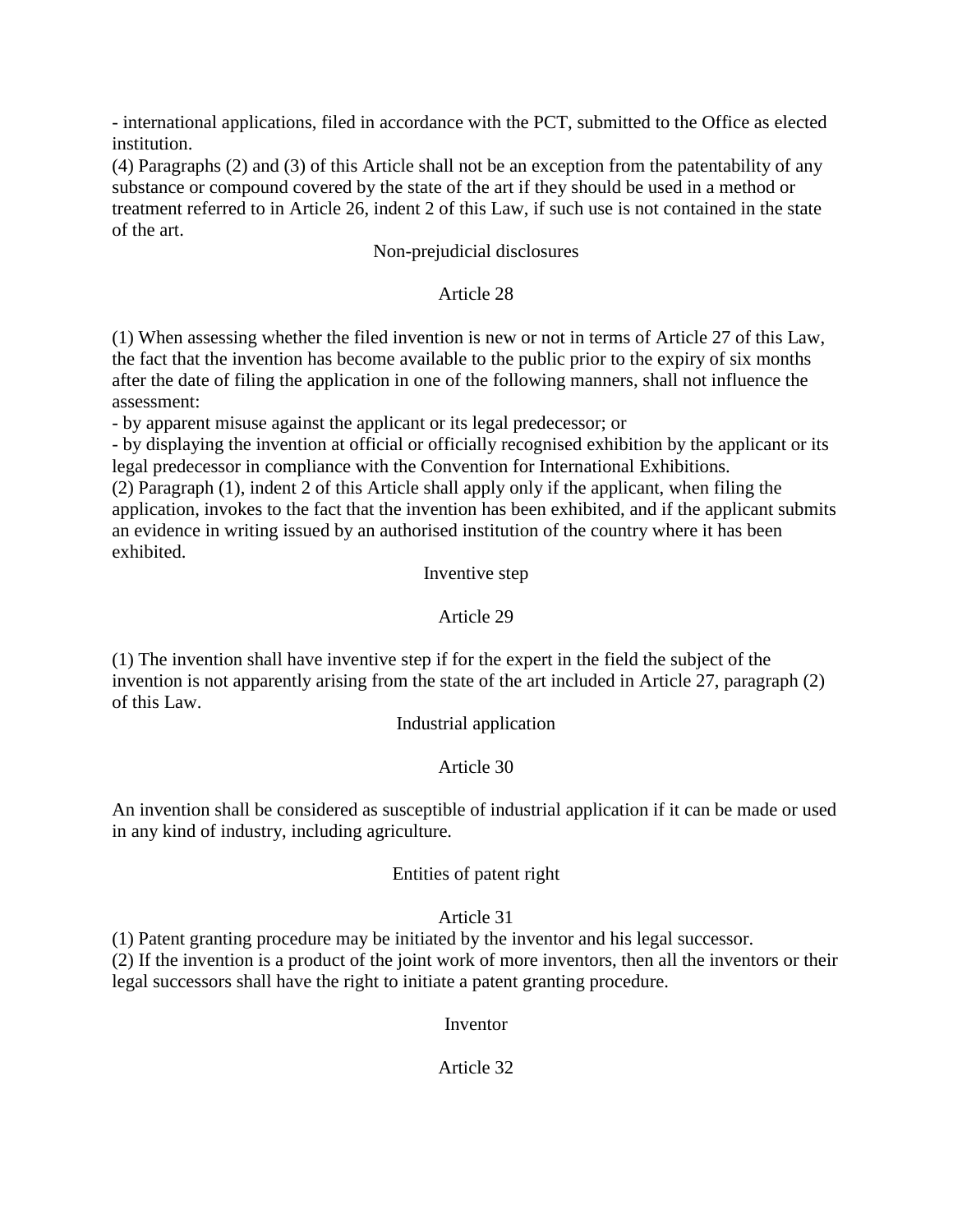(1) An inventor shall be a natural person that has created the invention in the course of his creative work.(2) An inventor shall not be considered the one who in the creation of the invention has provided only technical assistance.

## Inventor's successor in title

## Article 33

(1) Inventor's successor in title shall be legal or natural right-owner entitled to acquire a patent right by virtue of law, legal business, inheritance or court decision. (2) The employer shall be considered to be inventor's successor in title where by virtue of law or employment contract he has the right to acquire patent for invention created under inventor's employment.

## Initiating a procedure

# Article 34

(1) The patent granting procedure shall be initiated by filing the patent application to the Office. (2) The patent granting procedure may also be initiated by filing an application in compliance with the PCT, the Extension Agreement and the EPC.

## Unity of the invention

## Article 35

(1) A separate patent application shall be filed for any invention.

(2) One patent application may include even more inventions, which are so interconnected that they make a unique inventive concept.

(3) The contents of the patent application which fulfil the condition for unity of the invention shall be determined by a regulation adopted by the director of the Office.

Right of priority

# Article 36

(1) Since the date of the receipt of a duly patent application form in the Office, the patent applicant shall have a right of priority against any other person that will later file an application for the same invention.

(2) There will be an exception from paragraph (1) of this Article if the requirements for recognition of exhibition and union priority right, provided for in Articles 37 and 38 of this Law are fulfilled.

### Exhibition priority right

# Article 37

(1) The person who had exhibited an invention at an officially recognised exhibition or fair of international character in the Republic of Macedonia or in any other member state of the Paris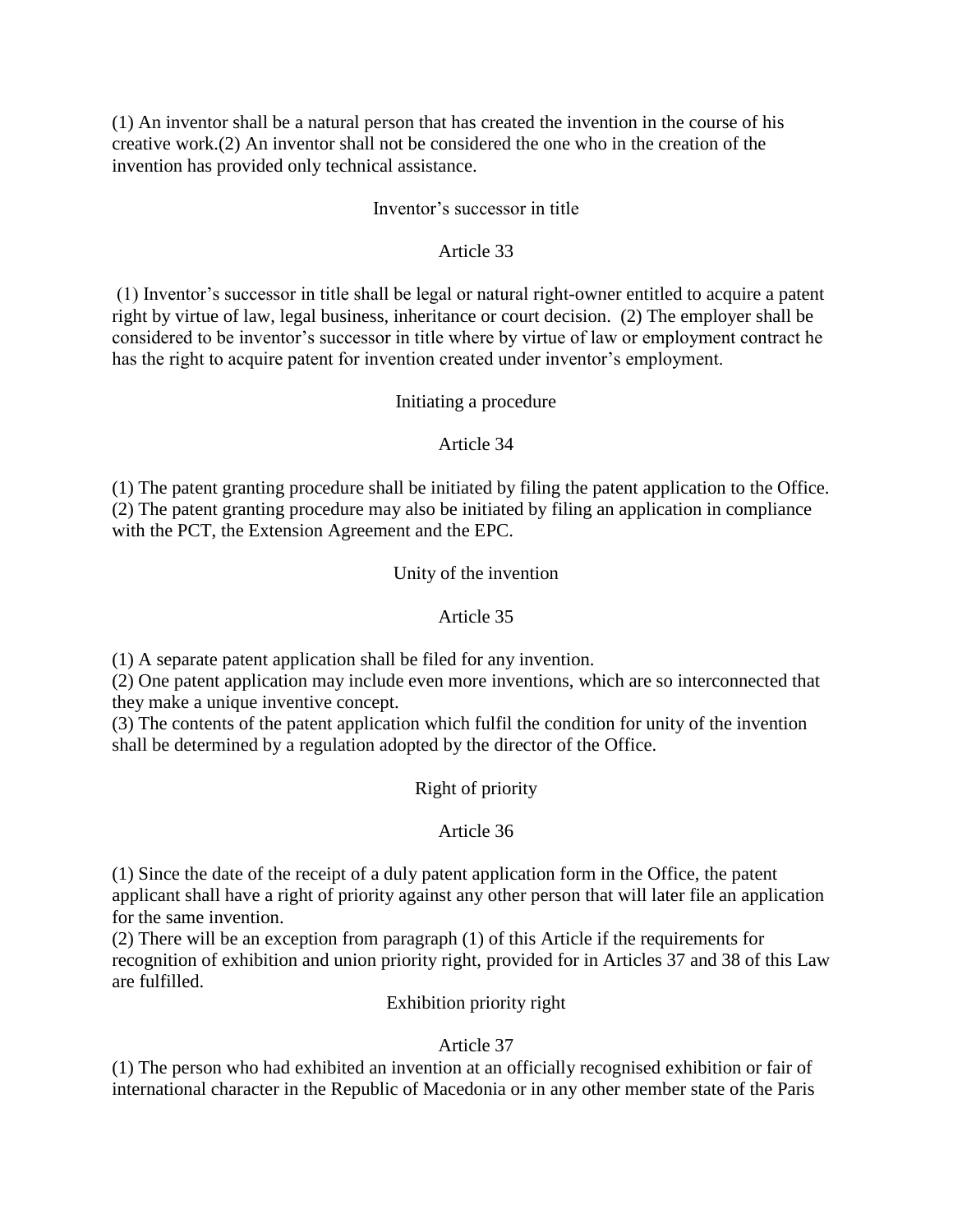Union, or the WTO, within a period of 90 days after the date of closing the exhibition (fair) may request with an application a right of priority, from the first day of exhibition i.e. form the date when starting to use it.

(2) The application form referred to in paragraph (1) of this Article must be accompanied by a certificate by the competent authority of the member state of the Paris Union or the WTO that the exhibition (fair) is officially recognised in terms of the Convention for International Exhibitions, including data on the type of exhibition or fair, venue, date of opening and closing i.e. date of use.

(3) The recognising of the right of priority referred to in this Article shall not extend the time limits referred to in Article 38 of this Law.

# Union priority right

## Article 38

(1) The legal or natural person that has duly filed a patent application in one of the member states of the Paris Union or the WTO shall be recognised a priority right in the Republic of Macedonia from the date of filing the first application, if requested so within 12 months from the date of filing the first application.

(2) Duly application referred to in paragraph (2) of this Article shall be any application the filing date of which is determined in compliance with the national legislation of the member state of the Paris Union or of the WTO in which it has been filed or in compliance with the international agreements signed between the member states of the Paris Union, regardless of the subsequent legal result of the application.

Obligations of the patent applicant with union priority

# Article 39

The patent applicant intending to use the priority right referred to in Article 39 of this Law shall be bound in the application filed in the Republic of Macedonia to include all the data related to the application he invokes to, and within a period of 90 days from the date of filing the application to submit a document on the priority, verified by the competent authority of the member state of the Paris Union or the WTO, where the first application has been filed.

# Multiple right of priority

### Article 40

(1) The patent applicant in the request for grant may invoke to a multiple priority right on the basis of several previously submitted applications in one or more member states of the Paris Union or the WTO.

(2) If the applicant invokes to the multiple priority right, the time limits in accordance with this Law shall start from the date of the recognised priority right, counting from the earliest date of the multiple priority right.

Scope of the requested right of priority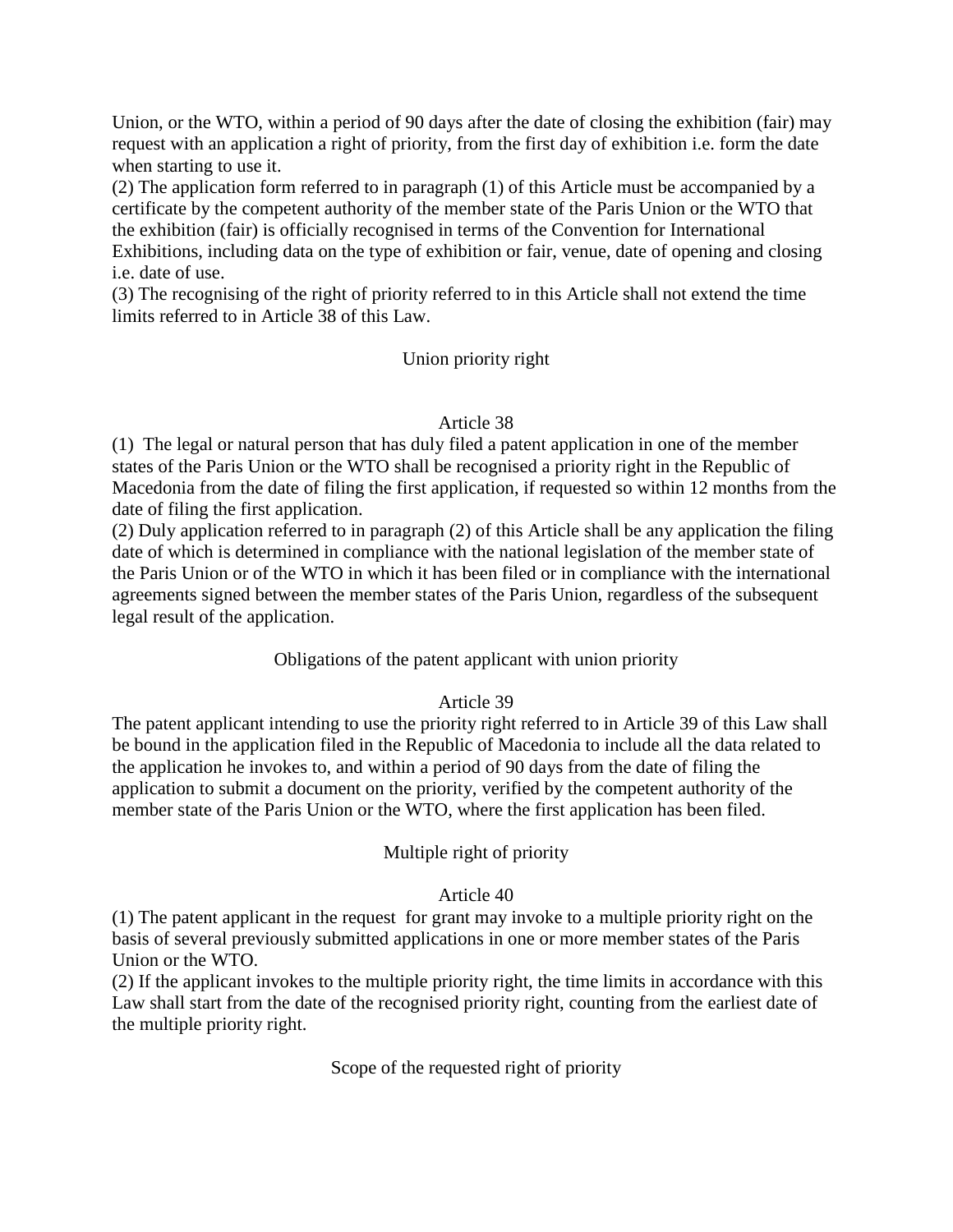#### Article 41

(1) The claim to recognise the priority right shall cover only those elements of the application contained in the first application or applications, on the basis of which the applicant invokes to the priority right.

(2) If the patent claim, stated in the first application, does not include some of the characteristics of the invention for which the priority right has been requested, for the recognition of the priority right it shall be sufficient if the rest of the elements of the application discover in detail these characteristics .

Certificate for right of priority

## Article 42

(1) The Office, on the request of the applicant, shall issue a certificate for priority right, that will be valid from the date of filing the patent application.

(2) The contents of the request and the certificate for the priority right shall be laid down with a regulation adopted by the director of the Office.

### Contents of the patent application

### Article 43

(1) The patent application must include:

1) request for grant of patent;

2) description of invention;

3) one or more patent claims;

4) abstract concerning the essence of the invention;

5) drawing (if required) to which the description refers and a patent claim;

6) evidence for paid fee for filing; and

7) translation into Macedonian language, if the application was filed in a foreign language.

(2) Other constituent elements and documents shall be attached to the application referred to in paragraph (1) of this Article.

(3) The contents and form of the application and the other elements and attachments to the application shall be determined with a regulation adopted by the director of the Office.

#### Contents of request for grant of patent

### Article 44

(1) The request for grant of a patent must contain:

- clear indication that grant of patent is required;

- invention name reflecting the essence of the invention; and

- data on the applicant and the inventor.

(2) A written statement that the inventor does not want to be stated in the application must be filed to the Office within 60 days from the date of filing the application.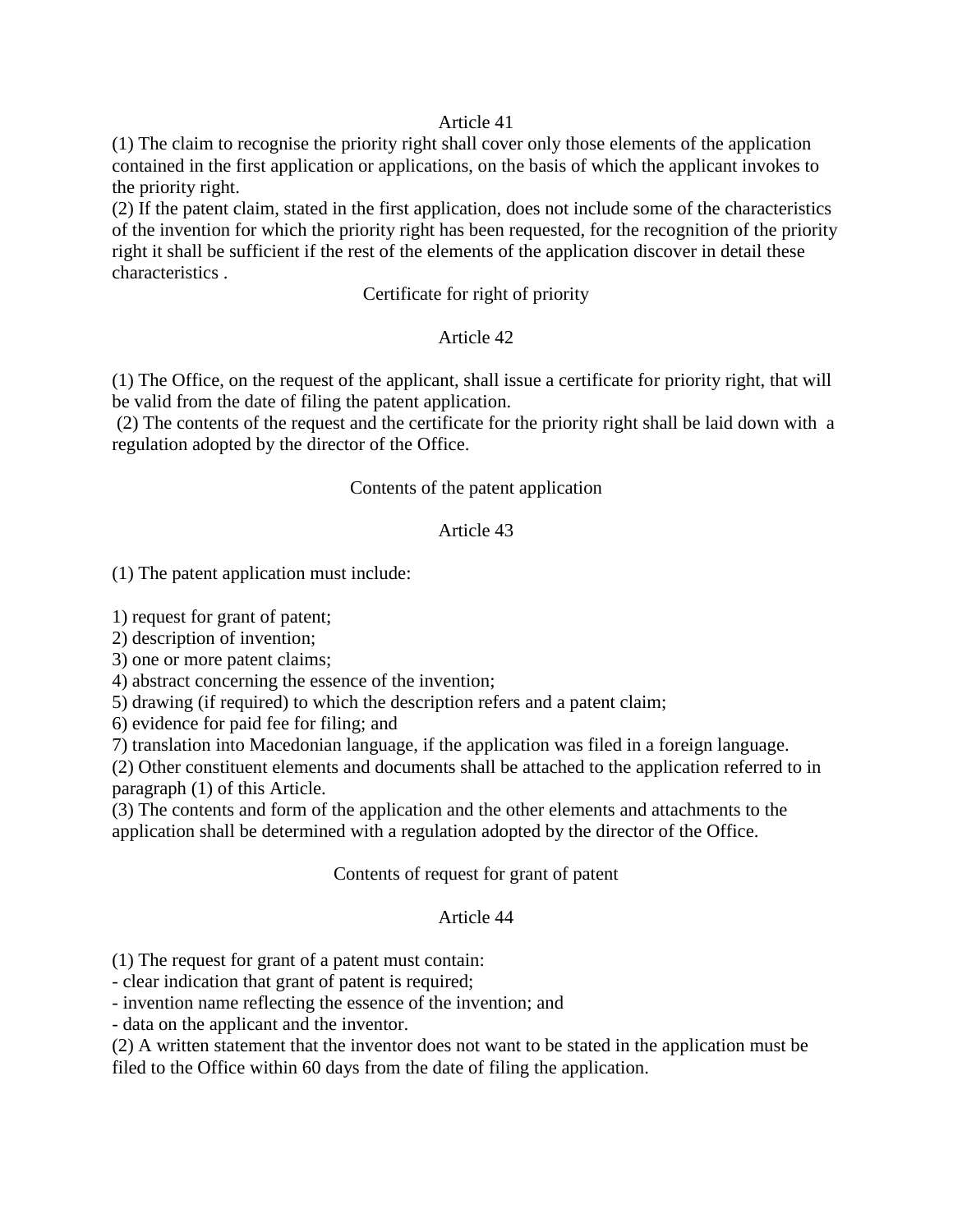#### Description of the invention

#### Article 45

The description of the invention should be clear and precise, so that an expert in a certain field is able to apply it.

#### Patent claims

#### Article 46

(1) The patent claims shall determine the item for which the protection is requested.

(2) The patent claims should be clear and included in the description of the invention.

(3) The patent claims may be independent and dependent.

(4) The independent patent claims shall include new, important features of the invention.

(5) The dependent patent claims shall include the specific features determined by an independent or any other dependent patent claim.

#### Abstract

### Article 47

(1) The abstract shall be a short summary of the essence of the invention with exclusive purpose to provide technical information about the invention.

(2) The abstract may not be used for the needs of defining the scope of the requested protection.

### Filing date

### Article 48

(1) The Office shall set the filing date for the patent application if on that day the application includes as follows:

1) clear indication that grant of patent has been requested;

2) data of the applicant, the name and the place of residence i.e. head office; and

3) part that may be considered as a description of the invention.

(2) For the purpose of setting out the filing date, the foreign legal and natural person may file the application and undertake all the actions related to setting out the filing date without an agent, if they state the address for communication in the Republic of Macedonia.

(3) Paragraph (1) of this Article shall not apply for applications otherwise determined by international agreement or this Law.

Setting the filing date for the application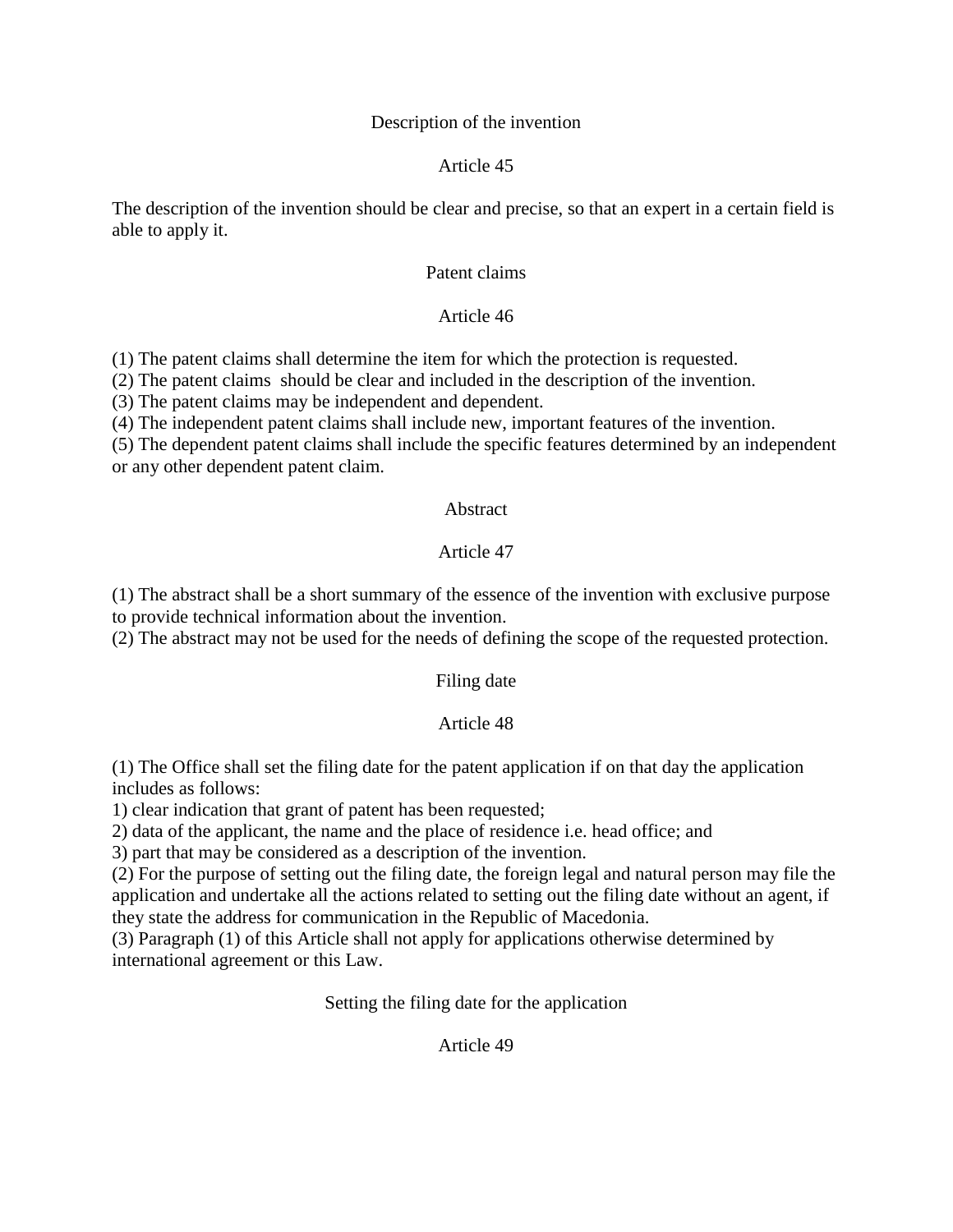(1) If the application does not have the contents provided for in Article 48 of this Law, the Office shall notify the applicant that his application is not appropriate and the filing date cannot be accepted.

(2) The Office shall invite the applicant within 60 days upon the receipt of the invitation in order for him to eliminate the established shortcomings in compliance with paragraph (1) of this Article.

(3) If the applicant eliminates the shortcomings in the foreseen period, the Office shall set out the filing date of the application.

(4) Filing date shall be the date of receiving the duly filed application upon which the applicant has proceeded in compliance with the notification, within the meaning of Article 48 of this Law. (5) If the applicant within the time limit referred to in paragraph (2) of this Article fails to eliminate the shortcomings, the application shall be deemed withdrawn and a conclusion for termination of the procedure shall be made.

Alterations of the patent application which are not allowed

# Article 50

The patent application, the filing date of which has been determined, may not be additionally altered by extending the subject for which protection is requested.

Register of patent applications

# Article 51

(1) The patent application shall be entered in a Register of patent applications.

(2) The content and the method of maintaining the Register of patent applications and the excerpt from the Register shall be established by a regulation adopted by the director of the Office.

Statement on the method for conducting the examination procedure

# Article 52

(1) The applicant of the patent application referred to in Article 43 of this Law should state in the request for grant of patent whether the procedure of examination will be carried out as:

1) a substantive examination in the institutions referred to in Article 63, paragraph (1) item 1 of this Law;

2) a substantive examination in the institution referred to in Article 63, paragraph (1) item 2 of this Law; and

3) an examination carried out in the Office.

(2) If the applicant has failed to proceed in accordance with paragraph (1) of this Article, he shall be bound to make a statement within six months after the date specified as the filing date of the application to the Office.

Division of patent application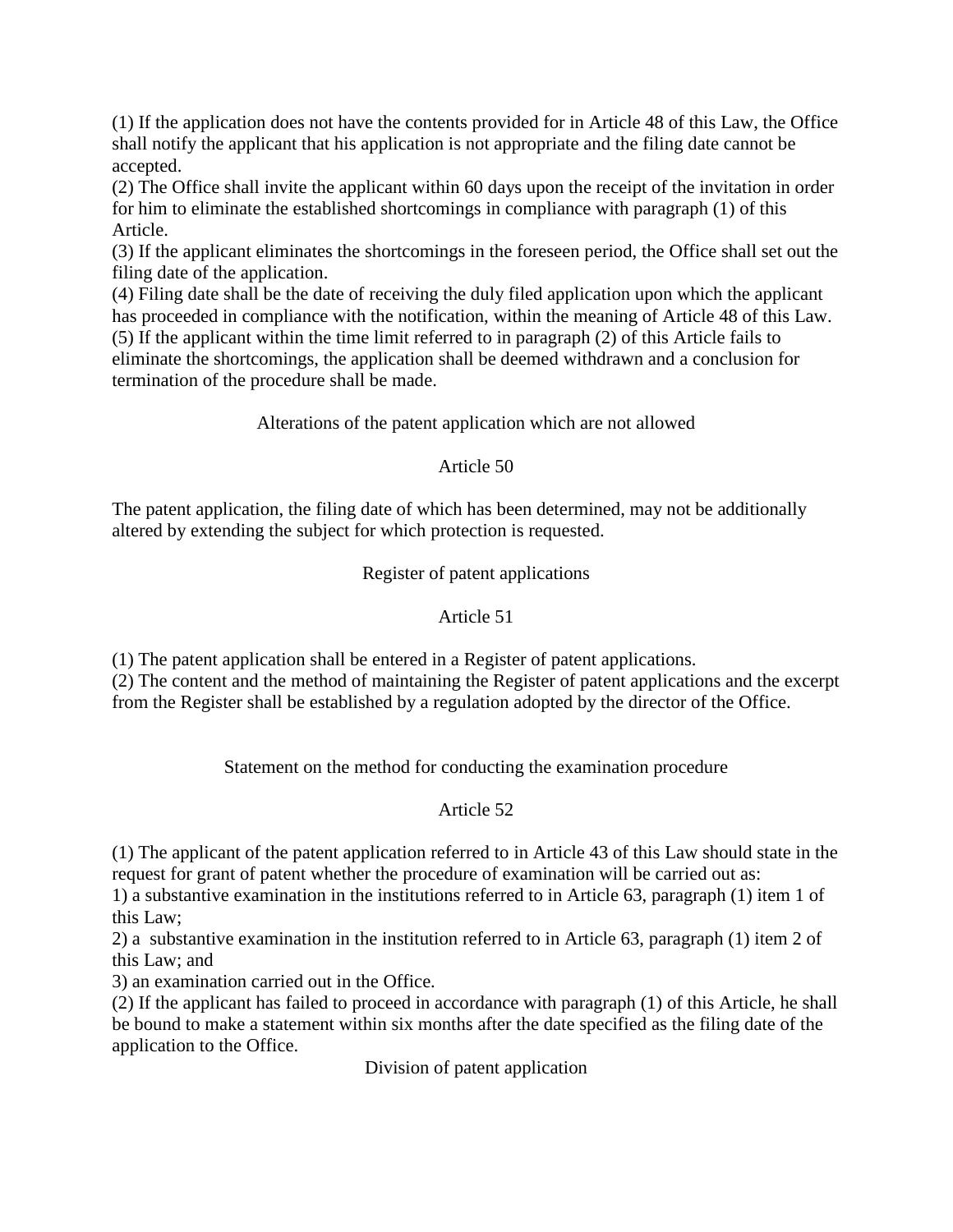## Article 53

(1) The applicant may divide the subject of the patent application the filing date of which has been determined (the original application) into two or more applications and to proceed with a separate procedure on the basis of each of them.

(2) The division of the patent application shall be allowed until a decision for grant of patent is made .

(3) The patent application arising from the division of the original patent application (divisional application) shall keep the filing date of the original application and the priority of the original patent application.

(4) The contents and the form of the divisional application shall be established by a regulation adopted by the director of the Office.

# Formal examination of the application Article 54

(1) After the entering of the patent application in the Register of patent applications, the Office shall check if:

1) the required fee has been paid;

2) a translation into Macedonian language of the application has been submitted, when the application is drafted in a foreign language;

3) the patent applicant has stated his opinion on the manner of conducting the procedure of examination referred to in Article 52 of this Law;

4) the drawings referred to in Article 43, paragraph (1), item 5 of this Law have been submitted; and

5) a duly power of attorney has been attached, when the application had been filed by an agent.

(2) If the patent application does not contain the components stipulated in paragraph (1) of this Article, the Office shall invite the applicant within a period that cannot be longer than sixty days, counting from the date of receiving the invitation, in order to eliminate the identified shortcomings.

(3) The time limit referred to in paragraph (2) of this Article regarding the elaborate request by the applicant, may be extended for sixty days due to acceptable reasons.

(4) If the applicant fails to eliminate the shortcomings referred to in paragraph (2) of this Article within the specified period, the Office shall reject the application by a decision.

(5) Where the application invokes to drawings that are not included in the application, the Office shall invite the applicant to submit the drawings within the specified period.

(6) If the applicant fails to proceed in accordance with the notification given by the Office referred to in paragraph (5) of this Article, when examining the applications the drawings shall be considered nonexistent.

(7) If the applicant arranges the application within the prescribed period, the application shall be considered as duly filed.

Request for immediate procedure of considering the application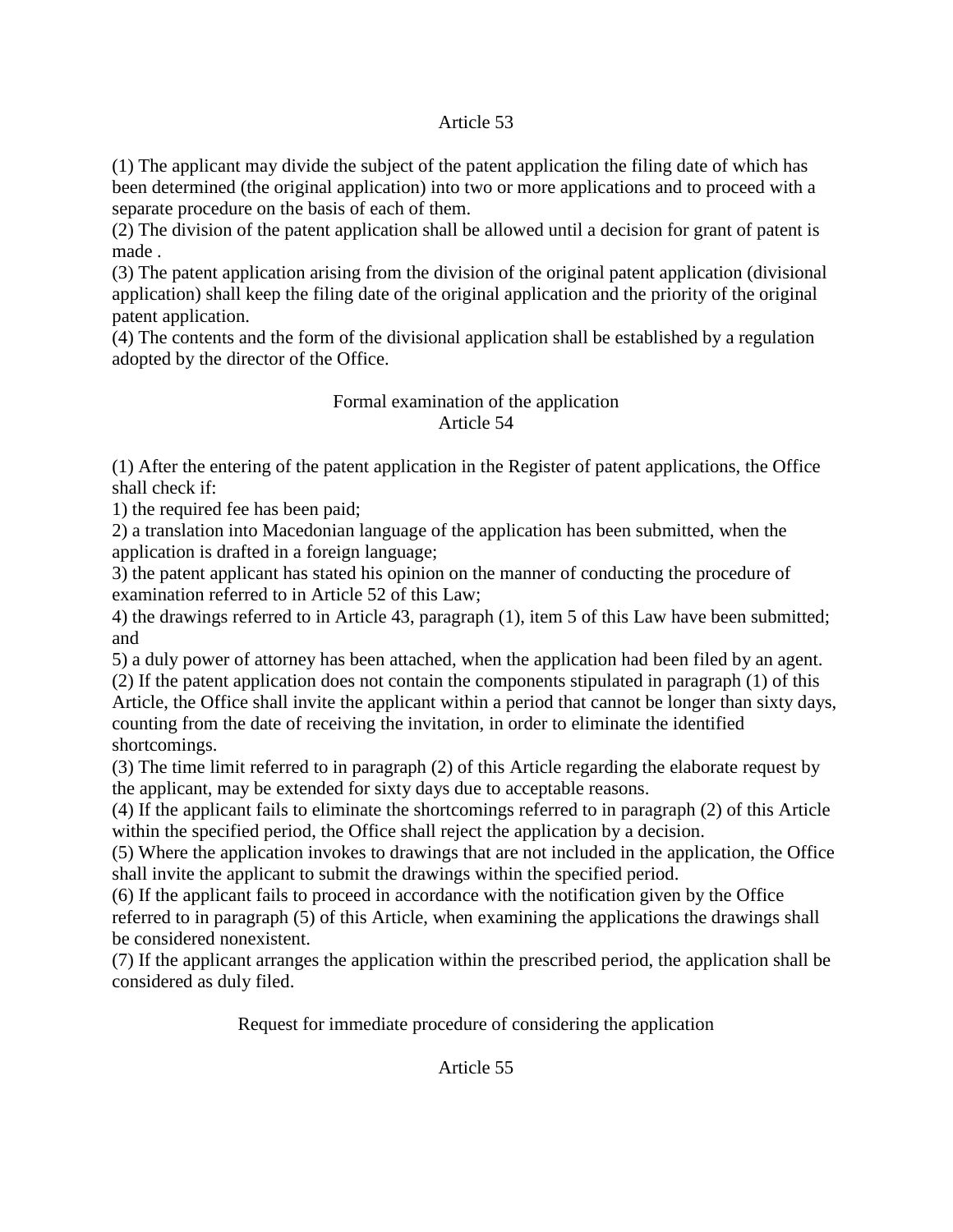(1) In case of a dispute regarding the application right, the applicant may request the Office to start considering the application immediately.

(2) A request for immediate procedure of considering the application cannot be submitted prior to the expiry of 12 months from the date of filing the patent application.

(3) In case of a dispute referred to in paragraph (1) of this Article, the applicant of the patent application must provide evidence from the substantive examination, carried out in one of the institutions referred to in Article 63 of this Law.

Examination of the application in procedure in the Office

# Article 56

(1) When examining the patent application, the Office shall check whether:

1) the inventor has been indicated;

2) the priority right recognition has been requested in compliance with Articles 37 and 38 of this Law;

3) the application is in conformity with the unity rule of invention stipulated in Article 35 of this Law;

4) the separate parts of the application comply with Articles 43, 44, 45, 46, and 47 of this Law; and

5) the subject of the application is an invention, which at first may be protected by a patent in terms of Article 25, paragraph (3), Articles 26, 27, paragraph (3), and Article 30 of this Law. (2) When examining the application, the Office shall not examine whether the requirement stipulated in Article 29 of this Law has been fulfilled.

# Shortcomings of the application

# Article 57

(1) The Office shall notify the applicant by a letter, if after the examination it has been established that the requirements stipulated in Article 56, paragraph (1), items 1, 2, 3, and 4 of this Law are not fulfilled, and it shall invite the applicant to eliminate the identified shortcomings within 60 days from the receipt of the notification.

(2) On the basis of the elaborate request by the applicant, the Office may extend the time limit stipulated in paragraph (1) of this Article at least sixty (60) days.

(3) The Office shall make a decision to reject the patent application, if the applicant fails to eliminate the shortcomings given in the notice referred to in paragraph (1) of this Article, within the specified period of time.

Decision to reject the patent application

# Article 58

(1) The Office shall make a decision to reject the patent application if the application relates to an invention that may not be protected by a patent in terms of Article 56, paragraph (1), item 5 of this Law.

(2) The Office may not make a decision to reject the patent application if it has not informed previously the applicant, in writing, about the reasons due to which the requested right cannot be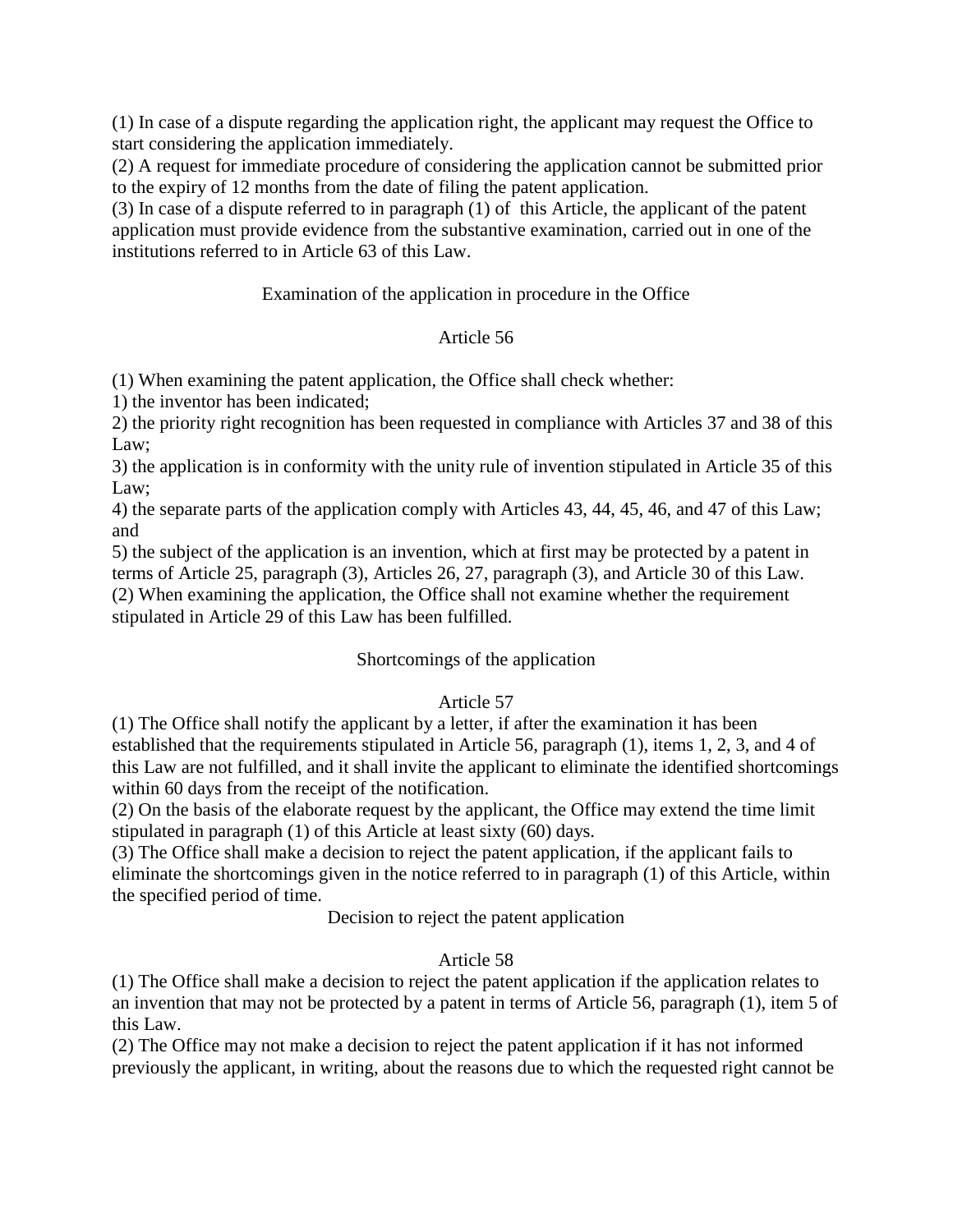recognised, and if it has not invited the applicant to clarify those reasons within a reasonable time limit.

(3) At the elaborate request by the applicant, the time limit referred to in paragraph (2) of this Article may be extended to six months.

### Payment of costs and fees

## Article 59

(1) If during the procedure of examining the application the Office finds that the requirements and conditions stipulated in Article 56 of this Law have been fulfilled, it shall notify and invite the applicant within 30 days to pay the costs for patent publication in the newsletter of the Office, the costs for issuing a patent certificate and the fee for validity maintenance. (2) If the applicant fails to proceed in accordance with the notification referred to in paragraph (1) of this Article, the Office shall make a decision to reject the application.

## Decision for grant of patent

## Article 60

(1) If the requirements referred to in Article 56 are fulfilled and if the applicant pays the costs and fees stipulated in Article 59, paragraph (1) of this Law within the specified period of time, the Office shall make a decision for grant of patent.

(2) The data from the decision for grant of patent shall be entered in the patent register on the date of making the decision and shall be published in the official newsletter of the Office within 90 days from the date of making the decision.

Examination of the application on the basis of a substantive examination

# Article 61

(1) Articles 54, 55, and 56, paragraph (1), items from 1, 2, 3 and 4 of this Law shall apply to the applications for which the applicant requested procedure for substantive examination.

Evidence and procedure concerning the evidence of the substantive examination

# Article 62

(1) The patent applicant who has stated to implement the procedure in compliance with Article 52, paragraph (1) items 1 and 2 of this Law, shall submit a request for substantive examination in one of the examining institutions referred to in Article 63 of this Law, two years at the latest from the date of submitting the patent application to the Office,.

(2) The person referred to in paragraph (1) of this Article shall submit a copy of the submitted request to the Office.

(3) The applicant referred to in paragraph (1) of this Article shall be bound, within a period of six months from the date on which it has received the evidence of the examination referred to in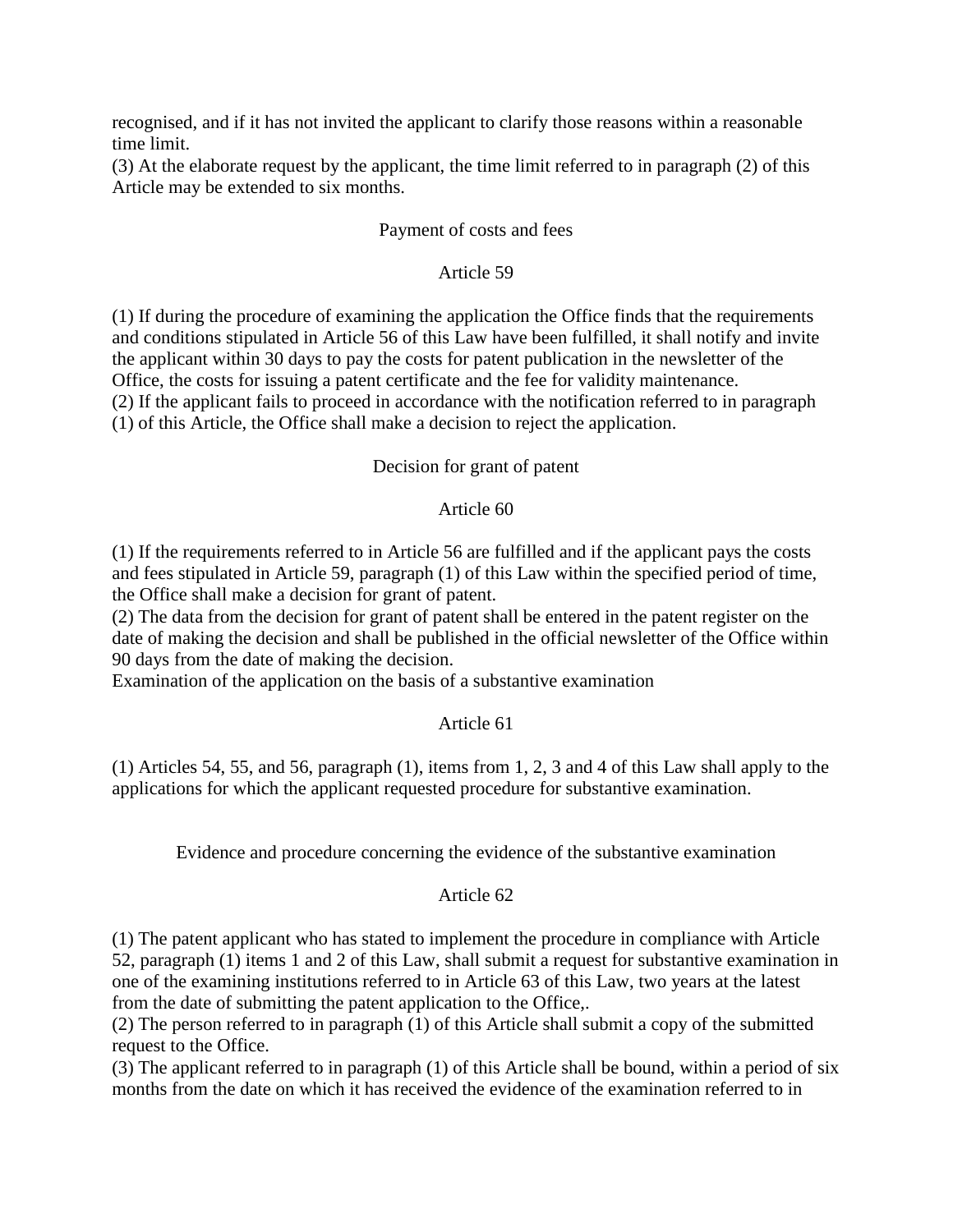Article 64 of this Law, to submit to the Office the evidence and the translation of the evidence in Macedonian language.

(4) In case that the patent applicant fails to proceed in compliance with paragraphs (1), (2), and (3) of this Article, the Office shall make a decide to reject the application.

(5) The Office may not make the decision referred to in paragraph (4) of this Article if it previously had not notified in writing the applicant about the reasons for which it rejected the application and if it previously failed to invite the applicant in a reasonable time limit to explain those reasons.

(6) The applicant or the owner of the exclusive right shall also be bound to present the evidence from the substantive examination when a third party lawsuits due to the infringement of the right to a patent.

(7) In case of paragraph (6) of this Article, the Office shall issue one of the decisions referred to in Article 66 of this Law by urgent procedure.

(8) The contents of the evidence of the substantive examination shall be determined by a regulation adopted by the director of the Office.

## Institutions for substantive examination

### Article 63

The substantive examination of the patent application referred to in Article 64 of this Law shall be conducted in:

1) one of the selected institutions, which by rule are national and international offices and which on the basis of PCT have a status of authorised institutions for international search i.e.

preliminary international examination of international patent applications, or

2) some of the institutions with which a special agreement is signed for the purpose of searching and substantive examination.

# Contents of the evidence from substantive examination

### Article 64

1) The evidence of the substantive examination shall determine if the invention fully meets the conditions for acknowledgement of the patent right i.e. if the subject of the application is:

- an invention that may be patent granted in accordance with Articles 25 and 26 of this Law;

- the invention described in a manner that an expert in the field may apply in accordance with Article 27, paragraph (2) of this Law;

- invention which is in accordance with the rule of unity of invention referred to in Article 35 of this Law; and

- invention which is new in accordance with Articles 27 and 28 of this Law, which has inventive step in accordance with Article 29 of this Law, and is applicable in industry in accordance with Article 30 of this Law.

Additional examination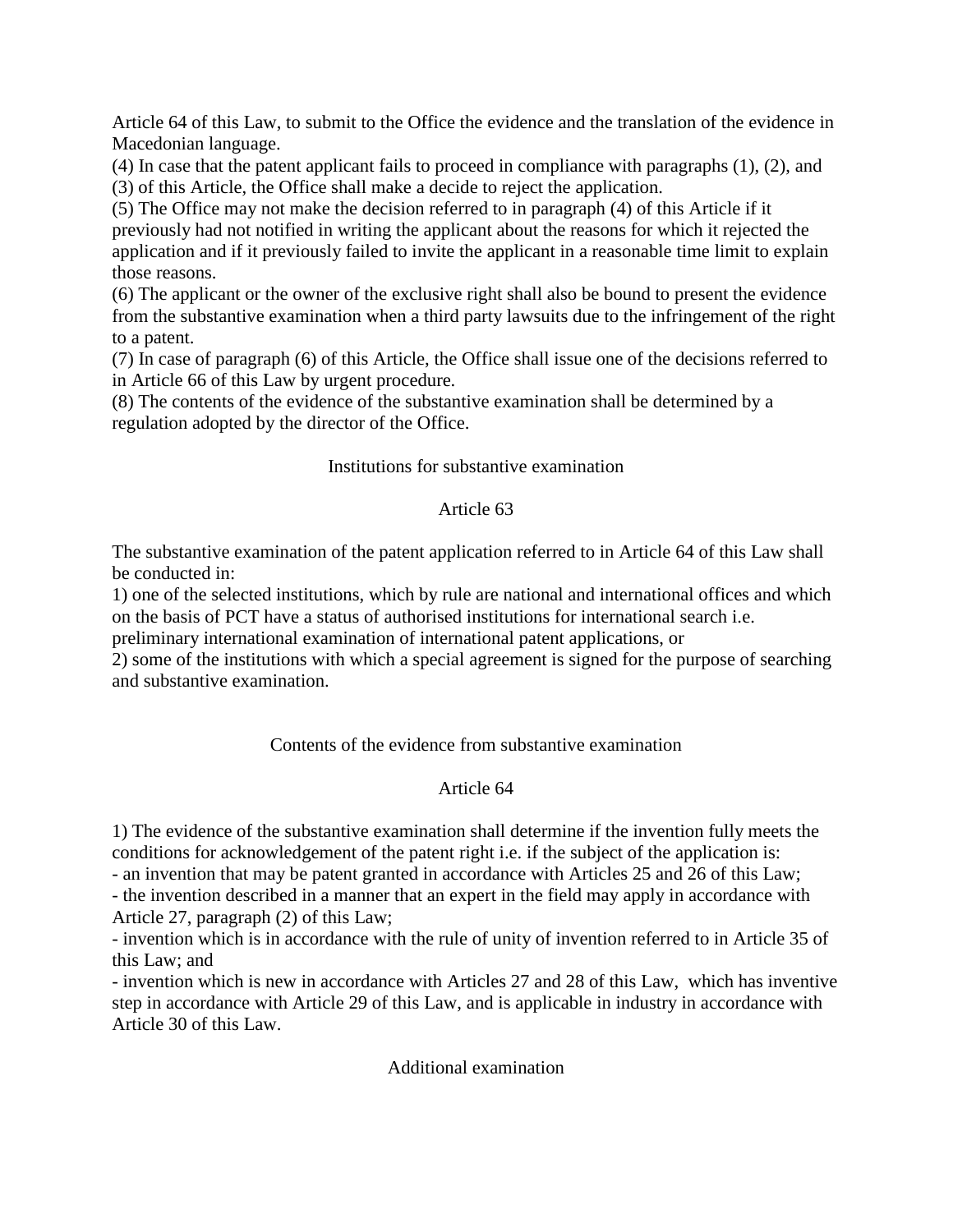### Article 65

1) The Office shall make the decision laid down in Article 66 of this Law on the basis of the presented evidences from the substantive examination referred to in Article 64 of this Law and on the basis of the additional examinations of this Article.

(2) The additional examination of patent application shall determine whether the requirements for grant of patent have been satisfied i.e. whether the subject of application is in compliance with Article 56, paragraph (1) item 5 of this Law.

(3) The Office may not make the decision referred to in Article 66 paragraph (1) item 2 or of this Law if it previously had not notified in writing the applicant about the reasons for which it cannot accept the requested right as a whole or partially and if it previously failed to invite the applicant in a reasonable time limit to explain those reasons.

(4) Upon an elaborated request by the applicant, the time limit referred to in paragraph (3) of this Article may be extended up to six (6) months.

# Decisions based on the evidence from the substantive examination Article 66

(1) On the basis of the presented evidence, the Office shall determine to what extent the contents and scope of the patent claims regarding the relevant invention meet the conditions of Articles 27, 29, and 30 of this Law and shall issue one of the following decisions:

1) a decision that the invention related to the required patent meets all the conditions referred to in Articles 27, 29, and 30 of this Law and that the patent claim or patent claims are fully in compliance with those conditions.

2) decision that the invention only partially meets the conditions referred to in Articles 27, 29, and 30 of this Law, and a decision which provides limited further validity of the patent claim or patent claims in a scope that fulfils the conditions; and

3) decision to announce nullity at the time when the patent as of the date of filing the patent application does not fulfil the conditions referred to in Articles 27, 29, and 30 of this Law.

Register of patents

Article 67

(1) The data from the decision for grant a patent, together with the publishing date and number of that decision shall be entered in the Register of patents maintained by the Office.

(2) The data from the decision rejecting the application for patent granting shall be recorded in the Register of patent applications.

(3) The contents and manner of maintaining the Register of patents and the excerpt from the registers shall be determined by a regulation adopted by the director of the Office.

Recording changes in the registers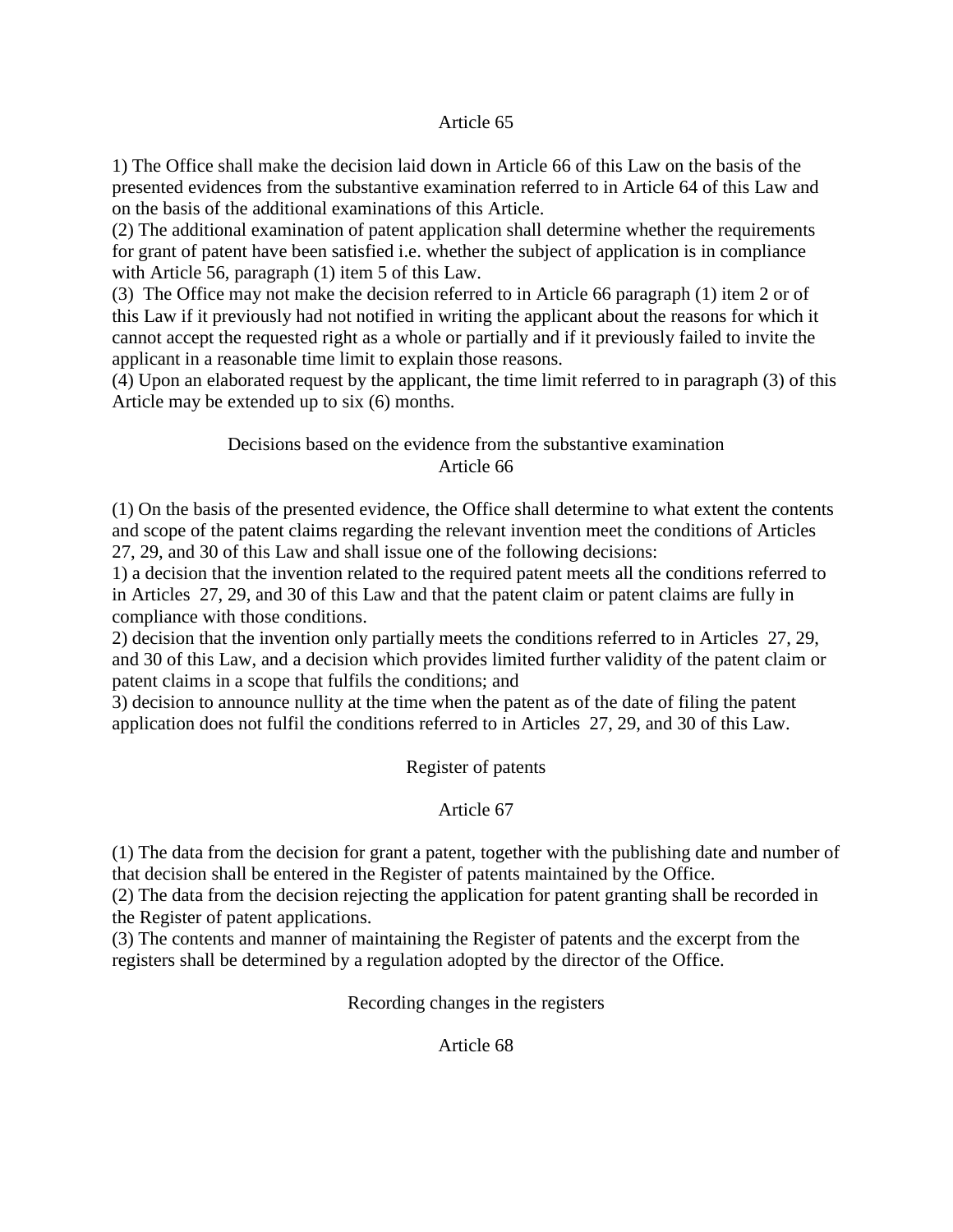(1) In the Register of patent applications and the Register of patents, the changes relating to the applicant, the right holder and the right itself shall be recorded.

(2) The changes recorded in the Register of patents shall be published in the official newsletter of the Office.

(3) The changes recorded, the contents, the form of the request and the procedure for recording the changes shall be laid down with a regulation adopted by the Office.

## Publication

### Article 69

(1) The data of the decision for patent granting shall be published in the official newsletter of the Office within 90 days at the latest from the date of adoption of the decision.

(2) The invention abstract shall be published together with the data of the decision issued in accordance with Article 60 of this Law.

(3) The first patent claim shall be published together with the data of the decision issued in accordance with Article 66 of this Law, and the number of other patent claims shall be stated. (4) The contents of the data of a granted patent which are published in the official newsletter of the Office shall be laid down with a regulation adopted by the director of the Office.

## Patent certificate

## Article 70

(1) The Office shall issue the holder of a patent right a certificate within six months from the date of making the decision for grant of a patent.

(2) On the request of the patent holder, the Office shall issue a patent specification.

(3) The contents of the certificates and the patent specification shall be laid down with a regulation adopted by the director of the Office.

### Confidential patent

### Article 71

(1) The applications for grant a patent relating to defence shall be deemed confidential and are filed to the Minister for Defence.

(2) If during the examination process of the filed application, the Minister for Defence finds that the invention is not confidential, the application shall be forwarded to the Office.

(3) The provisions of this Law shall also be applied in the process of patent granting with regard to confidential invention, unless otherwise determined by this Law.

(4) If during the examination process of the filed application, the Minister for Defence finds that the invention is not confidential, the application shall be forwarded to the Office.

(5) If during the examination procedure of the application, the Office finds the invention to be confidential, it shall forward the application to the Minister for Defence.

(6) If the Minister for Defence finds that the invention has ceased to be confidential, the whole subject shall be submitted to the Office.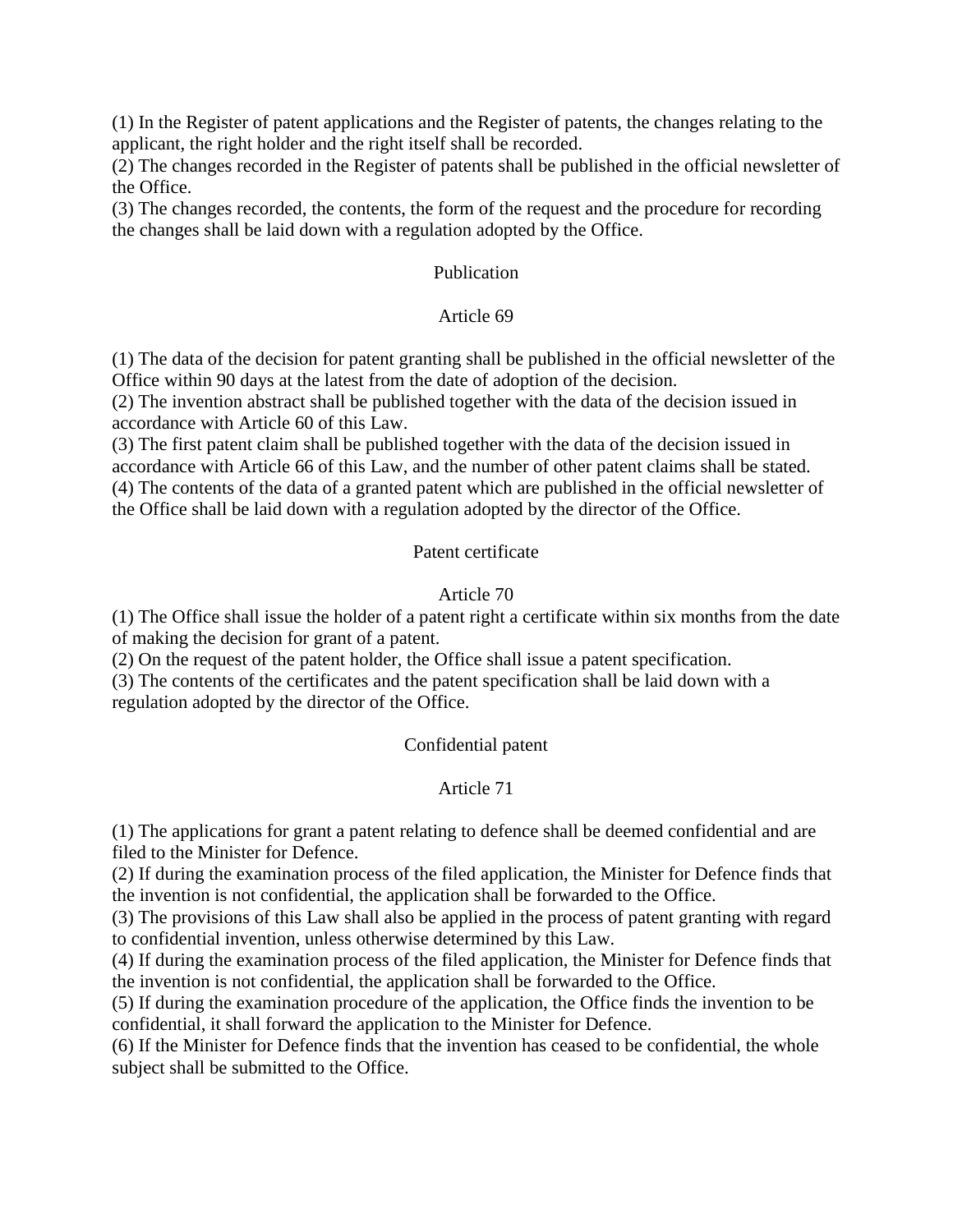(7) After receiving the subject, the Office shall note the patent in the register of patents and shall issue the patent holder a patent certificate or a specification and publish the data within the meaning of Article 60 of this Law.

# Use of confidential invention

## Article 72

(1) The Ministry of Defence shall have the exclusive right to use the confidential invention and have at its availability that invention.

(2) The holder of the right shall be entitled to a one-time compensation for confidential invention which is protected with a patent, regardless if the invention is used for the needs of defence and to what extent.

(3) The amount of the compensation referred to in paragraph (2) of this Article shall be determined amicably by the right holder and the Minister for Defence.

(4) In case agreement is not reached, the holder of the patent right, in accordance with the rules outside the proceedings, may request the court to determine the amount of the compensation.

## Properties of the confidential patent

## Article 73

(1) The patent related to a confidential invention shall not be published.

(2) The local and natural persons may request protection of a confidential invention abroad only on the basis of an approval in writing by the Minister for Defence.

(3) Articles 71 and 72 of this Law shall apply accordingly to the patent applications for grant of a patents for inventions which are of interest to the state security.

(4) The Minister for Interior shall be competent to decide on the applications referred to in paragraph (3) of this Article,.

(5) The Government of the Republic of Macedonia shall prescribe which inventions are considered as confidential within the meaning of Articles 71 and 73 of this Law, as well as the method of patent granting for such inventions.

Patent validity

### Article 74

The patent right shall be valid for 20 years, counting from the date of filing the application. (2) The validity of the patent right laid down in paragraph (1) of this Article may be extended to more than 20 years, but not more than 5 years in case when the subject matter of the patent is a medical product, product for plant protection, or a process through which they are produced, for which, prior to placing them on the market, an administrative procedure of authorisation, prescribed by law, needs to be conducted.

(3) The patent right obtained on the basis of the decision in Article 90 of this Law shall be valid for 10 years from the date of filing the application.

Supplementary protection certificate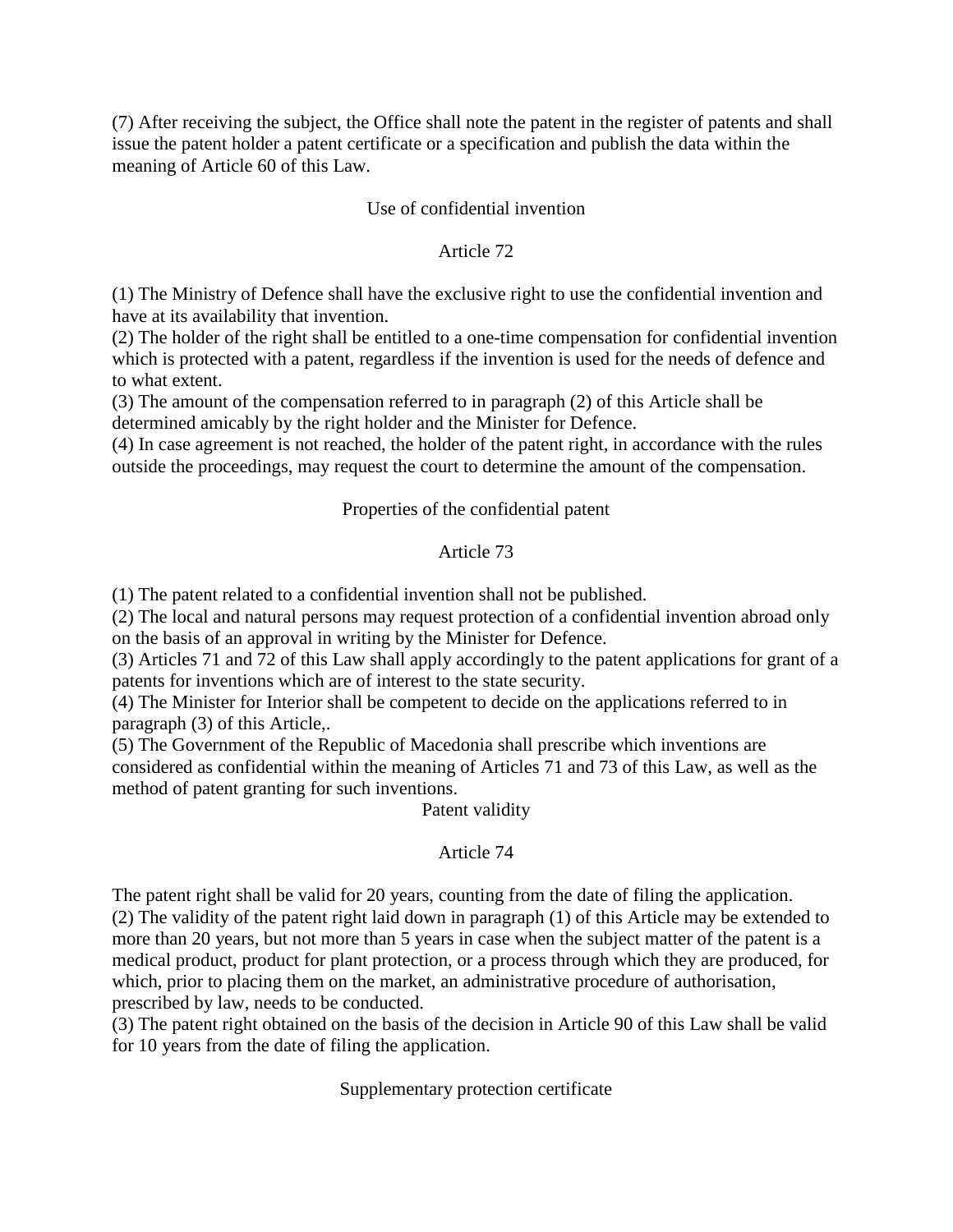## Article 75

(1) The validity of the patent right referred to in Article 74, paragraph (2) of this Law may be extended by issuing a certificate.

(2) The contents of the request and the other constituent elements and attachments to the request for granting a certificate for protection of medical products and a certificate for protection of products for protection of plants shall be defined in details by regulations adopted by the director of the Office.

Conditions for granting a certificate

# Article 76

The Certificate referred to in Article 75, paragraph (1) of this Law shall be issued if on the date of submitting the request in the Republic of Macedonia:

1) there is a valid basic patent for the product;

2) the product has been placed on the market on the basis of approval issued in accordance with the regulations regulating the placing of medicines on the market i.e. by the regulations regulating the placing of products for protection of plants on the market;

3) the product previously has not been put on the market, or there is no previously issued certificate for the same product as a medical product i.e. as products for protection of plants; and 4) the approval laid down in item 2 of this Article is the first approval for placing the product on the market of the Republic of Macedonia as a medical product i.e. as products for protection of plants.

# Subject protected by the Certificate

# Article 77

(1) The certificate shall be issued for a product protected by a basic patent for which there is an approval for placing on the market and using a medical product or a product for plant protection authorised prior to the expiry of the certificate.

(2) The right for which the certificate has been issued shall be identical with the right of the basic patent and shall be subject to the same limitations and obligations as the basic patent. Entities to the right of the Certificate

# Article 78

(1) Entities to the right of the certificate shall be the holder of the basic patent or its legal successor.

(2) In case that there are more holders of the basic patent, the procedure for issuing the certificate may be initiated by the joint representative or any of the holders upon prior consent of the other holders or of their legal successor.

Initiating a procedure for issuing a certificate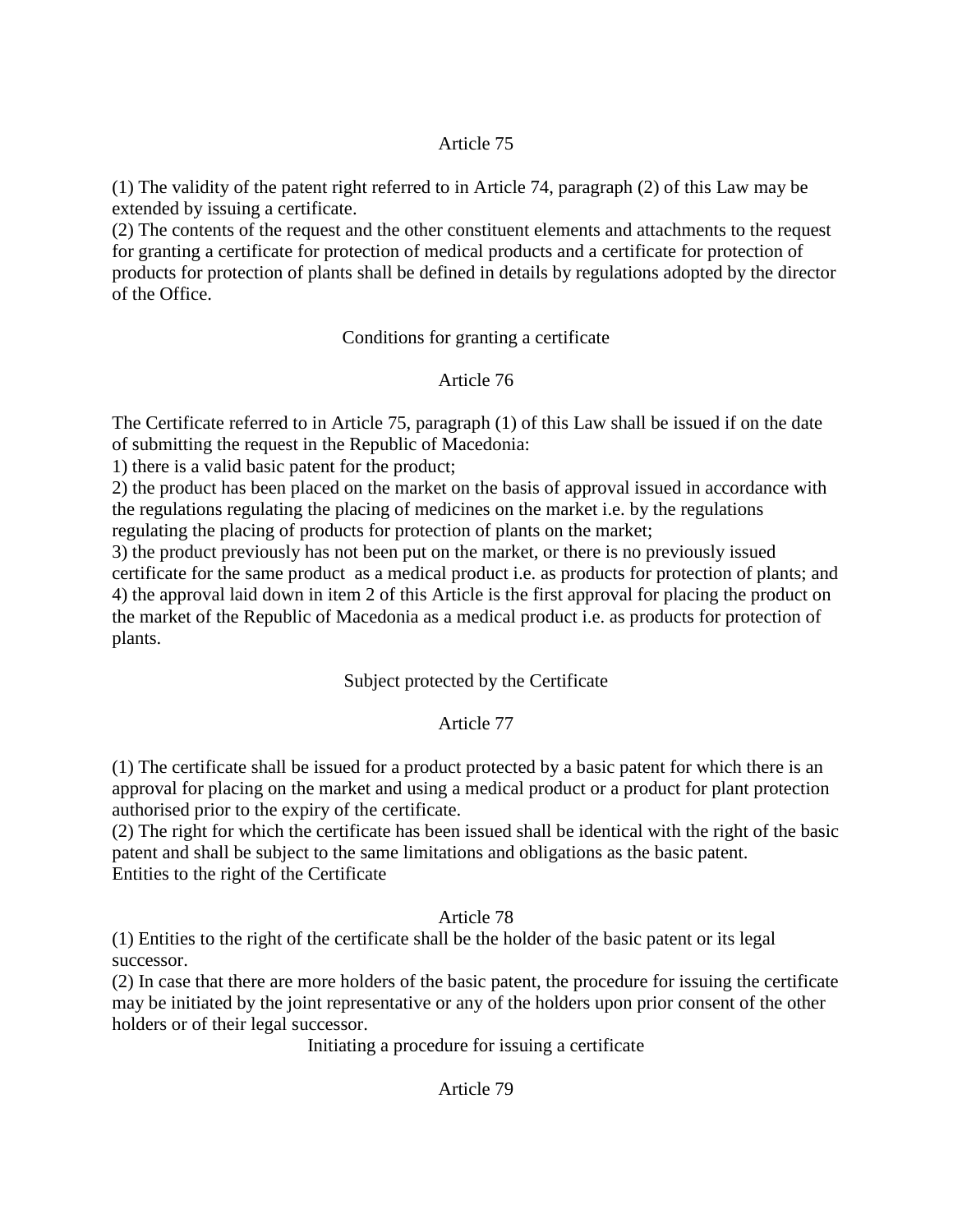(1) The procedure for issuing a certificate referred to in Article 75 of this Law shall be initiated by submitting a request for obtaining a certificate by the Office.

(2) The request for a certificate shall be filed within six months after the date when the first approval for placing the product on the market of the Republic of Macedonia has been issued, or within six months from the date of granting of the basic patent, if the approval to place the product on the market has been issued prior to the granting of the basic patent.

(3) There is a specific form for submitting the request referred to in paragraph (1) of this Article.

# Contents of the requests for issuance of a Certificate

# Article 80

(1) There is a specific form for submitting the request for a certificate referred to in Article 79 paragraph 1.

(2) The approval for placing the product on the market within the Republic of Macedonia, issued by the competent authority, shall be attached to the request.

(3) Other documents and attachments shall also be attached to the request referred to in paragraph (1) of this Article.

(4) The contents and the form of the request for issuing a certificate shall be determined by a regulation adopted by the director of the Office.

Formal examination of the request for issuing of a certificate

# Article 81

(1) The Office, within the procedure of formal examination, shall examine if:

1) the request includes the constituent elements and attachments laid down in Article 75, paragraph (2) of this Law;

2) the request is filed within the period laid down in Article 79, paragraph (2) of this Law; and 3) the attachments laid down in Article 80, paragraph (2) of this Law were filed.

(2) If the request was not filed in compliance with paragraph (1) of this Article, the Office shall invite the applicant, to correct the identified shortcomings within a period of 60 days, counting from the date of receiving the invitation.

(3) The time limit set out in paragraph (2) of this Article may be extended for additional 60 days at the most in case of elaborate request by the applicant .

(4) If the applicant fails to correct the shortcomings within the specified period referred to in paragraph (2) of this Article, the Office shall make a decision to reject the request.

Procedure for examination of the request for issuance of the certificate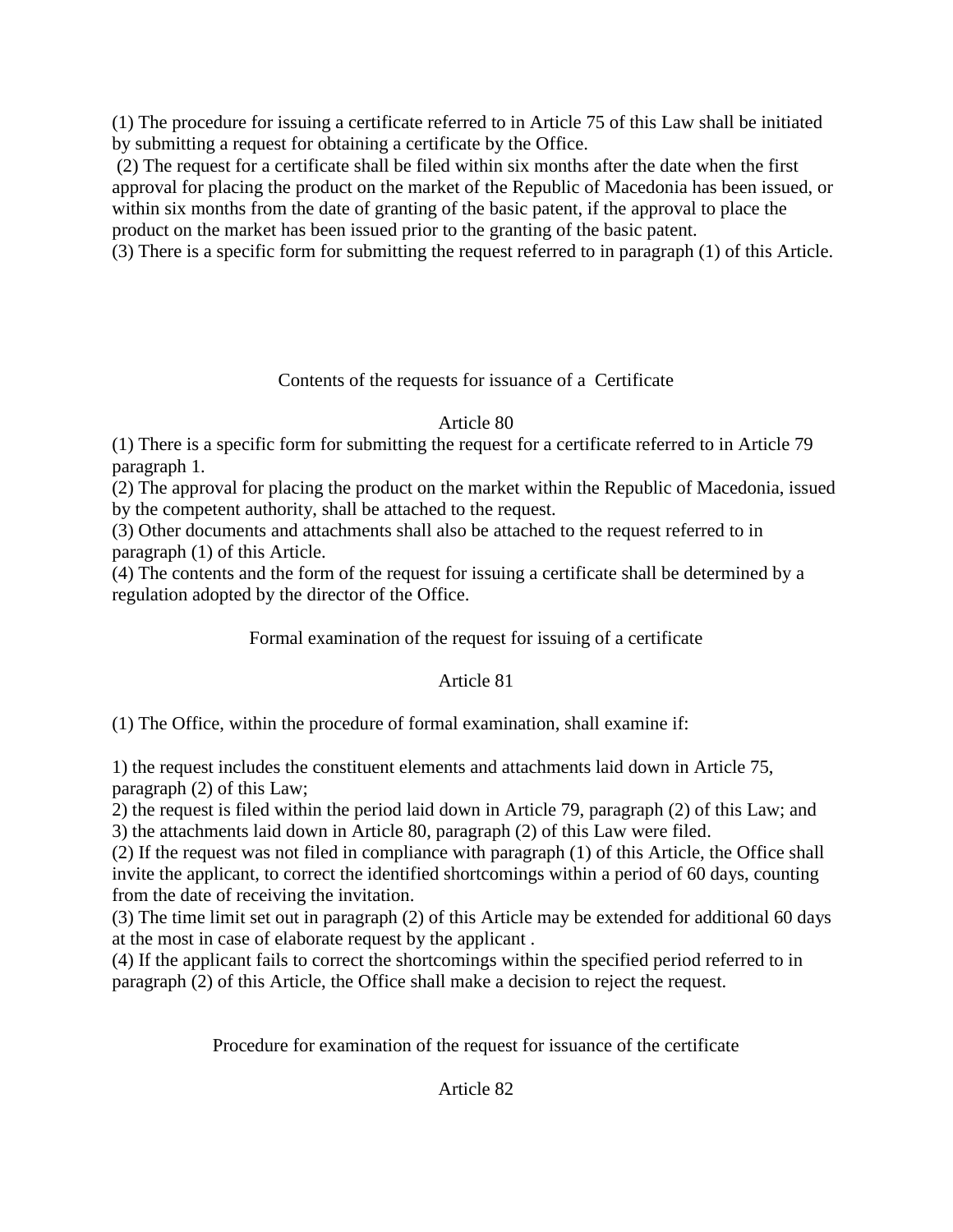Within the examination procedure for issuing a certificate, the Office shall examine if on the date of filing the request, the conditions for issuing a certificate provided for in Article 76 of this Law have been fulfilled.

# Approving the request

# Article 83

(1) If the Office finds that the conditions of Article 76 of this Law have been fulfilled, it shall notify the applicant within a period of 30 days to pay the costs for publication the data of the certificate in the official newsletter of the Office, and the fee for validity maintenance. (2) If the applicant pays the costs and the fee referred to in paragraph (1) of this Article within the specified period, the Office shall issue a decision for a certificate. (3) If the applicant fails to pay the costs referred to in paragraph (1) of this Article, the Office shall conclude to reject the request.

Validity of the certificate

# Article 84

The certificate shall start to be valid upon the expiry of the legally prescribed period of validity of the basic paten, for a period equal to the time between the date of filing the application for a basic patent and the date of receiving the approval for placing a product on the market of the Republic of Macedonia, but reduced for five years.

Rejecting the request

# Article 85

(1) In case it is found that the conditions provided for in Article 76 of this Law have not been fulfilled, or the request has not been filed by a person provided for in Article 78 of this Law, the Office shall notify the applicant in writing on the reasons for which the certificate may not be issued and shall invite the applicant to elaborate those reasons within the specified time limit that cannot be longer than six months.

(2) In case the applicant fails to state the reasons within the specified period, the Office shall reject the request with a decision.

Fees and charges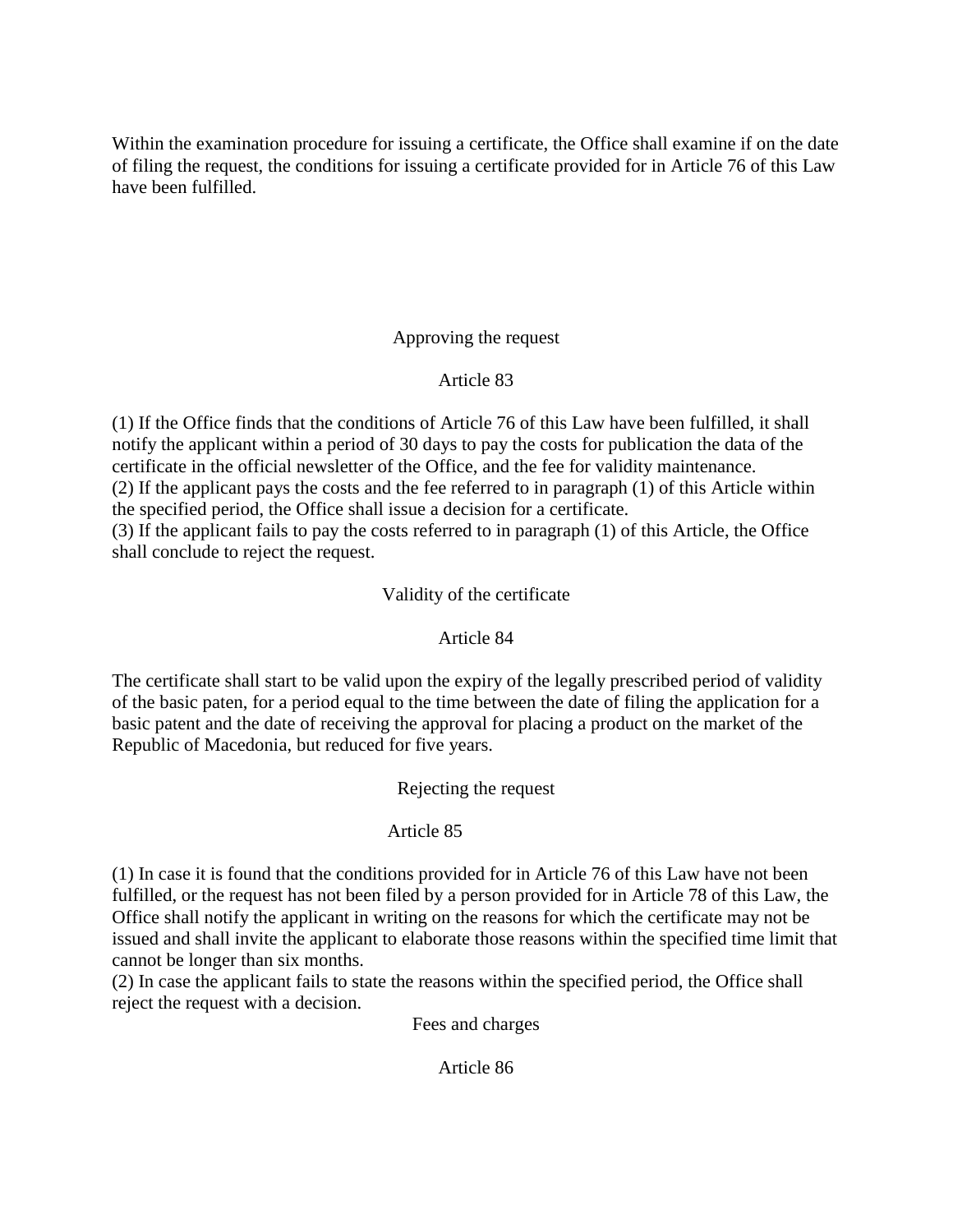(1) In the procedure of granting and maintenance of the patent right, fees and charges for the procedure shall be paid:

(2) The annual fees for maintaining the validity of the patent right and the certificate shall be paid counting from the date of filing the patent application.

(3) The annual fee for maintenance of the patent right shall be paid by the beginning of the year for which the fee is paid i.e. by the date of filing the application.

(4) The fees and charges may be paid by anyone without the approval of the agent.

Termination of the patent prior to the expiry of the validity

# Article 87

(1) The patent right shall cease to be valid prior to the expiry of the validity period in the following cases:

1) if the prescribed fees are not paid – the day after the date of missing the deadline for fee payment;

2) if the holder waives the right – the day after the date of filing the waiving request to the Office;

3) on the basis of a court decision i.e. act of the Office in the cases provided for in this Law – on the date set out in the decision i.e. in the act and

4) if the legal person i.e. a holder of the patent right has ceased to work – on the date of termination, i.e. if the natural person which is a holder of the patent right has died – on the date of death, or if a disappeared person which is a holder of the patent right is proclaimed dead - on the date when the decision becomes legally effective, unless that right has been assigned to the successors of the legal person i.e. of the natural person.

(2) The Office shall make a decision to terminate the validity of the patent if the conditions referred to in paragraph (1) of this Article occur.

# Rights of third parties

# Article 88

(1) If a licence, a pledge or another right in favour of a third party is entered in the register of patents, the patent holder may not waive from the rights without a consent in writing by the person under the name of which the licence, the pledge or another right has been registered,. (2) If the patent holder fails to pay the prescribed fee within the specified period, and a licence, a pledge or another right is entered in the register in favour of a third person, the Office shall notify that person that the fee has not been paid and that that person may pay it within six months from the date of the notification and keep the registered right.

(3) In case of a dispute regarding the providing of registered rights to a third party, the court, if necessary for the providing of those rights, may decide the patent right to be assigned to the person under the name of which the license, the pledge, or another right has been registered, until the fulfilment of the obligations.

Exclusive rights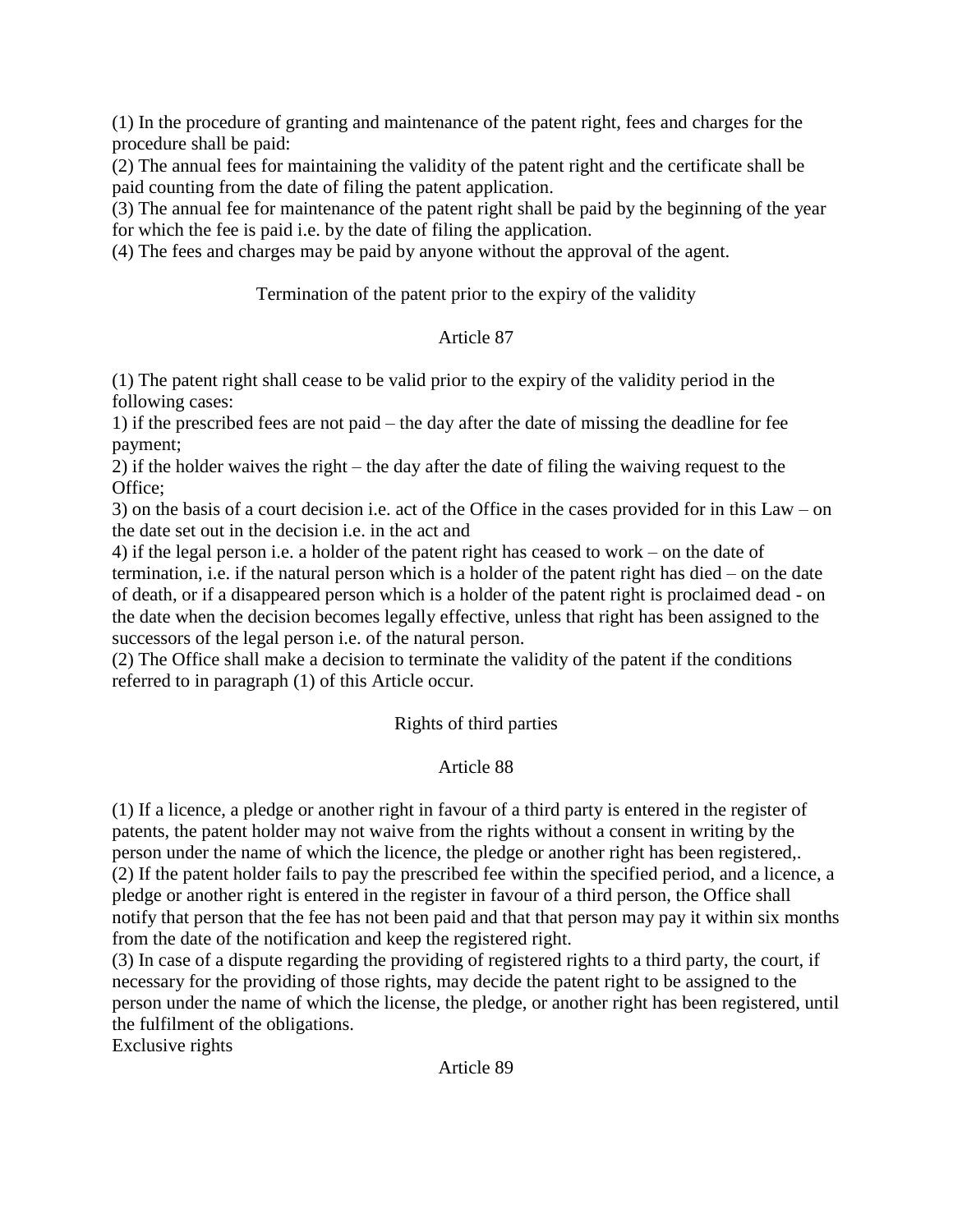(1) The holder of a patent shall have the exclusive right:

1) to use the protected invention in production;

2) to place on the market items manufactured according to the protected invention, and 3)to dispose of the patent.

(2) The patent holder shall have the right to forbid the use of the protected invention in the production or in trade by third parties that do not have a license for such use if such a use relates to production, offering for sale, export, or import and storage of products for those purposes. (3) The patent holder shall have the right to forbid another person to offer and deliver products which are significant elements for the invention, without his consent, if the one offering and delivering has known or should have known from the circumstances of the case that this product is intended for applying on someone else's invention.

(4) The right laid down in paragraphs (1), (2), and (3) of this Article shall apply to a patent for procedure and to the product derived directly from that procedure.

# Exclusive rights of patents in the field of biotechnology

### Article 90

(1) The right laid down in Article 89 paragraphs (1) and (2) of this Law shall apply to any biological material with specific characteristics as a result to the invention, and shall be extended to the biological material derived from that biological material by propagation or multiplication in an identical or in a divergent form and having the same characteristics.

(2) The right referred to in Article 89 paragraph (4) of this Law shall apply to the procedure of producing biological material with specific characteristics as a result to the invention and shall be extended to the biological material derived directly from that procedure and from any biological material derived from the biological material by propagation or multiplication in an identical or a divergent form and having the same characteristics.

(3) The right referred to in Article 89 paragraph (3) of this Law shall also apply to a product containing or is comprised of genetic information and shall extend to all biological materials in which genetic information is contained and perform their functions, with the exception of the materials referred to in Article 25, paragraph (5) of this Law.

Free use

### Article 91

The right of the patent holder laid down in Article 89 of this Law regarding the exclusive utilisation of the invention shall not relate to:

1) utilisation of the invention for personal and non-commercial purposes;

2) undertaking activities for research and development of the subject of the protected invention,

in particular: manufacture, use, offer for sale, export or import of the protected invention,

including also activities for obtaining approval for placing medications for human and veterinary medicine and products for protection of plants on the market; and

3) direct and individual preparation of the medicine in pharmacy on the basis on single medical recipe and of procedures which relate to so prepared medicine.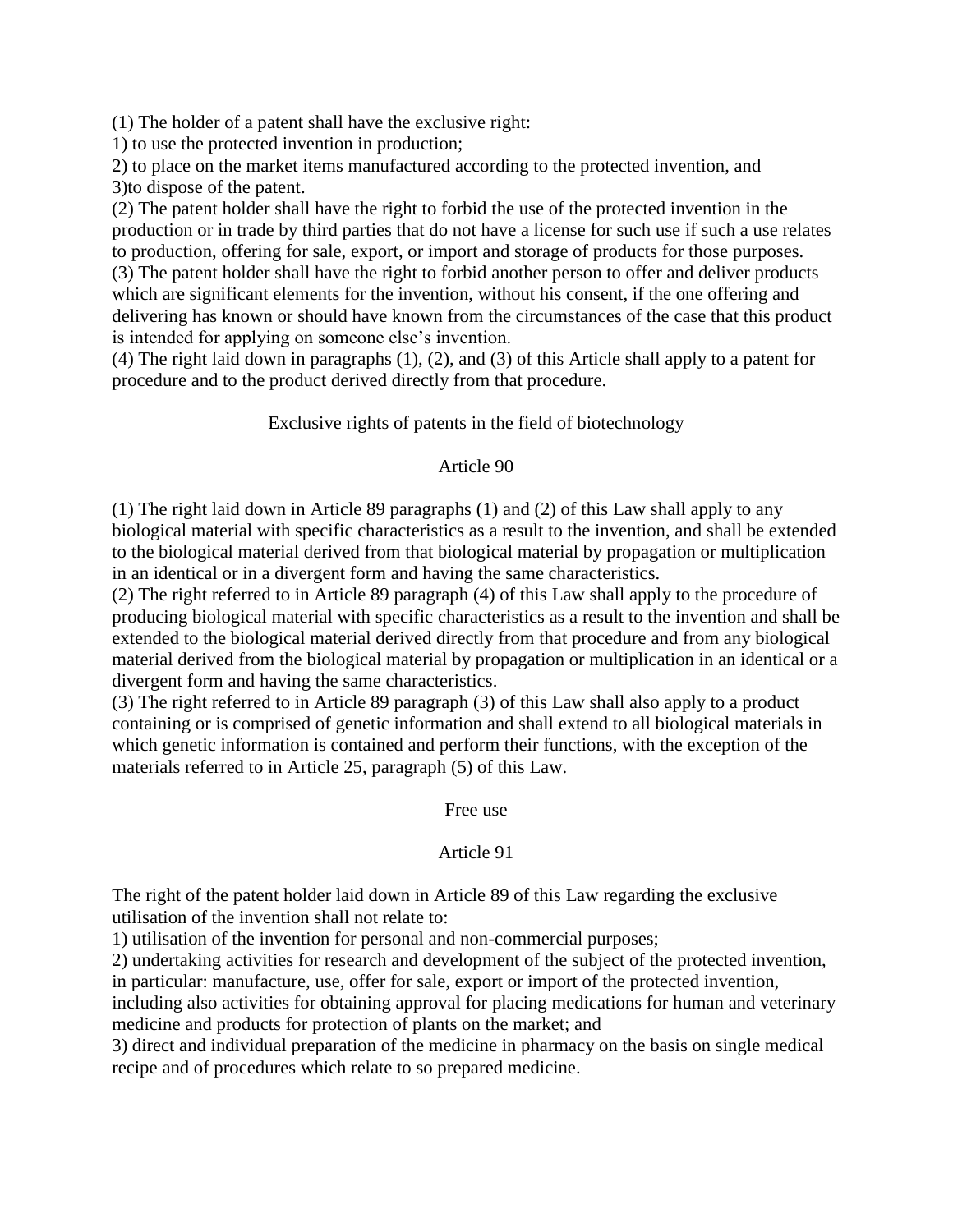#### Patent for procedure

#### Article 92

(1) If the patent is issued for procedure, its application shall also be expanded to the products and materials directly obtained through that procedure.

(2) In case of a lack of contra evidences, the product shall be considered as obtained through a protected procedure if the product is new, or if there is a reasonable doubt that the product is obtained through a protected procedure and that the holder of a patent was not been in a position, besides the reasonable effort made, to determine the procedure that was used.

(3) There is a reasonable doubt within the meaning of paragraph (2) of this Article that the product has been obtained through a protected procedure, if the protected procedure is the only known procedure.

(4) The burden of proof referred to in paragraph (1) shall lay with the alleged infringer if only one of the conditions referred to in paragraph (2) of this Article is fulfilled.

### Scope of exclusive right

#### Article 93

The scope of exclusive rights of the patent holder shall be determined in accordance with the text of the patent claims that are finally accepted in the patent granting procedure where the description and the drawings serve to interpret the patent claims.

#### Right based on previous use

### Article 94

(1) The patent right shall not apply on the person, which prior to the filing date of the application or prior to the date of the recognised priority right, has used the invention conscientiously and not in public in the Republic of Macedonia, or has prepared everything i.e. necessary for its use. (2) The person referred to in paragraph (1) of this Article shall have the right, without a consent by the holder of the patent, to continue the utilisation of the invention to the extent it has utilised or prepared until the date of filing the patent application for the requested invention.

Exemption from the infringement of the patent right

### Article 95

It shall not be considered as infringement of the exclusive rights to the patent holder if the subject of the invention relates to products manufactured according to the patent used in the construction or the equipment of ships, aircrafts or land vehicles that belong to any of the states of the Paris Union or the WTO, if such a means of transportation is temporarily or suddenly in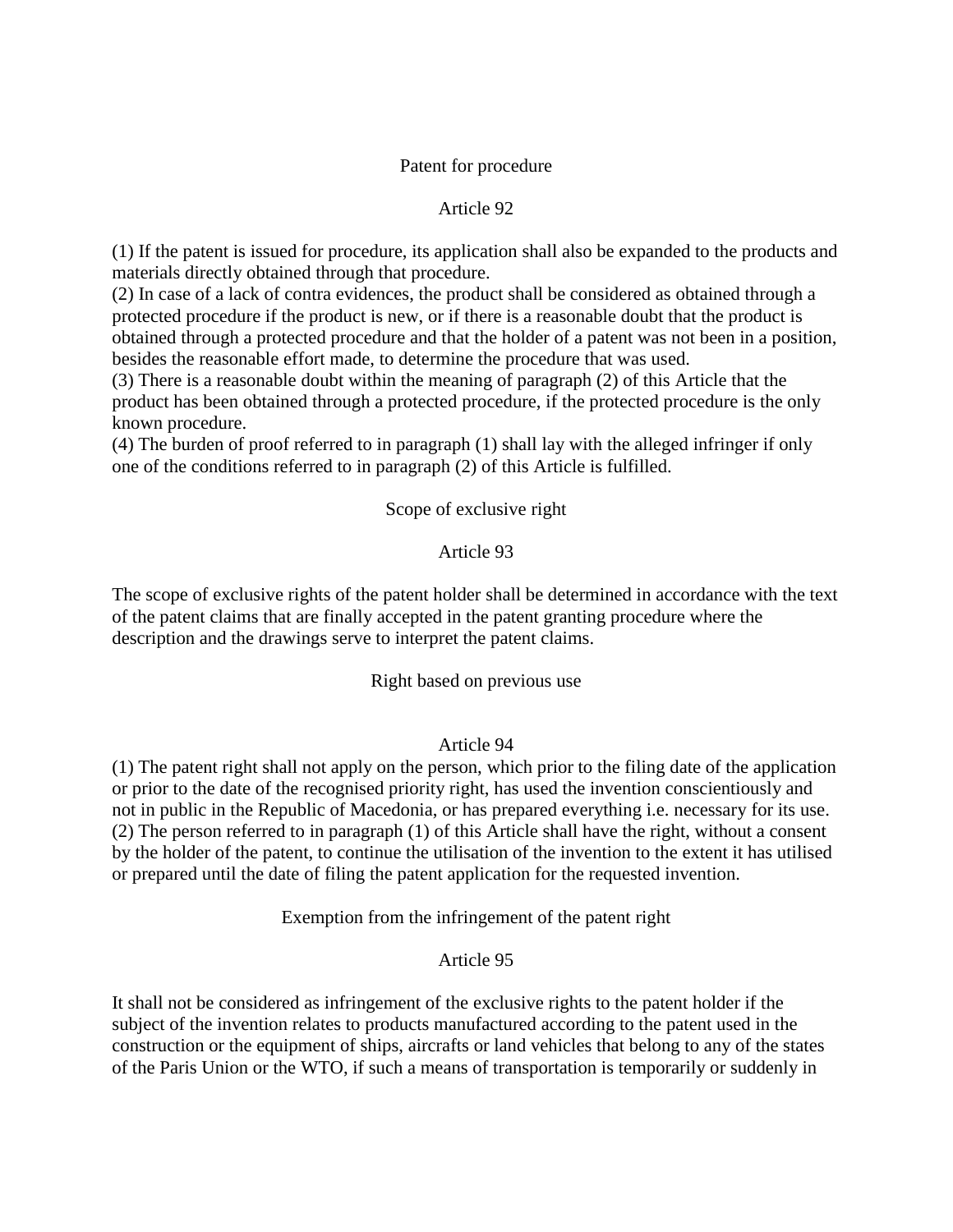the territory of the Republic of Macedonia, provided that the mounted product serves exclusively for the needs of that vehicle.

Exemption from the infringement of patent right in the field of biotechnology

# Article 96

(1) The person using the plant material for reproduction, on the basis of the consent by the patent holder, shall not infringe the right referred to in Article 90 of this Law relating to the selling or other types of commercial exploitation of plant material for reproduction, if the product of their own harvest is used it for propagation and multiplication for their own needs and for the needs of their own property.

(2) The person that uses the cattle or other animal reproductive material, on the basis of the consent of the patent holder, shall not infringe the right referred to in Article 90 of this Law relating to the selling or other types of commercial exploitation, if the protected cattle is used for agricultural activities, including reproduction of animals and production of other animal reproductive material for the purposes of their agricultural activity, but not for commercial reproductive purposes.

# Compulsory license

# Article 97

(1) If the patent holder does not use the invention protected by a patent or uses it in a scope which is insufficient to the needs of the national market, and rejects to enter into a license agreement or sets unmarketable conditions for entering into that contract, the right to use the invention, by a compulsory license, may be assigned to another person, with the obligation to pay the fee to the patent holder.

(2) Compulsory license may also be issued if the utilisation of the invention protected by a patent is necessary due to emergency situations in the country, protection of public interest in the area of health, food, protection and promotion of the environment or if it is of particular interest to a certain industrial field or if it is necessary for implementing the judicial and administrative procedure related to protection of competition.

(3) The exemptions in granting compulsory license as referred to in paragraph (1) of this Article shall be possible in the situations referred to in paragraph (2) of this Article, for which the patent holder shall be notified as soon as possible.

(4) Request for a compulsory licence referred to in paragraph (1) of this Article may not be submitted prior to the expiry of a period of four years from the date of filing the patent application i.e. prior to the expiry of a period of three years from the date of the patent granting, in case this period expires later.

(5) A compulsory licence shall not be issued if the patent holder proves that there are legal constraints which justify the fact that invention protected by a patent has not been used or has been insufficiently used.

(6) In the cases referred to in paragraph (2) of this Article, the compulsory license may be issued even prior to the expiry of the period laid down in paragraph (4) of this Article.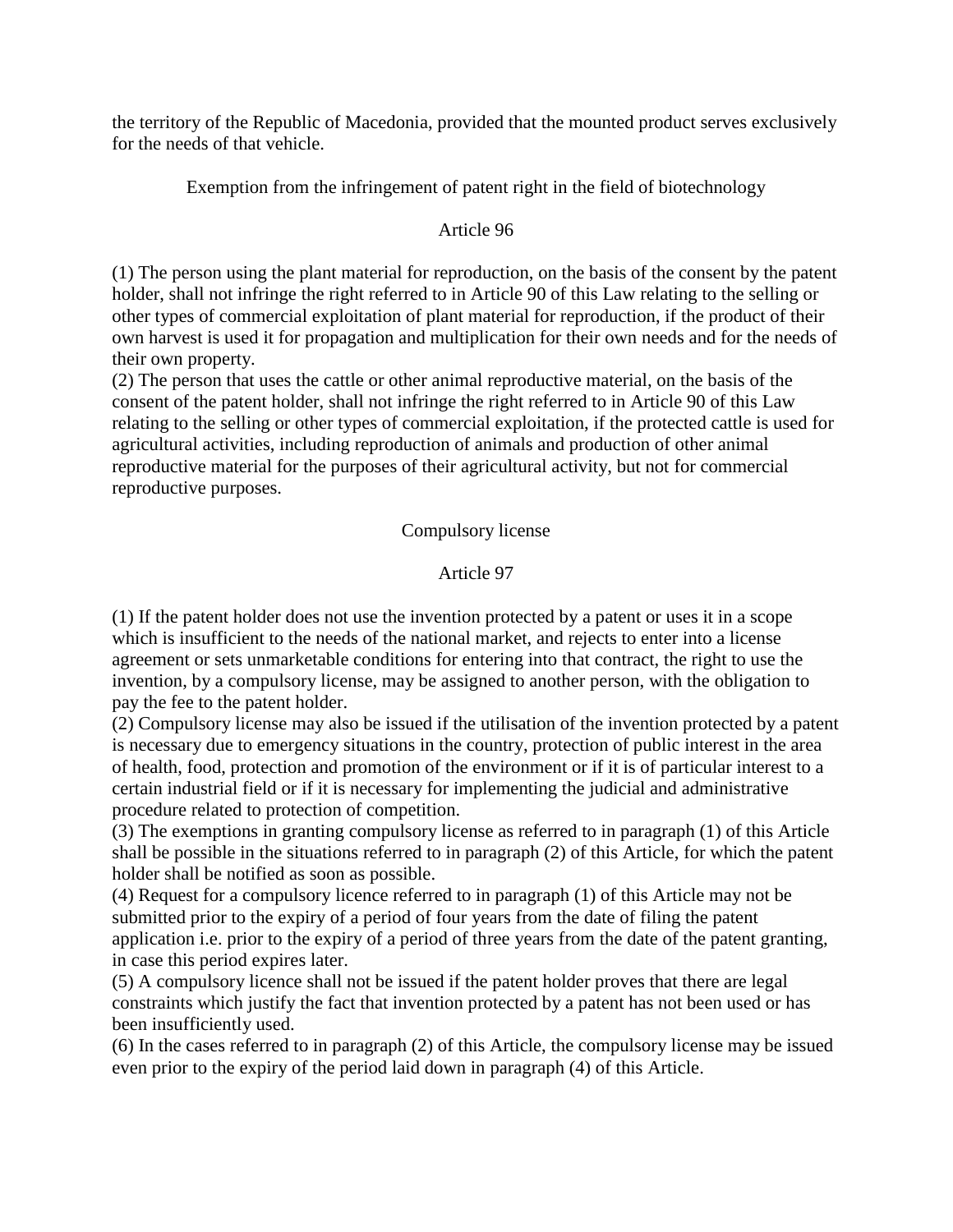### Particularities of the compulsory license

### Article 98

(1) A compulsory license may not be exclusive.

(2) The compulsory licence shall be valid as long as there is reason for which it has been issued. (3) On the elaborated request of the interested person, the compulsory license shall be cancelled if there are no longer the reasons for which the license has been issued, and there is no possibility for those reasons to occur again, provided that the legitimate rights to the assignee of the compulsory licence are protected.

(4) The compulsory license may not be transferred, unless the transfer is done together with the production capacity i.e. with part of it that uses the invention for which the license has been issued.

(5) Compulsory license shall be issued for the needs of the national market, unless it is proved in the legal proceedings that this is contrary to the protection of competition on the market.

#### Compensation

#### Article 99

(1) In case a compulsory license is issued, the patent holder shall be entitled to an adequate compensation.

(2) The amount of the fee shall be set out with an agreement between the patent holder and the user who has been given the license, i.e. who uses the invention protected by a patent.

(3) The amount referred to in paragraph (2) of this Article shall be adequate to the value of the economic license and the need for harmonisation with the procedure for protection of competition.

(4) If an agreement on the amount of the compensation referred to in paragraph (2) of this Article cannot be reached, the competent court shall determine the amount of the compensation.

(5) The user who has been given the license shall not be prevented from using the invention if there is no agreement i.e. court decision.

Compulsory licence for dependent patent Article 100

(1) A compulsory licence may also be issued if the invention protected by a patent cannot be used as a whole or partially without using another invention protected by a former patent, whereby the later invention, representing a more significant technical improvement, is of particular importance to the economy or to fulfilling the general needs.

(2) If a compulsory license is issued in accordance with paragraph (1) of this Article, the holder of the previous patent may request a compulsory license to use the invention of the latter patent for a relevant fee.

Competence to grant compulsory license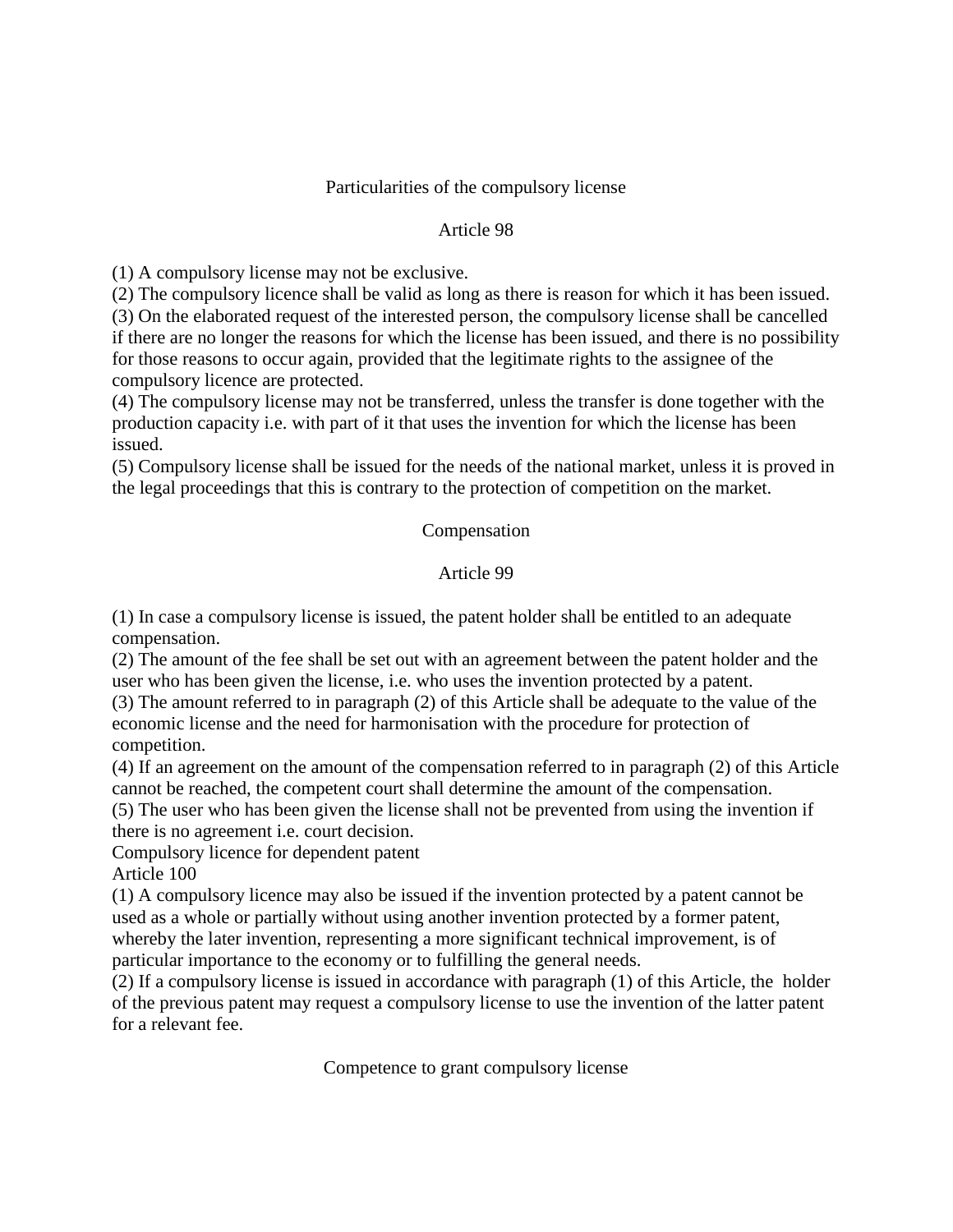#### Article 101

(1) The court competent for settling disputes concerning industrial property rights in legal proceedings shall decide on the issuing of the compulsory license.

(2) The procedure to issue a compulsory licence shall be initiated with a lawsuit against the patent holder or a supplementary protection certificate protection, which contains a request for issuing compulsory license.

(3) In the procedure for issuing compulsory license, the patent holder referred to in paragraph (2) of this Article, which is registered in the patent register, shall be considered as a patent holder. Compulsory license for the needs of public health

### Article 102

(1) Any person that has filed an application in compliance with the provisions of this Law may be issued, by the court, a compulsory patent license i.e. a supplementary protection certificate for the needs of production and sale of pharmaceutical products, where such a product is intended to be exported in the importing countries with problems in public health.

(2) When deciding upon issuing compulsory license, the court shall take into consideration the WTO General Council Decision of 30 August 2003 on the implementation of paragraph 6 of the Doha Declaration on the TRIPS Agreement and public health of 14 November 2001, (hereinafter referred to as: "Decision".

(3) The pharmaceutical product referred to in paragraph (1) of this Article shall be any product in the pharmaceutical industry, including the medications for human use, which include any substance or mixture of substances designed for treatment or prevention of human diseases including any substance or mixture of substances which may be applied to people in terms of renewal, improvement, or adjustment to their physiological functions by causing pharmaceutical, immunological, or metabolic effects or by giving the medical diagnosis, including active components and accessories to diagnose outside the alive human body.

### Importing country

### Article 103

(1) Importing country within the meaning of Article 102 paragraph (1) shall be any country in which pharmaceutical products are exported and it can be:

1) any least developed country stated as such in the list of the United Nations (UN);

2) any WTO member, except the least developed member state referred to in item (1) of this paragraph, which has send a notification to the TRIPS Council on the intention to use the system as an importing country, either to use the system in that regard as a whole or partially;

3) any country, which is not a WTO member, and which has been listed by the Development Assistance Committee of the Organisation for Economic Cooperation and Development (OECD) as a country with low income of gross national product per capita i.e. less than USD 745 and for which the Ministry of Economy is notified about the intention to use the system as an import country, regardless if it will use the system in this way as a whole or partially.

(2) If a WTO member state has given a statement that it will not use this right, then it shall not fulfil the requirements to use the system as an importing country.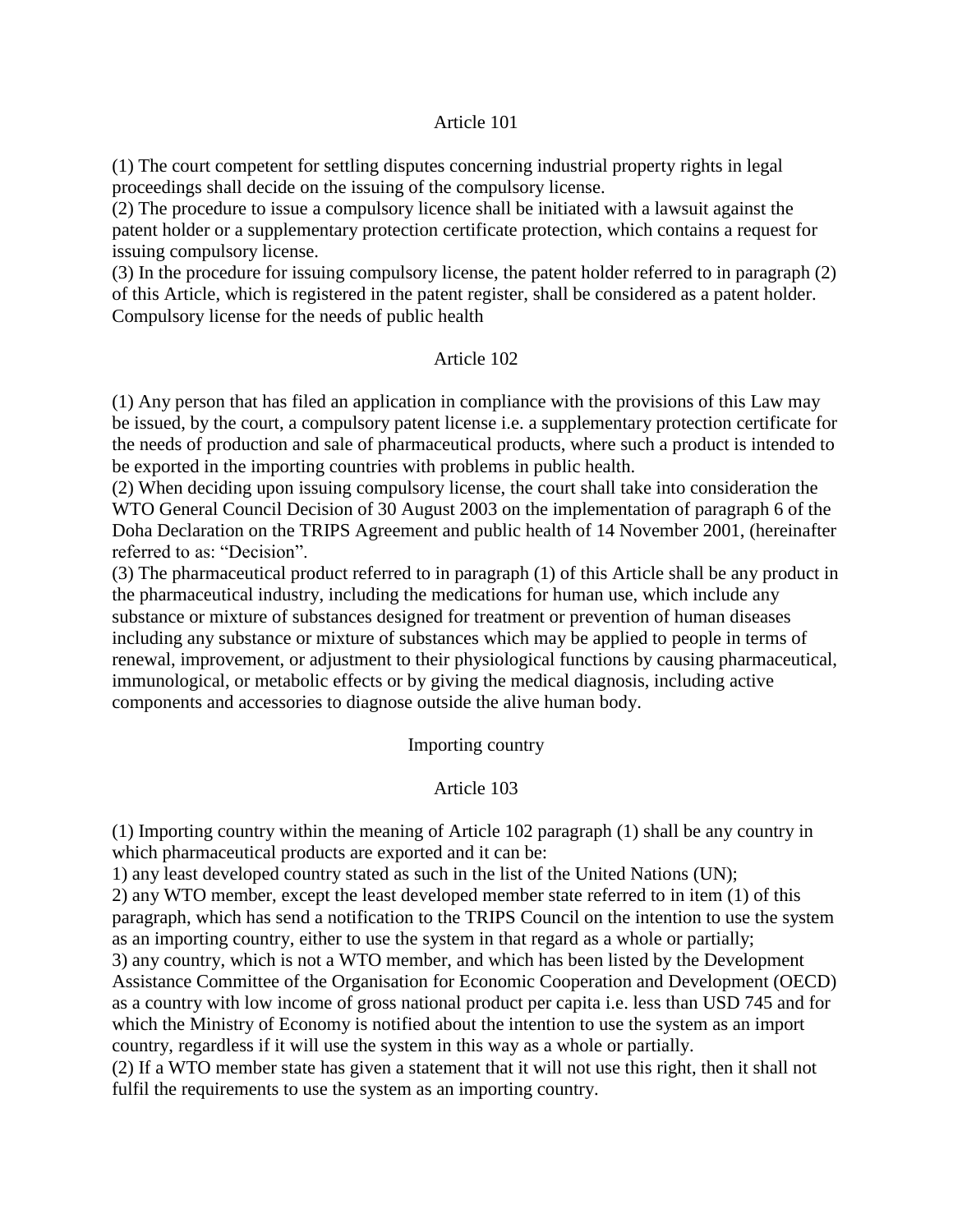(3) The importing countries that are not WTO members, and are the least developed countries and developing countries and fulfil the requirements offset out in paragraph (1) of this Article, must fulfil the additional requirements:

1) the importing country shall be bound to send a notification directly to the Ministry of Economy;

2) the importing country shall be bound to state in the notification that it will use the system to resolve public health problems, and will not use it as a means for achieving industrial and commercial goals, and that it will apply the measures referred to in item 4 of the Decision;

(4) On the basis of a lawsuit submitted by the right holder or the Ministry of Economy, the court may repeal the compulsory license if the importing country does not comply with the obligations referred to in paragraph (3), item 2 of this Article.

Lawsuit to issue compulsory license for the needs of public health

# Article 104

(1) The lawsuit that includes an application for issuing a compulsory license for the needs of the public health shall be submitted to the court in compliance with Article 101 of this Law if there is a patent or a supplementary protection certificate in the territory of the Republic of Macedonia that covers the works for production and sale for the purpose of exporting.

(2) The one submitting the lawsuit for compulsory license shall be bound to attach the following to the lawsuit:

1) applications for compulsory licenses in other countries for the same product, with data on the quantities and the importing countries;

2) the applicant for compulsory license, and in case there is an agent, data about the agent;

3) name of the pharmaceutical product i.e. not subject to protection, which the applicant plans to produce on the basis of compulsory license;

4) quantity of the pharmaceutical product that the applicant plans to produce on the basis of compulsory license;

5) data on the importing country;

6) evidence about the previous negotiations with the right holder in compliance with paragraph (5) of this Article; and

7) evidence about the application of the authorised agent of the importing country or the nongovernmental organisation which operates with an authorisation from one or more importing countries or UN bodies or another international health organisation, which operates with an authorisation of one or more importing countries indicating the quantity of the required product.

Preconditions for compulsory license

# Article 105

(1) Compulsory license may be issued only if within a period of 30 days prior to submitting the lawsuit, the applicant has unsuccessfully tried to get a consent from the right holder to utilise the protected invention under reasonable conditions and terms.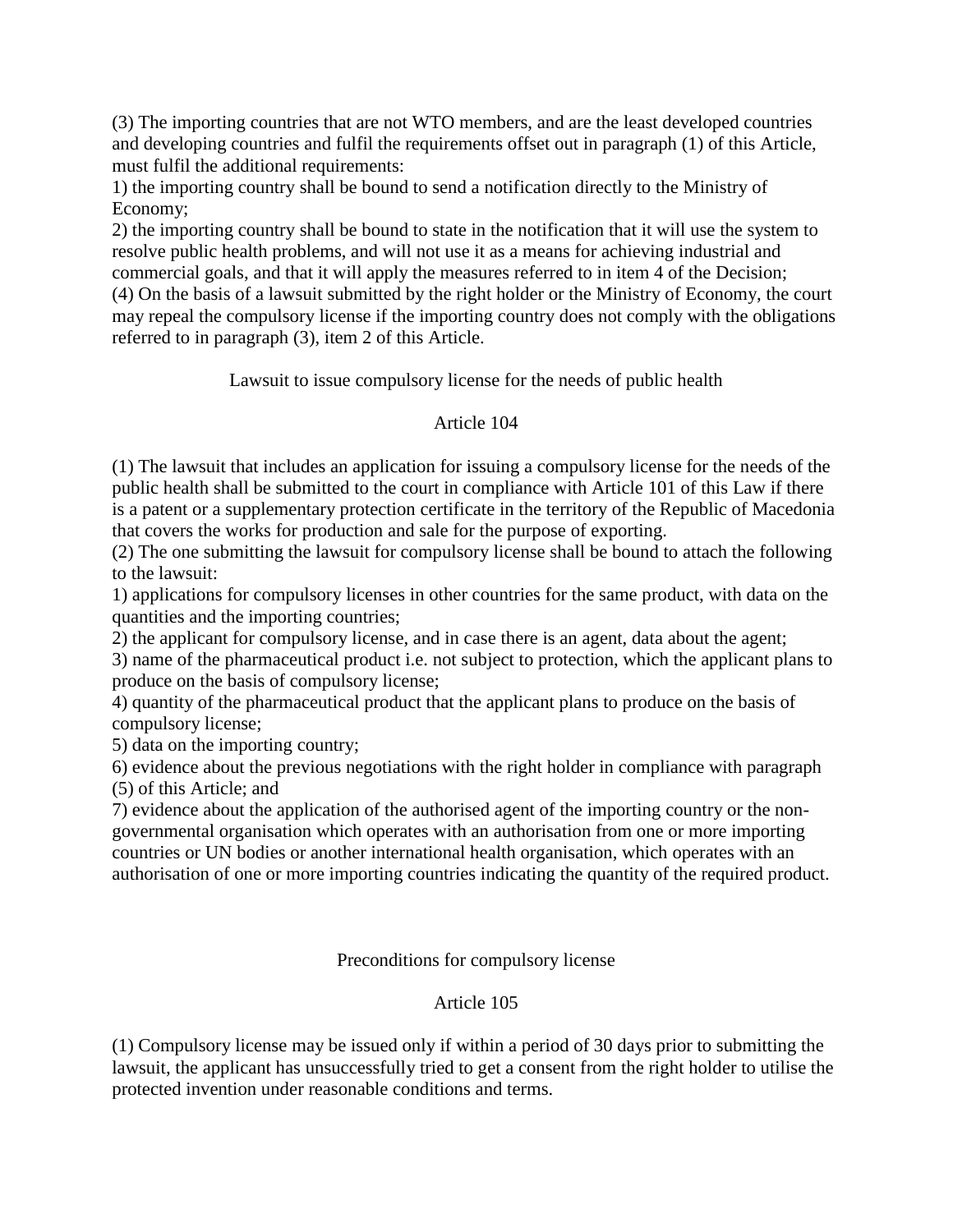(2) The provision of paragraph (1) of this Article shall not apply in case of necessity or other circumstance of final necessity in the country or in case of non-commercial use, in compliance with Article 31, item b) of the TRIPS Agreement.

## Notifying the patent holder

### Article 106

The court, without delay, shall notify the right holder on the application filed for granting a compulsory licence and shall provide opportunity for explanation.

Properties of the issuing compulsory license for the needs of public health

## Article 107

(1) The compulsory license may not be exclusive.

(2) The duration and the scope of the compulsory license stated in the court decision regarding the license shall depend only from the duration of the reason due to which it had been issued. (3) The quantity of products that may be produced on the basis of the compulsory license must not exceed the quantity which is necessary to respond to the needs of the importing countries i.e. the importing countries stated in the lawsuit, taking into consideration the quantity of products produced in other countries on the basis of the compulsory license.

(4) The compulsory license may be transferred only together with the production capacity i.e. with the part of it, in which the invention for which the compulsory license has been issued is used

Requirements for issuing compulsory license for the needs of public health

# Article 108

(1) The product which is produced or imported on the basis of a compulsory licence may not be offered for sale or placed on the market of a country i.e. not indicated in the application, except when the importing country, in compliance with item 6, subitem (i) of the Decision, imports in a country that has also signed the regional trade agreement and has the same problem in the field of health.

(2) The packing or any relevant text must contain a clear indication that the product is a subject to a compulsory license, the name of the court granting the license and the number of the subject, a clear indication that the product is intended exclusively for export and distribution in the importing country or the importing countries and detailed data regarding the product provided for customs authorities in the Republic of Macedonia.

(3) Compulsory license shall be issued for the needs of the local market, unless proved in the judicial procedure of issuing that this is contrary to the protection of competition on the market. (4) If the product for which in the Republic of Macedonia a compulsory license has been issued, is patent granted in the import country indicated in the application, the product may be exported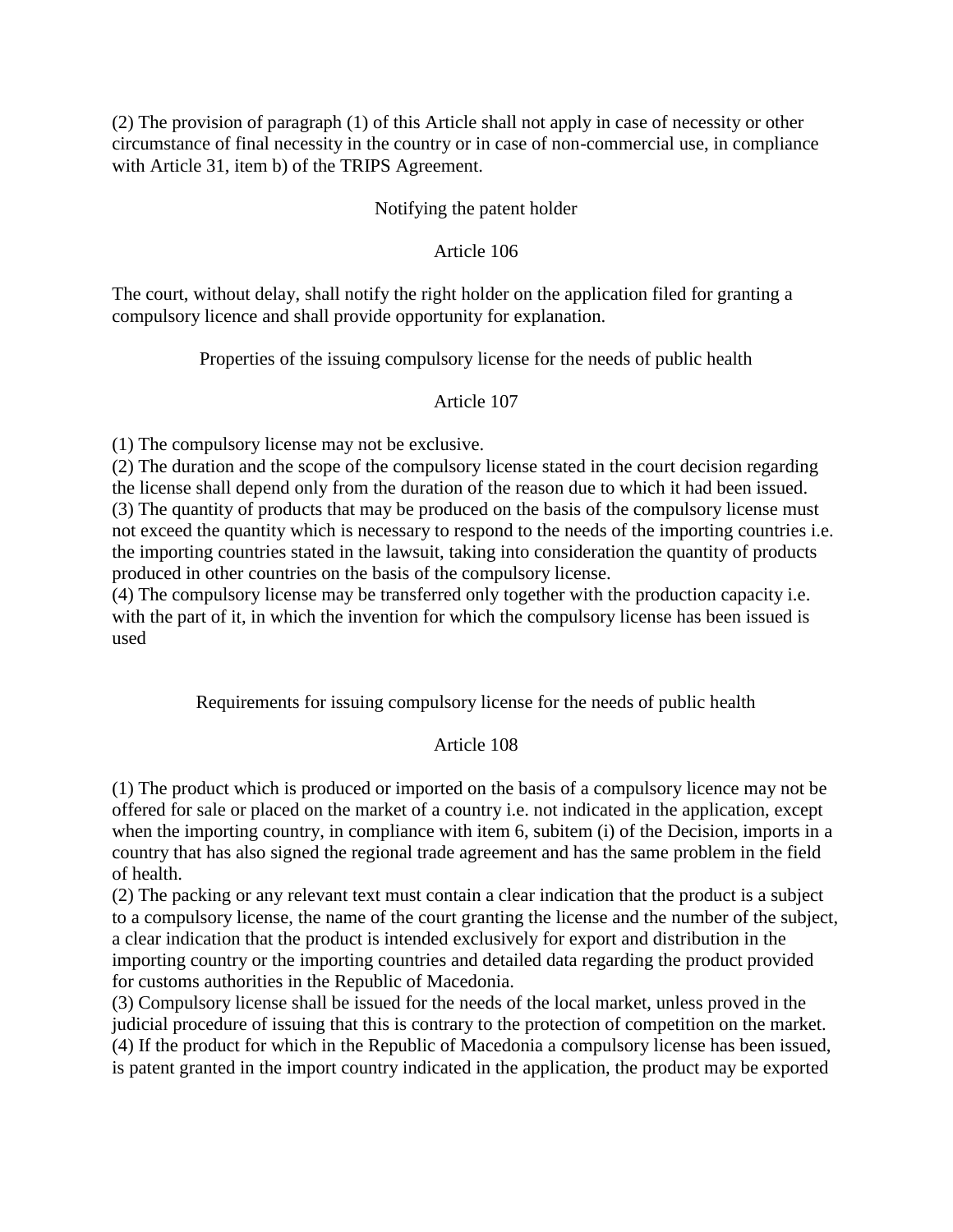only if that country has issued a compulsory license for export, sale, and/or distribution of that product.

(5) The conditions under which the license is issued shall not affect the method of distribution in the importing country.

### Procedure of issuing compulsory license

## Article 109

(1) When deciding upon the application for issuing compulsory licence, the court shall check if: 1) every importing country, member of the WTO and stated in the application, has sent a notification to the WTO in compliance with the Decision i.e. if every importing country, which is not member of the WTO and is stated in the application, has notified the Ministry of Economy in compliance with the provisions of this Article for each product from the application despite of the possibility, which the least developed countries have, in compliance with the Decision; 2) the product quantity stated in the application does not exceed that on which the importing country as a WTO member has notified the WTO i.e. the Ministry of Economy,;

3) the total quantity of products for which production is allowed with regard to any importing country has not significantly exceeded the quantity on which that country has notified the WTO i.e. the Ministry of Economy, taking into consideration the other granted compulsory licences. (2) The court decision shall state the actions for the production of which the applicant shall be authorised, and which are necessary for production, export, and distribution in the country i.e. the countries stated in the application.

(3) The court decision shall order the products to be clearly marked with special labels or indications that they are produced on the basis of the compulsory licence so that they will differ from those produced by the right holder by the special packing i.e. special colours and shapes, if such a difference is possible and does not have big impact on the price.

(4) The court in the decision may order the licensee prior to the delivery in the importing country, to put data on the web site concerning the quantity of products that he supplies the importing countries with, the products obtained with the compulsory, as well as the way of labelling those products, and to notify the Ministry of Economy and the Ministry of Health about the website.

(5) On the basis of the proposal by the right holder for ensuring evidence, the court may pronounce a measure to make an insight in the working books and other documents for license, only to check if all the obligations of the decision to issue a compulsory license are met, in particular, to check the product final destination, whereby the working books and documents must contain an evidence on export of the product in the form of an export declaration that has been inspected by the customs and, as well as import evidence.

### Compensation

# Article 110

(1) In its decision, the court shall order the applicant to pay compensation to the right holder, which is determined in case of a serious danger to human health or other circumstances in case of urgent necessity or public non-commercial use laid down in Article 31 (b) of TRIPS Agreement.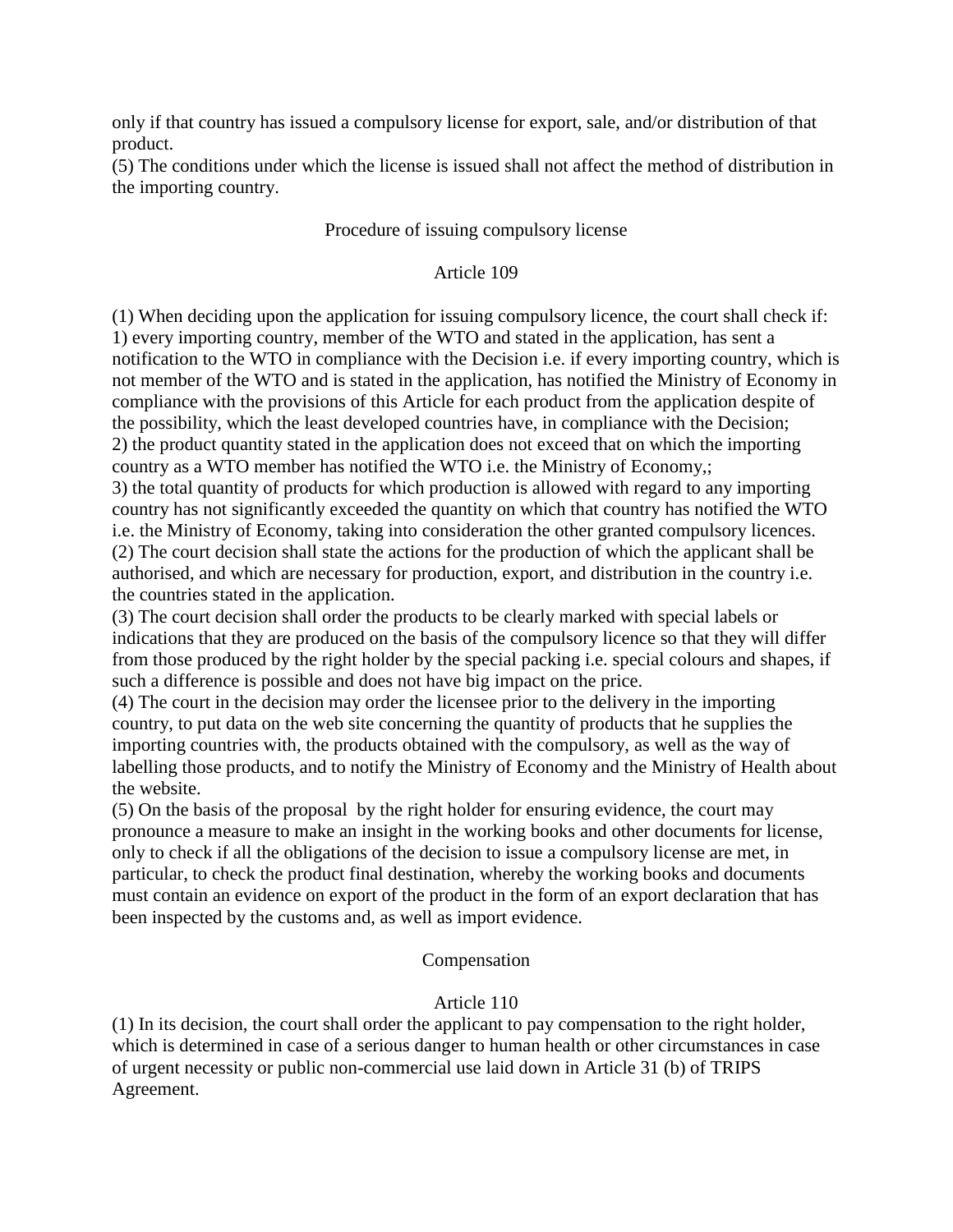(2) The compensation referred to in paragraph (1) of this Article shall amount 4% at the most from the total price paid by the importing countries or which is paid in the interest of such a country.

(3) Notwithstanding paragraph (2) of this Article, in all other cases, the compensation shall be established by taking into consideration the economic values of the use for which the respective country or the importing countries are authorised, as well as the humanitarian and noncommercial circumstances with regard to the issue of a license.

#### Refusal of the application for issuing a compulsory license

#### Article 111

(1) The court shall reject the request for issuing of a compulsory license if it fails to include elements necessary for making the decision or if the conditions for granting a compulsary license laid down in Articles 105 and 108 of this Law, are not fulfilled.

(2) The Court shall not make the decision referred to in paragraph (1) of this Article if it has not previously called the applicant to explain the reasons for which the court is not able to issuing a compulsary license.

#### Cessation or reconsideration of compulsary license

### Article 112

(1) The right holder or the licensee has the right to make a lawsuit and ask the court to abolish the compulsory license if it finds out that the opposite party does not respect the decision for issuing of a compulsory license.

(2) In the judgement by which it is decided for cessation of the compulsory license, the court shall define a deadline in which the licensee is obliged, on its own account, to re-intend all the products in its ownership or competence or to allow the importing country to do it or remove it in some other way, in agreement with the right holder.

(3) When the importing country gives an information that the quantity of pharmaceutical products has become insufficient to meet its need, the licensee may file a lawsuit and ask for change of the conditions for issuing a license, for the purpose of production and export of additional quantities of products to the level of the quantities required to meet the needs of the importing country. In such cases the court proceeds urgently. If the required quantity of the product does not exceed 25%, of the total quantity allocated by the basic license, the provisions from Article 109 paragraph (1) item 1 of this Law, shall not be applied.

#### Notifications

#### Article 113

(1) The Court shall inform, through the Ministry of Economy, the TRIPS Council about the effective verdicts for the issuance of a compulsory license, the conditions under which it has been issued, its cessation and modification.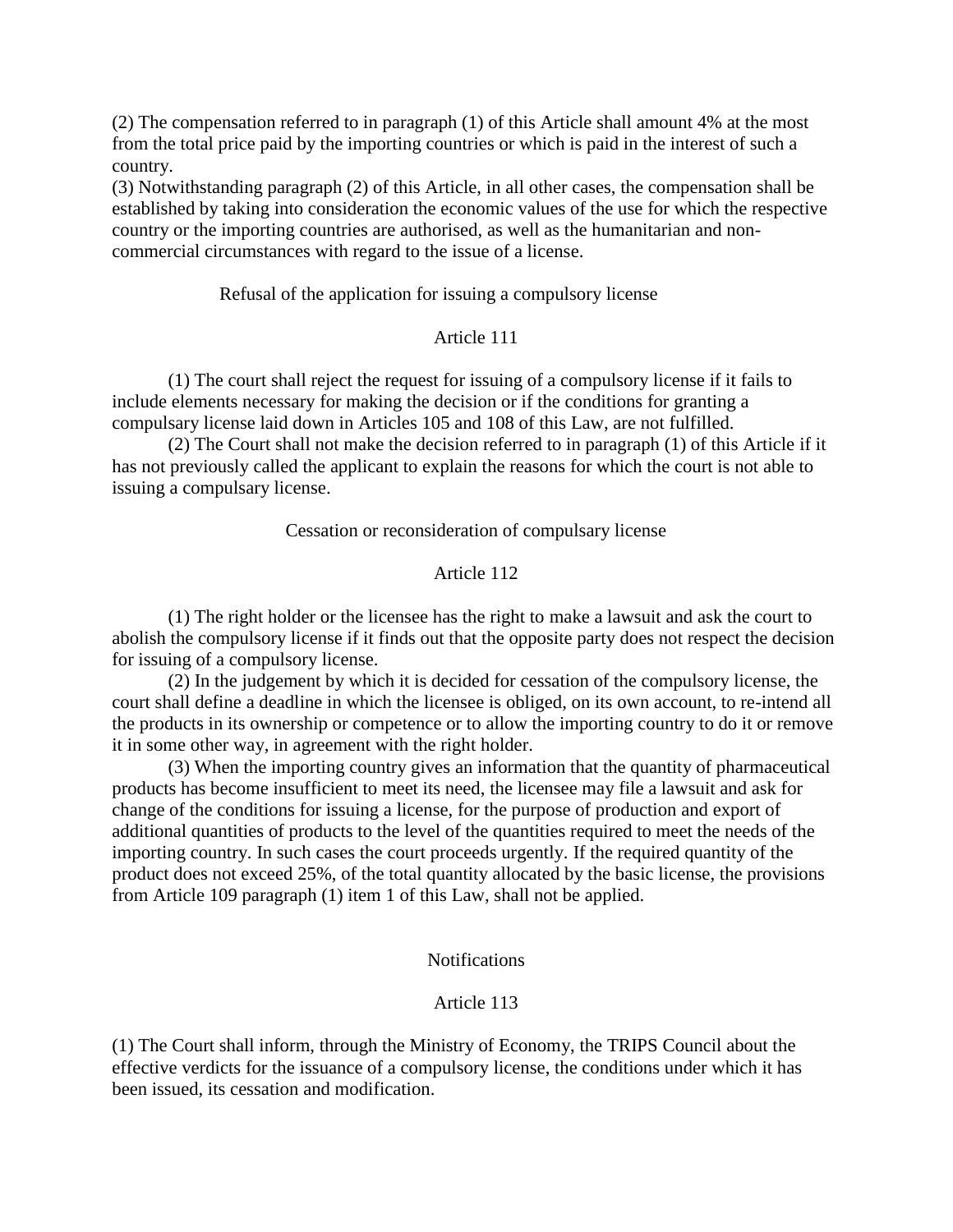(2) Data which shall be filed are as follows:

1) the name and address of the licensee;

2) the product it refers to;

3) provided quantity;

4) importing country;

5) duration of the license;

6) address of the web-site according to Article 109 paragraph (5) of this Law.

#### Prohibition on import

#### Article 114

(1) In the Republic of Macedonia there shall be a prohibition on import of products on the basis of the provisions of this Law, because of free trading, re-import, suspension procedures or because of putting into free zone or free warehouse.

(2) Paragraph (1) of this Article shall not apply in case of repeated export in the importing country stated in the application and identified on the packaging and the supporting documents for the product, or of putting into procedure at customs or transit warehouse or in free zone or free warehouse for the purpose of repeated export in the importing country.

#### Operation of the customs

#### Article 115

(1) If there is a ground to suspect that the products produced on the basis of the compulsory license issued in accordance with the provisions of this Law are imported on the territory of the Republic of Macedonia, contrary to the provisions referred to in Article 113 paragraph (1) of this Law, the customs authorities shall retain for checking the concrete products as long as necessary, but up to ten working days at the most. In case of special circumstances, the customs authorities may decide to extend the deadline for additional ten working days at the most.

(2) The customs authorities shall, without delay, inform about the retention referred to in paragraph (1) of this Article, the right holder and the producer or exporter of these products, and shall invite them to submit data and evidence for the products.

(3) If customs authorities, within the period of retention, find out that there is infringement of the compulsory license, contrary to the prohibition referred to in Article 114 paragraph (1) of this Law, they shall confiscate the products and withdraw them from the market, in accordance with the customs regulations.

(4) Procedure for retention and confiscation shall be on the account of the importer, in accordance with the customs regulations. In solidarity with the importer, any other person, which has tried to make unlawful import, shall be held responsible for the costs.

(5) If it is established that by the import of products which are retained in accordance with the provisions of this Article, there has been infringement of the ban referred to in Article 114 paragraph (1) of this Law and if the customs regulations have been respected, the customs authorities shall place the products on the market in the territory of the Republic of Macedonia. (6) The customs authorities shall report to the Ministry of Economy with regard to the confiscation and destruction of products in accordance with the provisions of this Article.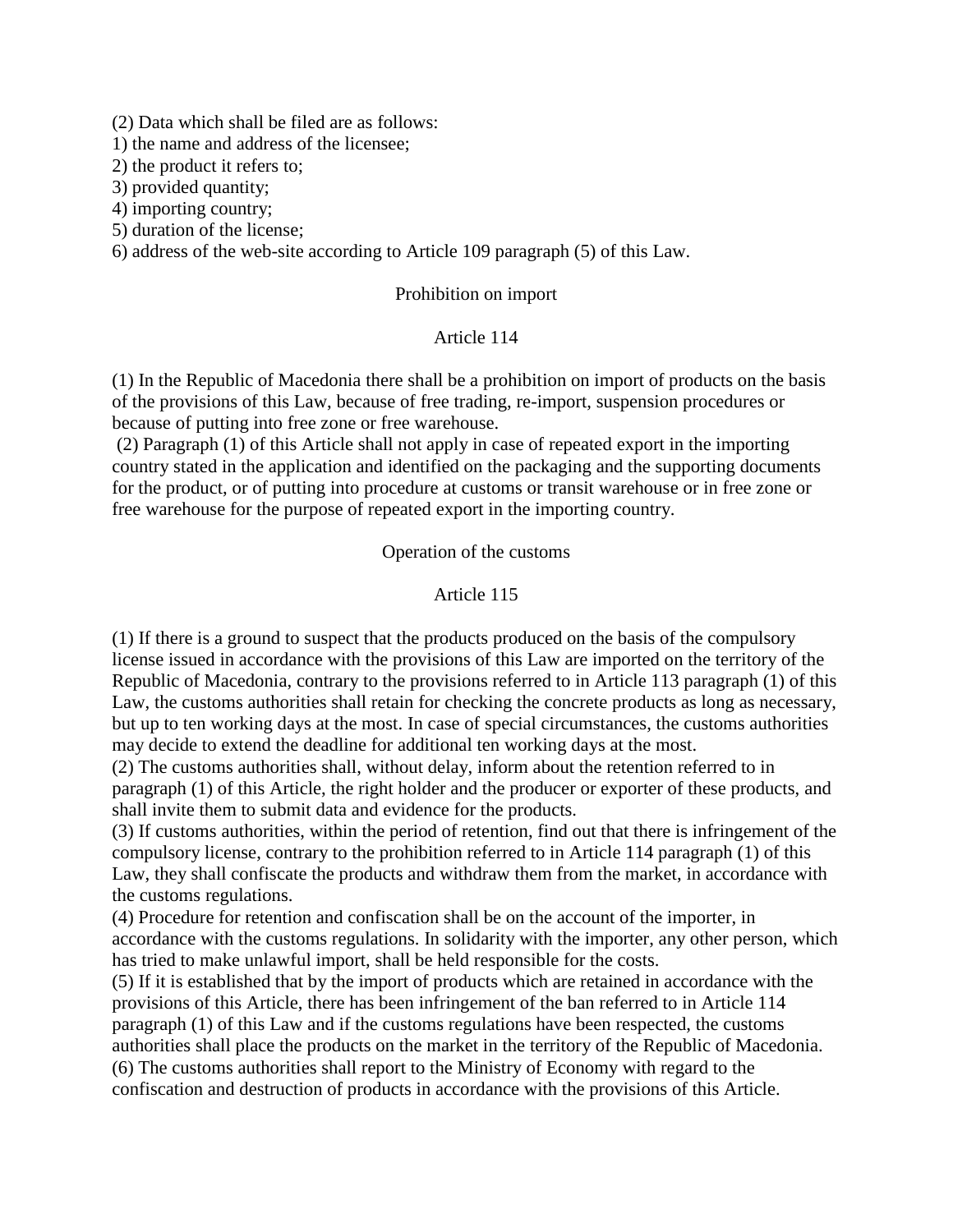# APPLICATION FORMS FILED ACCORDING TO INTERNATIONAL AGREEMENTS

Application forms filed through the Office as receiving office in accordance with PCT

# Article 116

(1) The provisions of PCT and the provisions of this Law shall be applied to the applications which are internationally filed through the Office as receiving office.

(2) The applications referred to in paragraph (1) of this Article shall be filed in English language. (3) The contents of the application and the form of the applications referred to in paragraph (1) of this Article shall be established by a regulation adopted by the director of the Office.

Applications in which the Office is designated or elected office in accordance with PCT

# Article 117

(1) The provisions of PCT and the provisions of this Law shall be applied to the applications filed to the Office as designated or elected office.

(2) The contents of the application and the form of the request for the applications referred to in paragraph (1) of this Article shall be established by a regulation which is adopted by the director of the Office.

Applications which are filed in accordance with the Extension Agreement

# Article 118

(1) The provisions of the Extension Agreement and the provisions of this Law shall be applied to the applications filed in accordance with the Extension Agreement.

(2) The contents of the application and the form of the requests for the applications referred to in paragraph (1) of this Article shall be established by a regulation which is adopted by the director of the Office.

Right that applies to European applications and European patents

# Article 119

The provisions of this Law shall be applied to the European patents which have been granted by EPO in accordance with EPC and the European applications filed in accordance with EPC for which protection is requested in the Republic of Macedonia, unless otherwise determined by EPC.

Filing of European applications

# Article 120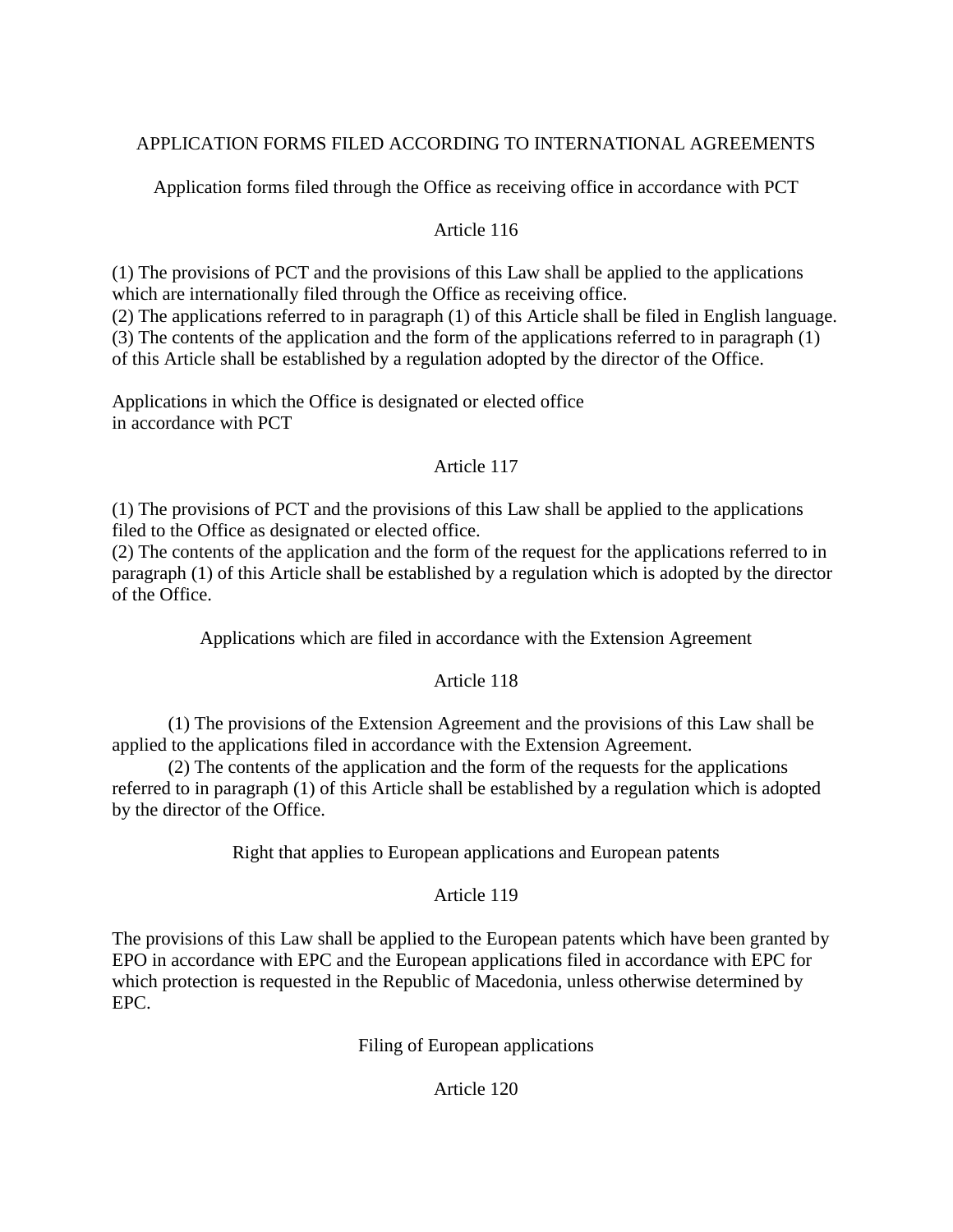(1) The European applications, with the exception of the European divisional applications, shall be filed in any language.

(2) The application referred to in paragraph (1) should contain clear designation that European application is filed.

(3) The provisions of Articles 71, 72 and 73 shall also be applied to the European applications relating to the security and defence of the Republic of Macedonia.

#### Rights from the European applications

#### Article 121

(1) The European application for which protection has been requested in the Republic of Macedonia and on which there is a date determined for submission to EPO, shall be considered as a regular national application for a patent, no matter of the procedure results. (2) European application published in accordance with ЕPC for which protection has been claimed in the Republic of Macedonia, shall be protected in accordance with Article 301

paragraph (5) of this Law counted from the date on which the translation of the patent claims for that application has been filed to the person who uses the invention in the Republic of Macedonia.

Rights from European patent

## Article 122

(1) The European patent for which protection has been requested in the Republic of Macedonia in accordance with paragraphs (2) to (4) of this Article shall have the same rights referred to in Article 89 of this Law with the national patent, counted from the date of the granting in EPO. (2) The holder of the European patent shall be bound within 3 months following the date of the granting publication in EPO, in addition to the application for granting of the patent, to submit to the Office also translation into Macedonian language of the patent claim and the drawings if the application includes drawings and to pay the prescribed taxes and charges of the procedure. (3) The obligation and the deadline referred to in paragraph (2) of this Article shall also be applied to the European patent which is maintained with changed scope of protection as a result of the objection procedure in EPO.

(4) The Office shall publish the translations referred to in the paragraphs (2) and (3) of this Article in the official newsletter.

(5) The European patents which have been filed in accordance with paragraph (2) of this Article shall be entered into the register of the Office and published in the official newsletter of the Office.

(6) If the holder of a European patent fails to submit the translations referred to in paragraphs (2) and (3) or fails to pay the taxes and charges of the procedure within a specified time, the Office shall reject the application referred to in paragraph (2) of this Article.

Language of the European patents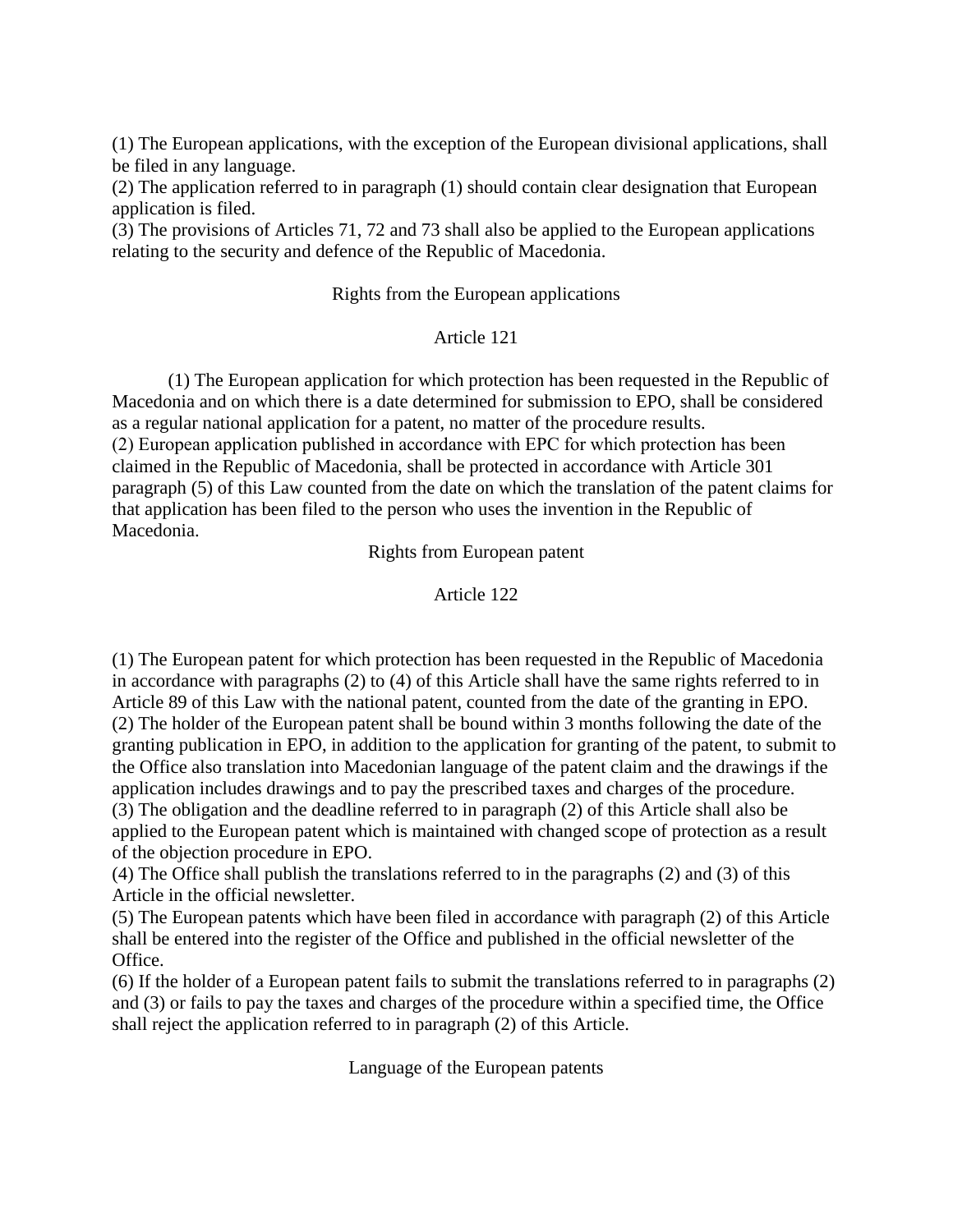#### Article 123

(1) If the translation of the patent applications into Macedonian language referred to in Articles 121 paragraph (2) and 122 paragraphs (2) and (3) of this Law provides protection with a reduced scope compared to the protection of the European application or the European patent in the language of the procedure, the translation in Macedonian language shall be applied in all procedures except in the procedure of a complaint in front of EPC.

(2) The applicant i.e. the holder of the European patent may submit the corrections of the translation referred to in paragraph (1) of this Article as far as the procedure for granting in front of EPO is completed.

#### Maintenance of the European patents

#### Article 124

(1) For the purpose of maintaining the European patents in the Republic of Macedonia, taxes shall be paid for each year following the year of publishing the granting of the European patent, but not later than two months following the date of publication of the granting of the European patent in accordance with EPC.

(2) As for the payment of the funds for maintenance referred to in this Article paragraph (1), Article 141 paragraph (2) from EPC shall be appropriately applied.

#### Conversion into national application

#### Article 125

(1) The European application for which protection is claimed in the Republic of Macedonia may be converted into a national application if it is considered withdrawn in accordance with Article 77 paragraph (5) of EPC or if the translation of the patent requests in accordance with Article 14 paragraph (2) of EPC has not been filed within the deadline referred to in Article 90 paragraph (3) of EPC.

(2) The applicant referred to in paragraph (1) of this Article shall be bound to submit to the Office a translation of the application into Macedonian language and to pay the taxes and fees prescribed.

#### Parallel protection

#### Article 126

If a European patent and a national patent have the same date of submission or if a right to priority has been claimed and that same date has been acknowledged to the same person or to his legal successor, the national patent shall not have legal action to the extent in which the same invention is covered by the European patent, counted from the date on which the deadline for entering an objection has expired, and an objection has not been filed or from the date on which in a complaint procedure a final decision has been taken that the European patent remains into effect.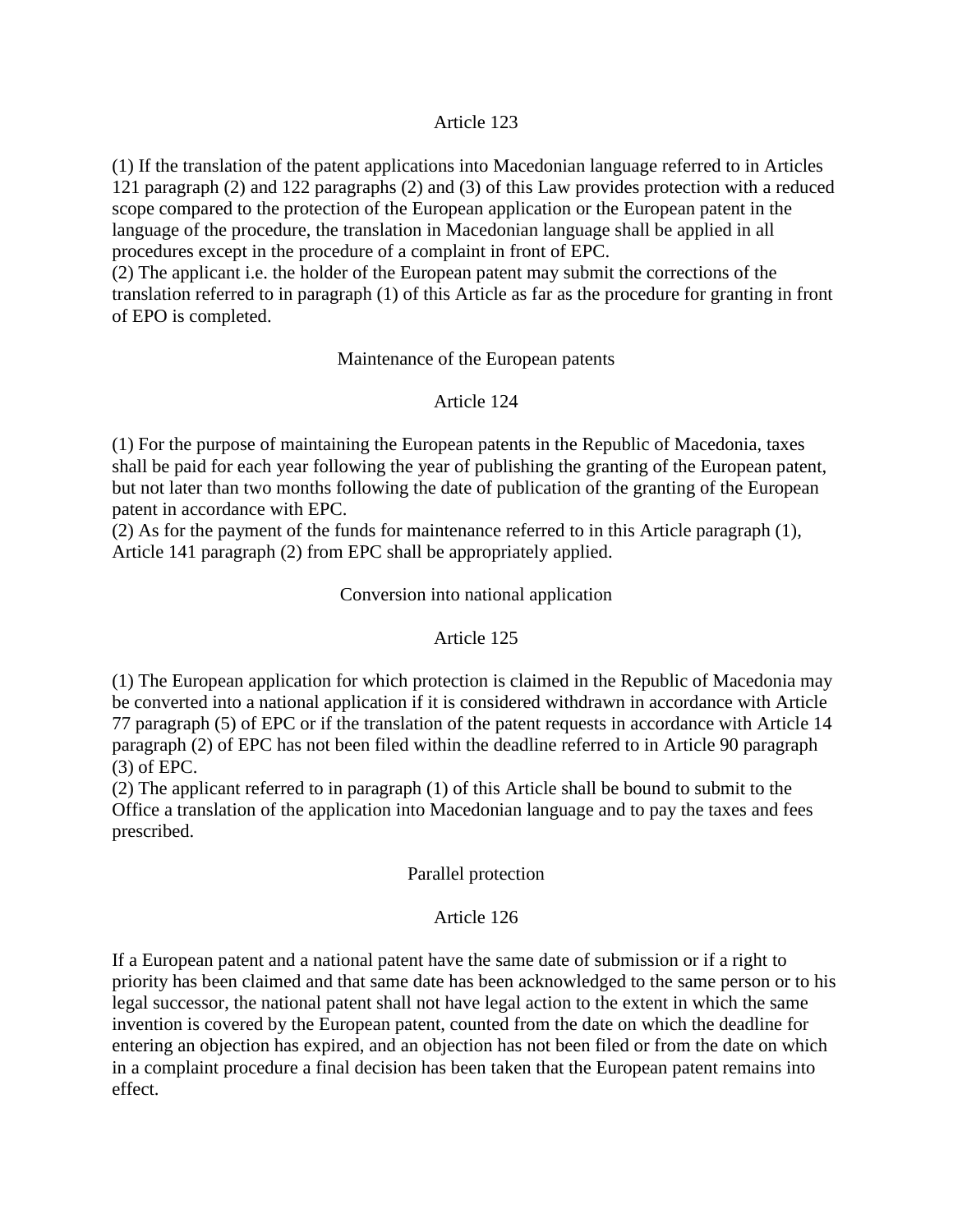## PART III INDUSTRIAL DESIGN

### Subject to protection

Article 127

(1) The right to industrial design shall protect the design which is new and has individual character.

(2) Design in view of paragraph (1) of this Article shall be the outer appearance of a product as a whole or of its part which is determined by its characteristics, in particular the lines, contours, colours, shape, texture and the materials which the product is made of or ornamented, and/or also its decorations.

(3) "Product", within the meaning of paragraph (2) of this Article shall be an industrial or handcraft item, including, *inter alia*, also parts intended to be combined in a complex product, packaging of the product, graphic symbols, typographical signs, except computer programs. (4)"Complex product" within the meaning of paragraph (3) of this Article shall be a product composed of more parts which could be replaced so that they enable dismantling and assembling of the product again.

(5) The design applied to a product or contained in a product which composes an integral part of a complex product, shall be deemed new and it has an individual character if:

1) an integral part built in a complex product remains visible throughout the normal use of the complex product; and

2) visible characteristics of the integral part fulfil the conditions of novelty and individual character.

(6) "Normal use" according to paragraph (5) item 2 shall mean use by the end user, excluding maintenance, servicing and repair of the product.

Novelty of design

# Article 128

(1) A design shall be considered as new if an identical design has not become available to the public prior to the date of filing of the application for acknowledgement of that particular design or if there has been a claim for a priority right prior to the date of the claimed priority right or if there is no any earlier application filed for acknowledgement of an identical design. (2) A design shall be considered as identical also when it differs in unessential parts.

Individual character

# Article 129

(1) A design shall be considered to have individual character if the total impression it makes to the informed user differs from the total impression that any other design makes to such a user, and which has become available to the public prior to the date of filing the application for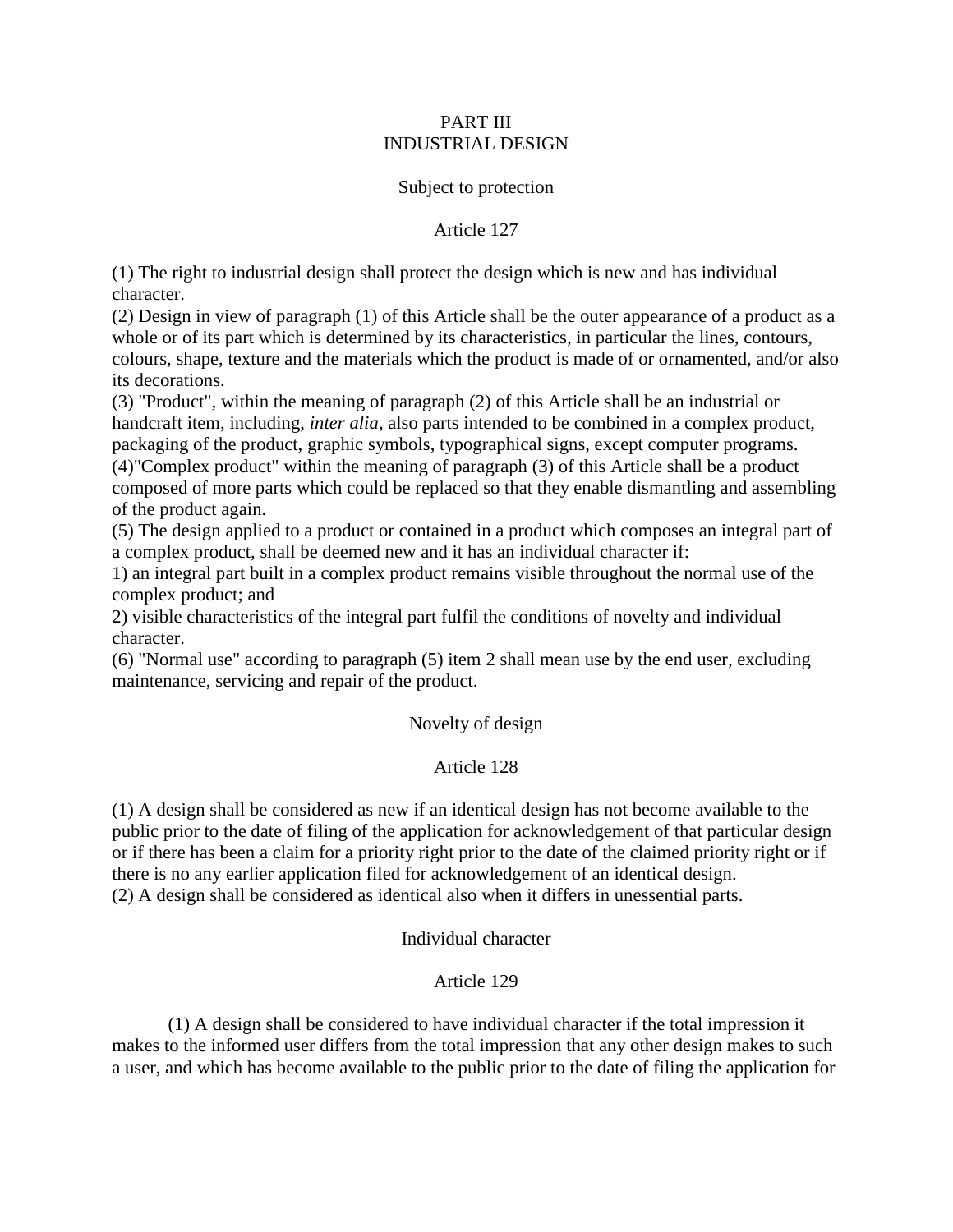an industrial design or if a priority right has been claimed prior to the date of the acknowledged priority right.

(2) In assessing the individual character of a design, the degree of freedom that the author has had while creating the design, shall be taken into consideration.

## Announcing the design

## Article 130

(1) It shall be considered that the design has become available to the public, according to Article 128 paragraph (1) of this Law if it had been published, exhibited, used in trade or otherwise discovered prior to the date of filing of an application for design recognition or the date of the priority right if it has been claimed except if the discovery, for justified reasons, could have not been known in the regular operation in the specialised areas in the Republic of Macedonia, prior to the date of filing of the application for an industrial design or if a priority right has been requested, prior to the date of the priority.

(2) It shall not be considered that a design has become available to the public according to paragraph (1) of this Article, if it has been:

1) discovered by a third party under clear or assumed conditions of secrecy.

2)discovered by the designer, his legal successor or a third party on the basis of information or activities undertaken by them in the course of 12 months, prior to the date of filing the application for industrial design or if right to priority has been claimed, since the date of the priority.

## Design conditioned by technical functions and design of connected elements

#### Article 131

A design shall not be protected by an industrial design, if:

1) it is exclusively determined by the technical functions of the product, or

2) it has to be reproduced in its accurate shape and dimensions so the product in which it is contained or on which the design is applied to, could be mechanically connected to other product or placed inside, close to or around other product so that the two products could perform their function.

(2) If the conditions referred to in Articles 128 and 129 of this Law are fulfilled, notwithstanding the provisions referred to in paragraph (1) item (2) of this Article, a design which enables multiple assembling or connection of mutually replaceable products in a modular system may be protected.

Absolute grounds for refusal

# Article 132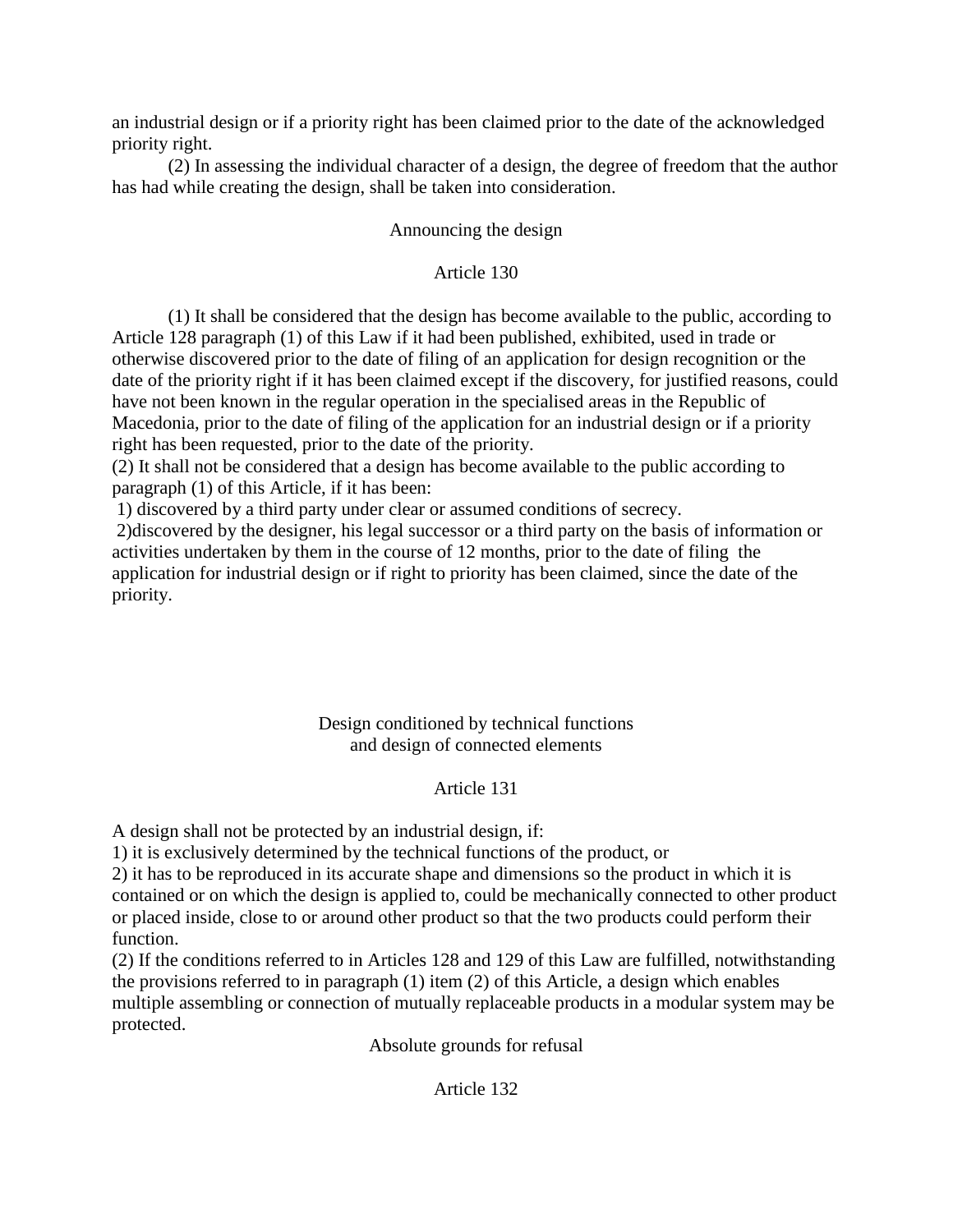(1) A design shall be protected by a right of an industrial design if:

1) it is not in accordance with Article 127 paragraph (2) of this Law;

2) it is contrary to the public order or the morality;

3) it represents a technical plan or a scheme;

4) it represents exclusively cartographic or photographic work;

5) it contains state or other public coat of arms, flag or emblem, title or abbreviation of the title of some international organisation, unless it has provided a permssion from the competent authority of the respective country or organisation;

6) it contains or imitates figure or name of a historical or deceased famous person from the Republic of Macedonia, unless it has provided a permission from a competent state administrative body.

7) it contains or imitates name, shape or other recognisable part of protected cultural inheritance in the Republic of Macedonia, unless it has provided a permission from a competent state administrative body.

(2) Competent body for granting the permission referred to in paragraph (1) items 5 and 6 of this Article shall be the Ministry of Justice, and regarding the issuance of the permit referred to in paragraph (1) item 7, competent authority shall be the Administration for Cultural Inheritance Protection.

## Relative grounds for refusal

#### Article 133

(1) A design maynot be protected by an industrial design right, if:

1) it is not new according to Article 128 of this Law;

2) it does not have an individual character according to Article 129 of this Law;

3) it can not be protected in accordance with Article 131 of this Law;

(2) An industrial design maynot protect a design which infringes previously acquired rights of:

1) the holder of the previously protected right from industrial property;

2) the person who has copyright to a work identical or similar to the design.

(3) The reasons for excluding from the protection of the right to industrial design in accordance with paragraph (1) item 4 of this Article, could be invoked only by the applicant of a previously filed application or the holder of a previously acquired right.

(4) Industrial design that has been declared earlier shall be a reason for refusal only if it is registered.

#### Applicant

# Article 134

(1) Procedure for acquiring a right to industrial design may be initiated by the author or his successor only.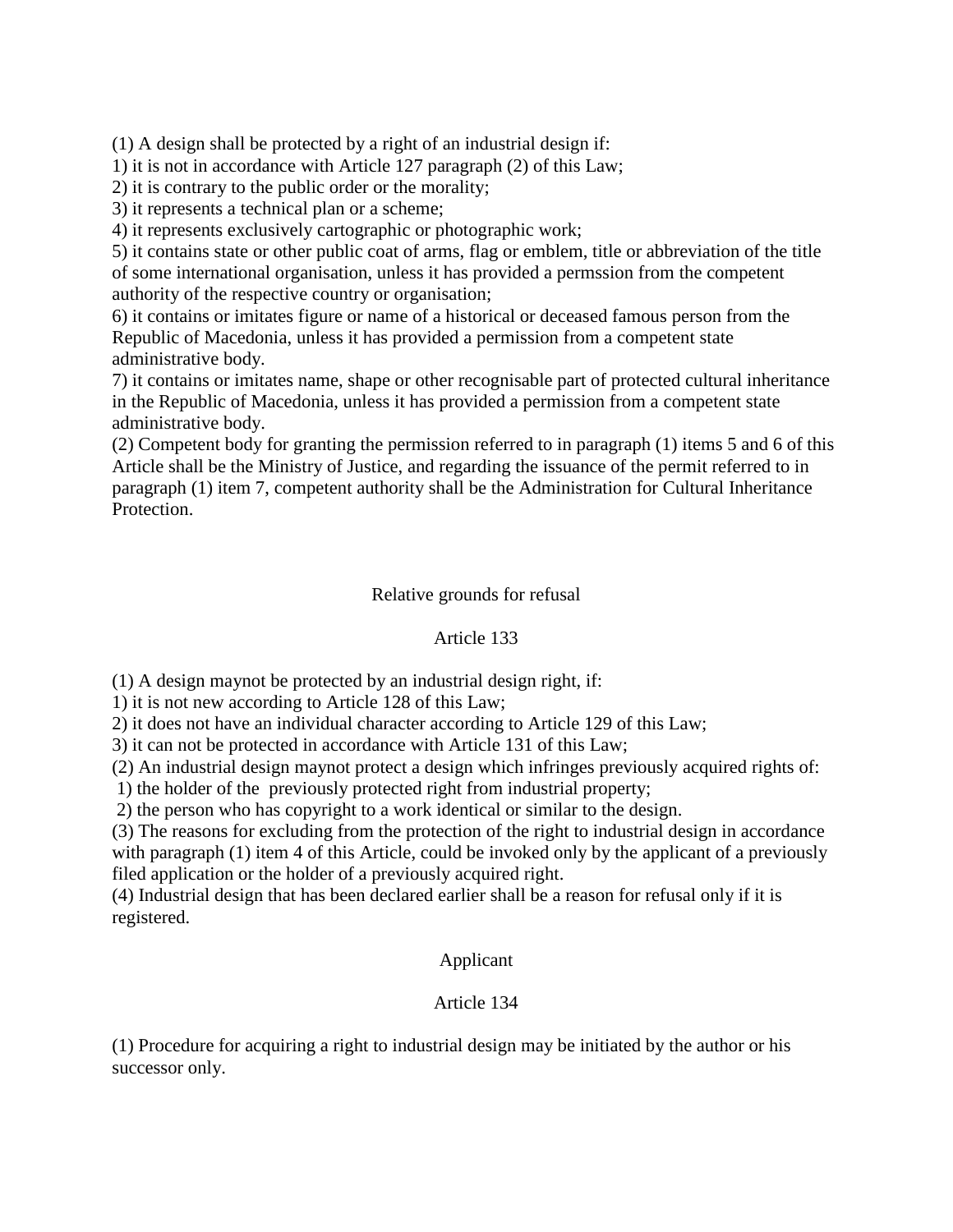(2) If the design is creation of several authors, then all the authors and their successors Article shall be entitled to the right to initiate the procedure referred to in paragraph (1) of this . (3) If the application for industrial design has not been filed by the author, then it shall be deemed that it has been filed in accordance with paragraph (1) of this Article, until contrary proved.

(4) Application for industrial design could also be filed by the customer if the design has been made on the basis of an order contract, unless otherwise determined by the contract.

(5) Application for industrial design may also be filed by the employer if the design is made by an employee in the frames of his working obligations, following the instructions of his employer, unless otherwise determined by the work contract.

# Author

# Article 135

(1) Author shall be a natural person who has created the design by his creative labour. (2) Author shall not be deemed the person who, in the creation of the design, has offered technical assistance only.

Legal successor

# Article 136

(1) Legal successor to the author shall be a legal or natural person whose acquirement of the right to industrial design is based on law, legal work, inheritance and court decision.

# Initiation of a procedure

# Article 137

(1) The procedure for grant an industrial design right shall be initiated by filing an application for industrial design right to the Office.

(2) Procedure for acknowledgement of a right to industrial design may also be initiated by filing an application in accordance with the Hague Agreement.

(3) Procedure for international registration of an industrial design, in accordance with the provisions of the Hague Agreement, shall be initiated by filing an application for international registration of an industrial design directly to the International Bureau, of the World Intellectual Property Organisation.

Uniqueness of a design

# Article 138

(1) Separate application shall be filed for each design for which protection is requested.

(2) It shall be possible to claim protection of more designs of products (multiple applications) through one application for recognition of an industrial property right,.

(3) If a multiple application is filed, all designs from the application shall have to be intended to be applied to products classified in same class according to the Locarno classification.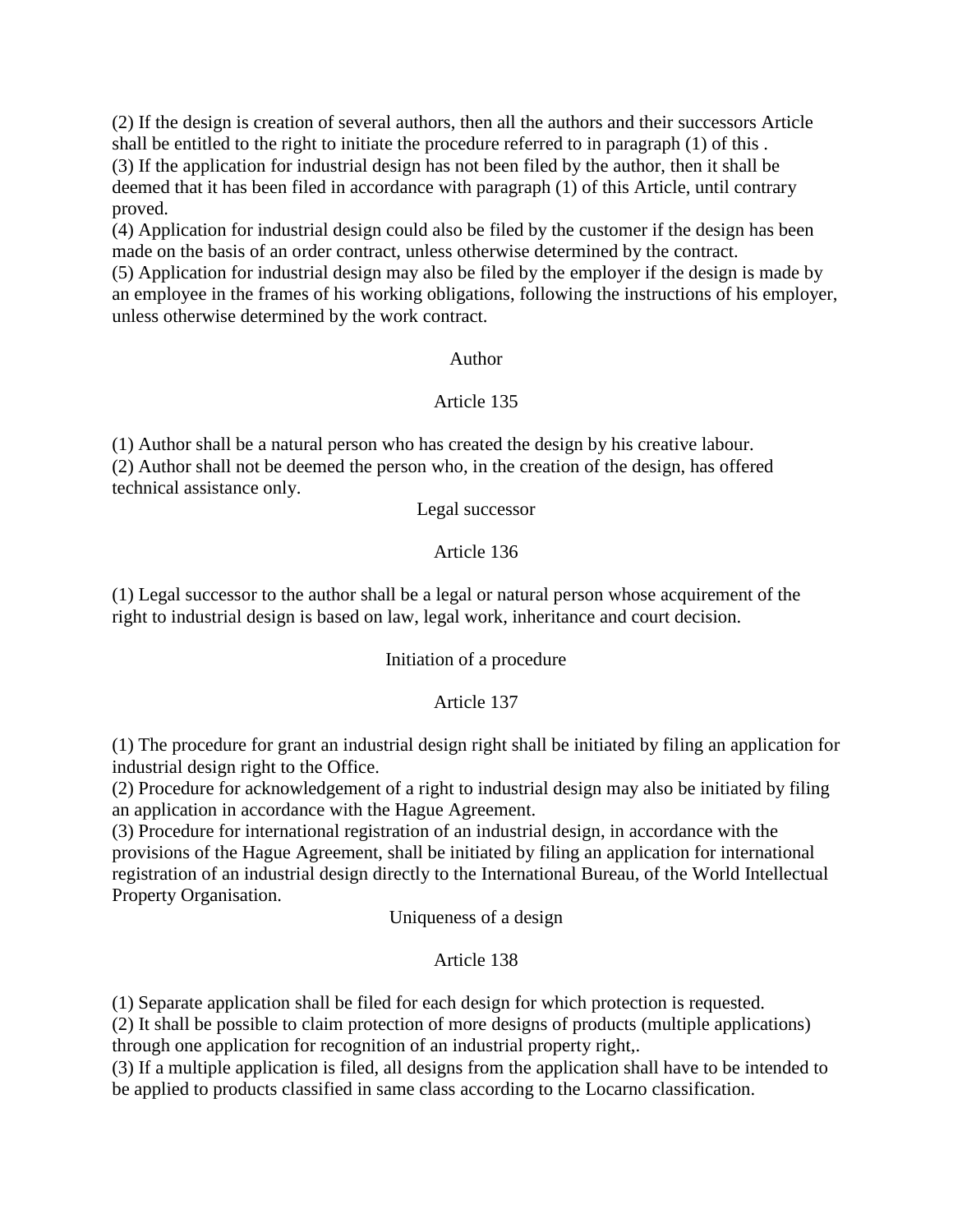(4) The multiple application may contain maximum of a hundred designs.

# Right of priority

# Article 139

(1) From the date of receipt of proper application for industrial design in the Office, the applicant filing a proper application for industrial design has the right to priority in relation to any other person who files an application.

(2) Exception from paragraph (1) of this Article shall be when the conditions for filing of an application for industrial design as provided for in Articles 140 and 141 of this Law, are fulfiled.

# Exhibition priority right

# Article 140

(1) A person who exhibits a design at an officially acknowledged international exhibition or fair in the Republic of Macedonia or in other member state of the Paris Union or WTO, may, within three months from the date when the exhibition (fair) is closed, apply for a right to priority from the first day of the exhibit i.e. from the date of use.

(2) When the application referred to in paragraph (1) of this Article is filed, it has to be accompanied by a written confirmation from the competent authority of the member state of the Paris Union or the WTO confirming that it is an officially acknowledged exhibition (fair) according to the Convention relating to International Exhibitions and designating data for the type of the exhibition or fair, the venue in which it takes place, the starting and ending date, i.e. the date of use.

(3) By acknowledging the priority right referred to in this Article, the deadlines of Article 141 of this Law, shall not be extended.

Union priority right

# Article 141

(1) A legal or a natural person that has filed a regular application for industrial design in a member state of the Paris Union or theWTO shall be acknowledged priority right in the Republic of Macedonia from the date of submission of its first application, if requested so within 6 months from the date of submission of the first application.

(2) Regular application referred to in paragraph (1) of this Article shall be considered to the application the date of submission of which has been established in accordance with the national legislation of the member state of the Paris Union or the WTO in which the application has been filed, or in accordance with the international treaties signed between the member states of the Union, regardless of the legal destiny of the application later on.

# Obligations of the applicant with union priority

# Article 142

The submitter of the application for industrial design who intends to use the priority right referred to in Article 141 of this Law, shall be bound, in the application filed in the Republic of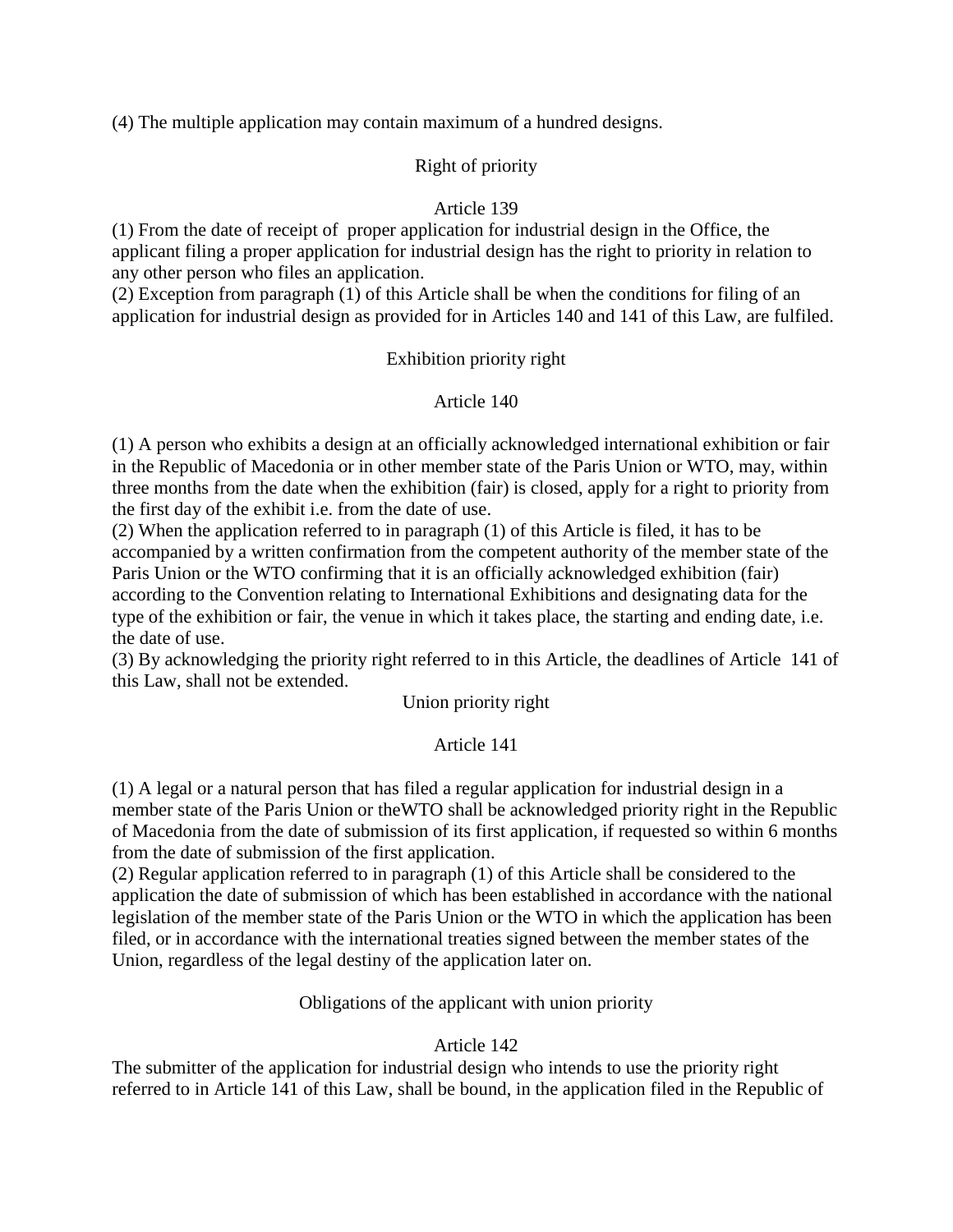Macedonia, to state all data concerning the application he invokes to, and within three months from the date of submission of the application for acknowledgement of the priority right, to submit a copy of the first application, certified by competent authority of the member state of the Paris Union or the WTO in which the application has been filed.

## Multiple priority right

### Article 143

(1) The applicant for industrial design may invoke to the multiple priority right on the basis of more previously filed applications in one or more member states of the Paris Union or the WTO.

(2) If the applicant invokes to the multiple priority right, the deadlines which, in accordance with this Law, start with the date of the granted priority right, shall be considered from the very first date of the multiple priority right.

#### Certificate for priority right

#### Article 144

- (1) At the request of the applicant, the Office shall issue a certificate on priority right which is valid from the date established as date of filing the application for industrial design.
- (2) The contents of the application and the contents of a certificate for priority right shall be established by a regulation which is adopted by the Director of the Office.

#### Contents of the application

#### Article 145

(1) Application for industrial design must contain the following:

1) request for recognition of the right to industrial design;

2) data related the applicant;

3) representation of the design for which protection is requested.

(2) The application referred to in paragraph (1) of this Article shall also be accompanied by other elements and enclosures.

(3) If a request to postpone the publication of an application for a two-dimensional industrial design according within the meaning of Article 155 paragraph (1) of this Law has been filed, the request may also be accompanied by samples of the object on which the design has been applied instead of summaries of the design.

(4) The contents and form of the application and other elements and enclosures to the application, shall be defined in more details by a regulation adopted by the Director of the Office.

Date of filing the application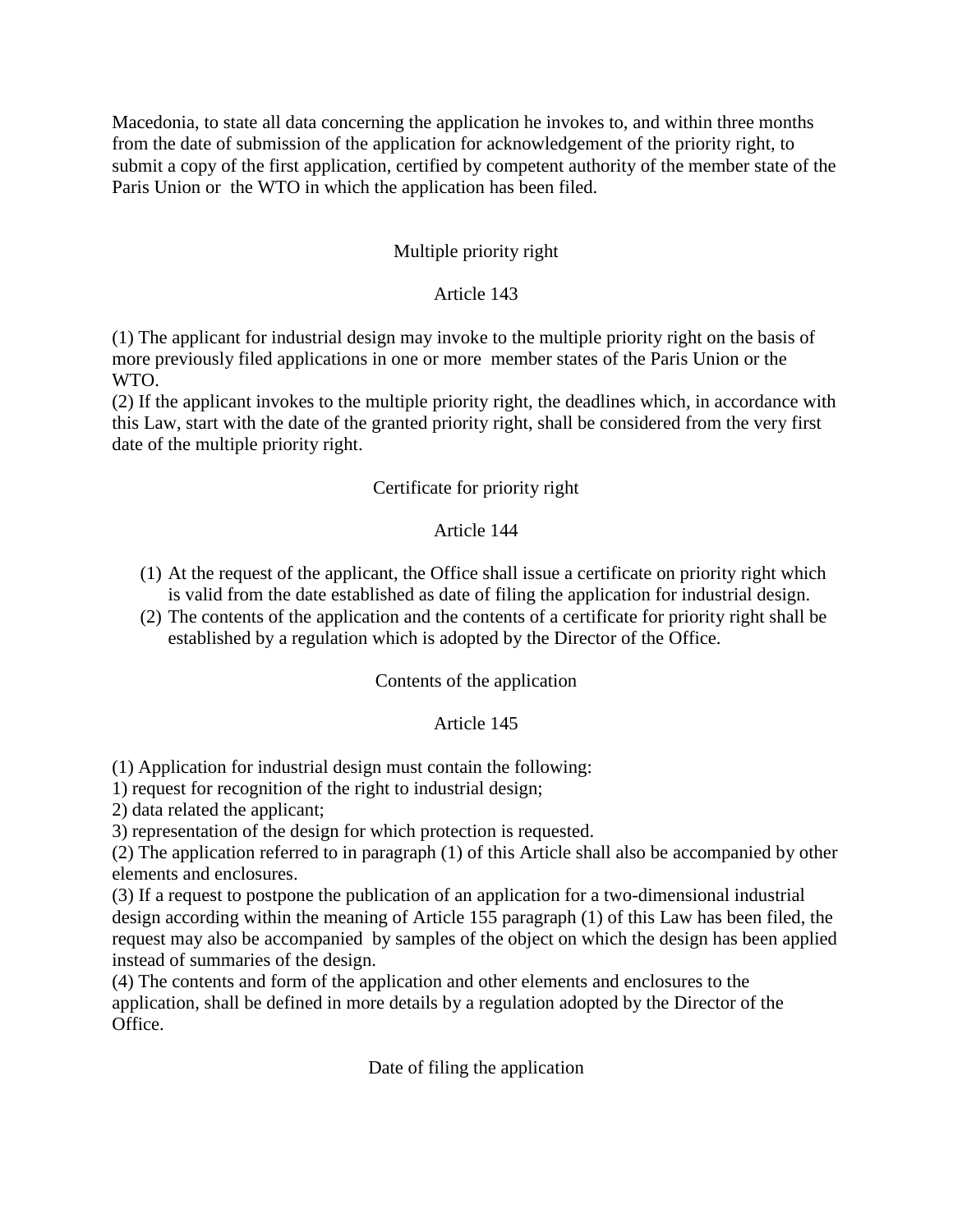## Article 146

(1) If the application does not have the contents provided for in Article 145 paragraph (1) of this Law, the Office shall notify the applicant that his application is not correct and the date of filing the application cannot be acknowledged.

(2) If the date of filing the application for industrial design cannot be acknowledged, the Office shall advise the applicant to correct the shortcomings within 30 days from the notification received as to correct the stated shortcomings in accordance with Article 145 paragraph (1) of this Law.

(3) If the applicant corrects the shortcomings within the anticipated time limit, the Office shall establish the date of filing the application.

(4) As date of filing shall be deemed the date when the applicant has corrected the shortcomings stated and proceeded in accordance with the notification, referred to in Article 145 paragraph 1 of this Law.

(5) If the applicant does not correct the shortcomings within the deadline referred to in paragraph (2) of this Article, it shall be deemed that the application has been withdrawn and a conclusion will be made to stop the procedure.

# Entry into the Register of Applications

# Article 147

(1) The application for industrial design shall be entered into the application register for industrial designs.

(2) The contents and the method of keeping application register for industrial design and the extract from the register shall be established by a regulation adopted by the director of the Office.

# Division of multiple application

# Article 148

(1) At the request of the applicant, a multiple application for industrial design may be divided into two or more applications in the course of the procedure for acknowledgement of the right to industrial design.

(2) Division of an application for industrial design shall be allowed by adoption of the decision to acknowledge the industrial design right.

(3) An application for industrial design created by division of the multiple application shall keep the filing date of the first application and shall also keep the priority right if there is a claim for it.

(4) Contents of the application for division of the application for industrial design shall be established in a regulation adopted by the director of the Office.

Correct application

#### Article 149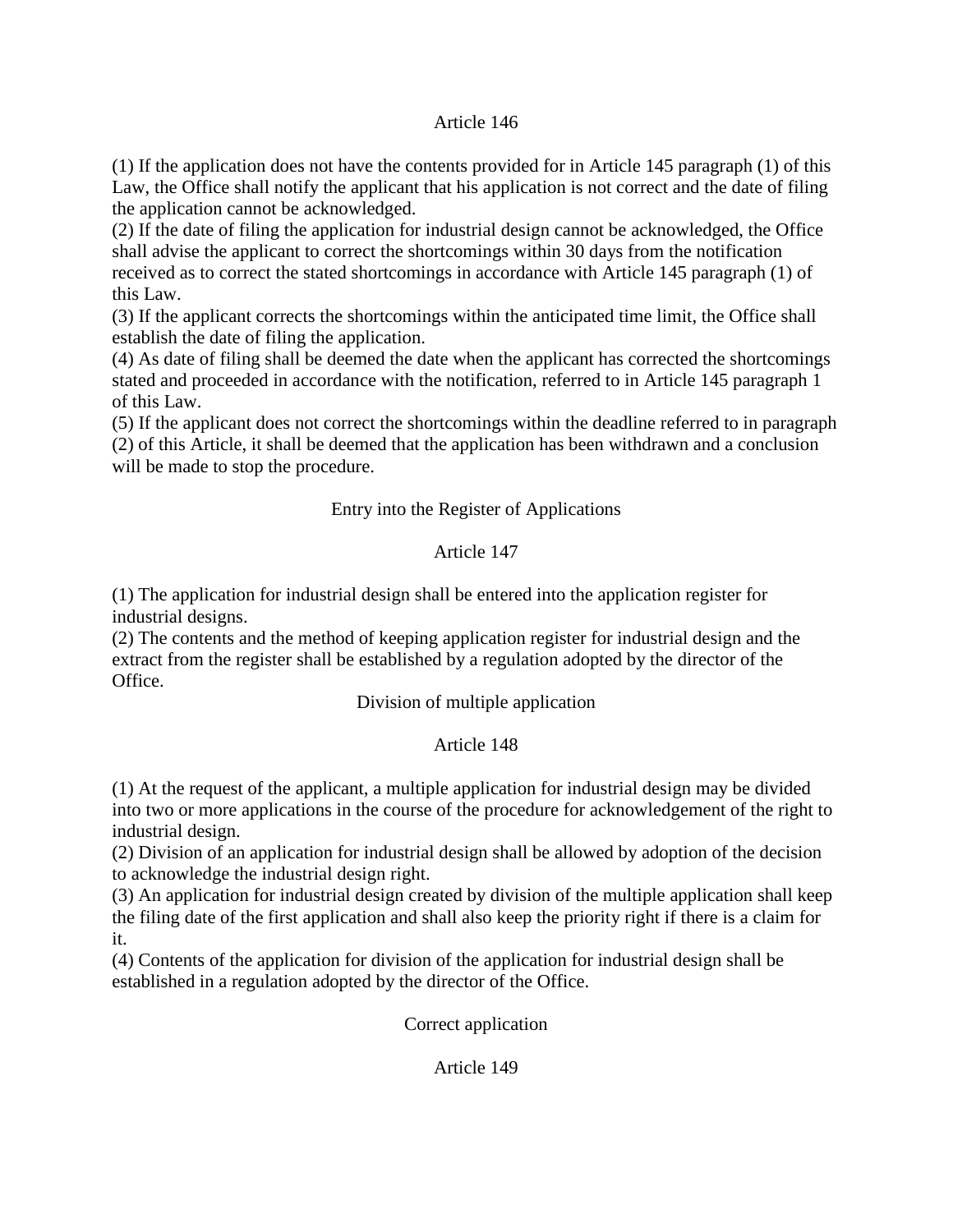An application for industrial design shall be correct if:

1) it includes all the necessary parts and enclosures provided for in Article 145 of this Law and in a regulation adopted by the director of the Office;

2) it encloses a correct power of attorney, if the application is filed through representative;

3) a translation of the application into Macedonian language is submitted, if the application is written in a foreign language;

4) the prescribed application tax is paid and an evidence for the payment is submitted.

## Formal examination of application

## Article 150

(1) Upon the registration of the application for industrial design in the register of applications, the Office shall examine if the application is correct in accordance with Article 149 of this Law. (2) If the Office finds that the application for industrial design is not correct, it shall advise the applicant to correct the shortcomings within a deadline which can not be longer than 60 days, from the date of receiving the notification.

(3) If the applicant provides an elaborated request, the deadline referred to in paragraph (2) of this Article may be extended for justified reasons for an extended period which cannot be longer than 60 days.

(4) If the applicant does not correct the shortcomings referred to in paragraph (2) of this Article within the specified deadline, the Office shall reject the application by a decision.

(5) When the applicant invokes to the attachments which are not included in the content of the application, the Office shall notify the applicant to submit them within the prescribed deadline. (6) If the applicant does not proceed according to the notification referred to in paragraph (5) of this Article, it shall be deemed that such attachments do not exist.

(7) If the applicant corrects the application within the prescribed deadline, it shall be considered that the application is filed in a regular way.

## Examination of the conditions for recognition of the right Article 151

If the application is correct according to Article 149 of this Law, the Office shall examine whether the conditions for recognition of the industrial design right are fullfiled.

#### Decision for refusal of the application

#### Article 152

(1) If the declared industrial design may not be recognized due to some of the reasons referred to in Article 132 of this Law, the Office shall adopt a decision for total or partial refusal of the application.

(2) The Office may not take a decision to reject the application for industrial design if it has not previously informed the applicant in writing about the reasons for which the claimed right could not be recognized, i.e. it cannot recognize the right in the requested scope and if it has not advised the applicant to explain those reasons within a reasonable time limit.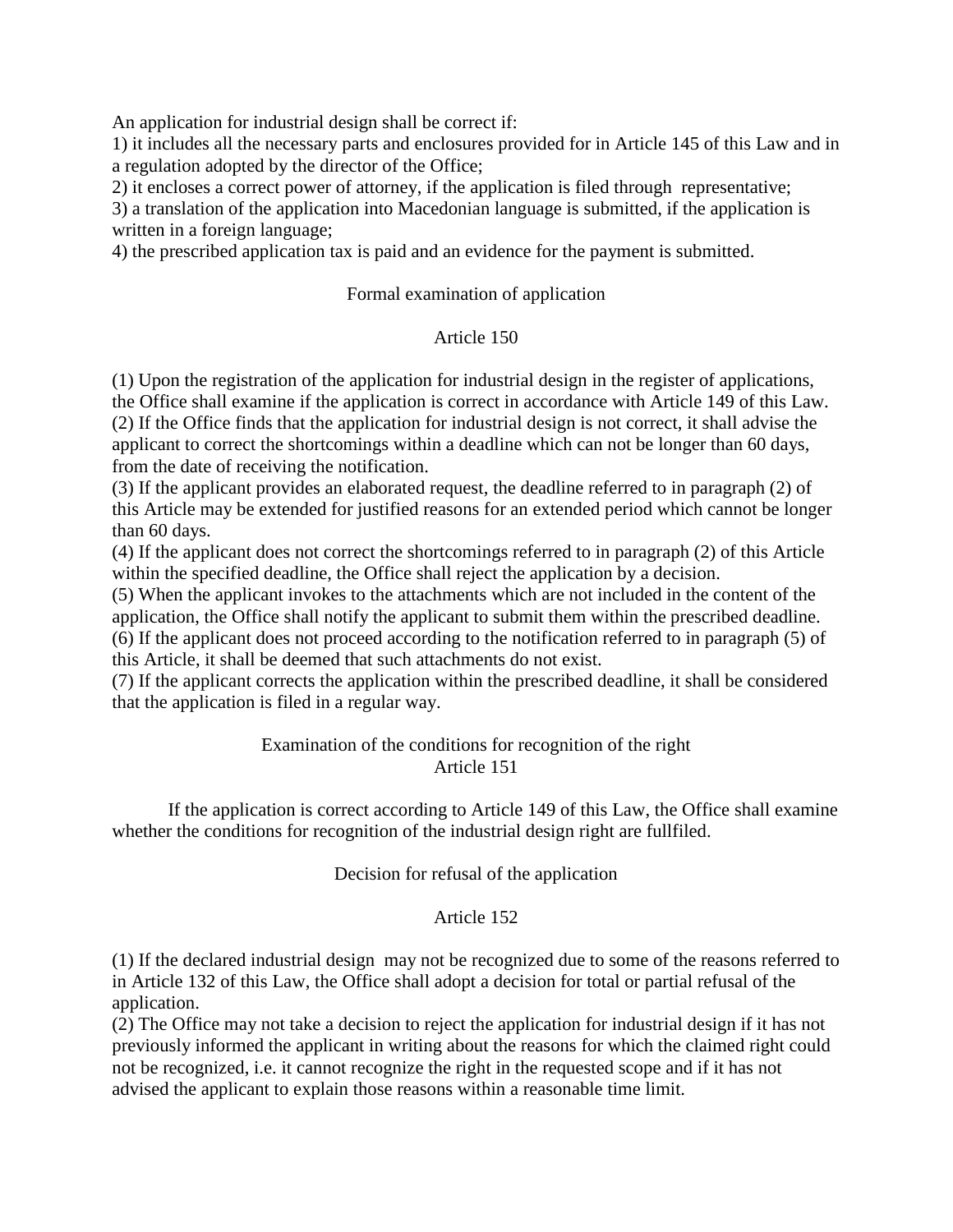(3) The deadline referred to in paragraph (2) of this Law may, at an elaborated request by the applicant, be extended up to six months.

(4) When explaining, the applicant may not additionally change the design.

## Payment of expenses

## Article 153

(1) If the application for industrial design fulfils the requirements within the meaning of Article 149 of this Law, and if the design has not been excluded from protection according to Article 132 of this Law, the Office shall advise the applicant to pay, within certain time limit which can not be longer than 30 days, for the costs made with the publication of the application data in the Official Gazette of the Office.

(2) If the applicant does not pay the costs referred to in paragraph (1) of this Article, the Office shall adopt a decision to reject the application.

#### Publication of the application for industrial design Article 154

(1) If the applicant proceeds in accordance with Article 153 paragraph (1) of this Law, the Office shall publish the application data in the Official Gazette of the Office within 90 days at the latest. (2) The application data which are announced in the Official Gazette of the Office shall be established by a regulation adopted by the director of the Office.

Postponement of publication of application for industrial design

# Article 155

(1) The applicant for an industrial design may, at same time with submission of the application, ask postponement of the publication for a period of 12 months, counted from the date of filing the application or, if priority right has been claimed, from the date of the priority right. (2) If postponement of the publication for industrial design is claimed, the Office shall publish the application data in the official newsletter, in a way as established by a regulation adopted by

the director of the Office.

(3) In the case referred to in paragraph (1) of this Article, upon the expiration of the time limit for postponement of the publication for industrial design or if any other previous date that the applicant has stated in the application has expired, the Office shall advice the applicant to submit, within 30 days, photographs and graphic drawings of the design as stated in the application, in compliance with article 145 paragraph (1) item 3 and pay the costs referred to in Article 153 paragraph (1) of this Law.

(4) If the applicant fails to proceed in accordance with the notification referred to in paragraph (3) of this Article, the application shall be rejectd by a decision.

(5) Regarding multiple application, paragraph (1) and paragraph (3) of this Article may be applied only to some of the designs included in such an application.

Opposition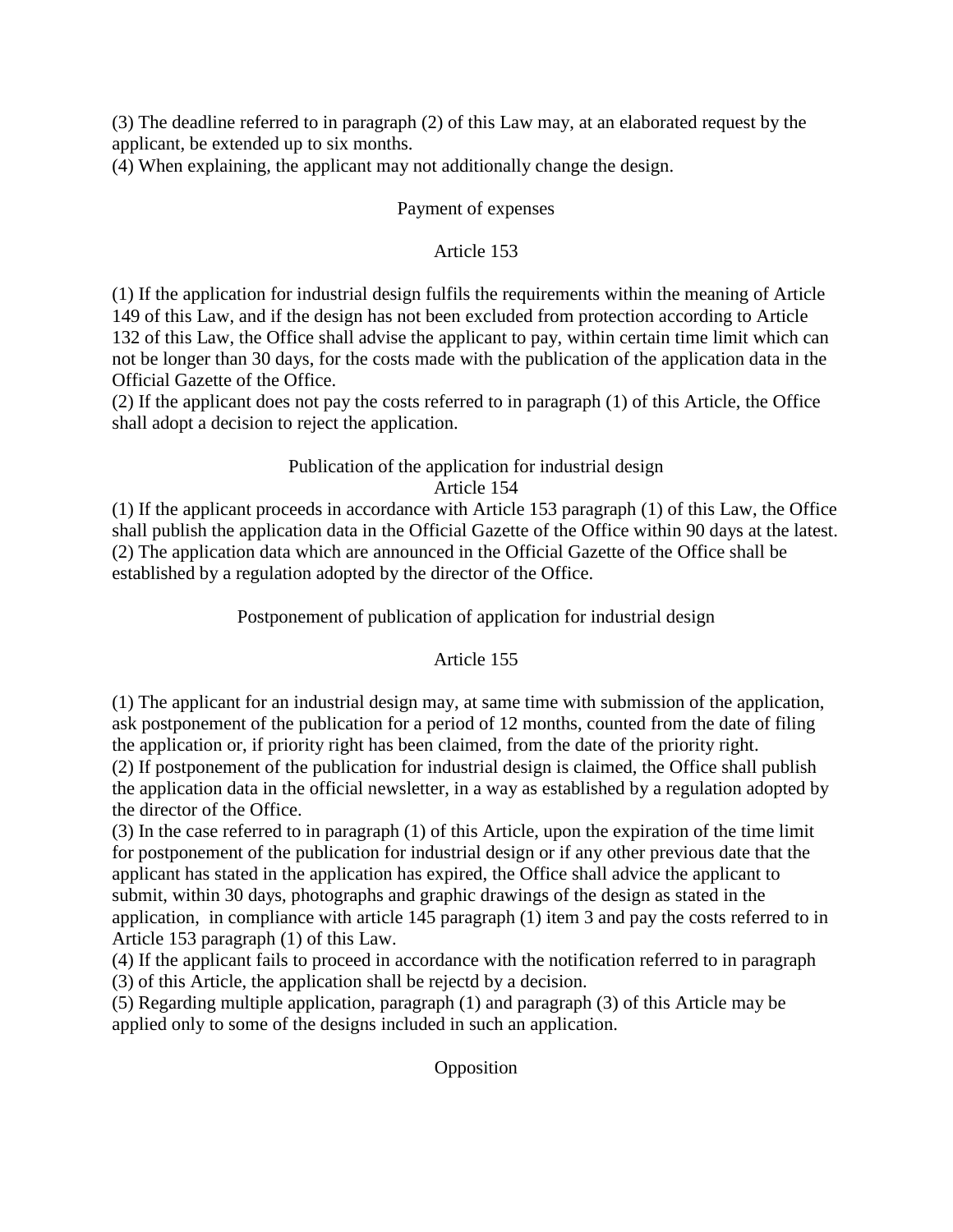#### Article 156

(1) Opposition to the published application for industrial design could be lodged to the Office, within 90 days, starting from the date of the publication, by:

1) an applicant of previously registered industrial design and holder of previously recognized industrial design right;

2) holder of previously acquired industrial property right, if the subject of that right is identical or similar with the published industrial design;

3) person who has copyright to a work identical or similar to the published industrial design; and 4) an interested person who believes that the published industrial design is not in compliance with the requirements for innovation and individual character or it is exclusively restricted by the functional characteristics of the product according to Article 133 paragraph (1) of this Law. (2) The time limit for lodging an opposition as referred to in paragraph (1) of this Article shall not be extendable.

(3) A separate objection shall be lodged for each published application for industrial design.

(4) The content of the opposition and the method of submission shall be established in a regulation adopted by the director of the Office.

## Examination of opposition

## Article 157

(1) The Office shall examine whether an oppostion has been lodged by a person who is authorised to lodge opposition as referred to in Article 156 paragraph (1) of this Law and whether the oppostion has been lodged within the prescribed deadline.

(2) If the requirements referred to in paragraph (1) of this Article are not fulfilled, the Office shall make a decision to reject the opposition.

(3) If the requirements referred to in paragraph (1) of this Article are fulfilled, the Office, within a period of 15 days following the receipt, shall lodge the opposition to the applicant for industrial design and shall advise him, to explain the reasons stated in the opposition, within a period not longer than 60 days,.

(4) If the applicant does not explain the reasons stated in the opposition within the specified period referred to in paragraph (3) of this Article, the Office shall decide on the basis of the claims in the opposition.

#### Deciding on opposition

#### Article 158

(1) If the applicant for an industrial design explains the reasons stated in the opposition and submits a reply to the opposition, the Office shall examine the basis for the opposition, taking into consideration the reasons for the opposition and the reply to the opposition. (2) If the Office finds that there is no ground for the opposition, it shall reject the opposition by a decision forwarded to both, the applicant and the person who lodged the opposition. (3) If the Office finds that the opposition is founded, it shall take a decision to reject the application and shall forward it to both, the applicant and the person who lodged the opposition.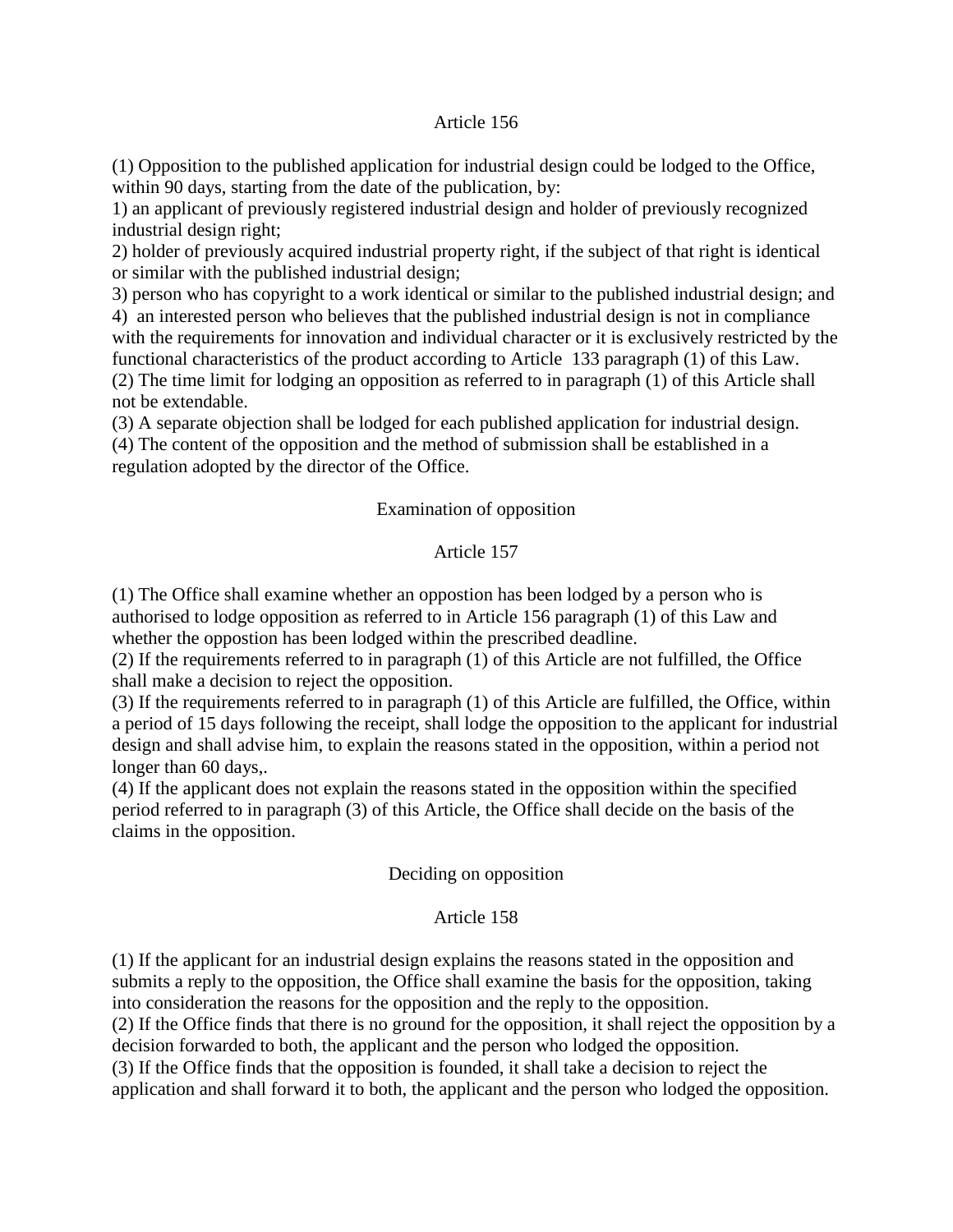## Grant of industrial design right and entry in register

## Article 159

(1) If there is no opposition lodged within a defined period or if the opposition is rejected, the Office shall notify the applicant, within 30 days following the date of the receipt of the notification, to pay the maintenance fee for the first five years of the validity of the industrial design, the costs for the publication in the Official Gazette of the Office, and the costs for issuance of a document for industrial design.

(2) If the applicant pays the fees and costs referred to in paragraph (1) of this Article, the Office shall issue a decision for grant the right to industrial design and enter the granted right in the register for industrial designs.

(3) If the applicant does not pay within the prescribed deadline the fees and costs referred to in paragraph (1) of this Article, the Office shall reject the application by a decision.

(4) The content and the method of keeping a register on applications for industrial design and an extract from the register shall be established by a regulation adopted by the director of the Office.

Recording changes in the Registers

# Article 160

(1) Th changes related to the applicant, the holder of the right and the right itself, are entered in the register on applications for industrial design and in the register on industrial designs. (2) The changes entered in the Register on applications for industrial design upon publication of an application and the changes filed in the Register on industrial design shall be published in the Official Gazette of the Office.

(3) The changes which are entered, the content and the form of the application and the procedure for entering the changes shall be established by a regulation adopted by the director of the Office.

#### Scope of protection

#### Article 161

(1) The scope of protection of the industrial design shall be determined by the characteristics of the design given in the presentation and the characteristics supported in the description if availabe.

(2) Protection arising from the industrial design right shall cover the design in the scope in which it does not make different overall impression to the notified customer.

(3) When assessing the scope of protection, the freedom the designer had in the course of creation of the design shall be taken into consideration.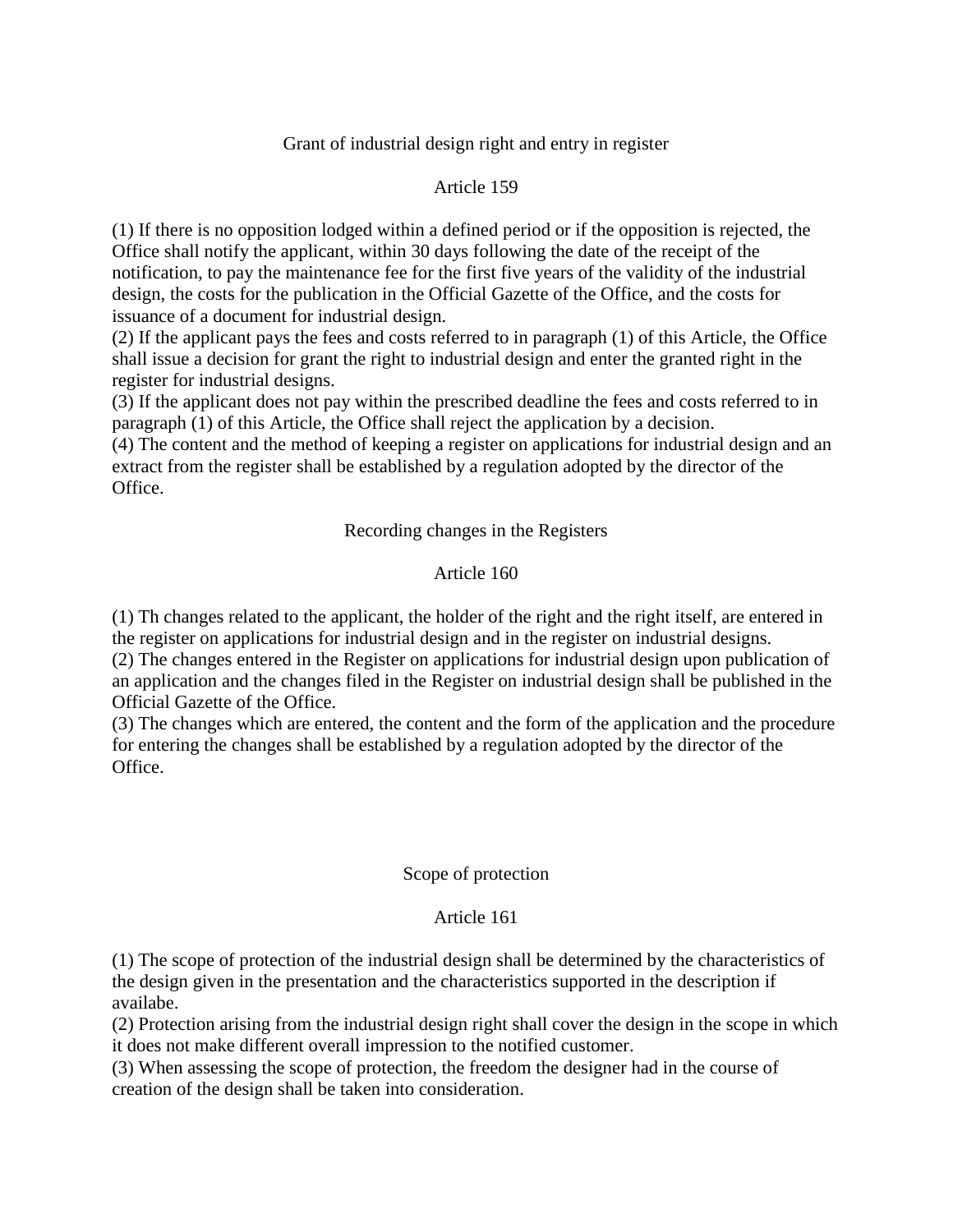### Acquaring the industrial design right

## Article 162

(1) Industrial design right shall be acquired on the date of adopting a decision on grant of the right and with the entering in the Register.

(2) The date of entering in the Register shall be the same with the date of adoption of a decision for grant of the industrial design right.

## Publication of the industrial design

## Article 163

(1) The data on the industrial design shall be published in the Official Gazette of the Office, within 90 days at the latest, from the date of entering the industrial design in the register. (2) The application data that are published in the Official Gazette of the Office shall be established by a regulation adopted by the director of the Office.

Industrial design certificate

# Article 164

(1) The Office shall issue a certificate to the holder of the industrial design within six months following the date of adoption of the decision of grant of the right to industrial design at the latest.

(2) The content of the certificate on industrial design shall be established by a regulation which is adopted by the director of the Office.

Moral rights of the author of the industrial design

#### Article 165

(1) The author, no matter if he is applicant or holder of the right, shall always have the right to be stated as author of the industrial design in all documents and public publications.

(2) The moral right of the author shall not be transferable.

(3) If the industrial design has been created by several authors, they all have equal rights, no matter of the contribution in the creation of the industrial design, thus all of them have to be stated.

Exclusive rights

#### Article 166

(1) A holder of an industrial design shall have the exclusive right to use the industrial design and prevent third parties from using it without his consent.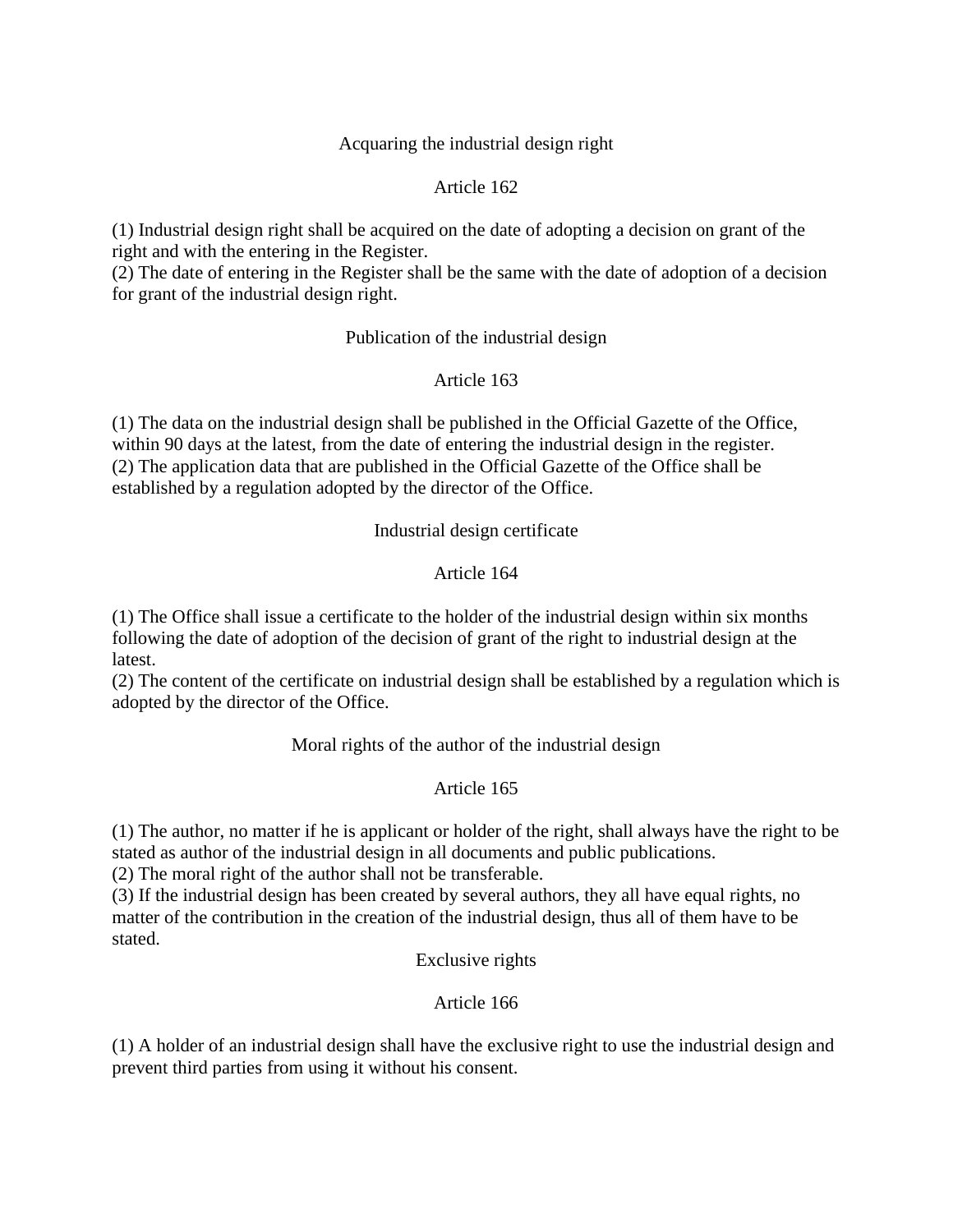(2) Usage, in accordance with paragraph (1) of this Article shall cover, in particular, manufacture, supply, putting into circulation, export, import or usage of the product in which the design is contained or to which the design has been applied to, or storage of such products for certain purposes.

(3) If the publication of an industrial design is postponed according to Article 155 of this Law, during the period of postpoment of the publication, the holder shall have the right to prevent third parties from carrying out acts referred to in paragraph (2) of this Article, if such a use is a result from the coping of the industrial design.

# Exception from infrigement of industrial design right

# Article 167

If products made according to the industrial design are used in construction or in ship equipment, air planes or land vehicles belonging to a member state of the Paris Union or WTO when such means of transportation are found, temporarily or by chance, in the territory of the Republic of Macedonia, on conditions that the built-in product serves exclusively to the needs of these means of transportation, it shall not be considered as infrigement of the exclusive rights of the holder of the industrial design.

> Limiting the exclusive Rights to industrial design

## Article 168

The exclusive rights referred to in Article 166 of this Law shall not be applied to the usage of an industrial design for:

1) private and non-commercial purposes;

2) announcements to the public or for the purpose of education, if it is in accordance with the good business practices and if it does not harm the interests of the holder of the right and of the author;

3) experimental and scientific purposes.

#### Right based on previous usage

#### Article 169

(1) The holder of the right may not invoke the exclusive rights towards a third party that has used the same design of the product or made all preparations for use of the same design of a product prior to the date of filing the application to the Office or prior to the acquired priority right, if it has been requested, provided that the third party has made the design without having any information about the existence of the industrial design which at that time, was not available to the public.

(2) A third party may not use the design referred to in paragraph (1) of this Article in a method that overcomes the limits of regular production activities.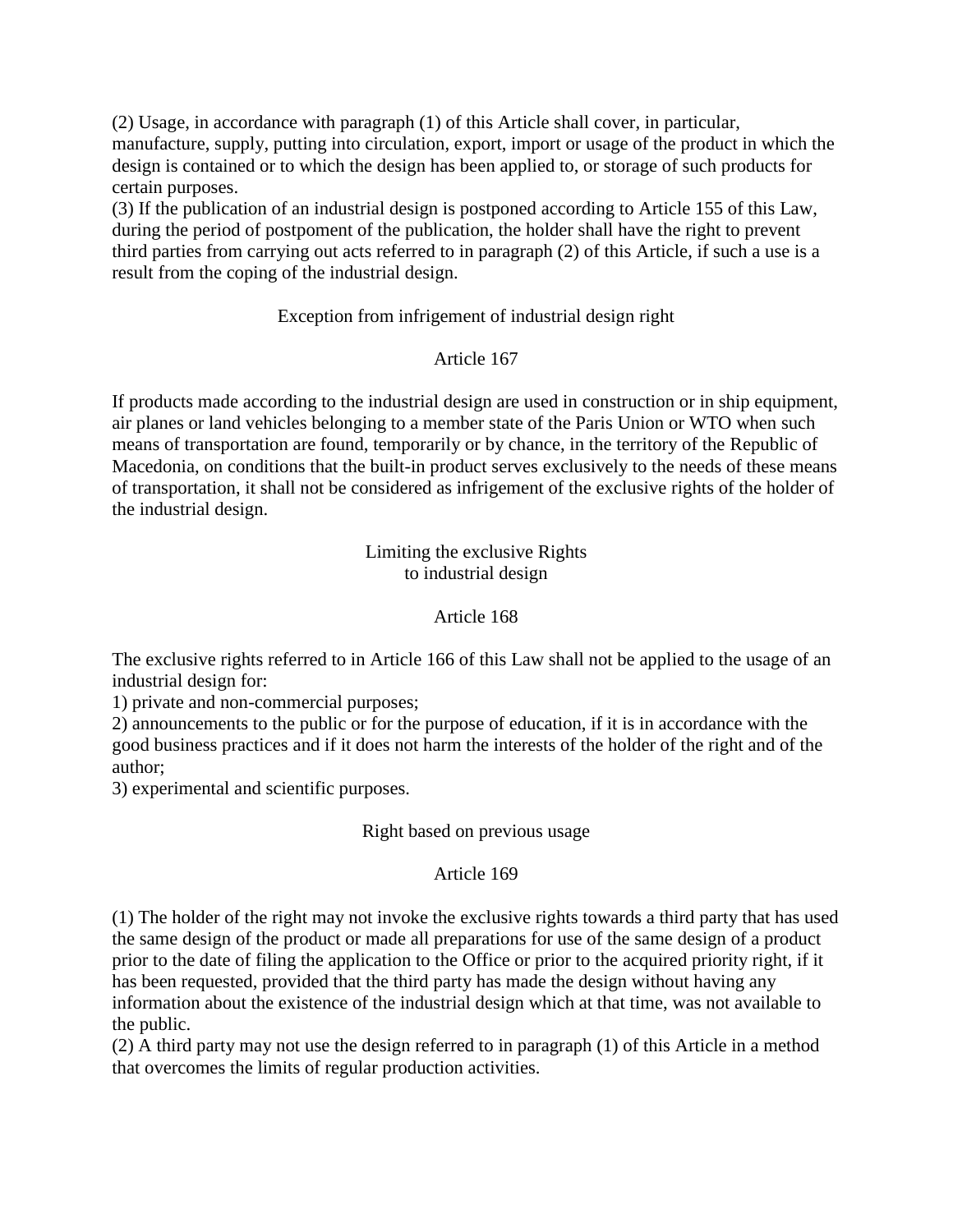(3) A person who has the right on the basis of previous use may not give a license to a third party to use the design.

(4) The right to previous usage shall not be transferable, unless the right of transfer is transfered together with the enterprise or the workshop where it has been prepared or where the use of such a design has started.

## Tolerance of use of industrial design

## Article 170

(1) The holder of the previously recognized industrial design shall neither has the right to claim cancellation of a later recognized industrial design on the basis of his priority right, nor to forbid use of the later recognized same or similar industrial design, if he has ignored consciously such a usage in a period of five years, unless the later recognized industrial design has been protected negligently.

(2) The holder of a later recognized industrial design has no right to forbid the holder of the previously recognized industrial design to use it.

## Drawing a right

# Article 171

The holder of the industrial design right shall have no right to forbid sale of products which the design has been applied to, if he himself has placed them on the domestic market or they are placed on the market with his approval, unless there has been a change in the character of the design.

## Validity of the industrial design

# Article 172

(1) The industrial design shall be valid for a period of five years, starting from the date of filing the application.

(2) The validity of the industrial design may be extended several times for a period of five years, but not more than 25 years.

(3) The holder of the industrial design shall submit a request to extend the validity during the last year of validity of the protection and shall enclose proof for the payment of the established tax and costs of the procedure for extension .

(4) Request for extension may also be filed within six months after the expiry of the validity, by payment of additional filing fee.

(5) The new validity of the protection shall start to be in effect on the date following the date of expiry of the previous period of validity and it shall be entered in the register and published in the official newsletter of the Office.

(6) The form and the content of a request for extension shall be established by a regulation adopted by the director of the Office.

Cessation of the validity of the industrial design right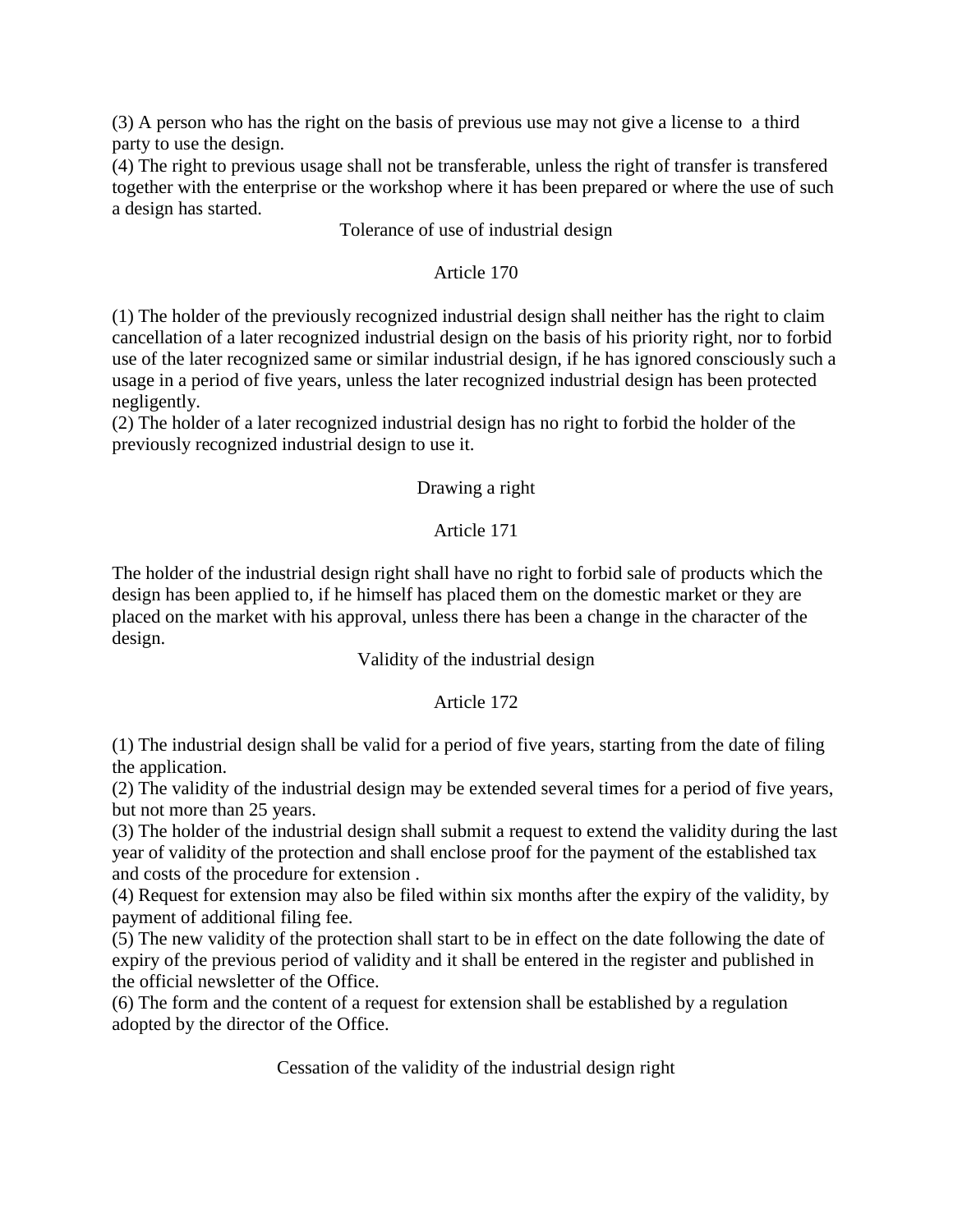#### Article 173

(1) The industrial design right shall cease to be valid:

1) if the time of validity of the industrial design referred to in Article 172 of this Law has passed; 2) on the basis of a written statement by the holder stating that he waives the right to industrial design, on the day following the date the statement is submitted to the Office, and

3) if the legal person which is a holder of the industrial design right has ceased to operate – starting on the date of cessation, i.e. if the natural person who is a holder of the industrial design right has died – starting with the date of his death, or if a disappeared person who is a holder of the industrial design right has been pronounced dead – starting on the date when the decision starts to be in effect, unless this right has been assigned to the legal successors of the legal person i.e. the natural person.

(2) The cessation of the validity of the industrial design right shall be entered in the Register on industrial designs.

Third parties rights

#### Article 174

(1) If a license, pledge or some other right has been filed in the register for industrial design in favour of a third party, the holder of the industrial design may not resign from his rights without prior written consent from the person under the name ofwhich the license, pledge or some other right, have been filed to.

(2) If the holder of an industrial design does not pay the established fee within a prescribed period, and a license, pledge or some other right has been entered in the register in favour of a third party, the Office shall notify that person that the fee has not been paid and he may pay it within six month period, starting from the date of notification, and keep the registered right in such a way.

(3) In case of a dispute for securing the registered rights to third party, the court may, if necessary, secure those rights, decide to assign the industrial design right to a person under thename of which license, pledge or other right has been registered, until the claims are provided.

# PART II

#### TRADEMARK

#### Object of trademark protection

#### Article 175

(1) A trademark shall protect a sign which may be represented graphically and which is capable for distinguishing goods or services of one undertaking from those of other undertakings. (2) Trademark shall protect signs capable for distinguishing, in particular: words, letters, numerals, pictures, drawings, combinations of colors, three-dimensional forms, including shapes of goods or their packaging, as well as combinations of all of the above-mentioned signs.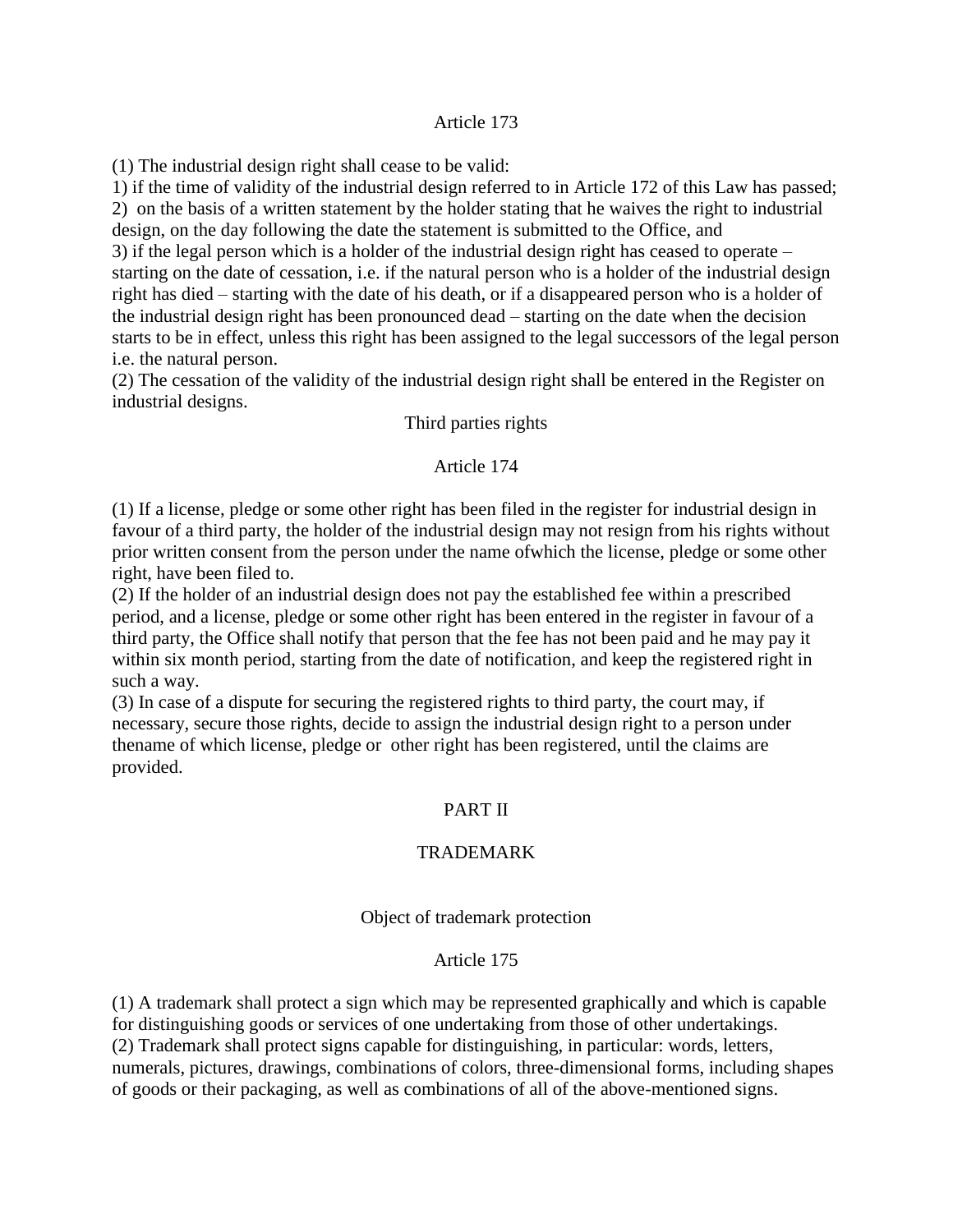(3) The words and letters referred to in paragraph (2) of this Article may be written in any language and alphabet.

#### **Distinctiveness**

# Article 176

(1) A sign shall be capable for distinguishing if it gives to certain goods or services comparing them with the identical or similar goods or services, a special distinctive character. (2) While establishing whether a given sign is capable for distinguishing, all circumstances shall be taken into consideration, particularly the time and scope of its past use in trade.

# Absolute grounds for refusal

# Article 177

(1) A trademark shall not protect a sign:

1. the publishing or use of which is contrary to the public order or morality;

2. which cannot be represented graphically;

3. which is not distinctive, i.e. capable for distinguishing goods or services in trade;

4. which indicates exclusively the kind of goods or services, their purpose, time or manner of production, geographical origin, quality, price, quantity or weight;

5. which has become usual in the every day speech or in the established trade practice for marking certain type of goods i.e. services;

6. which exclusively consists of shape defined by the kind of goods, shape of goods necessary to obtain a specific technical result or shape giving a substantial value to the goods;

7. the appearance of which may create confusion in trade and mislead the average consumer particularly as to the geographical origin, kind, quality or any other characteristic of the goods or services;

8. which contains or consists of a geographic sign which serves to signify wines or other strong alcohoholic drinks, if the reported sign refers to wines or alcoholic drinks which are not from that geographical area;

9. which contains seal, official sign or hallmarks for control and guarantee of quality and imitations thereof;

10. which contains a national c oat of arms or other public coat of arms, flag or emblem, name or abbreviated name of a country or an international organization, as well as imitations thereof, according to Article 6-ter of the Paris Convention, except with authorization from the competent authority of the country or organization;

11. which contains the name or abbreviation of that name, the coat of arms, flag, emblem or other official symbol of the Republic of Macedonia, as well as their imitations, except with authorization from a competent state administrative body;

12. which contains or imitates figure or name of a historical or dead eminent person from the Republic of Macedonia, except with authorization from a competent state administrative body.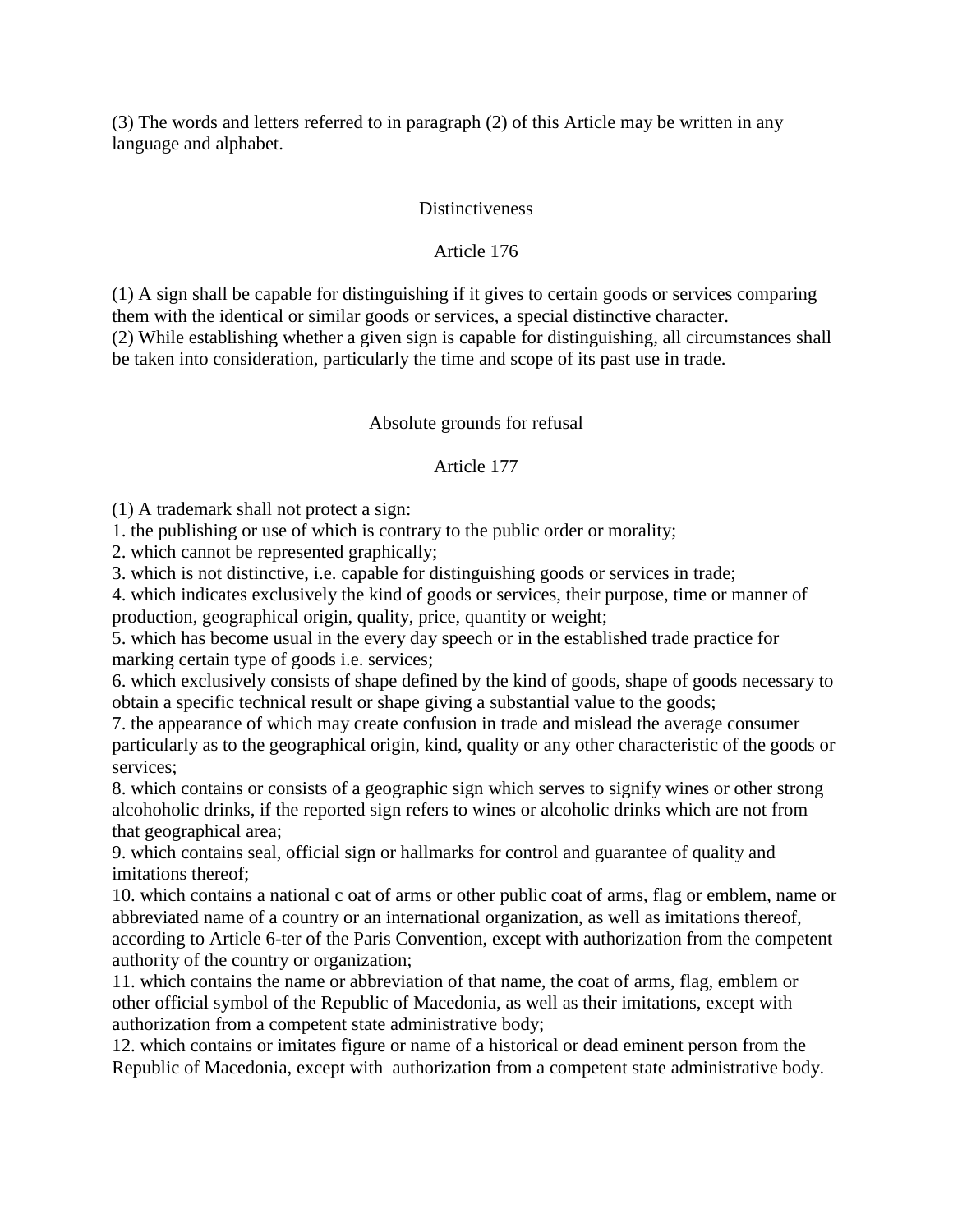13. which contains or imitates name, shape or other recognisable part of protected cultural inheritance of the Republic of Macedonia, except with authorization from a competent state administrative body;

14. which contains religious symbols or imitations thereof.

(2) The signs under paragraph (1) items 3, 4 and 5 of this Article may be protected by trademark if the applicant proves that during the long years of use, the sign acquired distinctiveness**.**

(3) The Ministry of Justice shall be the competent body for issuing the authorization from paragraph (1), items 11), and 12).

(4) Competent authority for issuing authorization from paragraph (1) item 13 of this Article, shall be the Administration for Protection of the Cultural Inheritance.

## Relative grounds for refusal

## Article 178

(1) Trademark may not protect a sign:

1. which is identical with an earlier trademark filed or registered by another right-owner designating the identical kind of goods or services;

2. which is identical with or similar to an earlier trademark, filed or registered by another rightowner designating the same or similar kind of goods or services which would create confusion at the average consumer, including the possibility of association to earlier filed for or registered trademark.

(2) Trademark, earlier filed for protection shall be a reason for refusal within the meaning of paragraph (1) of this Article only if it was registered.

(3) The term "earlier filed or registered trademark" shall comprise:

1. trademark enjoying priority right under the provisions of this Law;

2. earlier internationally registered trademark with effect in the Republic of Macedonia;

3. trademarks which at the time of filing the trademark application for the sign referred to in paragraph (1) of this Article are well-known in the Republic of Macedonia within the meaning of Article 6-bis of the Paris Convention or Article 16(3) from the TRIPS Agreement.

(4) A trademark may not protect also a sign which is identical or similar to an earlier registered trademark to other party, for goods, i.e. services which are neither identical, nor similar to the goods, i.e. services the sign has been reported for, if the earlier registered trademark has reputation in the Republic of Macedonia and if the use of this sign, without justified reason, would represent an unfair competition or would do harm to the distinctive character or the reputation of the trademark**.**

(5) A trademark shall not protect a sign which infringes earlier acquired rights of:

1. The owner of a trademark registered in a country member of the Paris union or WTO, for which the representative in the Republic of Macedonia filed an application without the owners' consent;

2. a natural right-owner whose name and surname or appearance are identical with or similar to the published sign;

3. the owner of an earlier industrial property right, if the subject matter of such right is identical with or similar to the published sign;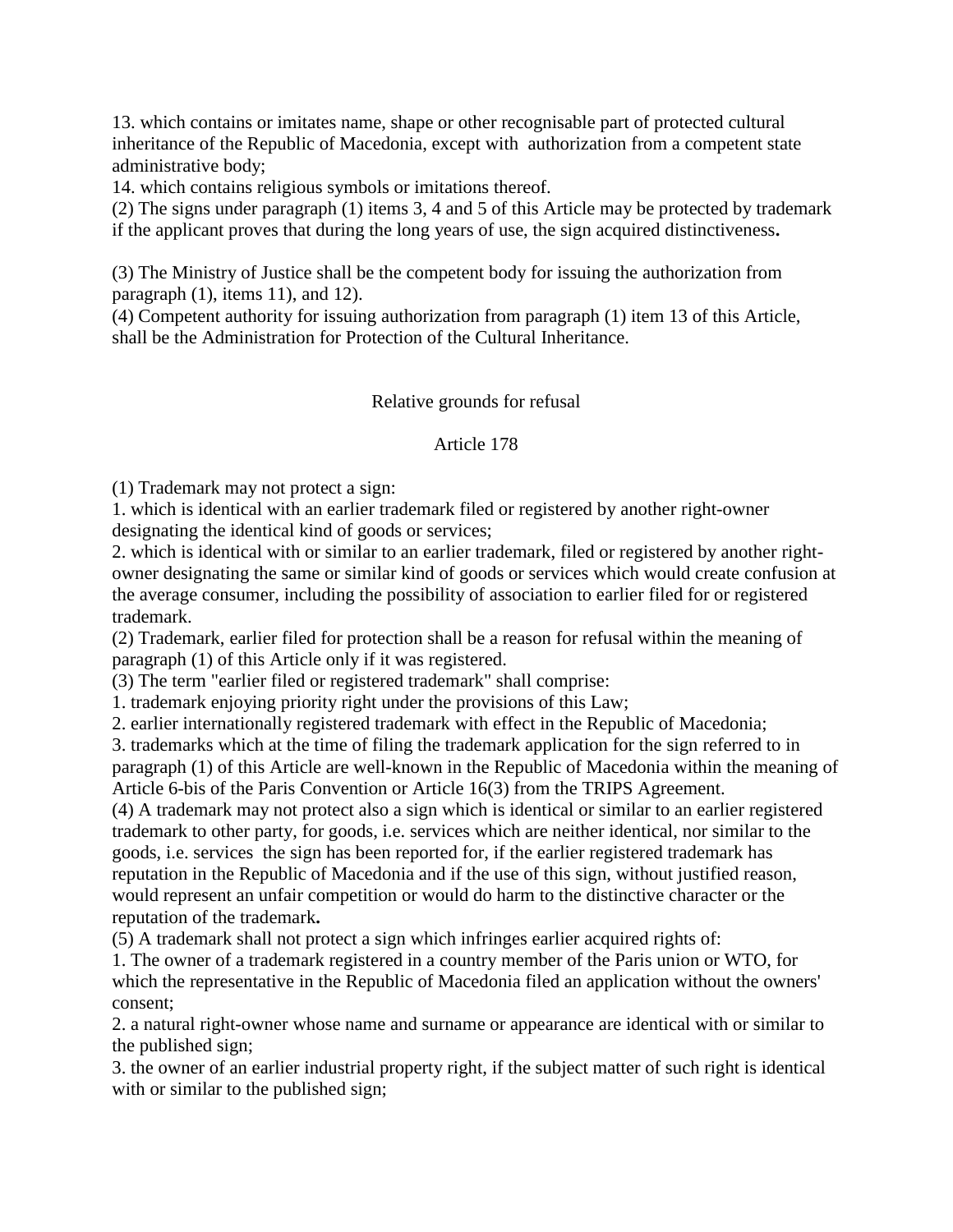4. the right-owner having copyright on the work which is identical with or similar to the published sign.

(6) A trademark shall not protect a sign which is identical with or similar to a trademark the validity of which has expired on the ground of expiring of term of protection and if the rightholder failed to file a request for renewal of validity and pay the prescribed fees in the prescribed time limit, when a trademark application was filed before the expiration of the period of nine months, counting from the expiration date of the trademark validity, unless the protection of such a sign is required by the owner in whose name the trademark has been protected, or by his successor in title.

(7) Grounds for exclusion from trademark protection under this Article may be invoked only by the applicant of the earlier application or the owner of the earlier right.

# Applicant

# Article 179

(1) Procedure for acquiring right to trademark may be initiated by a natural or legal right-owner.

# Initiation of procedure

# Article 180

(1) The procedure for granting of a trademark right shall be initiated by filing of a trademark application to the Office.

(2) The procedure for granting of a trade mark right may also be initiated by filing of an application according to the Madrid Agreement and the Madrid Protocol.

(3) Separate application shall be filed for each sign for which trademark protection is sought.

(4) One and the same trademark application may be used for requesting protection of several goods and services.

# Content of application

# Article 181

(1) A trademark application shall contain the following:

Request for grant of a trademark right;

Data related to the applicant;

Appearance of the sign for which protection is requested, and

List of the goods and services for which protection is requested.

(2) Other components and supplements can be submitted together with the Application from paragraph (1).

(3) The contents and form of the Application and the other components and supplements added to the Application shall be prescribed by the regulation issued by the Director of the Office.

Establishing the filing date of an application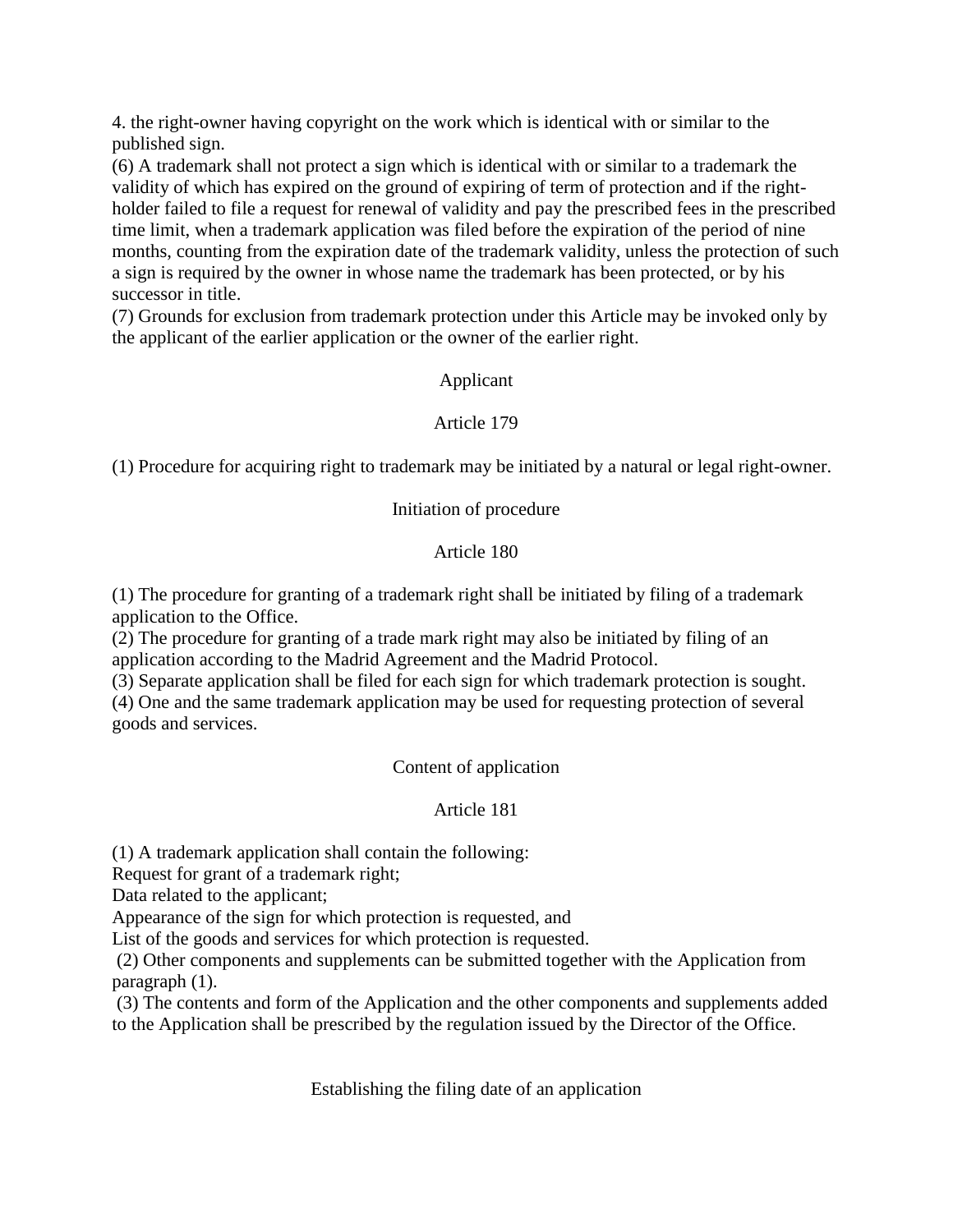## Article 182

(1) If the application does not contain the basic elements provided for in Article 181 paragraph (1) of this Law, the Office shall notify the applicant that his application is not proper and that filing date cannot be established.

(2) If filing date of the application cannot be established, the Office shall notify the applicant to correct the deficiencies in accordance to Article 181 paragraph (1) of this Law within 30 days from the date of receipt of the notification.

(3) If the applicant removes the deficiencies in the prescribed period, the Office shall determine the filing date of the Application.

(4) Filing date shall be considered to be the date of reception of a proper application within the meaning of Article 181 paragraph (1) of this Law submitted by the applicant under the notification.

(5) If the applicant fails to correct the deficiencies within the prescribed time, the application shall **be ?**.

## Changes to a trademark application which are not allowed

## Article 183

In the trademark application, with an established filing date, there can be no additional changes to the sign itself nor is it possible to insert supplements to the list of the goods and services.

#### Recorded in the Trademark Application Register

#### Article 184

(1) The Application for a trademark shall be recorded in the Trademark Application Register. (2) The contents and manner of maintenance of the Trademark Application Register and the excerpt from the Register shall be prescribed by the regulation issued by the Director of the Office.

#### Division of trademark application

#### Article 185

(1) The trademark application may, at request of the applicant, be divided during the trademark granting procedure into two or more applications in respect to the proposed list of goods and services.

(2) The divided applications shall maintain the priority right of the first application.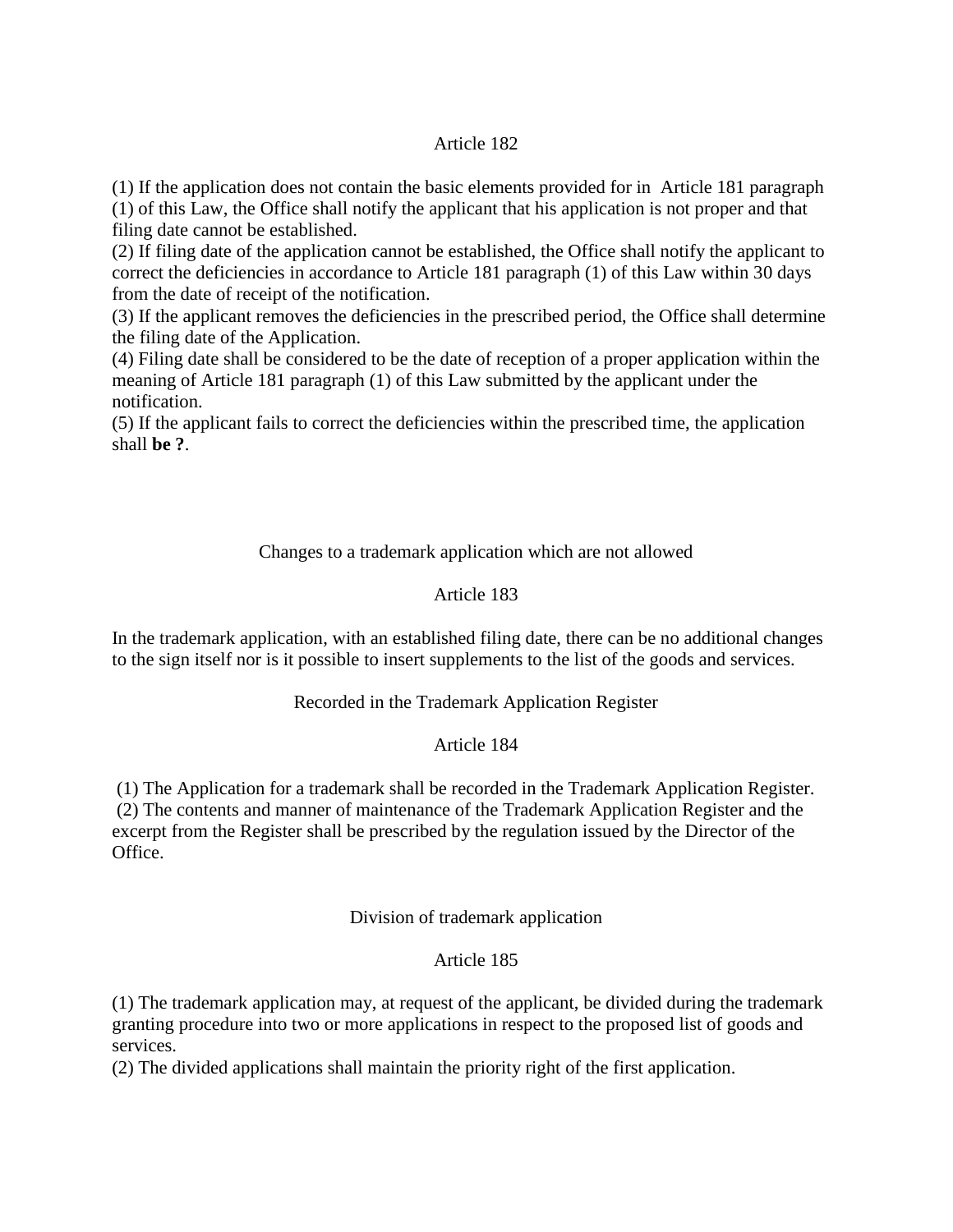(3) Request for division of application shall be allowed if the applicant of the earlier application filed a request for protection of one trademark for several goods or services from the International classification of goods and services.

(4) The request for division of application may be filed until the issuing of the decision for grant of trademark right.

(5) For the purpose of division of an application of trademark, the Office shall take a special decision and shall be recorded in the trademark application register.

(6) The contents of the request for a divisional application for a trademark shall be prescribed by the regulation issued by the Director of the Office.

## Priority right

## Article 186

(1) If the trademark application is filed in accordance with Article 181 paragraphs (1) of this Law, the applicant shall acquire priority right as from the date of filing of the application over any other applicant filing a later trademark application for identical or similar sign and identical or similar goods or services.

# Union priority right

# Article 187

(1) Any legal or natural right-owner who had duly filed application in any of the state member of the Paris Union or WTO shall be granted priority right in the Republic of Macedonia from the date of filing the first application if that is claimed within six months of the filing date of the first application.

(2) The applicant who intends to use the priority right under paragraph (1) of this Article shall be obliged in the application filed in the Republic of Macedonia to give all information on the first application (state, date and number of application) and, within 90 days from the date of filing the application, to submit a copy of the first application certified by the competent authority of the state member of the Paris Union or the WTO with which the first application was filed, as well as translation of the first application in Macedonian language.

# Exhibition priority right

# Article 188

(1) The right-owner who exhibits goods or services marked by a specific sign at an officially recognized international exhibition or fair in the Republic of Macedonia or in any of the member states of the Paris Union or the WTO may request when filing an application that the date of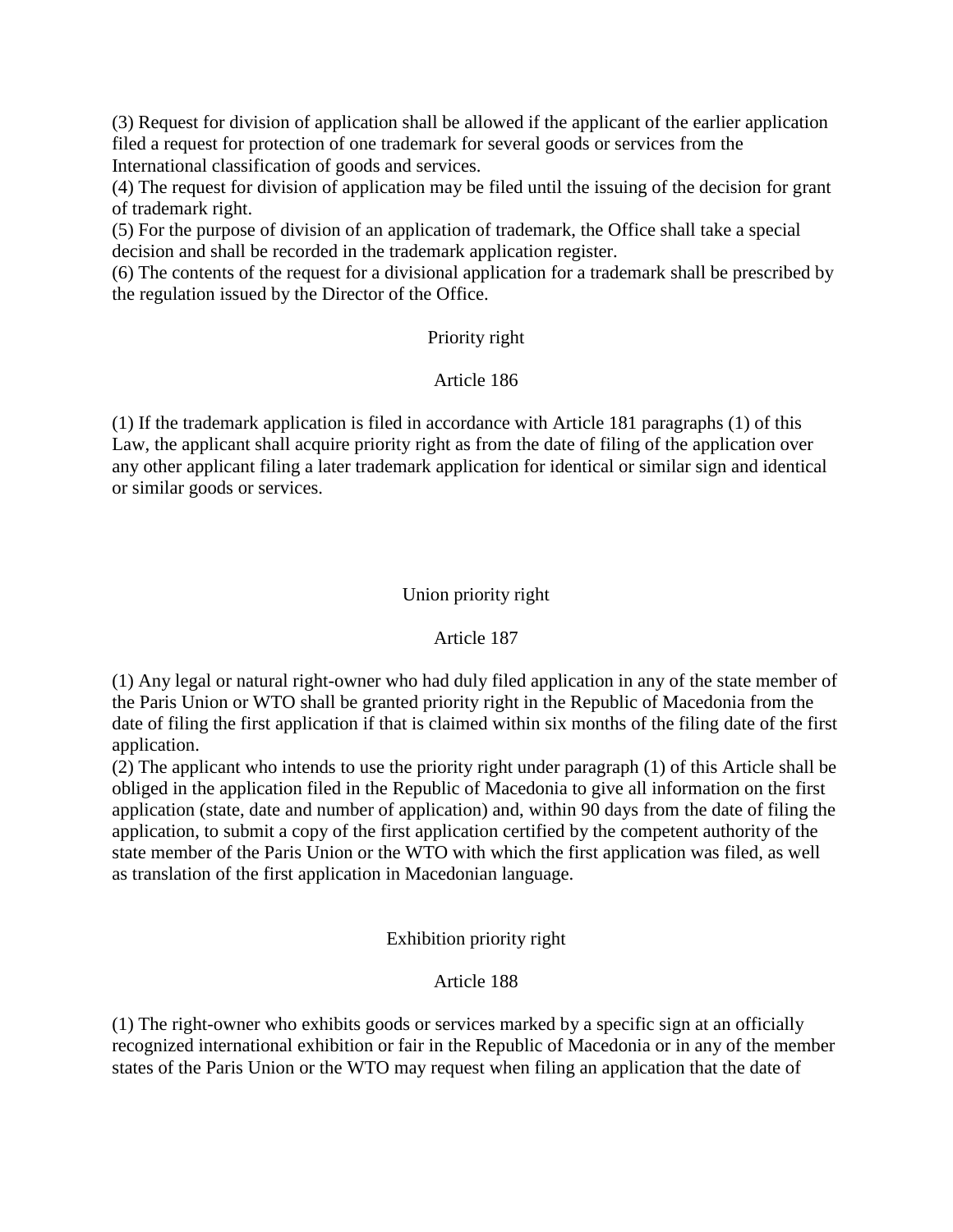exhibition of the goods or rendering of the services be accorded as priority date, within three months from the date of the closing of the exhibition or fair.

(2) The application referred to in paragraph (1) of this Article shall be accompanied by a certificate issued by a competent authority of the state member of the Paris Union or the WTO proving that the exhibition or fair was recognized within the meaning of the Convention for International Exhibitions and indicate the type of exhibition or fair, its place, its opening and closing date and the first day of exhibiting the goods or rendering the services specified in the application.

(3) With grant of priority right of this article, the time limit under Article 187 of this Law shall not be extended.

# Certificate for a priority right

## Article 189

(1) The Office, upon request of the applicant, shall issue a Certificate for the priority right, which shall be considered the date prescribed as a filing date of the trademark application.

(2) The contents of the request and the Certificate for the priority right shall be prescribed by the regulation issued by the Director of the Office

## Order of proceeding

#### Article 190

(1) Trademark applications shall be proceeded according to their filing date.

(2) By way of exception from the provision from paragraph (1) of this article, the applicant can immediate initiation of a procedure regarding the Application:

when there is a dispute referring to the right;

when opposition to published application of a trade mark is submitted, and the basis of the opposition is previously applied trade mark;

where, under other regulations, it is necessary to perform earlier registration of a trademark. (3) In the cases under paragraph (2) items 1 and 3 of this Article, the applicant shall file an individual request for immediate proceeding of the application and pay the prescribed fees.

#### Proper trademark application

#### Article 191

(1) The trademark application shall be deemed correct if:

1) composed in a manner to include all necessary components and supplements prescribed in article 181 from this law and the regulation issued by the Director of the Office;

2) an orderly power of attorney is attached thereto, if the application is filed through a representative; and

3) the prescribed application fee has been paid and evidence of that submitted thereto.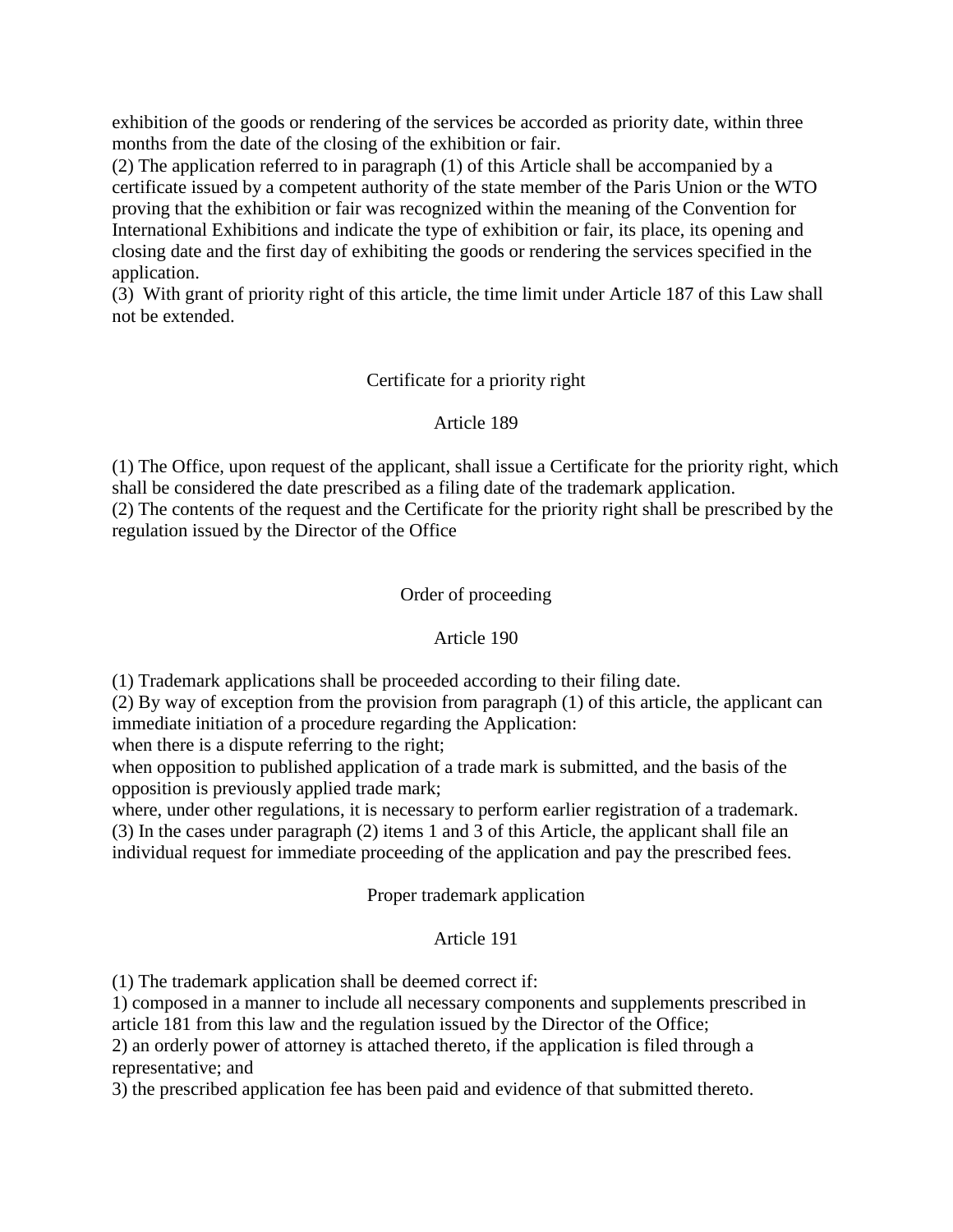## Formal examination of the Application

### Article 192

(1) After entering the trademark application in the Application Register, the Office shall examine whether it is correct, in context of article 191 from this law.

(2) If the application is not correct, the Office shall notify the applicant to correct the prescribed deficiencies within a period not longer than 60 days, from the day of receipt of the invitation. (3) On reasoned request of the applicant, the time limit referred to in paragraph (1) of this Article

may, for the justified reasons, be extended by no more than 60 days.

(4) If the applicant corrects the application within the prescribed time limit, the application shall be deemed to be proper.

(5) If the applicant fails to correct the deficiencies referred to in paragraph (1) of this Article within the prescribed time limit, the application shall be rejected by decision.

## Examination of the requirements for grant of the right

## Article 193

If the application is correct, in context of Article 191, from this law, the Office shall examine whether the requirements for grant of the trademark right have been fulfilled.

#### Decision for refusal of application

#### Article 194

If the sign for which trademark application is filed is excluded from protection in respect to all or some of the specified goods or services on the grounds referred to in Article 177 of this Law, the Office shall issue a decision for refusal of the application.

(2) Decision for refusal of trademark application may not be issued if the applicant has not been previously notified in writing about the grounds for the full or partial exclusion from protection and informed to make a declaration thereon in due time.

(3) If the filed sign contain an element which is neither distinctive nor appropriate for distinctiveness of the goods, i.e. of the services in the trade and if the inclusion of that element may be cause a suspicion with regard to the scope of protection of the trademark, the Office may advise the applicant, within a reasonable time limit, to submit a written statement that he does not request exclusive rights to that element.

(4) The term from paragraph (2) of this article, upon an explained request from the applicant, may be extended to six months.

Payment of the fees and publication of application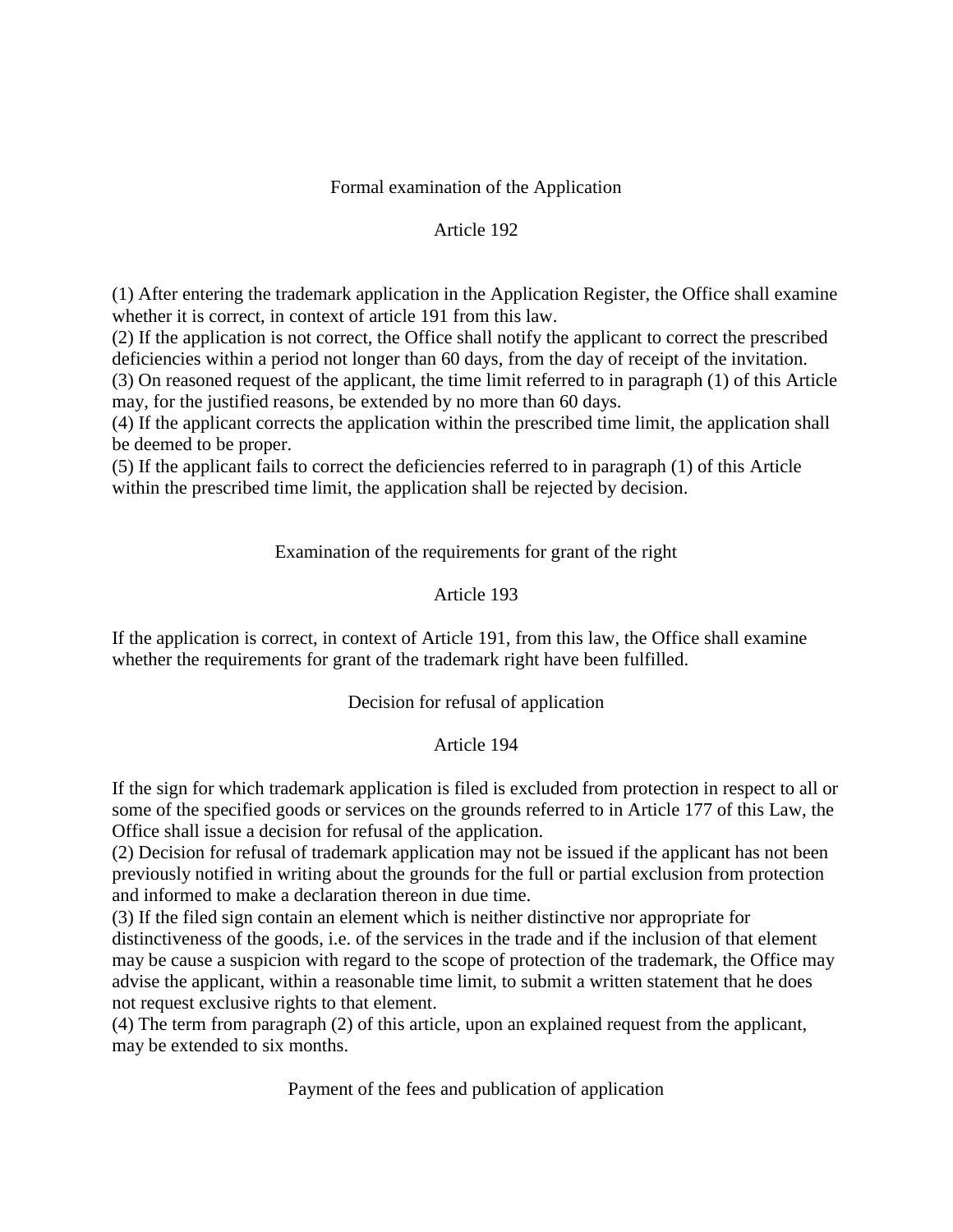#### Article 195

(1) If the trademark application fulfills all the conditions according to Article 191 of this Law, if the sign is not excluded from protection according to Article 177 of this Law, the Office shall notify the applicant, within determined deadline, which cannot exceed 30 days from the day of receipt of the conclusion, to pay the fee for publication of the application data in the Official Gazette of the Office.

(2) If the applicant does not pay the fees stipulated in paragraph (1) of this article, the Office shall issue a decision for rejection of the application.

(3) If the applicant acts according to paragraph (1) of this article, the Office shall publish the data from the application in the Official Gazette of the Office within 90 days.

(4) The application data published in the Official Gazette of the Office shall be prescribed by the regulations issued by the Director of the Office.

#### Third Party Intervention

#### Article 196

(1) Once the application is published, any legal or natural person may send to the Office written intervention explaining the reasons referred to in Article 177 paragraph (1) for which he considers that the filed sign may not be granted.

(2) The persons referred to in paragraph (1) of this Article shall not be parties in the procedure. (3) The intervention referred to paragraph (1) of this Article shall be sent, by the Office, to the applicant, who may provide answers to the suggestions.

#### **Opposition**

#### Article 197

(1) Opposition to a published trademark application may, within 90 days from the publication date, be filed with the Office by:

1) applicant of an earlier filed trademark application and owner of earlier registered trademark under Article 178 paragraphs (1) to (4) of this Law;

2) the owner of the trademark registered in a country member of the Paris Union or WTO, for which the representative in the Republic of Macedonia filed an application without the owner's consent;

3) natural right-owner whose name and surname or appearance are identical with or similar to the published sign;

4) owner of an earlier protected industrial property right, if the subject matter of that right is identical with or similar to the published sign;

5) any right-owner having copyright on the work which is identical with or similar to the published sign;

6) The owner of a trademark that has expired due to the expiration of the term of protection, in the context of article 178, paragraph (6) from this law.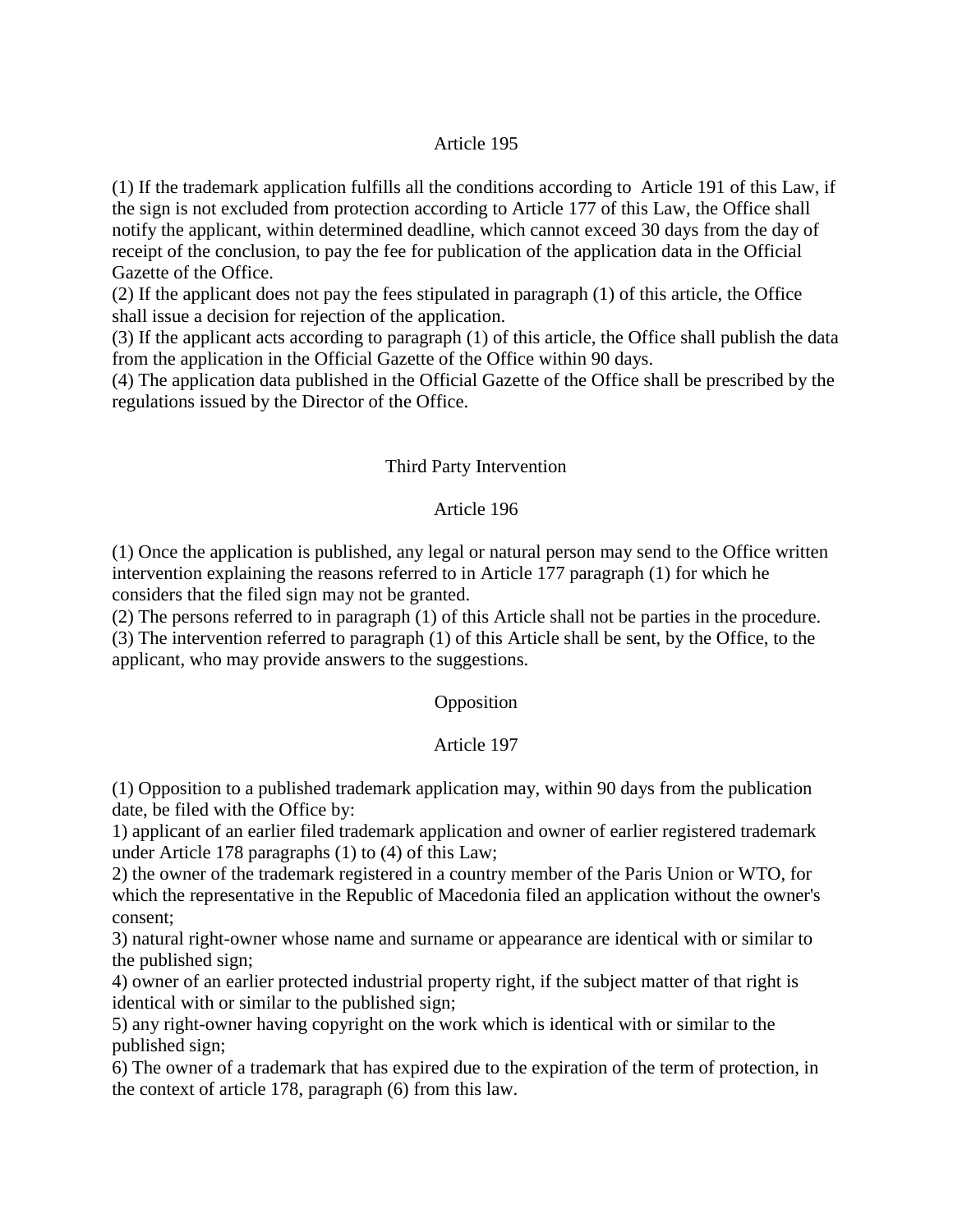(2) The time limit for filing opposition referred to in paragraph (1) of this Article shall not be extended.

(3) A separate opposition shall be submitted for each published Trademark Application.

(4)The contents of the opposition, as well as the manner of submission shall be prescribed by the regulation issued by the Director of the Office.

# Examination of opposition

# Article 198

(1) The Office shall examine whether the opposition is filed by a right-owner entitled to file an opposition within the meaning of Article 197 paragraph (1) of this Law and whether the opposition is filed in the prescribed time limit.

(2) If the requirements referred to in paragraph (1) of this Article are not complied with, the Office shall issue a decision for rejection of the opposition.

(3) If the requirements referred to in paragraph (1) of this Article are complied with, the Office shall notify the trademark applicant about the grounds specified in the opposition and notify him to make a declaration thereon within prescribed period that cannot be longer than 60 days. (4) If the applicant does not make a declaration on the grounds specified in the opposition within the time limit referred to in paragraph (3) of this Article, the Office shall decide within the boundaries of the grounds specified in the opposition.

# Deciding on opposition

# Article 199

(1) If the applicant makes a declaration on the grounds specified in the opposition, the Office shall examine the justification of the opposition within the boundaries of the specified grounds, taking into consideration the declaration thereon.

(2) If the Office establishes that the opposition is unjustified, it shall be refused with decision.

(3) The decision under paragraph (2) of this Article shall be sent to the applicant and to the rightowner who filed the opposition.

(4) If, in the examination procedure on the opposition, the Office establishes that the opposition is justified, it shall refuse the trademark application and submit a written decision to that effect to the applicant and to the right-owner who filed the opposition.

Grant of trademark right and entry in the register of trademarks

# Article 200

(1) If the reasons prescribed in article 177, paragraph (1) and article 178, paragraphs (1), (2), (3), (4), (5), and (6) from this law do not constitute a barrier for grant of the trademark right, the Office shall notify the applicant that the conditions for granting are fulfilled and notify the applicant to pay the fee for maintenance of the trademark for the first ten-year period, the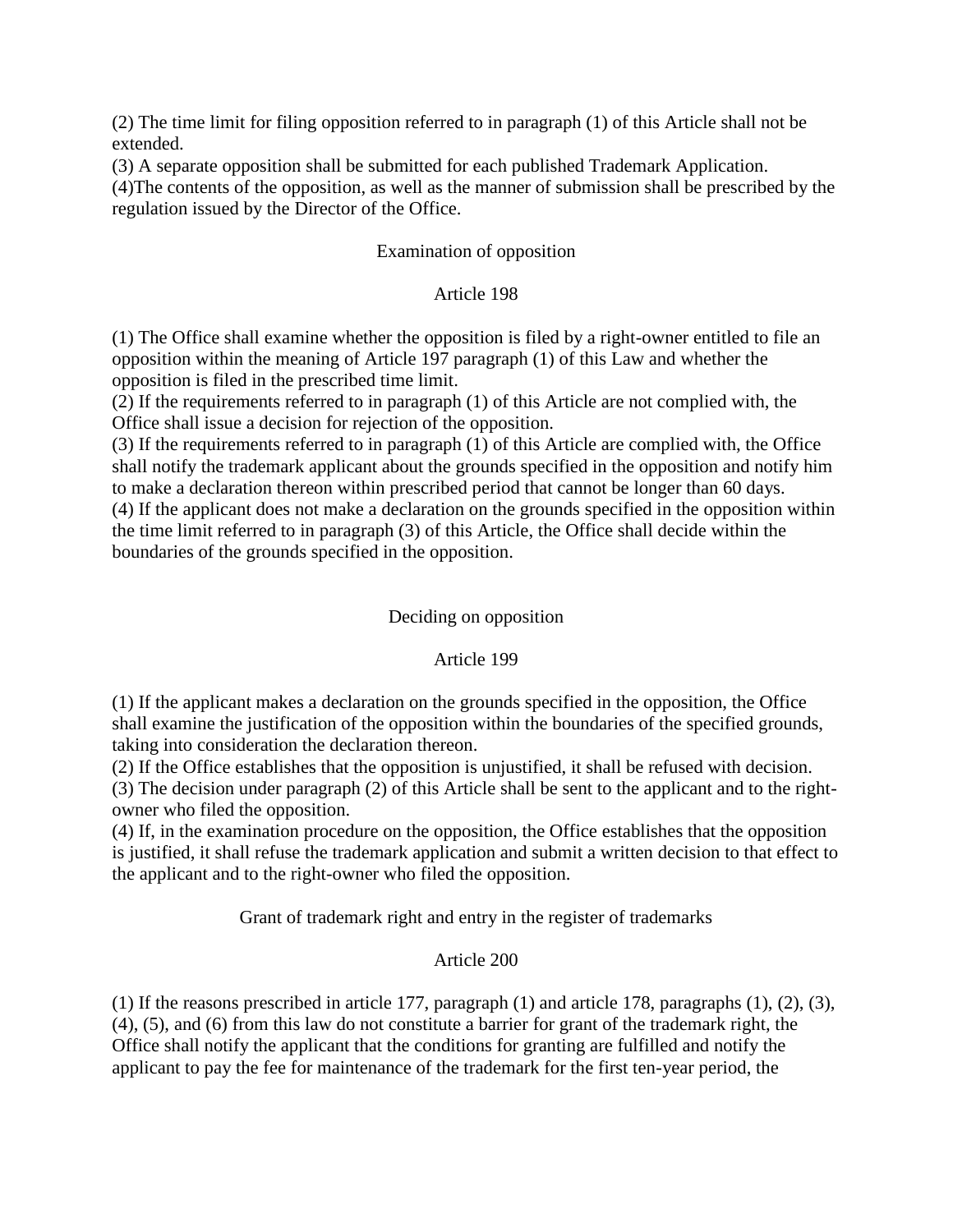expenses for publication of trademark in the Official Gazette of the Office and the expenses for issuing a trademark certificate within 30 days from receipt of the notification.

(2) If the applicant pays the fee and expenses referred to in paragraph (1) of this Article within the prescribed time limit, the Office shall issue a decision for grant of a trademark right and shall enter the granted right in the trademark register.

(3) If the applicant fails to pay the fee and expenses referred to in paragraph (1) of this Article, the trademark application shall be rejected by decision.

(4) The contents and manner of maintenance of the Trademark Register, as well as the contents and the form of the excerpt from the Register shall be prescribed by the regulation issued by the Director of the Office.

Recording changes in the Registers

## Article 201

(1) Changes related to the applicant, owner of the right, and the right itself shall be recorded in the Trademark Application Register, and the Trademark Register.

(2) Тhе changes which are entered in the Trademark Application Register after the publication of the application and the changes entered in the Trademark Register shall be published in the Official Gazette of the Office.

(3) The changes recorded, the contents and form of the request, as well as the procedure of recording the changes shall be prescribed by the regulation issued by the Director of the Office.

# Acquisition of trademark right

# Article 202

(1) Trademark right shall be acquired by issuing decision for grant of the right and entry of the trademark in the trademark register.

(2) The date of entering the trademark in the trademark register is the same as the date of issuing the decision for grant of the trademark.

#### Publication of trademark

# Article 203

(1) The data on the trademark shall be published in the Official Gazette of the Office within 90 days from the date of entry of the trademark into register.

(2) The data published in the Official Gazette of the Office shall be prescribed by the regulations issued by the Director of the Office.

Trademark certificate

# Article 204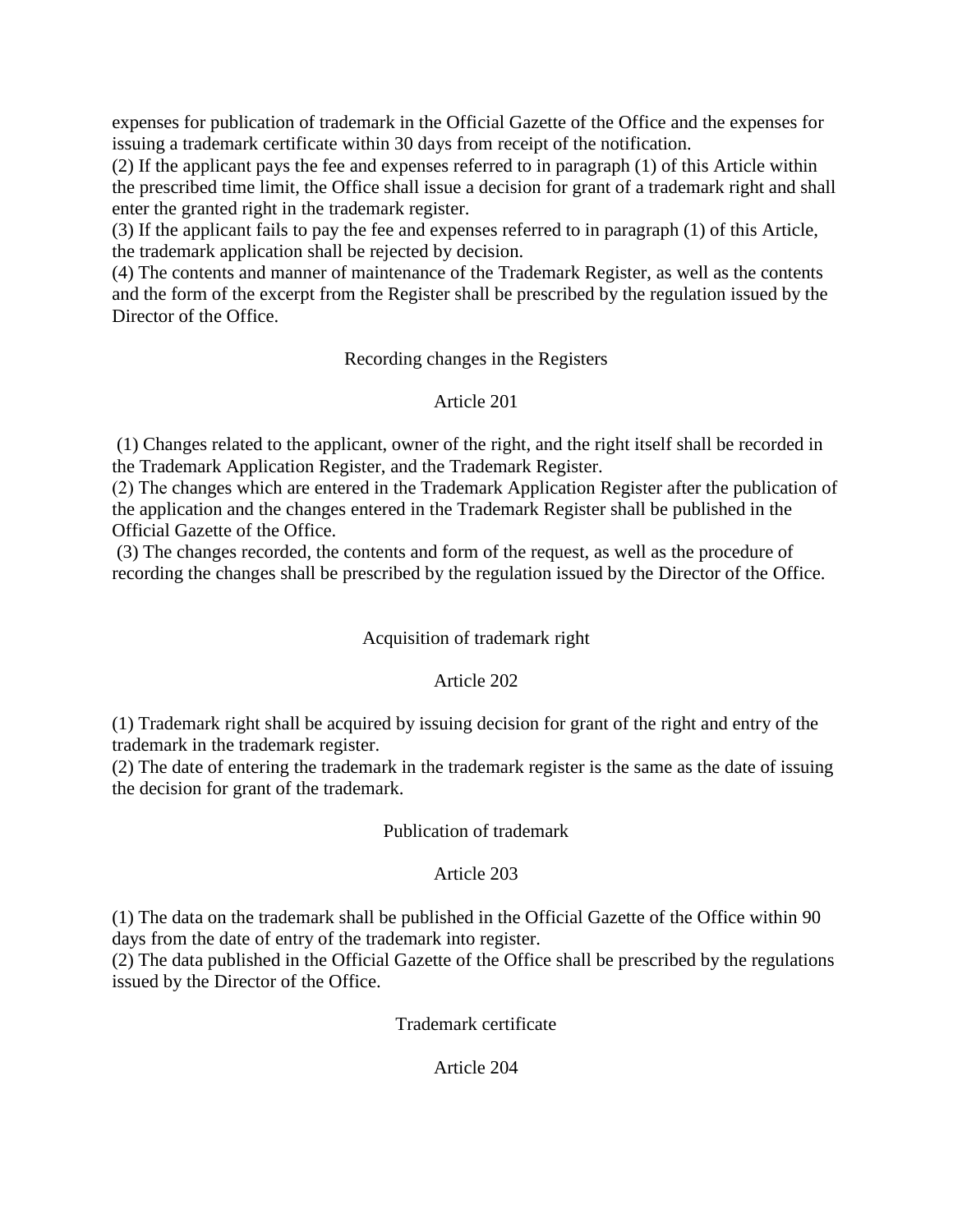(1) The Office shall issue to the owner a trademark certificate no later than six months from the date of publication of the trademark in the Official Gazette of the Office.

(2) The contents of the certificate for trademark shall be prescribed by the regulation issued by the Director of the Office.

# Division of the registered trademark

### Article 205

(1) At the request of the holder, the registered trademark may be divided into two or more trademarks according to the proposed list of products and services.

(2) A request for division of a registered trademark may be submitted throughout the whole period of protection.

(3) The divided registered trademarks shall keep all the rights from the first registered trademark. (4) A request for division of a registered trademark shall be allowed in case when the holder has protected one trademark for more goods and services from the international classification of products and services.

(5) As to the division of the registered trademark, the Office shall make a special decision and shall enter the divided trademark in the register on trademarks.

(6) The content of the request for division of the registered trademark shall be prescribed by the regulation issued by the Director of the Office.

#### Exclusive rights

#### Article 206

(1) The trademark-owner shall have the exclusive right to use the trademark on the market for marking his goods or services.

(2) The trademark-owner shall have the right to use the symbol ® next to his trademark.

(3) The trademark-owner has the right to prohibit use on the market by a third right-owner, without his consent**,** of a sign which is:

1) identical with trademark used for identical goods or services;

2) identical with or similar to trademark used for identical or similar goods or services if that similarity may create confusion at the average consumer, including the possibility of association between the sign and the trademark;

3) identical with or similar to trademark used for different goods or services if the trademark has the reputation in the Republic of Macedonia and if the use of that sign without justified reason may lead to unfair competition and damage the distinctive character or reputation of the trademark.

(4) The prohibition under paragraph (3) of this Article shall also include:

1) affixing the sign on goods and their packages;

2) rendering services or putting on the market goods under that sign, or storing goods with that intention;

3) import or export of goods under that sign;

4) use of the sign in correspondence, publishing or advertising.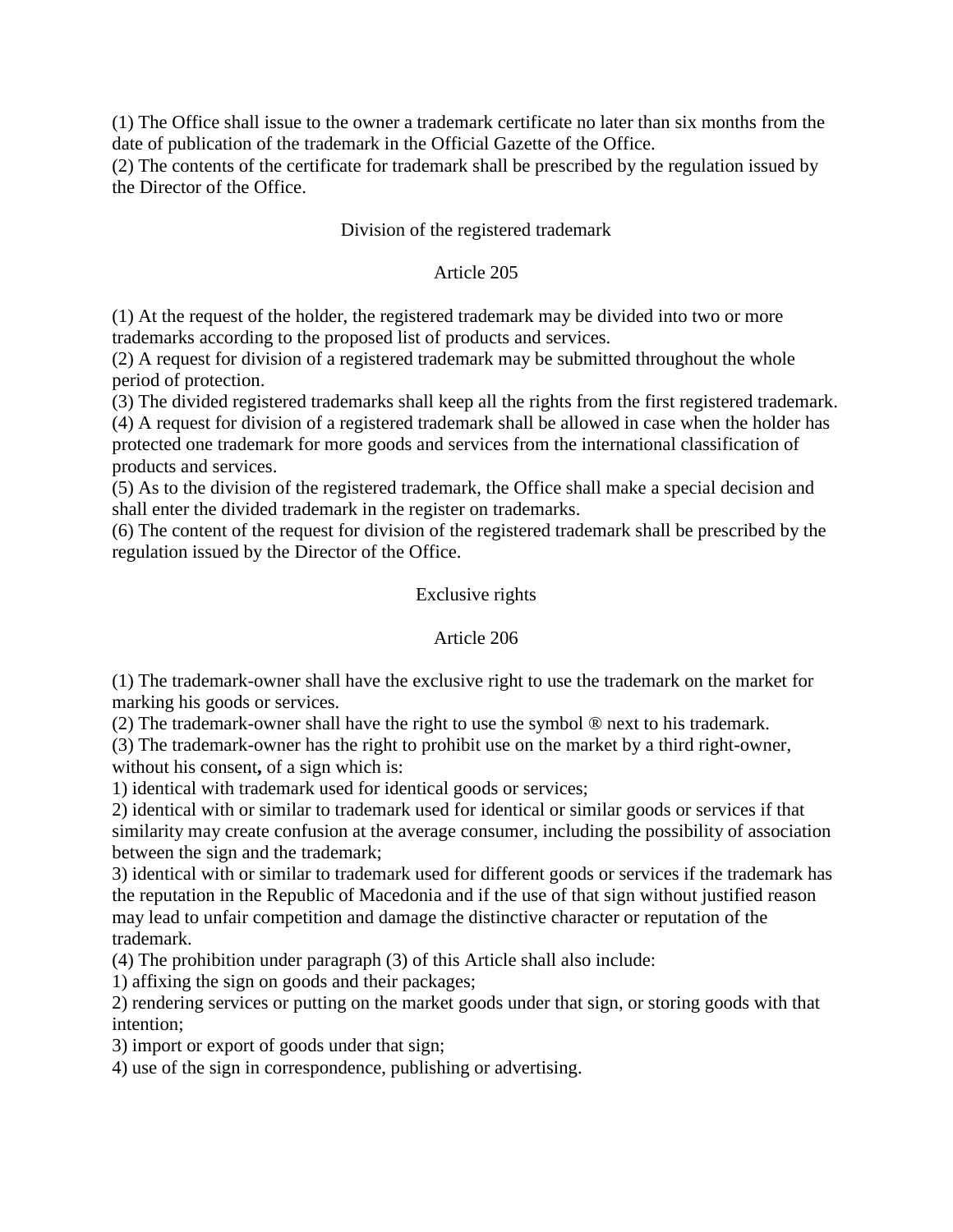### Limitations to the trademark right

## Article 207

(1) The trademark shall not entitle its owner to prohibit third right-owners to use in trade their name, surname, sign or trade name, address, indications on the kind, quality, quantity, purpose, value, geographical origin, date of production of the goods or rendering of the services or any other characteristic of the goods, irrespective of the fact that those indications are identical with or similar to the trademark or parts thereof, provided that they are used in compliance with the good business practices and does not lead to unfair market competition.

(2) The trademark shall not entitle its owner to prohibit third right-owners from using in trade a sign which is identical with or similar to a trademark if that is necessary for indicating the purpose of the goods, particularly the spare parts thereof, or the kind of services rendered if the sign is used in compliance with the good trade practices and does not lead to unfair competition.

#### Acquiescence in the use of a trademark

#### Article 208

(1) The owner of prior trademark right shall not have the right to require cancellation of later trademark on the basis of his earlier priority right nor to prohibit use of the later trademark in relation to the goods or services for which the later trademark has been used, if he had acquiesced this use for five consecutive years, unless the later trademark was protected in bad faith.

(2) The owner of a trademark with later priority right shall not have the right to prohibit the use to the owner of earlier registered trademark.

#### Exhaustion of right

#### Article 209

(1) The owner of trademark shall not have the right to prohibit use of the trademark for marking goods or services put on the domestic market by himself or with his consent, unless there have been essential changes in the goods, deterioration of their characteristics or change of the nature of the goods or services after their putting on the market.

#### Reproduction of trademark in publications

#### Article 210

(1) If the reproduction of a registered trademark in dictionaries, encyclopedia or similar publications creates an impression that it is a generic name of the products or services for which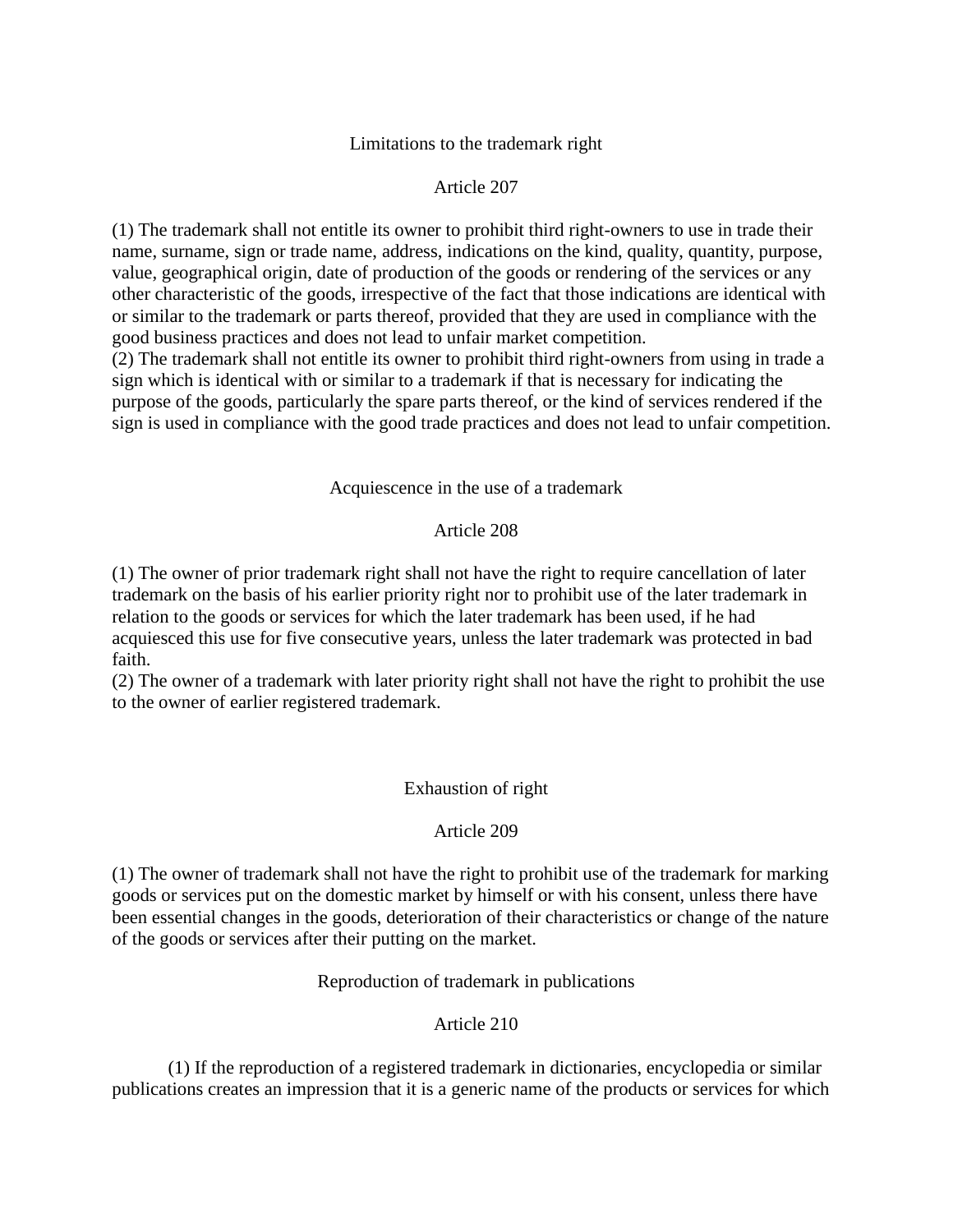the trademark was registered, the editor of the publication shall, on request of the trademarkowner, accompany the reproduction of the trademark in the first following edition of the publication by an indication that the trademark has been registered.

# Term of trademark

## Article 211

(1) A trademark term shall be 10 years as from the date of filing the trademark application.

(2) A trademark may be renewed indefinite number of times for term of ten years, provided that the trademark applicant files with the Office a request for renewal of the trademark validity and pays the corresponding fee and procedural expenses during the last year of the ten-year term of protection or no later than nine months after the expiration of the validity.

(3) The new period of protection shall begin with the day of expiration of the previous ten-year period of protection.

(4) In case when the application for renewal of the validity of the trademark covers only part of the goods i.e. services for which the trademark has been registered, the validity of the trademark shall be renewed only for those goods, i.e. services.

(4) The contents and form of the request for renewal of the right to a trademark shall be prescribed by the regulation issued by the Director of the Office.

### Use of trademark

### Article 212

(1) A trademark-owner shall, in order to maintain the trademark validity, use the trademark in respect to the goods or services for which it has been granted, unless there are serious reasons for its non-use that do not depend on the trademark-owner's will.

(2) The use of a trademark in an insignificantly modified form without changing its distinctive character and the use of a trademark on goods and equipment exclusively for the purpose of export shall also be constitute the use thereof.

(3) The use of a trademark by another right-owner with owner's consent shall be considered to be the use by the owner himself.

#### Cessation of the validity of the trademark

#### Article 213

(1) A trademark shall cease to be valid when:

1) the holder of the right without any justified reasons fails to use the trademark for marking the products, i.e., services which it refers to more than five years in continuity from the date when the trademark has been entered in the register of trademarks, i.e., from the date when the trademark has been used for the last time;

2) because of inactivity of the holder of the right it has become usual name in the trade of the products, i.e., of the services for which it has been registered;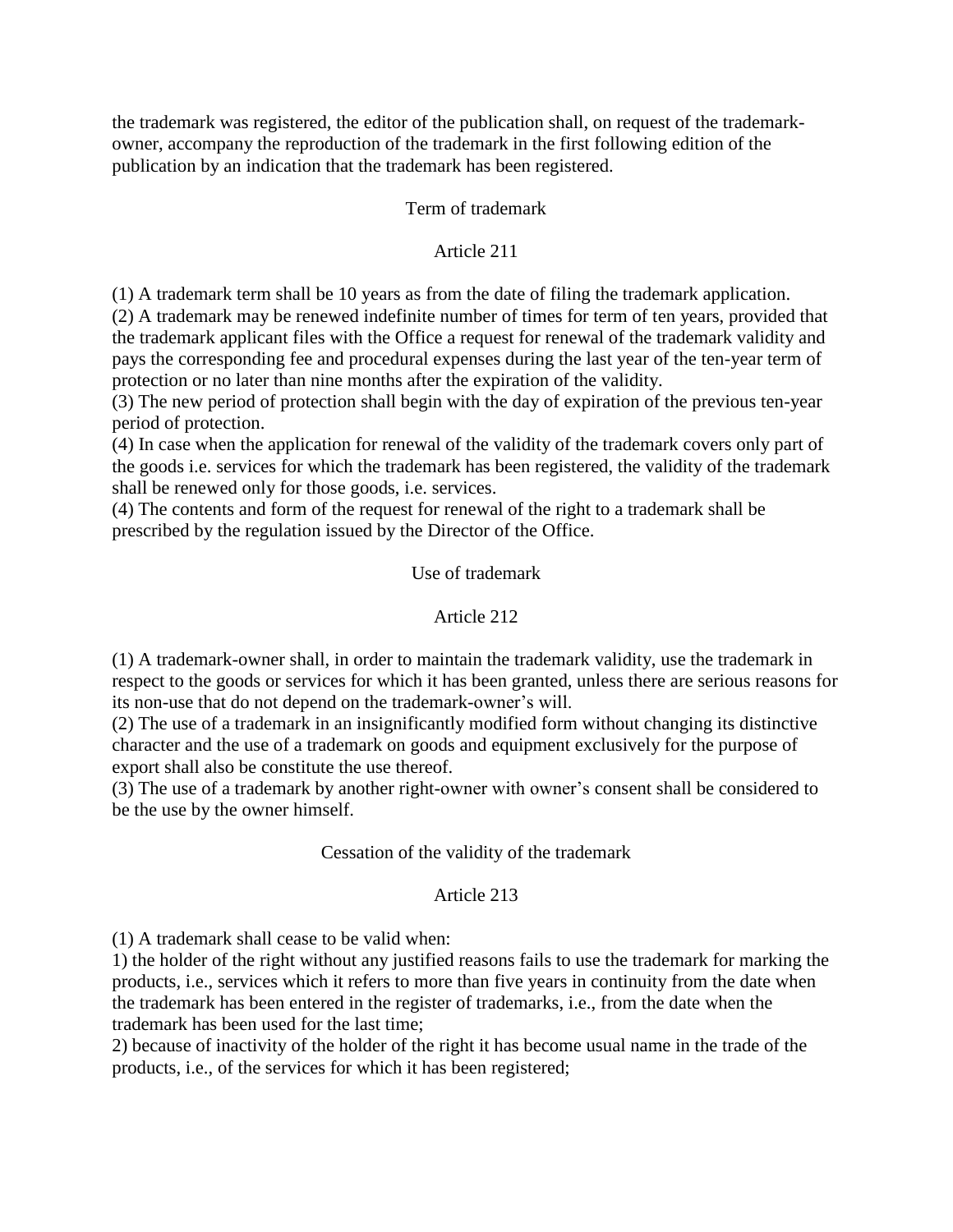3) because of the method of usage by the holder of the right or by his approval, of the goods and services for which it has been registered, and which may lead the public to confusion with regard to the type, quality or the geographical origin of those goods or services, and

4) a collective trademark is used contrary to the common act or agreement on a collective trademark.

(2) The contents of an application for cessation of validity referred to in paragraph (1) of this Article shall be established in a regulation adopted by the director of the Office.

Procedure following a request for cessation of the validity of a trademark

# Article 214

(1) A procedure for proceeding with a request for cessation of the validity of a trademark referred to in Article 21 paragraph (1) of this law shall be initiated at the request of the person concerned.

(2) A request referred to in paragraph (1) of this Article shall be submitted in writing to the Office.

(3) The Office shall be bound, within fifteen days following the date of receipt of the request, to forward the request to the holder of the right and advise him to come out with an explanation within a determined period which can not be longer than 60 days of the date of receipt of the notification.

# Decision for cessation of the right

# Article 215

(1) Once the procedure referred to in Article 214 from this Law is carried out, the Office shall adopt a decision for cessation of validity of the trademark, or for refusal of the request. (2) A trademark shall cease to be valid starting with the date of the validity of the decision for cessation adopted by the Office.

(3) A decision referred to in paragraph (1) of this Article shall be entered in the register of trademarks and published in the official newsletter of the Office.

Specificities of the procedure for cessation of the trademark due to not using it

# Article 216

(1) In a procedure following a request for cessation of a trademark because it is not used, the owner of the right shall be bound to prove that he uses the trademark.

(2) A decision on cessation of the trademark because it is not used, shall not be taken if the use of the trademark has started or continued after expiration of the five year period in which it has not been used, but prior to entering the request for cessation of the validity because it has not been used, unless the use has started and continued in a period of three months prior to entering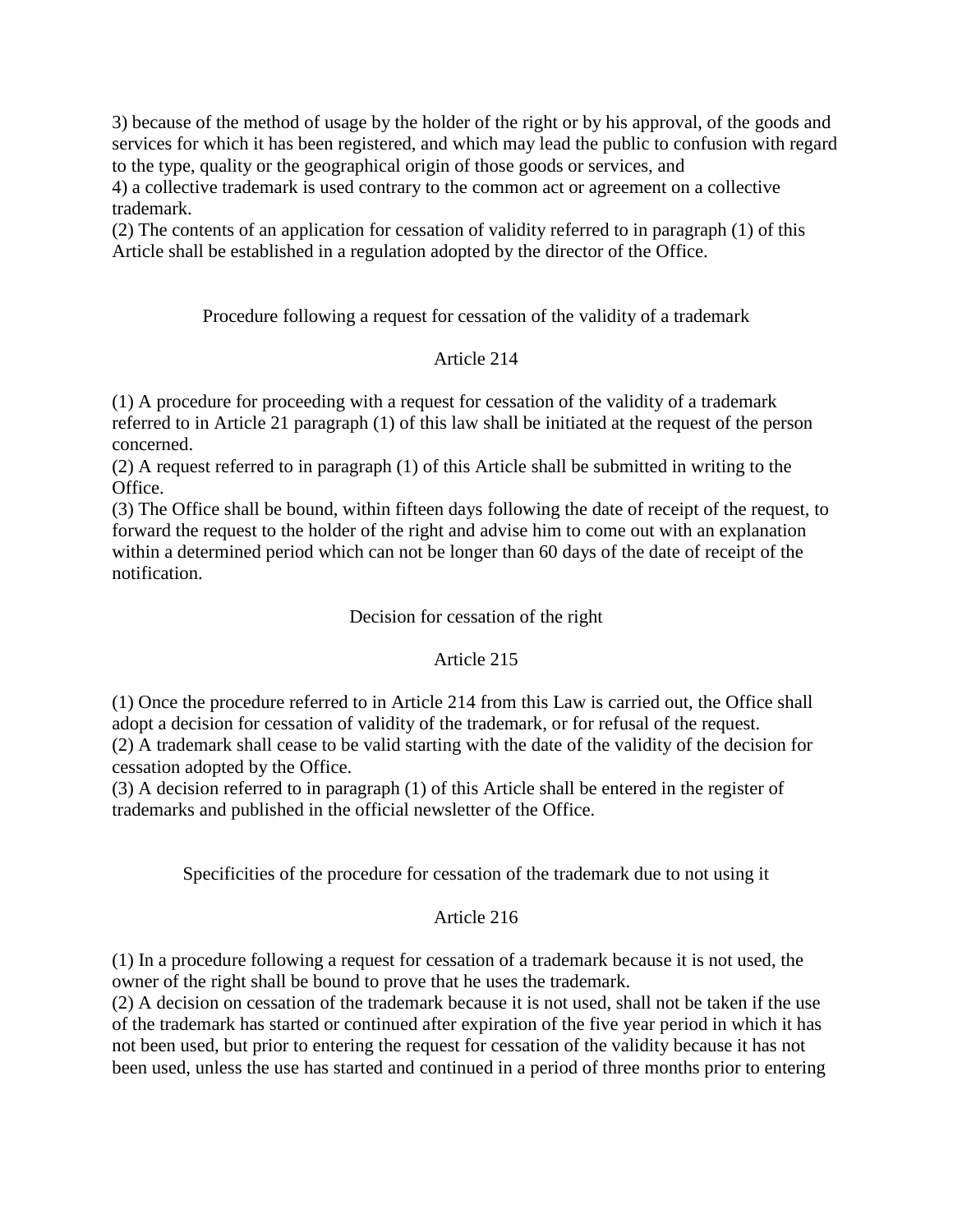of the request for cessation of the trademark, once the owner of the right has been informed that a request shall be filed for cessation of the trademark.

# Cessation of the validity of a trademark due to other reasons

# Article 217

(1) Despite the cases referred to in Article 213, the trademark shall cease to be valid and in the following cases:

 1. if the term of protection expires and the trademark-owner fails to file, within a prescribed time limit, a request for renewal of the trademark validity and pay the prescribed fee according to the article *154* of this law;

2. upon a written declaration of the right-owner on waiver of the trademark, on the day following the day of filing the declaration to the Office;

3. with the lapse of the legal right-owner or upon the death of the natural right-owner who is trademark-owner, on the day of lapse or death, or with the declaration of a missing trademarkowner dead, on the day of the coming into force of the declaration, unless the right has been transferred to the legal successors in title of the legal right-owner or to the heirs of the natural right-owner;

4. on the basis of a court decision or act of the Office in cases provided for by this Law, from the date prescribed in that decision or act.

# Third party rights

# Article 218

(1) If a license, pledge or any other right of a third right-owner has been entered into the trademark register, the trademark owner cannot renounce his rights without written consent from the right-owner who is signatory of the license, pledge or other right.

(2) If the trademark owner fails to pay the fee within the prescribed time limit and the license, pledge or any other right of a third right-owner has been entered into the trademark register, the Office shall notify that right-owner that the fee has not been paid, and that in order to keep his right he shall have to pay the fee within six months from the date of notification.

(3) In case of a dispute regarding transfer of the registered rights to a third party, if that is necessary for provision of those rights, the court may decide that the trademark right should be transferred to the right-owner holder of a license, pledge or other right until the fulfillment of the obligations.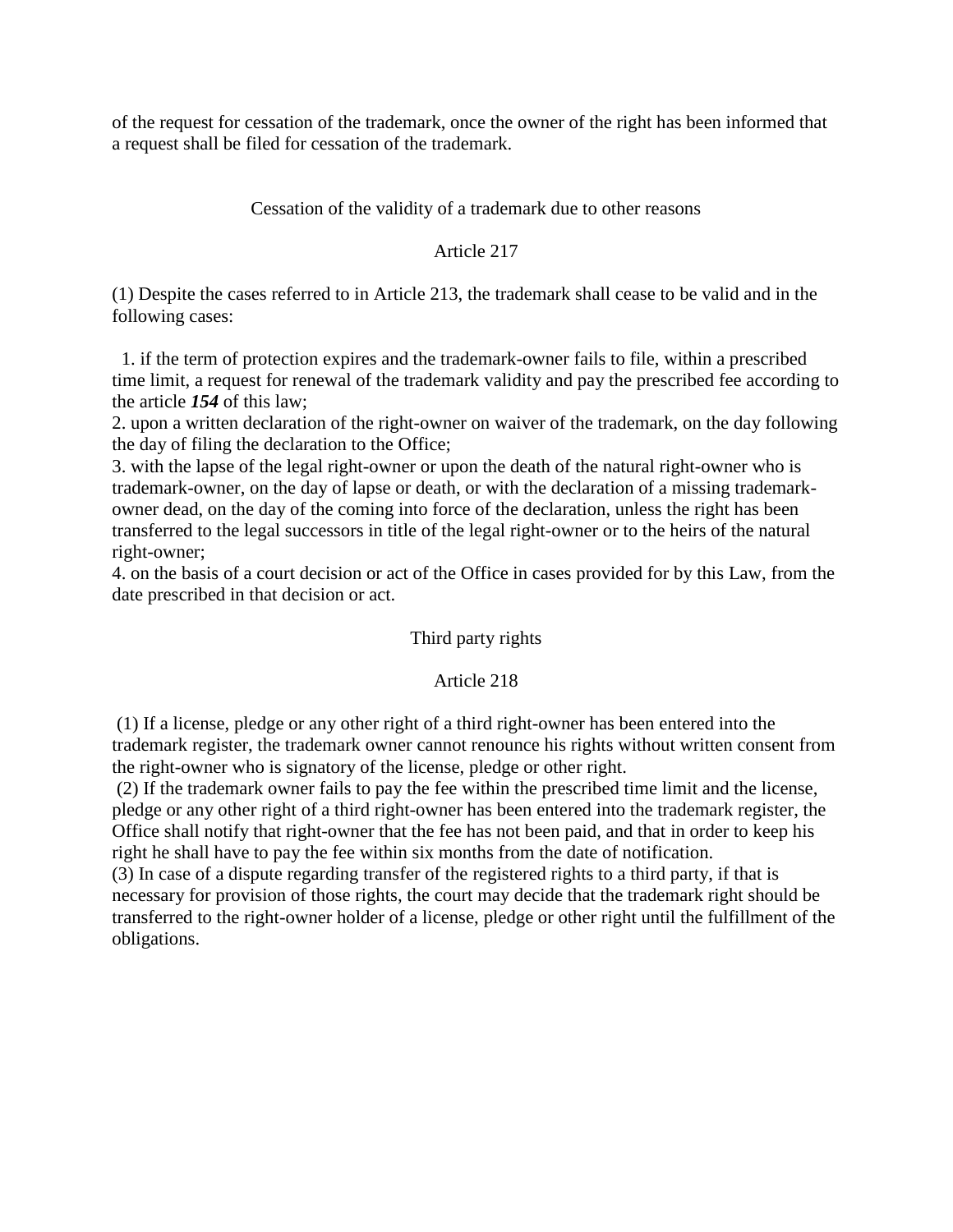#### Object of protection by collective mark

#### Article 219

(1) Collective mark shall protect a sign intended for collective designation of the goods or services put on the market by an association of legal and natural right-owners.

#### Applicant for collective mark

#### Article 220

(1) Applicant for collective mark may be a domestic association of legal and natural rightowners.

(2) Under this Law and in compliance with the international conventions, which have been ratified by the Republic of Macedonia, applicant for collective mark may also be a foreign legal right-owner.

#### Contents of application for collective mark

## Article 221

(1) The application for collective mark shall be accompanied by a general act or contract for collective mark.

(2) The general act or contract referred to in paragraph (1) of this Article shall contain name of the firm or of the applicant, name of the authority or right-owner authorized to represent the applicant, provisions about the appearance of the sign and the products or services to which that sign refers, provisions on who have the right to use the collective mark and the circumstances of the use, provisions on the rights and obligations of the users of the collective mark in case of infringement of the trademark right, provisions on the measures and consequences in case of infringement of the trademark right and provisions on the measures and consequences in case of non-following of the provisions from the general act or contract.

Recording of the changes in the agreement for a collective trademark

#### Article 222

(1) On request of the applicant or the owner of a collective mark, the Office shall record into the register any change or amendment of the agreement regulating the use of a collective mark. (2) The rights arising from a collective mark shall not be transferable and shall not be the subject matter of the license.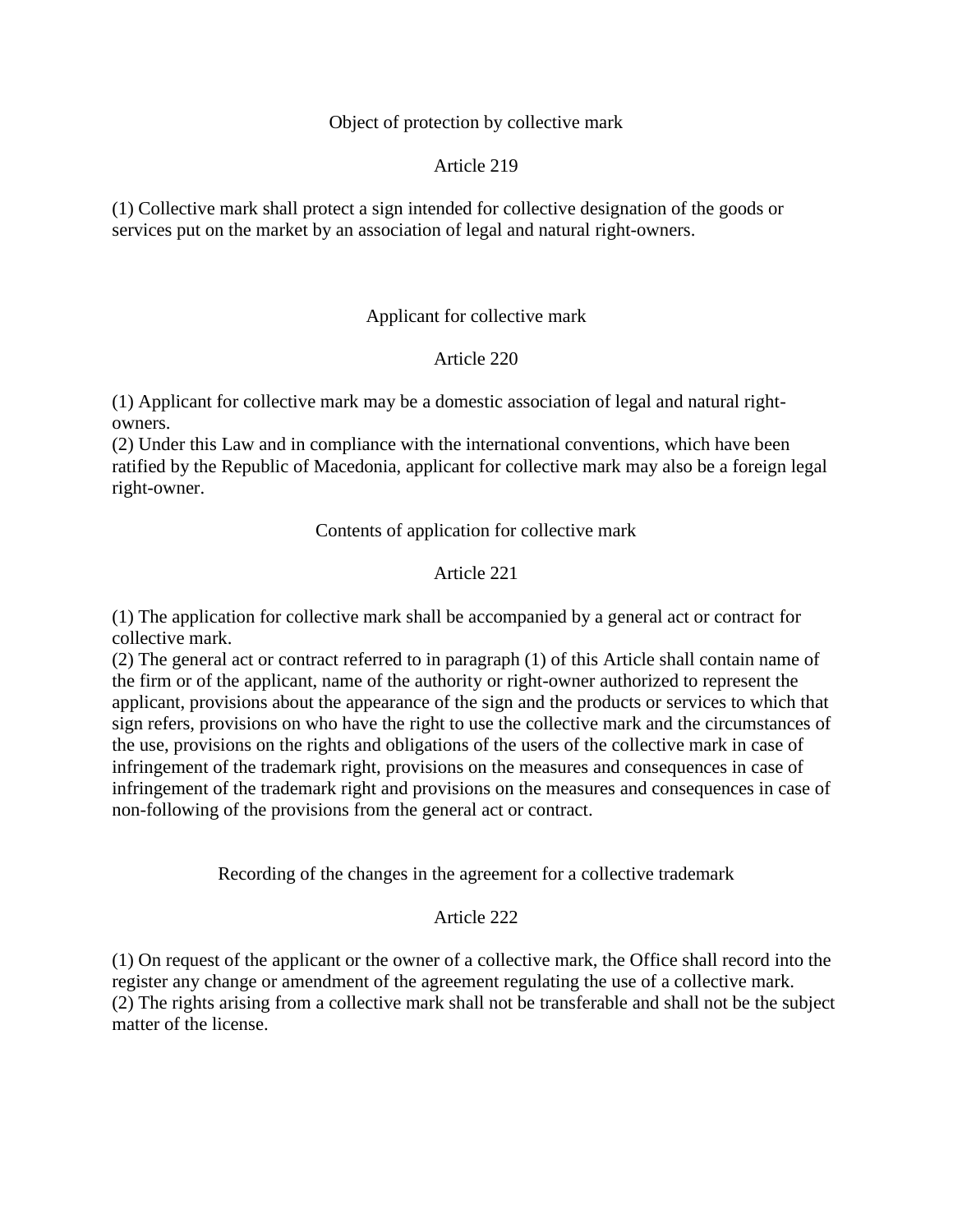#### Object of protection by certification mark

#### Article 223

(1) Certification mark shall protect a sign which is being used by several companies under supervision of the certification mark owner and it shall protect the quality, origin, way of production and other joint characteristics of goods or services of those companies. (2) The provision from Article 177 paragraph (4) of this Law shall not be applied on certification marks.

#### Contents of application for certification mark

#### Article 224

(1) The application for certification mark shall be accompanied by rules for use of the certification mark containing provisions on the quality and other characteristics of the goods or services, the control measures that will be used by the applicant of the certification mark and the sanctions he/she will be applying.

(2) The owner of the right to certification mark may no use that mark for marking products and services he/she put on the market.

#### International registration

#### Article 225

(1) The owner of the trademark, i.e. the applicant of the trademark may submit an application for international registration of a trademark in accordance with the Madrid Agreement and Madrid Protocol which the Republic of Macedonia has acceded to.

(2) The provisions of this Law shall be applied for all issues which are not regulated by the Madrid Agreement and Madrid Protocol.

(3) The application referred to in paragraph (1) of this Article shall be filed through the Office in a procedure established in a regulation adopted by the director of the Office.

(4) For the purposes of the international registrations of trademarks, according to the Madrid Treaty and Madrid Protocol, the publication of the application prescribed in Article 195 of this Law shall be replaced by publication of the international registration in the official newsletter of the World Intellectual Property Organisation.

(5) The deadline for lodging an objection against the acknowledgement of an international registered trademark for the Republic of Macedonia shall start on the first day in the month following the month of the publication in the official newsletter of the World Intellectual Property Organisation in which that trademark has been announced.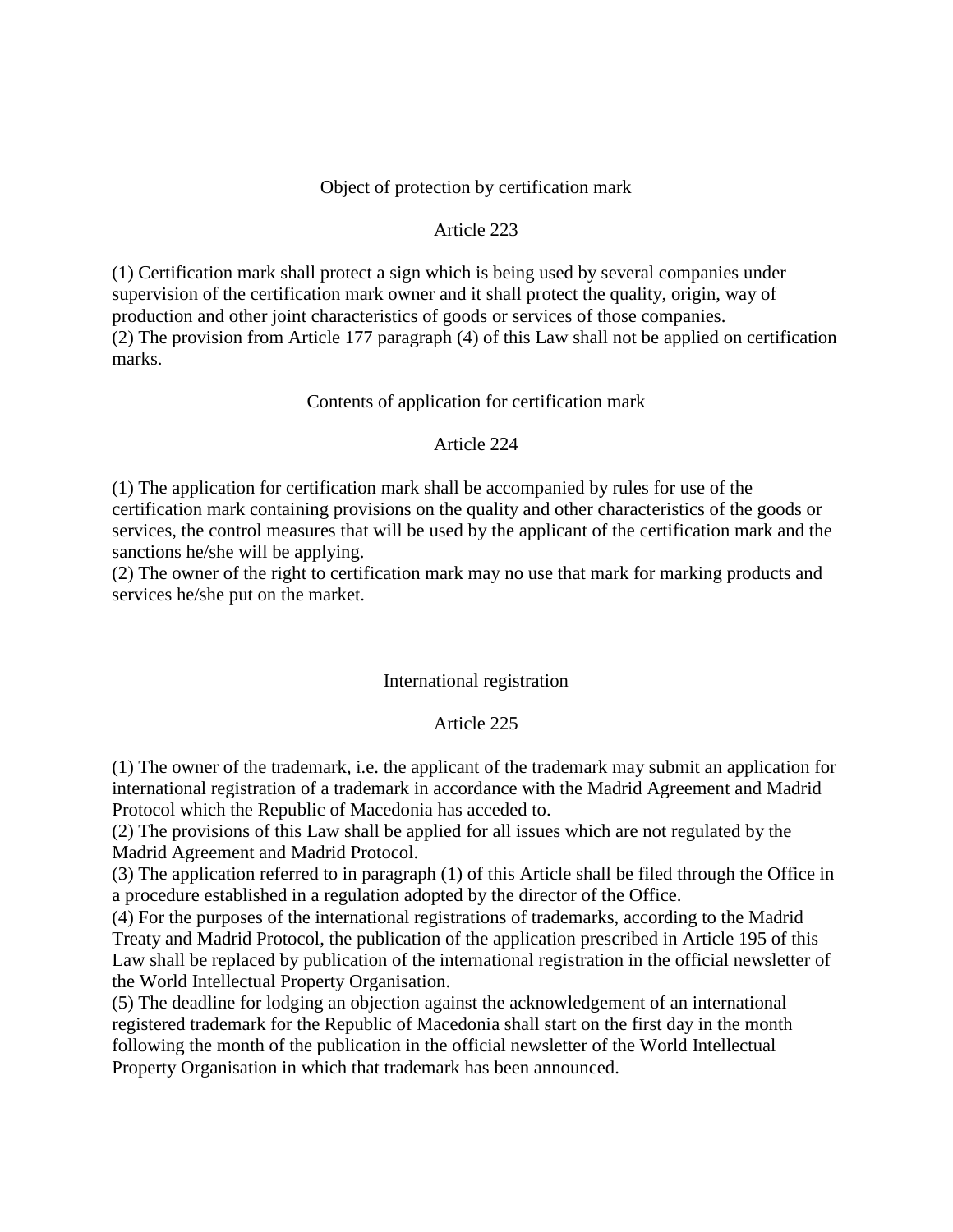## PART V

## GEOGRAPHICAL NAME

## Subject to protection

## Article 226

(1) The geographical name shall be protected by an appellation of origin of the product and a geographical indication.

(2) The geographical name shall be indicated on the products produced by natural or legal persons in a certain geographical area.

## Appellation of origin

## Article 227

Appellation of origin shall be the geographical name of the country, region or place indicated on the product originating from that area and having quality and particular characteristics exclusively or mostly conditioned by the geographical environment, including the natural and human factors and the production, processing and preparation which are entirely carried out in the certain limited region of origin.

Geographical indication

## Article 228

(1) Geographical indication shall be the geographical name of the country, the region, or place indicated on the product having quality, reputation or other characteristics that may be essentially attributed to the geographical origin.

(2) The geographical indication of a product may be protected provided that production and/or procedure and/or preparation of the product are carried out in a certain place of origin.

(3) The geographical names that do not meet the requirements for protection as an appellation of origin may be protected as geographical indications.

## Origin of raw materials

## Article 229

Except for wine and other alcoholic drinks, the product may be indicated with an appellation of origin even if raw materials for its production originate from wider area or out of the area of processing provided that:

(1) the defined area for raw materials production is limited or if there are special conditions for raw materials production and

(2) the traditional method of production i.e. the human factor is crucial for the quality and special characteristics of the product.

Traditional names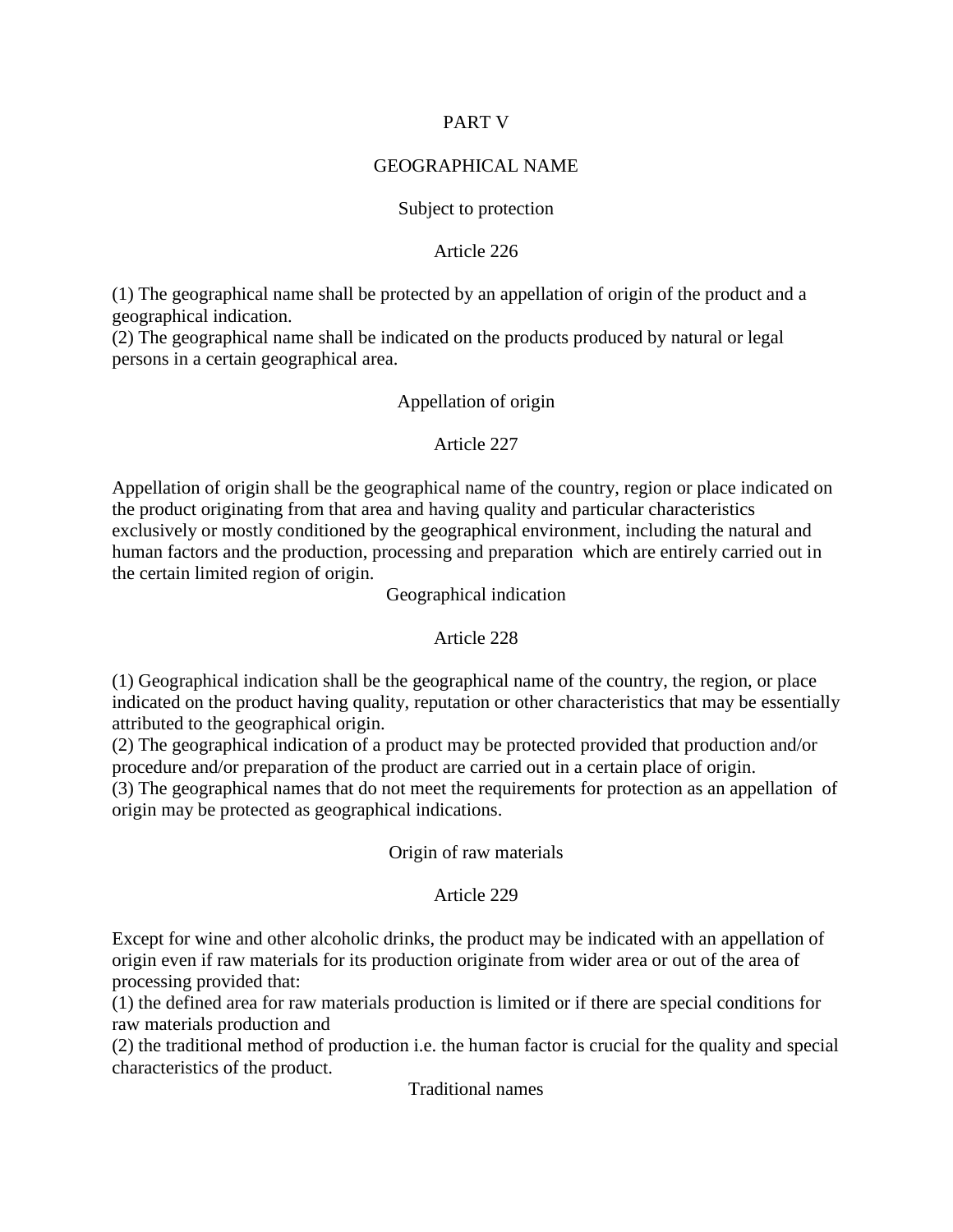## Article 230

As geographical name will also be considered the name that does not include a geographical name of a certain country, region or place, which after long market sale has become generally known as a traditional name for the product originating from that territory, as well as the historical name of that territory referring to a definite origin of the product, that fulfils the requirements referred to in Article 227 i.e. Article 228 paragraph (2) of this Law.

## Scope of protection

## Article 231

A geographical name may be used for marking natural products, agricultural products, industrial products, handicraft products and homemade handworks.

#### Exclusion from protection

#### Article 232

A geographical indication i.e. appellation of origin may not protect the product name which:

1) does not fulfil the requirements under this Law;

2) is contrary to the law and morality ;

3) by its content may misleading as to the kind, origin, quality, maner of production or other properties of the product;

4) is equal to the name of a plant variety or animal breed, in case when it might mislead the public regarding the geographical origin;

5) although presents exact name of the country, region or place of product it may provokes false impression to the customer that the product originates from other country, region or place; 6) is not protected in the country of origin or ceased to be used in the country of origin, and 7) is identical or similar to the geographical name or trademark registered previously for

identical or similar products, when there is probability to mislead the customer.

#### Prohibiting protection

## Article 233

(1) Geographical indication i.e. appellation of origin may not protect the name of place of origin originally used for indicating products of that place of origin, but after long market sale has become generic i.e. generally known for indicating a definite kind of products.

(2) The name of the place of origin protected by geographical indication, or an appellation of origin, may not become generic.

Homonyms

Article 234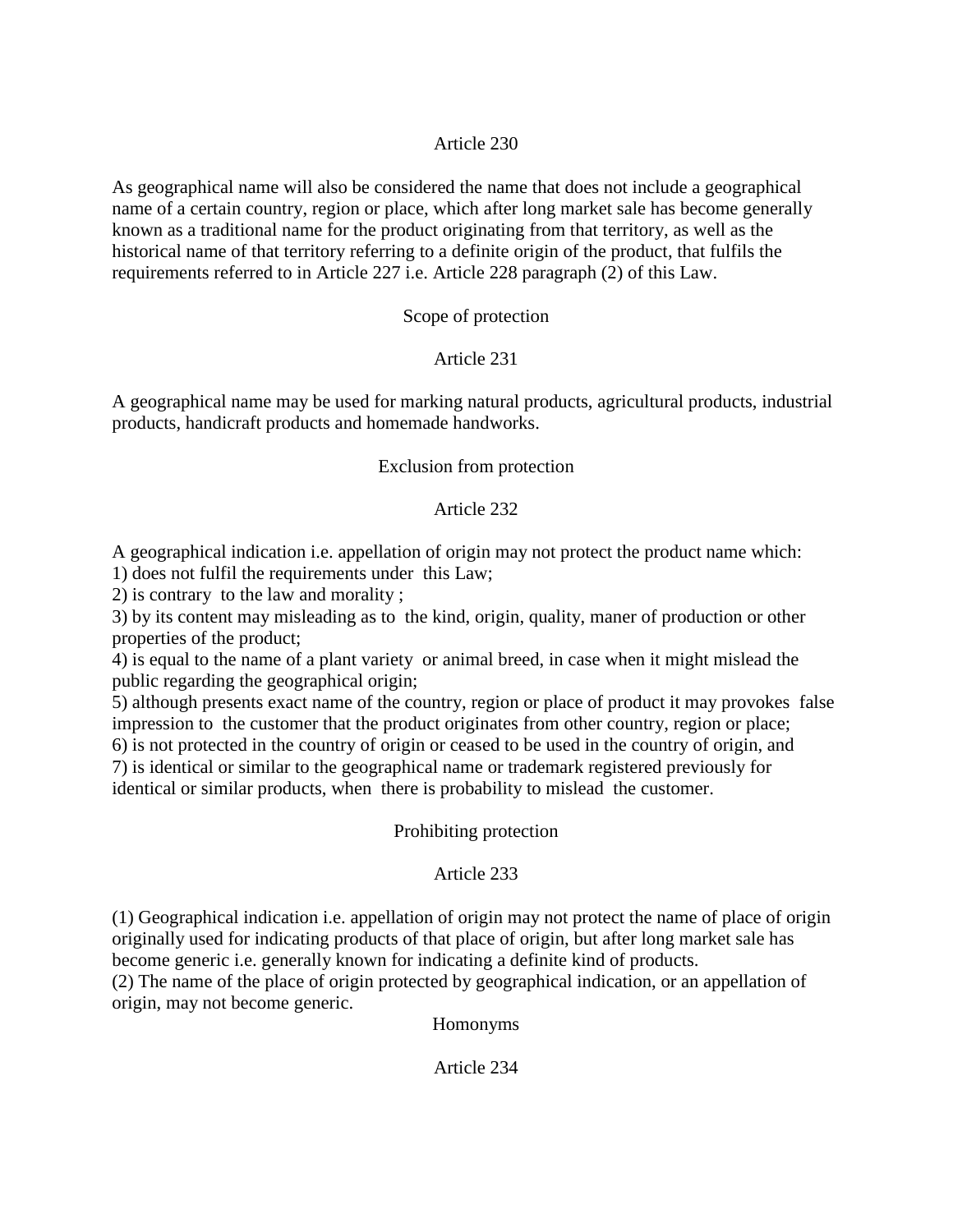If the names of two or more places of origin of products are identical or almost identical, in writing, the protection of such names with geographical indication or appellation of origin shall be approved to all persons that meet the requirements under this Law and if these names are used in accordance with good business practices as well as on the principle of equality of the producers at the market and truthful informing of the customer, except if it might mislead the public regarding the geographical origin.

# International protection

# Article 235

(1) The geographical name i.e. already protected by geographical indication i.e. appellation of origin in the Republic of Macedonia, may be protected abroad on the ground of bilateral agreement for mutual protection or international agreements ratified by the Republic of Macedonia.

(2) Application for protection out of the country may be submitted only by users of geographical names registered in the register of protected geographical names of the Office.

(3) Geographical name may also be protected by a foreign natural or legal person or a group of producers by registering an authorised user of the protected geographical name in case when it results from international agreements ratified by the Republic of Macedonia or based on bilateral agreements for mutual protection if so provided in the legislation of the country of origin of that person.

## Initiation of procedure

# Article 236

Procedure for geographical name protection i.e. for granting the right to use a protected geographical name shall be initiated by application which contains request for geographical name protection i.e. request for granting the right to use the protected geographical name and other supplements provided for by this Law.

Application by a foreig person

# Article 237

When foreign person file an application, with the request for protection of a geographical name i.e. the request for granting of the right of usa, they shall enclose a copy of a certificate or other legal act in the official language of the country of origin, issued by the competent authority in the country of origin, as an evidence that the geographical name is protected in that country i.e. that the right of the authorised user is granted, in accordance with the national legislation in the country of origin as well as a certified translation in Macedonian language.

Uniqueness of application

Article 238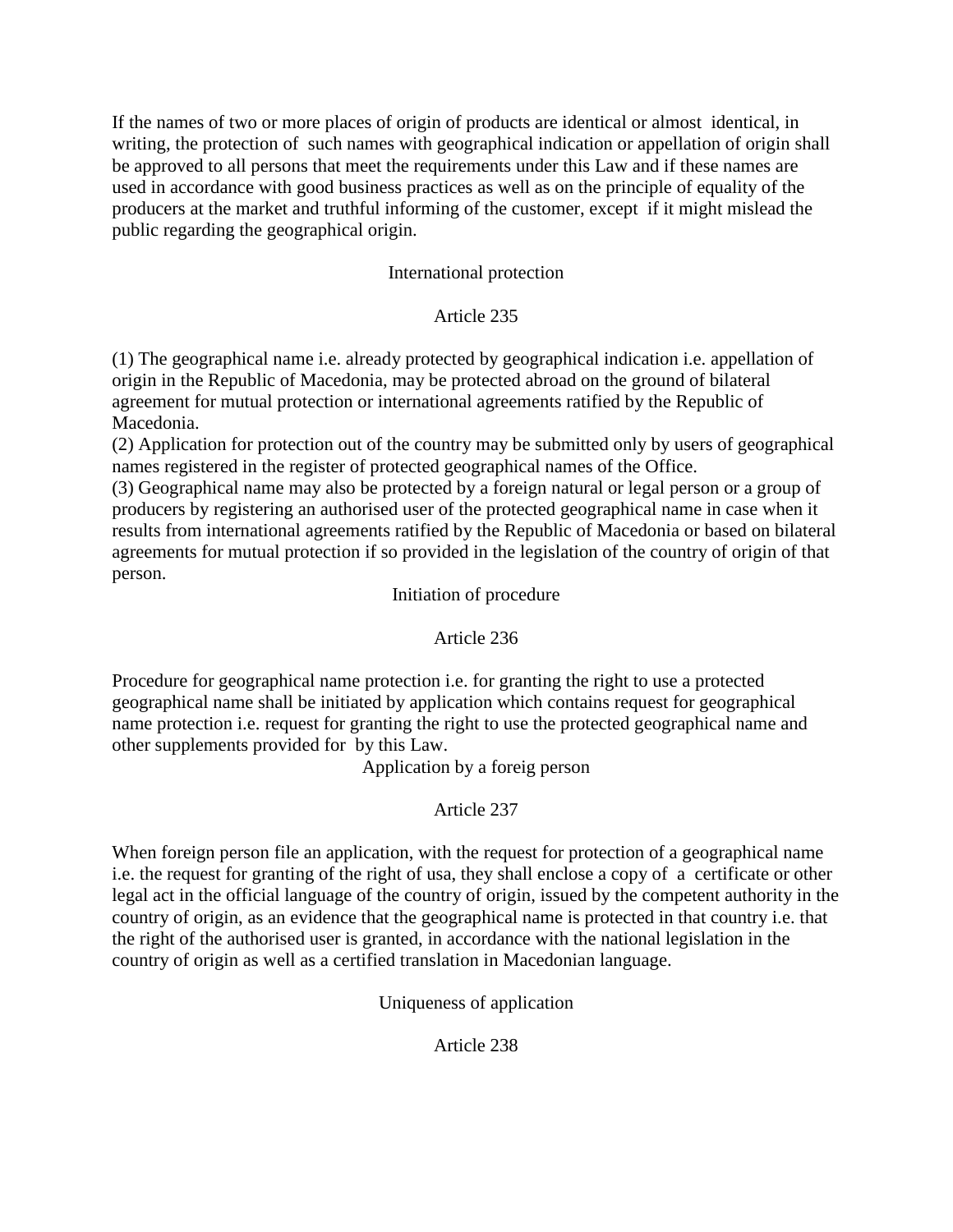One application may refer to protection and grand of the right to use only one geographical name relating to only one type of product.

## Applicant

## Article 239

Application for protection of geographical name may be filed by:

(1) natural or legal persons producing, on a certain geographical area, a product indicated by the name of that area, and.

2) a group of producers and manufacturers of the same products irrespective of the composition and form of joining;

3) state administrative body, local self-government unit and chambers interested in protection of geographical names in the area of their activity;

4) foreign natural and legal persons i.e. foreign groups of producers, only if the right of authorised user for the protected geographical name has been granted in the countries of origin and if they fulfil the requirements under this Law.

# Contents of the application

## Article 240

(1) An application for protection of geographical name shall contain a request for protection of geographical name with a designation requesting protection with appellation of origin or with a geographical indication.

(2) An application for protection of geographical name with an appellation of origin or with a geographical indication, besides the request for protection of geographical name, shall contain a study of the product i.e. to be indicated with the geographical name.

(3) The contents and form of the application referred to in paragraph (1) of this Article, the study and the other components and supplements shall be prescribed in a regulation adopted by the director of the Office.

Study and control

# Article 241

(1) The study shall be prepared by an institution which fulfils the requirements provided for with a regulation adopted by the director of the Office.

(2) The control of the special characteristics of the product may be carried out by the institution which has elaborated the study t, or on the request of one party, by other institution which fulfils the requirements provided for in a regulation adopted by the director of the Office, for which evidence is issued.

(3) The institution which has elaborated the study within 90 days of protecting the geographical name, should constitute a Commission for controlling the quality and the special characteristics of the product which will be indicated with the geographical name.

(4) The Commission referred to in paragraph (3) of this Article shall consist of five members who have participated in elaborating the study in paragraph (1) of this Article and/or other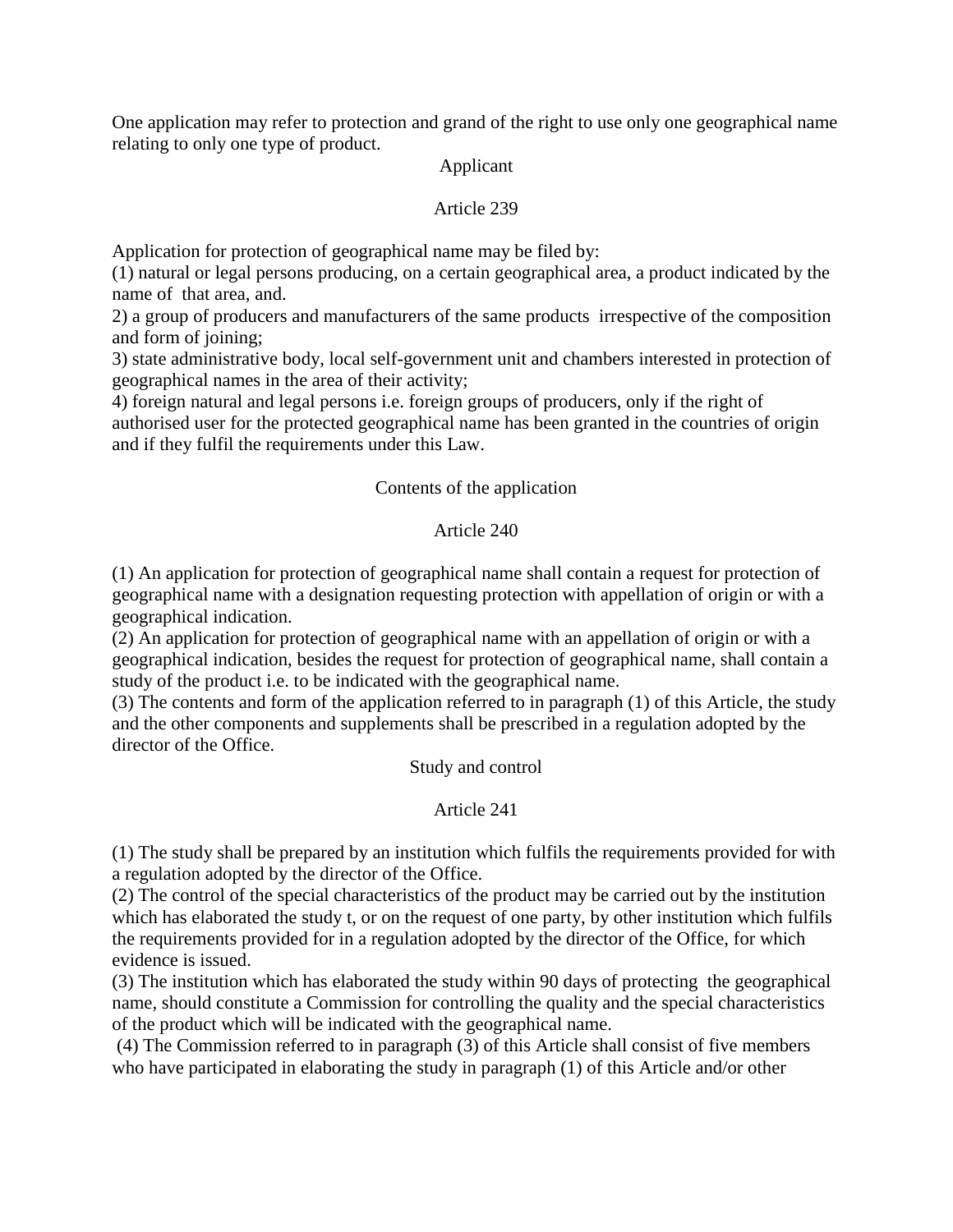persons having knowledge in the field of the product concerned. At least one member of the Commission should be a producer.

(5) The method and work of the Commission referred to in paragraph (3) of this Article shall be prescribed in a rulebook adopted by the institution.

# Change of the controlling institution

## Article 242

(1) If the institution which has elaborated the study within the prescribed period cannot constitute a commission for controlling the quality and the special characteristics of the product, it shall propose another relevant institution, no later than 90 days of the date of protecting the geographical name.

(2) If the institution which has elaborated the study within the prescribed time limit fails to act in accordance with paragraph (1) of this Article, the Office shall request an opinion from professional institutions depending on the kind of product or from group of producers of the relevant product, for a proposal of a new institution for product control.

(3) If for certain reasons, the requirements for product control from the institution which has elaborated the study or from other institution which has performed the product control, cease to have effect, the provisions of paragraph (1) and (2) of this Article shall apply.

## Changes in the study

## Article 243

(1) Natural or legal persons and associations of legal and natural persons that fulfil the requirements provided for in Article 239 paragraph (1) items 1 and 2 of this Law and have legal interest, may request amending of the study as a result of changes arising from the development of science and technical knowledge or because of redefining the borders of the geographical area.

(2) The request for amending the study shall be submitted to the institution which has elaborated it or to another institution which fulfils the requirements prescribed in a regulation adopted by the director of the Office.

(3) The request for amending the study should contain the reasons for the requested changes.

(4) The applicant should submit the amendment to the study to the Office.

(5) As a change of the study shall also be considered the change of the institution for product control.

## Registries

# Article 244

(1) The Office shall keep a Register of applications for protection of geographical names and a Register of applications for using the protected geographical names, a Register of protected geographical names and a Register of users of protected geographical names.

(2) The contents and the method of keeping the registers referred to in paragraph (1) of this Article shall be prescribed in a regulation adopted by the director of the Office.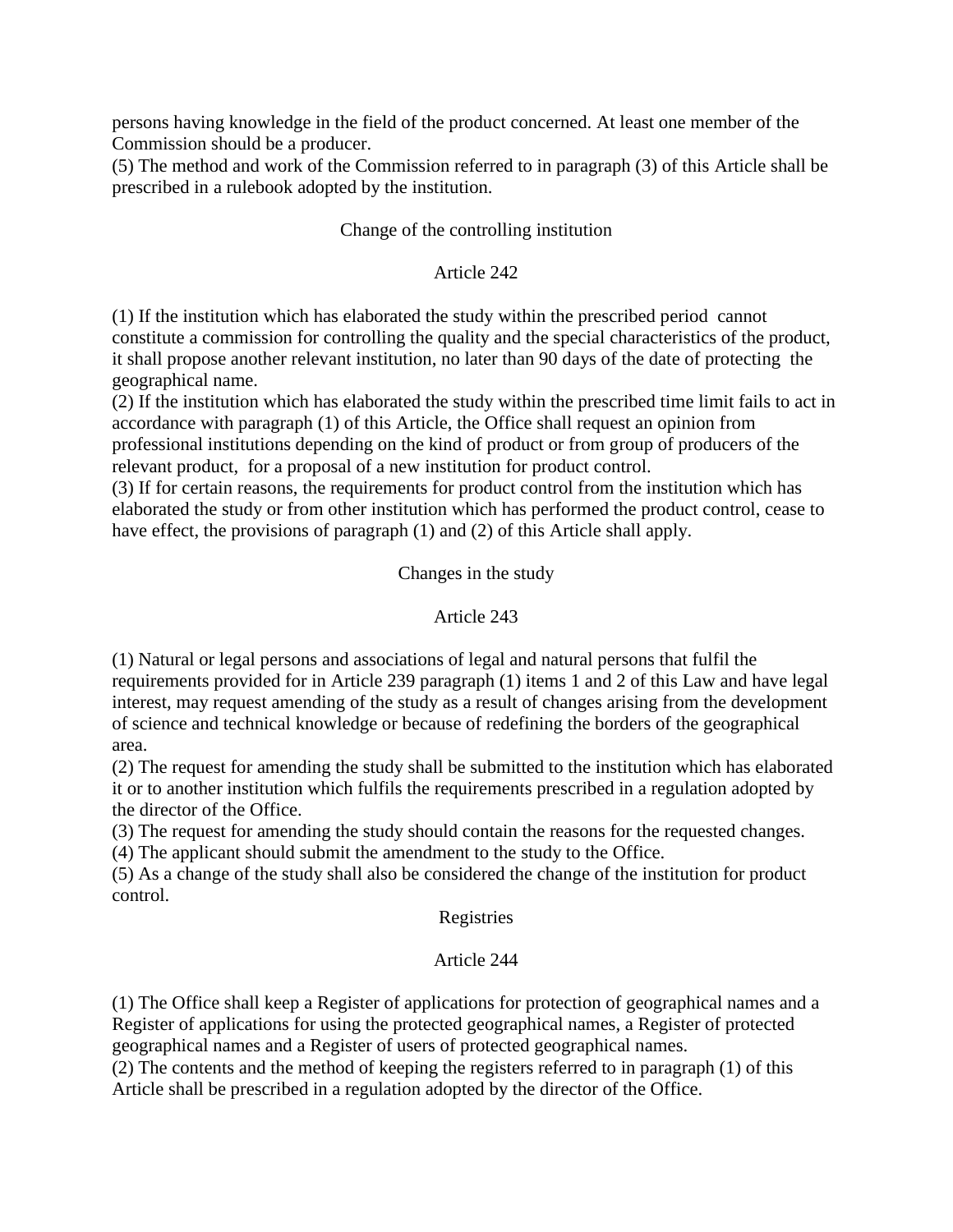(3) On a written request of the persons concerned, the Office shall issue copies of documents, certificates and extracts from the registers.

## Acquisition of right

## Article 245

(1) Protection of the name of the place of origin for products with geographical indication i.e. appellation of the origin shall be made by making a decision and registering the geographical name of the product and the kind of the product the name in the Register of protected geographical names refers to.

(2) The right to use protected geographical names shall be acquired by issuing a decision for protecting the right and by registering in the Register of users of protected geographical names.

## Validity of the right

## Article 246

(1) The protection of geographical name shall be valid indefinitely.

(2) The right of using the protected geographical name shall be valid for five years from the date of adopting the decision.

(3) The validity of the right of use may be renewed indefinite number of times for a period of five years provided that the right holder in the course of the fifth year validity submits a request to the Office for renewal of the right to use the protected geographical name.

(4) The contents and form of the request for renewal shall be prescribed in a regulation adopted by the director of the Office.

(5) The right of using the protected geographical name will be renewed if the requirements for granting that right have been fulfilled, otherwise the right shall cease to have effect on the date following the date of expiry of the fifth year of its validity.

# Right of use

# Article 247

(1) The appellation of origin shall be a collective right and may be used exclusively by legal and natural persons and associations of legal and natural persons who:

1) produce or process a product the geographical name of which is protected by an appellation of origin;

2) carry out the whole process of production in a geographical area which is precisely defined in the study, and

3) are registered in the register of users as users of that appellation of origin.

(2) The geographical indication shall be a collective right and may be used by legal and natural persons, who:

1) produce a product with geographical name protected by a geographical indication;

2) perform production and/or processing and/or preparation of the product in a geographical area which is precisely defined in the study and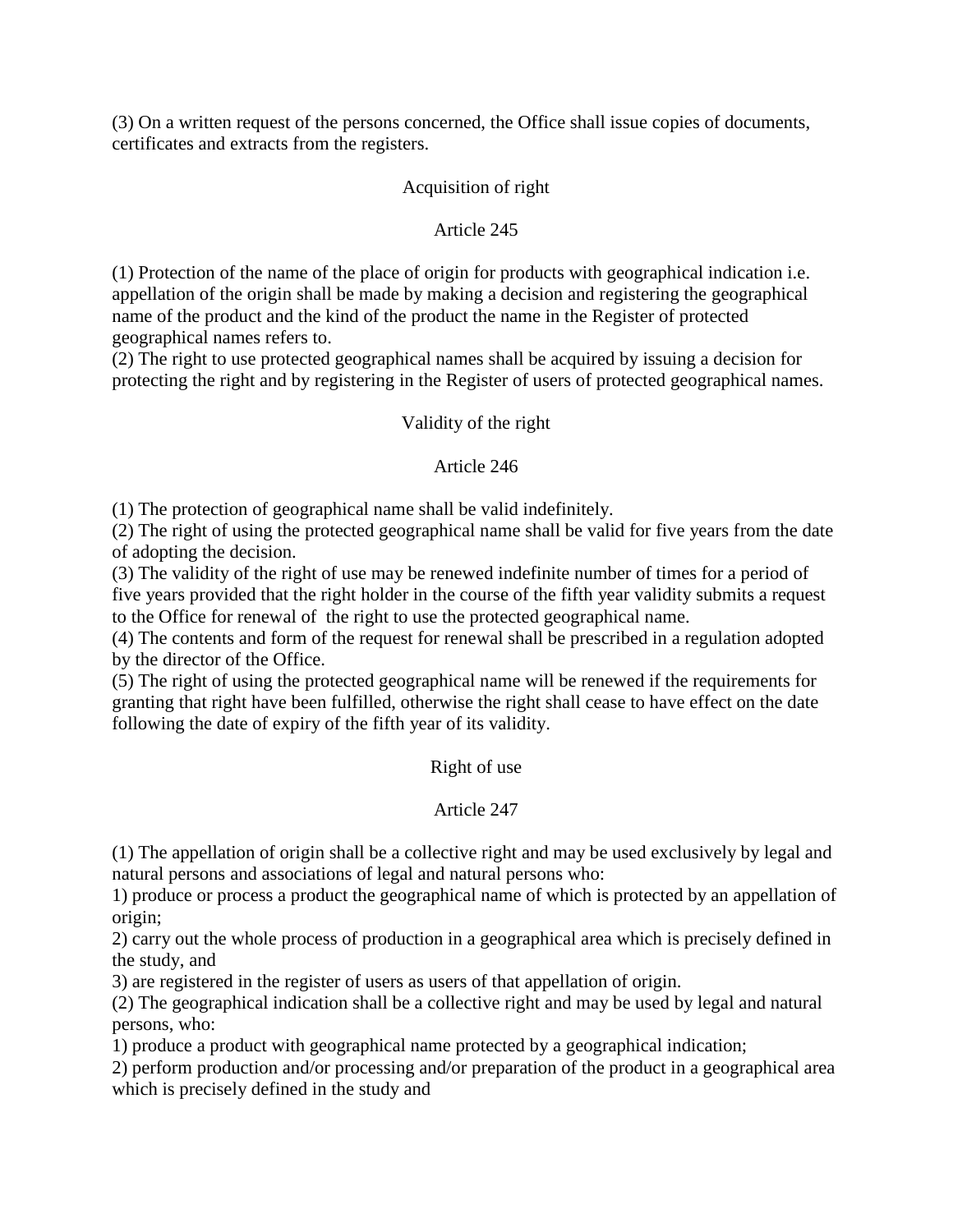3) are registered in the register of users as users of that geographical indication.

## Contents of application for usage

## Article 248

(1) The application for granting of the right of usage shall contain:

1) a request for granting the right to use protected geographical name;

2) an evidence for performing specific activity and

3) an evidence for performed control.

(2) The contents and form of application in paragraph (1) of this Article and the other elements and supplements shall be prescribed in a regulation adopted by the director of the Office.

## Examination of applications

## Article 249

(1) If the application does not contain all the necessary elements and supplements in accordance with this Law and the regulation adopted by the director of the Office, the Office shall advise the applicant within 30 days from the date of receipt of the notification to correct the determined shortcomings.

(2) Upon elaborated request by the applicant, for justified reasons, the time limit in paragraph (1) of this Article may be prolonged for another 30 days at the latest.

(3) If the applicant fails to correct the application within the defined time limit or to pay the costs for correcting the application, the Office, by a decision, shall reject the application for protection of the geographical name i.e. the application for granting the right to use the protected geographical name.

## Compliance with requirements

# Article 250

If in compliance with this Law and the regulation adopted by the director of the Office, the Office confirms that the application is correct, the application shall be further examined in order to check if it fulfils the requirements prescribed by law for protection of geographical name, i.e. for granting the right of authorised user.

## Procedure on the application and deciding

## Article 251

(1) If the Office determines that the application does not meet the requirements for protection of the geographical name i.e. for granting the right of authorised user of protected geographical name, it shall, in writing, inform the applicant of the reasons for not protecting the geographical name i.e. granting the right of authorised user and will call the applicant within 90 days from the date of receiving the notification to explain the reasons.

(2) Upon elaborated request from the applicant, for justified reasons, the time limit in paragraph (1) of this Article may be renewed for another 90 days at the latest.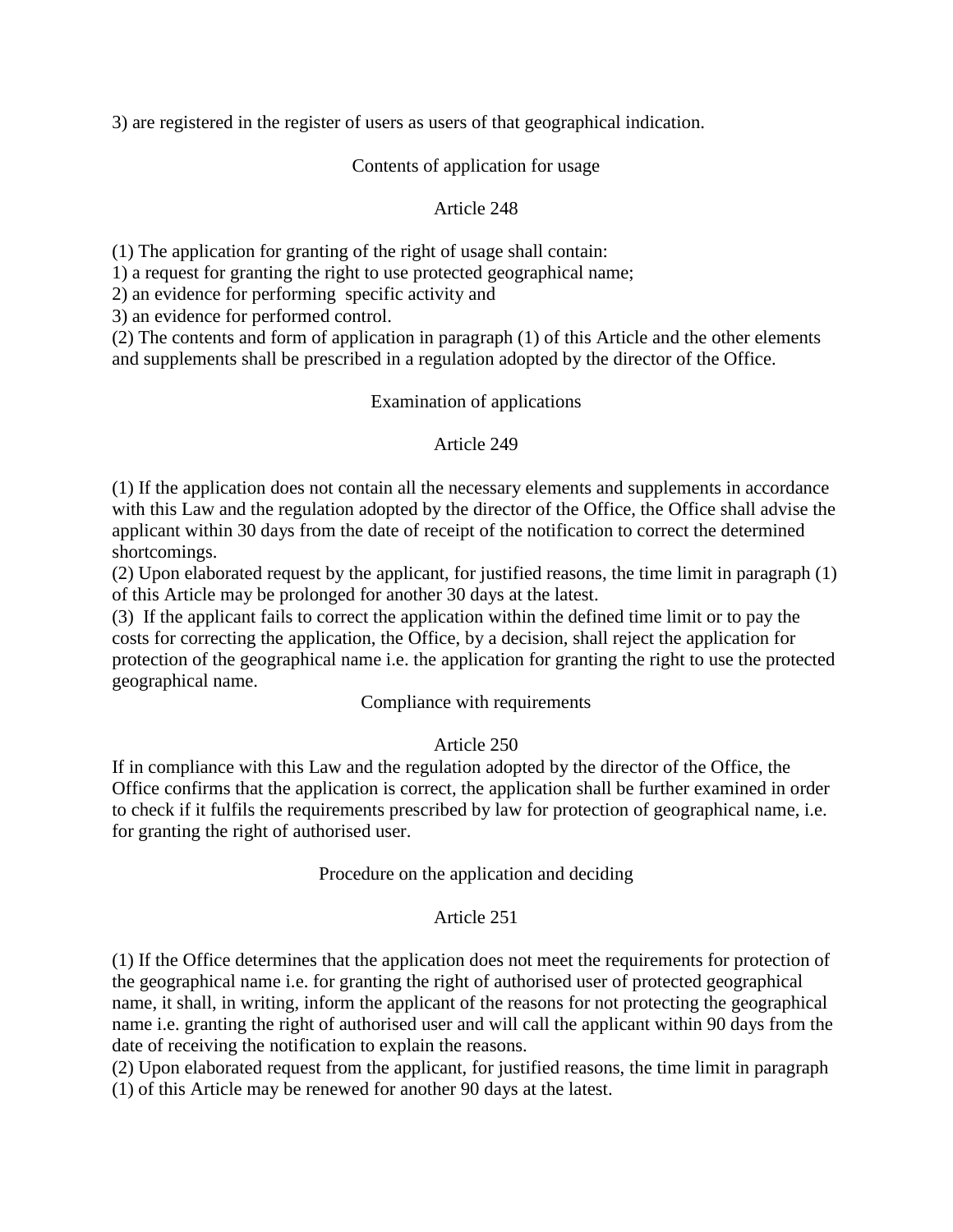(3) If the applicant within the prescribed time limit provides no explanation at all or provides an explanation, and the Office determines that the geographical name cannot be protected i.e. the right of authorised user of the protected geographical name cannot be granted, it shall, by a decision, reject the application for protection of geographical name i.e. the application for granting the right of authorised user of the geographical name.

(4) If in the case referred to in paragraph (3) of this Article there is an application for protection of geographical name with appellation of origin which fulfils the requirements to be protected by geographical indication, the Office shall inform the applicant and, with his consent, shall protect the geographical name by a geographical indication.

## Granting decision

## Article 252

(1) If the application for protection of geographical name fulfils the requirements provided for in this Law, the Office shall make a decision for protection of geographical name and shall register it in the register of protected geographical names.

(2) If the application for granting the right of authorised user of the geographical name fulfils the requirements provided for in this Law, the Office shall advise the applicant, within 30 days to pay the fee for granting the right of authorised user of geographical name for the first five years, the costs for publishing of the information for the granted right to use the protected geographical name, as well as for issuing certificate and to submit an evidence for the services performed. (3) If the applicant does not submit evidence for the payments, the Office by a decision shall reject the application for granting the right of authorised user of the protected geographical name.

Entry into registers

# Article 253

If the applicant submits evidence for the payments in Article 252, paragraph (2) of this Law, the Office shall make a decision for granting the right of authorised user and shall register it in the register of users of protected geographical names and in the register for protected geographical names.

Publication of the protected geographical name

## Article 254

(1) The publishing of a protected geographical name in the official newsletter of the Office shall be made ex officio.

(2) The data about the protected geographical name published in the official newsletter shall be prescribed in a regulation adopted by the director of the Office.

Publishing of information for authorised user

# Article 255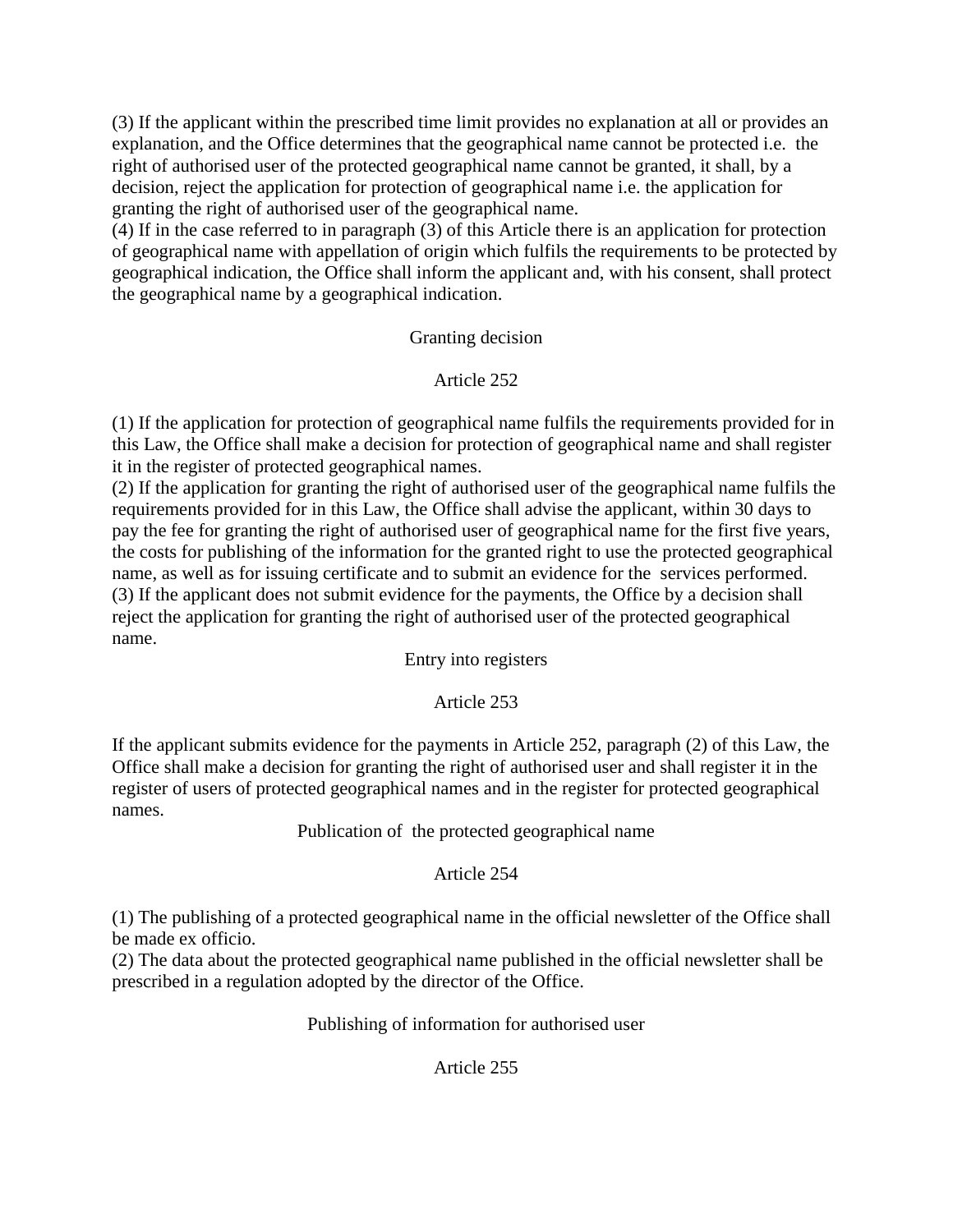(1) After the payment for the costs of publishing by the holder of the right for authorised user, the Office shall publish the information for granting the right of authorised user in the newsletter. (2) The data for the granted right of an authorised user published in the official newsletter shall be prescribed in a regulation adopted by the director of the Office.

## **Certificate**

## Article 256

(1) The Office shall issue the authorised user of protected geographical name a certificatefor granted right of authorised user within six months from the date taking the decision. (2) The content of the certificate referred to in paragraph (1) of this Article shall be prescribed in a regulation adopted by the director of the Office.

#### Rights of the user Article 257

(1) The user of protected geographical name shall have the right to use it for indicating exclusively that kind of product which has been registered into the Register of protected geographical names of the Office.

(2) The right of use shall also refer to the usage of the protected geographical name on the packing, advertising materials, business identification documents and other business documentation, as well as import and export of products indicated by a geographical name. (3) Authorised users of protected geographical name shall have the exclusive right to indicate their products by ,, Appellation of origin controlled" if authorised for using an appellation of origin or "Geographical indication controlled," if authorised for using geographical indication. Non-assignment

Article 258

(1) The right to use protected geographical name may not be assigned, derogated or given in pawn by an agreement.

(2) If the protected geographical name is a subject of previously applied or registered trademark, such trademark may not be assigned, derogated or given in pawn.

# Prohibition

# Article 259

(1) The users of the geographical names may request prohibition of:

(1) direct or indirect unauthorised use of protected geographical name for equal or similar products for acquiring proprietary benefit;

2) marking the products not originating from the place of origin indicated by the protected geographical name even when real origin is indicated, its translation used or when used associated with additional expressions, like "style", "type", "by method", "as produced in", "imitation", etc.

3) any kind of use of the protected geographical name which harms the reputation or misuses the reputation of the protected geographical name;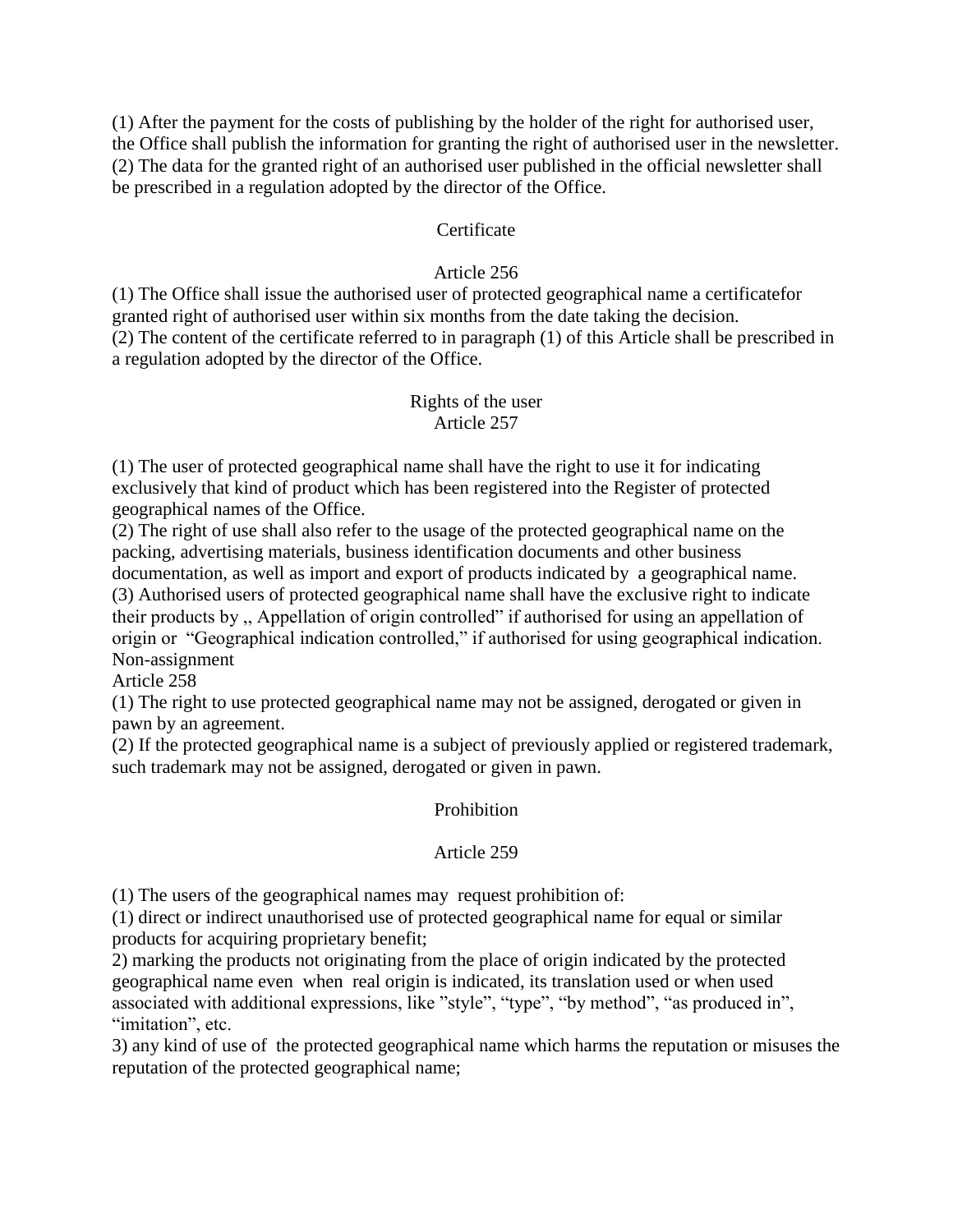4) any kind of use of false information that might mislead the consumer regarding the geographical origin, quality or properties of the product, and is put on the packing, business identification documents or other documents, which makes wrong impression for the real origin, and

5) each other application which might mislead the consumer regarding the geographical origin of the product.

(2) If the protected geographical name besides the geographical term contains a generic term, the application of that generic term on appropriate products shall not be subject to the ban referred to in paragraph (1), item 1 and 2 of this Article.

#### Free use

## Article 260

(1) The authorised users of protected geographical names may not request prohibition due to infringement of the right when the geographical name is used for notification and education of the public in a way which is not harmful to their interests.

(2) The use of geographical names for the purposes of paragraph (1) of this Article shall be made without compensation.

> Changes in the register Article 261

(1) On the written request of natural and legal persons and their associations which meet the requirements provided for in Article 242, item 1 of this Law, the Office shall register the changes in the register for protected geographical names, resulting from the amendments of the study.. (2) On a written request of the applicant or the authorised user of protected geographical name, the Office shall register, in the appropriate register, all changes in accordance with the granted right of authorised user which resulted after submitting the application or after granting of the right, provided that these are in compliance with the real situation.

(3) If the request refers to significant changes in the scope of production, the evidence referred to in Article 241, paragraph (2) and (3) of this Law shall also be submitted with the request, with no more than six months validity.

(4) If the changes refer to information about a new control institution, the Office may register these officially.

(5) The changes registered in the Register of protected geographical names and the Register of authorised users shall be published in the official newsletter of the Office.

(6) The contents and form of the request for registering the changes shall be prescribed in a regulation adopted by the director of the Office.

Conditions for revocation of the right to use

## Article 262

The decision for granting the right of using the protected geographical name may be revoked if it is determined that the requirements for granting the right to use the protected geographical name ceased to have effect as provided for in this law. In the procedure, on request for revoking the decision for granting of the right for using protected geographical name, the authorised user of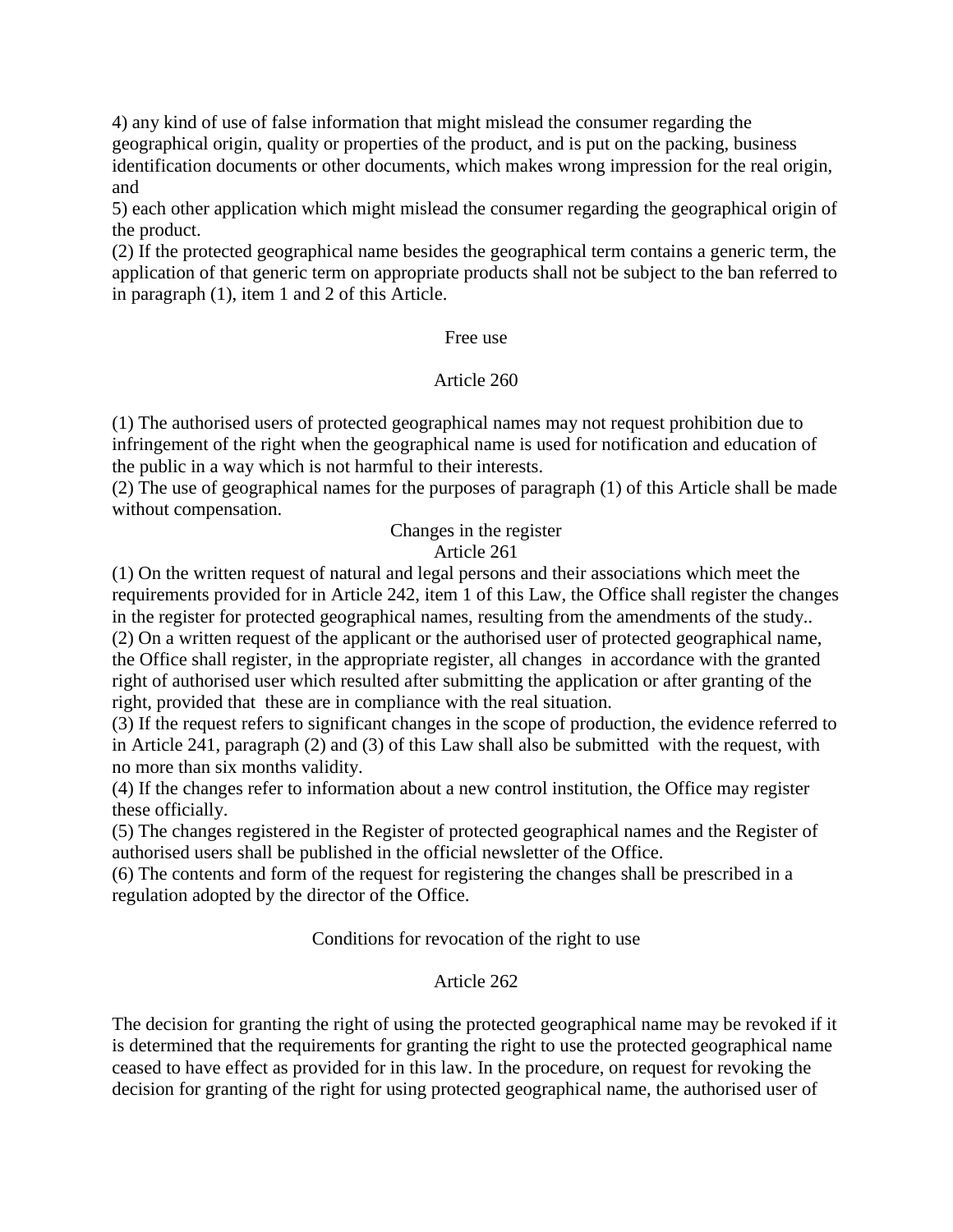the protected geographical name shall be bound to prove that there are requirements for granting of the right.

Request for revoking the decision

Article 263

(1) The decision for granting the right of using the protected geographical name may be revoked ex officio, or on the request of an interested entity or association in accordance with Article 239, paragraph (1), item 2 as well as on a proposal from the public prosecutor.

(2) The request for revoking a decision in paragraph (1) of this Article shall be submitted in writing to the Office.

(3) The applicant shall be bound to attach to the request referred to in paragraph (2) of this Article the necessary evidences.

(4) The Office shall within fifteen days from the receipt of the request, to forward it to the holder of the right to use, and to invite him to declare himself thereon within thirty days from the date of receiving the notification.

(5) The contents of the request for revoking the decision referred to in paragraph (1) of this Article shall be prescribed in a regulation adopted by the director of the Office.

Continuing the procedure for revoking the decision

# Article 264

(1) If the submitter of the request for revoking the decision for granting the right to use a protected geographical name during the procedure renounces the request, the Office may continue the procedure ex officio.

(2) The right to use protected geographical name shall cease to have effect for the person registered as an authorised user in the appropriate registers the day following the date of the effective decision for revoking that right.

# PART VI

# PROLONGATION OF THE PROCEDURE AND RETURNING TO THE PREVIOUS STATE

# Prolongation of the procedure

# Article 265

(1) If the applicant has failed to perform some activity in the procedure of the Office within the set time limit and so may lose a definite right from the application or acknowledged right, he may submit a request for prolongation of the procedure.

(2) The Office shall allow prolongation of the procedure if the applicant:

1) submits a request for prolongation of the procedure, performs the missed activities and attaches all submissions within the prescribed time limit; and

2) pays all fees and costs in the procedure in accordance with Article 24 of this Law;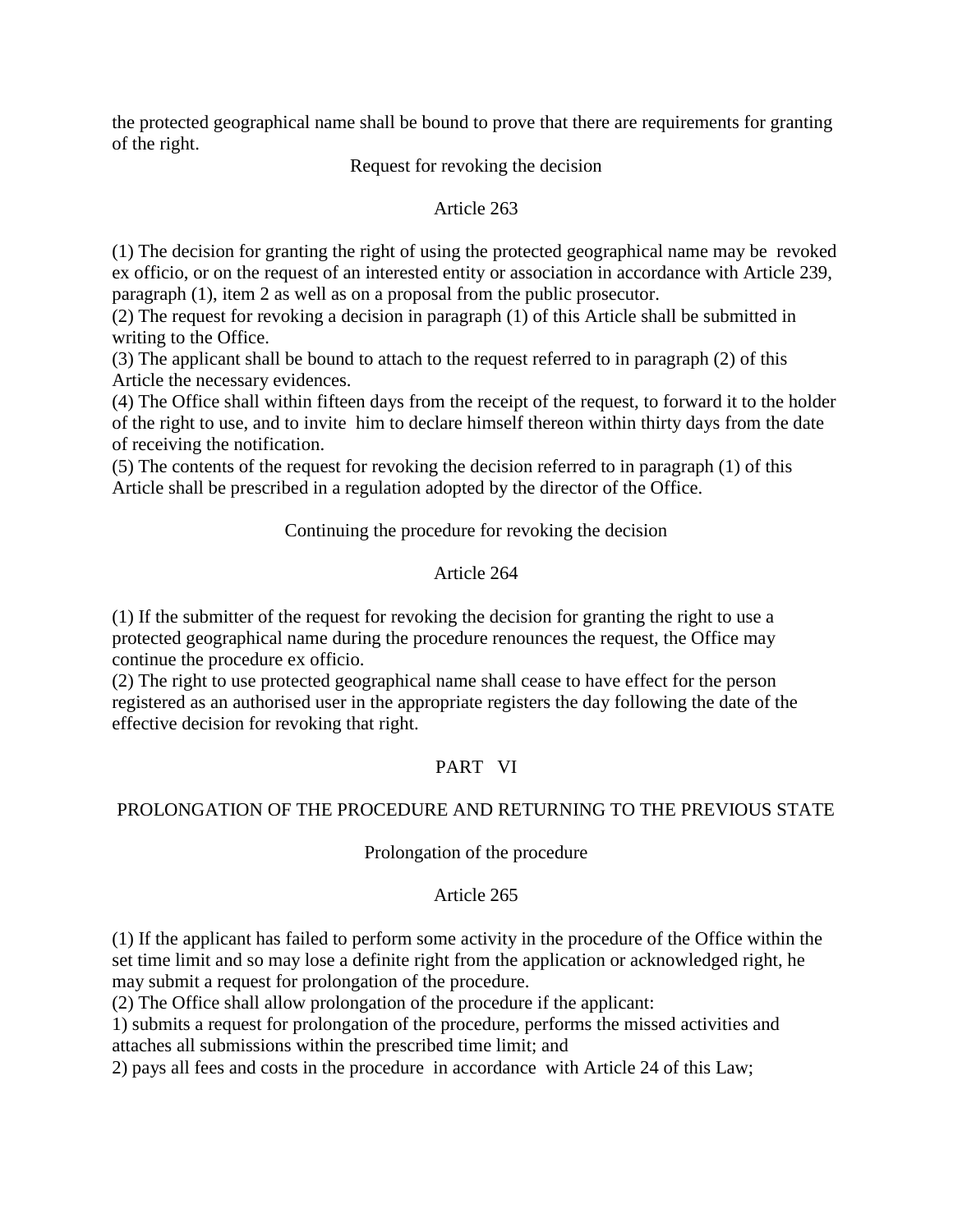(3) For the request for prolongation of the procedure, an appropriate administration fee shall be paid.

Time limit to submit request for prolongation of procedure

# Article 266

(1) A request for prolongation of the procedure may be submitted within two months from the date when the submitter has learned about the consequences in Article 265 of this Law.

(2) After the expiry of six months from the date of omission, prolongation of the procedure may not be requested.

(3) If missed activities are not performed within the time limit referred to in paragraph (1) of this Article or fees and costs of the procedure in Article 24 of this Law are not paid, the Office shall make a conclusion for stopping the procedure.

# When prolongation of procedure cannot be requested

# Article 267

Request for prolongation of procedure may be submitted if the following time limits are missed: 1) in Articles 265 and 266 of this Law;

2) for submitting a request in Article 52, paragraph (2) of this Law;

3) for submitting a proposal in Articles 268 and 269 of this Law;

4) for all procedures within the Office in which more parties participate.

# Returning to the previous state

# Article 268

(1) The applicant or the holder of rights shall be allowed returning to the previous state, if in spite of the due attention, he has missed the time limit determined in this Law to perform some activity in the procedure within the Office for which would lose some right, if:

1) he submits a proposal for returning to the previous state and performs all missed activities within the set time limit,

2) he indicates the circumstances that prevented him to perform the missed activity within the defined time limit;

3) he pays the fees and costs in accordance with Article 24 of this Law.

(2) For the request for returning to the previous state, an appropriate administration fee shall be paid.

Time limit to submit proposal for returning to previous state

# Article 269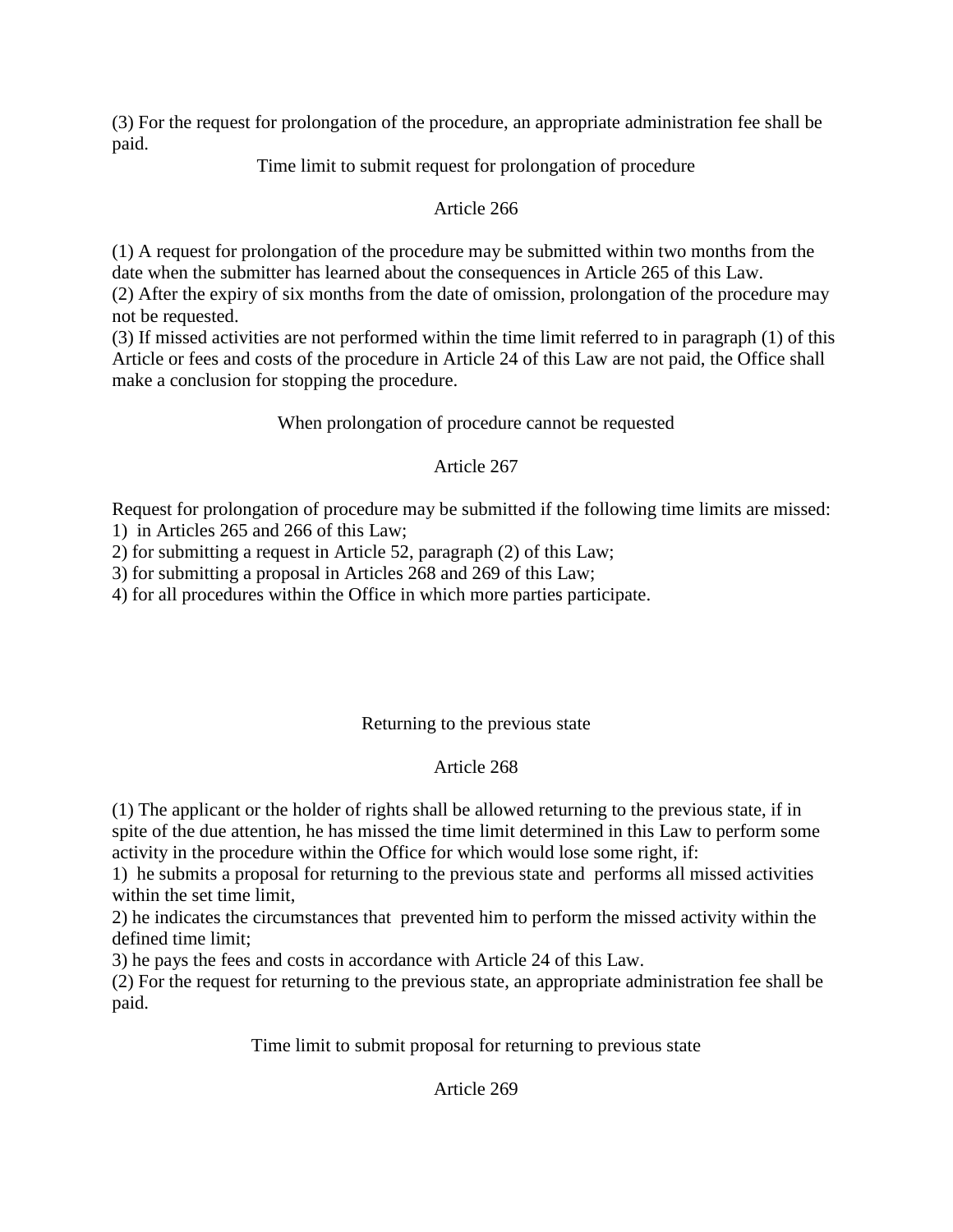(1) The proposal for returning to the previous state shall be submitted within three months starting from the date when the reason for the omission ceased, and if the submitter found out the omission later, then from the date when he has learned about it.

(2) On the expiration of one year from the date of omission, returning to a previous state may not be requested.

(3) If time limit omission refers to payment of fees referred to in Article 24, paragraph (3) of this Law, that time limit shall be taken into account within time limit in paragraph (3) of this Article.

When returning to previous state may not be requested

## Article 270

(1) Returning to a previous state may not be requested due to omission of time limits for the following activities:

1) submitting a proposal as referred to in Articles 268 and 269, paragraph(1) of this Law;

2) submitting a request for prolongation of the procedure referred to in Articles 265 and 266 of this Law;

3) submission of one of the requests referred to in Article 52 of this Law;

4) submitting an objection referred to in Articles 156 and 197 of this Law;

5) submitting a request for prolongation of time limits laid down by this Law;

6) submitting of translation referred to in Articles 18 paragraph 4, 122 paragraph 2 and 3 of this Law;

7) for all procedures within the Office in which more parties participate.

(2) Each person, using in good faith or making serious preparations for using the invention which is subject of the patent application or a patent, in the period between losing the right referred to in Article 265 paragraph (1) of this Law and publishing the decision information for returning to a previous state of the appropriate register, may without compensation for damages, continue with such use for the objectives of his work and the needs related to that work.

# PART VII

# ASSIGNMENT OF THE INDUSTRIAL PROPERTY RIGHTS

## Assignment agreement

## Article 271

(1) The industrial property right applicant and the holder of the right, by agreement in its entirety or partly, may assign his right under the stipulations provided for in this Law or other regulations.

(2) The assignment agreement of the right must be composed in writing and the signatures of the contracting parties certified by notary public.

(3) The agreement referred to in paragraph (2) of this Article on request of one contracting party shall be registered in an appropriate register kept in the Office;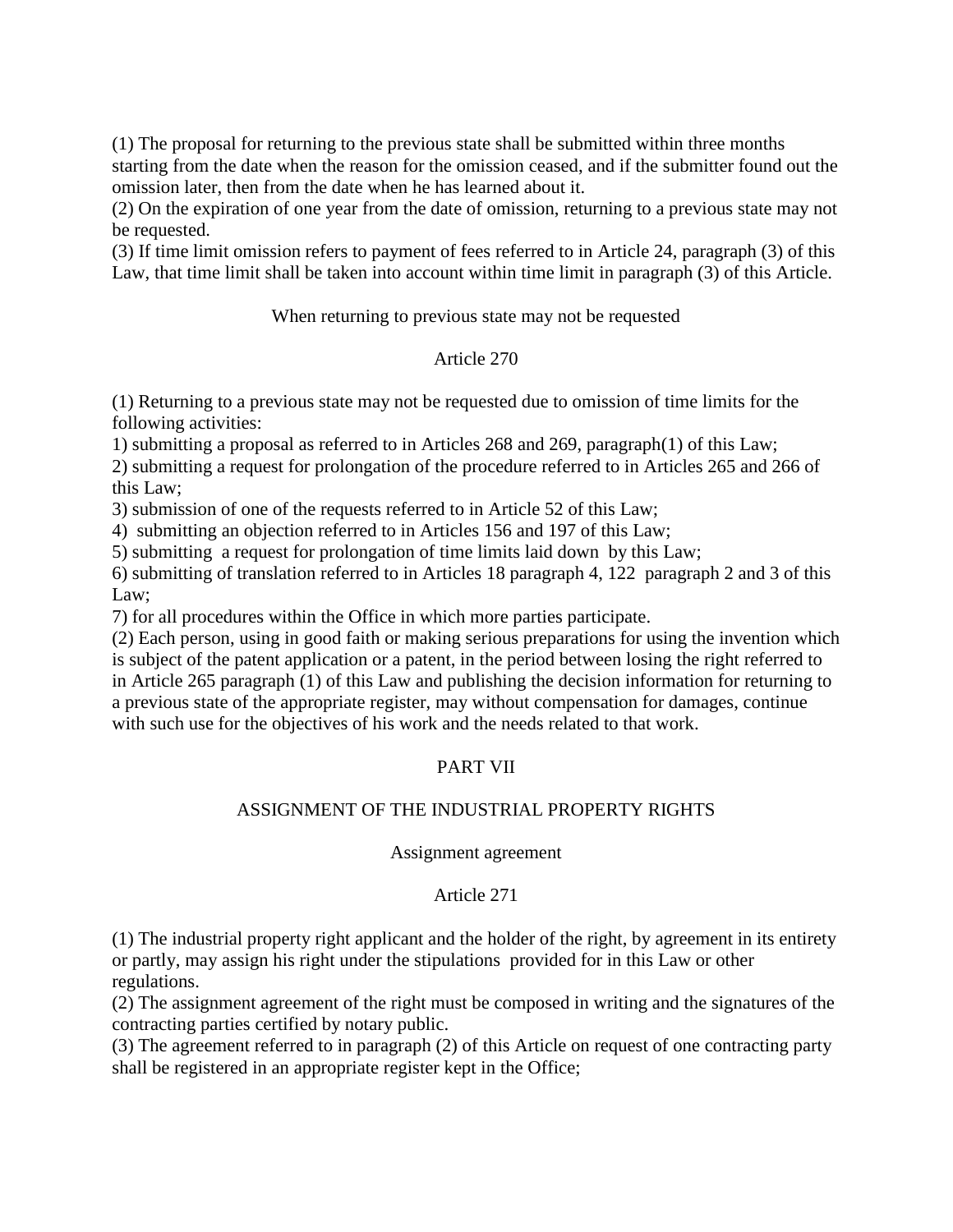(4) The agreement referred to in paragraph (2) of this Article which is not composed in writing and not certified by notary public shall not provide legal effect.

(5) The agreement on assignment of right not registered in the appropriate register of the Office shall not provide legal effect against third parties.

## License agreement

## Article 272

(1) The applicant of an industrial property right and the holder of the right may, by licence agreement, assign that right under the stipulations provided for in this Law or other regulations. (2) The licence agreement must be composed in writing.

(3) If more persons have submitted a patent application or if the patent holders are more entities, the consent of all these persons shall be necessary for concluding the licence agreement

(4) If there is no consent for concluding a licence agreement referred to in paragraph (3) of this Article, the rules of property shall apply for assigning the right to usage.

(5) The licence agreement which is not composed in writing shall not provide legal effect.

(6) The licence agreement on request of one of the contracting parties shall be registered in an appropriate register kept in the Office.

(7) The licence agreement not registered in the appropriate register of the Office shall not provide effect against third parties.

## Void license agreement

# Article 273

Each provision of the licence agreement that sets limitations to the licence user which do not result from the right being subject of the agreement or which is not necessary for keeping that right, or if it is contrary to the regulations for limiting the competition shall be void.

## Application of the Law on Obligations Article 274

For the agreements referred to in Articles 271 and 272 of this Law, despite the provisions of this Law, the Law on Obligations shall apply.

## PART VIII

## ANNOUNCEMENT OF THE DECISION TO RECOGNISE INDUSTRIAL PROPERTY RIGHTS AS VOID

# Article 275

The Decision for recognising the industrial property rights shall be announced void if found that there were no conditions provided for in Article 25, paragraph (3), Article27, paragraph (3),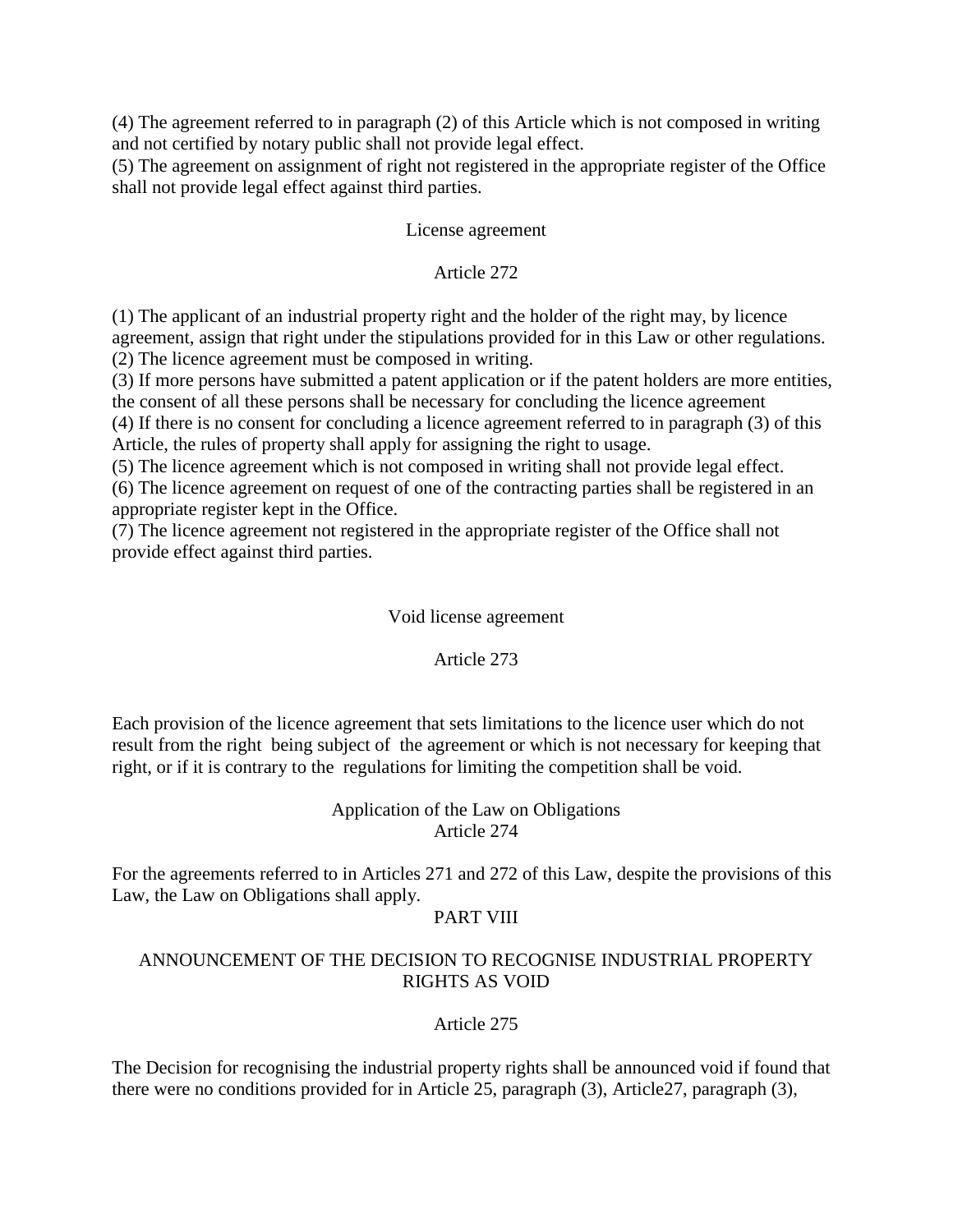Article 30, Article 74, Article 132, Article 133, Article 177, Article 178, Article 232 and Article 233, paragraph(1) of this Law, for recognising this right.

Proposal procedure

Article 276

(1) The decision for recognising the right may be announced void permanently during the time of protection ex officio or if proposed by the party concerned.

(2) By way of derogation from paragraph (1) of this Article, the proposal for announcing void decision for recognising the right of trademark may not be submitted by a holder of the earlier registered trademark, if during five subsequent years prior to submitting the proposal he was aware of the utilisation of the later trademark.

(3) The proposal for announcing a decision as void shall be submitted to the Office in writing.

(4) The submitter shall be bound to submit all the evidence required to the proposal of paragraph (2) of this Article.

(5) The Office shall be bound within 15 days upon receipt of the proposal to submit the proposal to the holder of the right and invite him to provide an opinion within 60 days from the date of receiving the notice at the latest.

# Decision upon proposal

## Article 277

The decision announcing as void the decision for recognising the industrial property right shall be registered in the appropriate Register and published in the official newsletter of the Office. Proposal cancellation

## Article 278

The Office may continue the procedure ex officio if the submitter of the proposal during the procedure renounces his proposal to announce void the decision for recognising the right.

# PART IX

## REPRESENTATION

Individuals who may represent

## Article 279

(1) In the actions to protect the industrial property rights, representation of parties with the Office may be made by natural and legal persons registered in the Register maintained by the Office as follows:

1) Natural person who:

- is a citizen of the Republic of Macedonia;

- has registered to perform representation in the field of industrial property;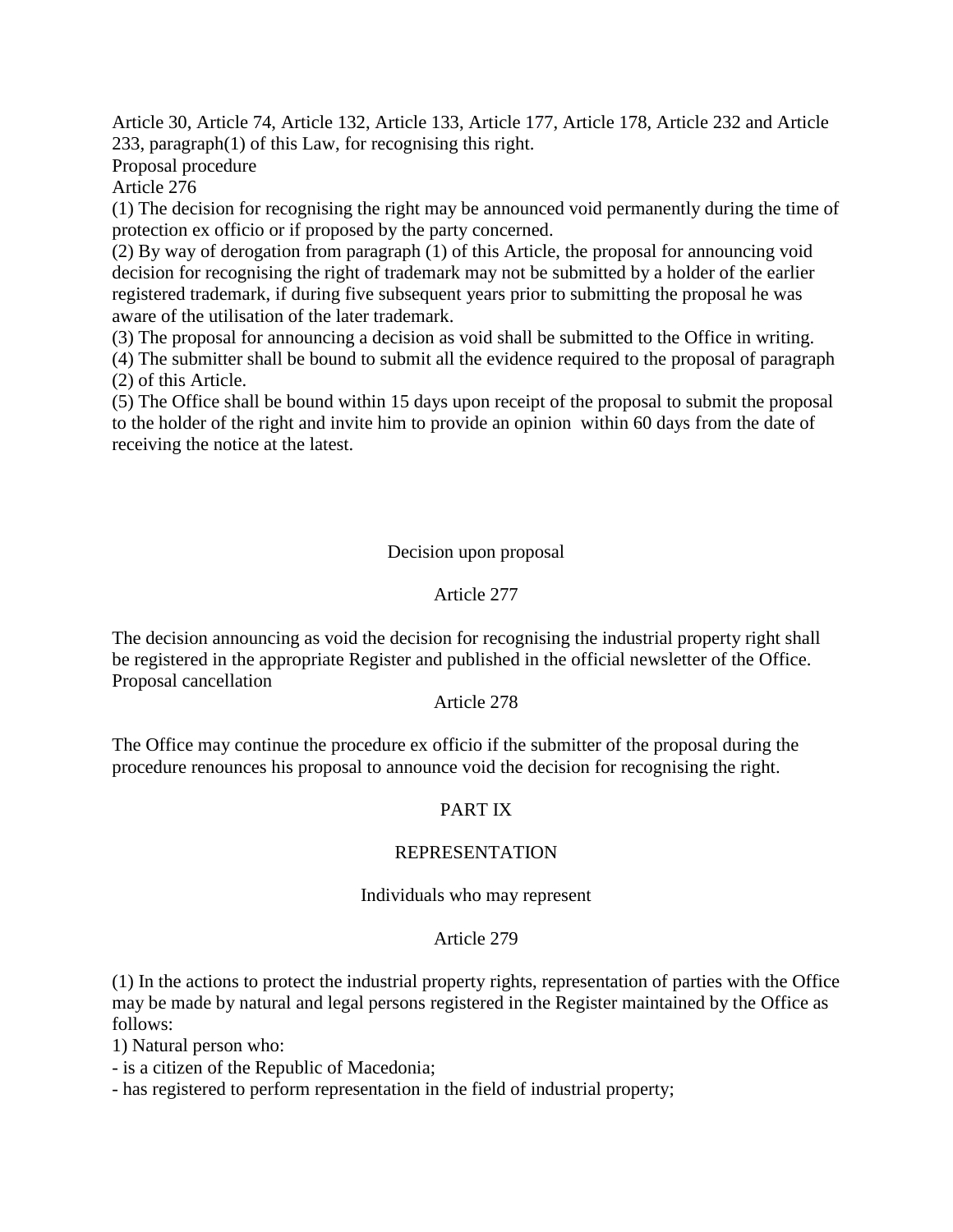- has graduated at Law School, one of the technical faculties and Faculty of Pharmacy;

- has passed the specialised exam in accordance with the provision of this Law; and

- has knowledge of at least one of the official languages of the organisations in this area inhere Republic of Macedonia is a member state;

2) a lawyer registered in the Bar Association of the Republic of Macedonia who fulfils the conditions of item 1 of this paragraph and lawyers' association or lawyers' office registered in the Bar Association of the Republic of Macedonia that has employed an individual who fulfils the conditions of item 1 of this paragraph;

3) Legal person:

- that has a registered office in the Republic of Macedonia;

- that is registered for representation in the area of industrial property protection;

- has employed at least one individual who fulfils the conditions of item 1 of this paragraph.

(2) The representation of paragraph (1) of this Article may be made by representative coming

from another country under conditions of reciprocity, provided that:

- he is a representative in his own country;

- has speaks Macedonian.

## Specialised exam

## Article 280

(1) The specialised exam referred to in Article 279 paragraph (1) item 1 indent 1 of this Law shall check the knowledge of the candidates in the field of industrial property;

(2) The specialised exam shall be passed in the Office.

(3) The specialised exam shall be held at least once a year.

(4) The specialised exam shall be passed in writing and verbally.

(5) Individuals who passed the specialised exam for representatives shall be registered in the Office.

(6) The content and programme of the specialised exam, the content of the application form for passing the specialised exam, the procedure for carrying out the specialised exam and the correction exam, as well as the content of the records of people who passed the exam shall be set by a regulation approved by the director of the Office.

## Examination Board

## Article 281

(1) The technical exam shall be passed in front of an Examination Board consisting of: the President, four members, their deputies and a secretary.

(2) The President, the members, the deputies and the secretary of the Examination Board shall be appointed and dismissed by a decision by the Director of the Board and their mandate shall be for three years, and following the date of expiry of this period, the members may be reappointed for another three year mandate.

(3) The Decision for appointing members and deputies of the Examination Board shall also define the subjects that they will carry their lectures and the exam for.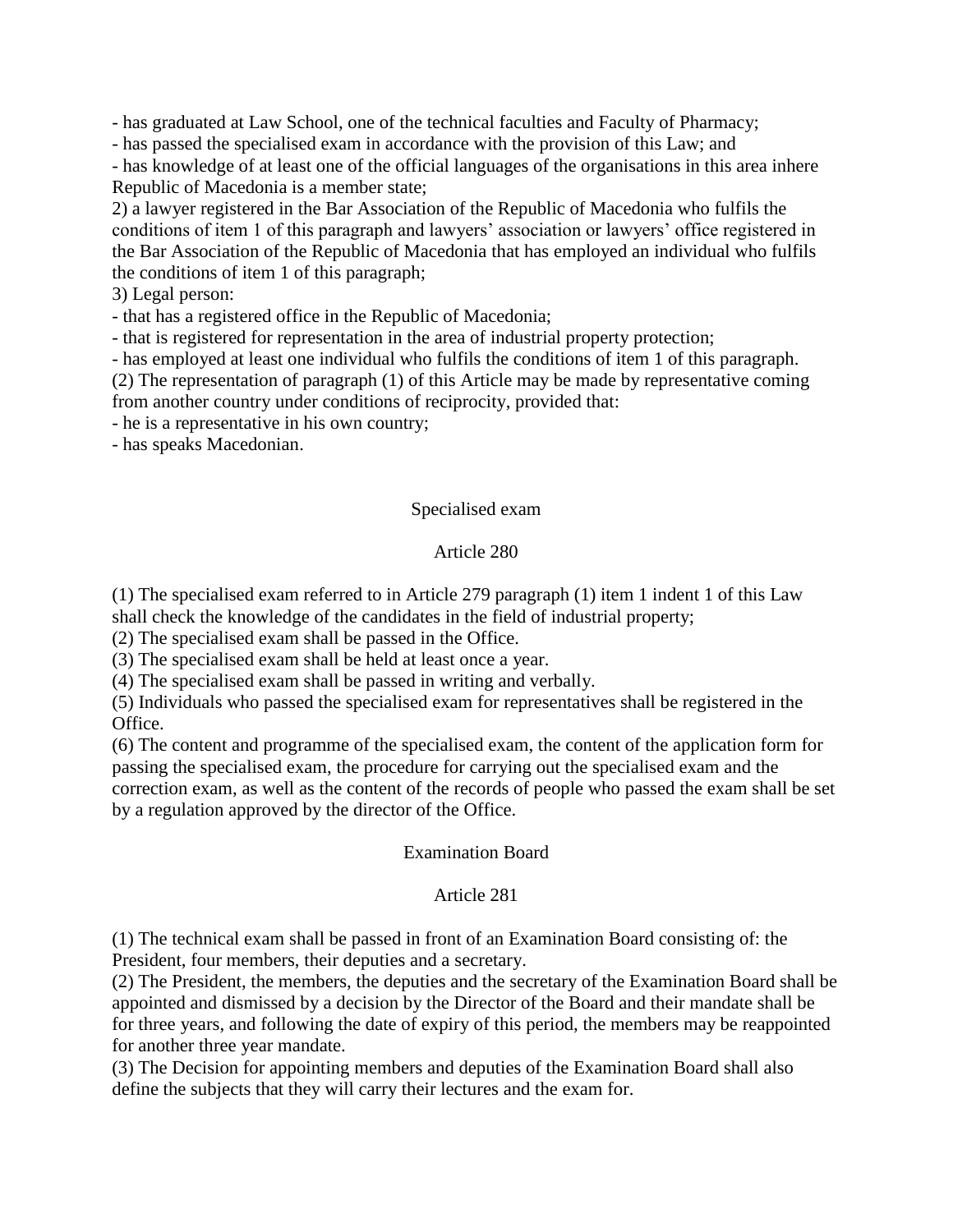(4) The President and the members of the Examination Board may only be individuals that have scientific and technical knowledge in the field.

(5) The President, the members and the secretary of the Examination Board shall be paid compensation for their work in the Examination Board and the amount shall be defined by the director of the Office and should cover the actual working costs of the Examination Board on the basis of number of applicants attending the lectures i.e. passing the exam, number of lectures, number of exams carried out both in writing and verbally.

# Acquiring the right to perform representation activities Article 282

The right to perform representation activities before the Office shall be acquired on the date of registration in the Register of Representatives.

# Registration in the Register

# Article 283

(1) The procedure for registration in the Register of Representatives shall be taken by submitting a request for registration in the Register of Representatives.

(2) Enclosed to the request for registration in the Representatives Register they shall submit supporting documentation for fulfilling the conditions with regard to registration referred to in Article 279 paragraph (2) and (3) of this Law.

(3) Documentation evidencing the legal ground for fulfilling the conditions for registration in the Register of Representatives shall be communicated in original or verified copy, fully or only partially clearly showing that the legal ground has been fulfilled.

(4) The content and form of the request for registration in the Register of Representatives, the procedure with regard to registration in the Register of Representatives and the supporting documentation of paragraph (2) of this Article, shall be laid down by a regulation by the director of the Office.

Renewal of registration in Register

# Article 284

(1) The registration in the Register of Representatives shall be renewed prior to the expiry date of one year from the date of registration i.e. from the registration renewal date in the Register. (2) The contents, the form as well as the procedure upon the request for renewal of registration in the Register of Representatives shall be laid down by a regulation by director of the Office.

> Administrative fees and costs of the representation procedure Article 285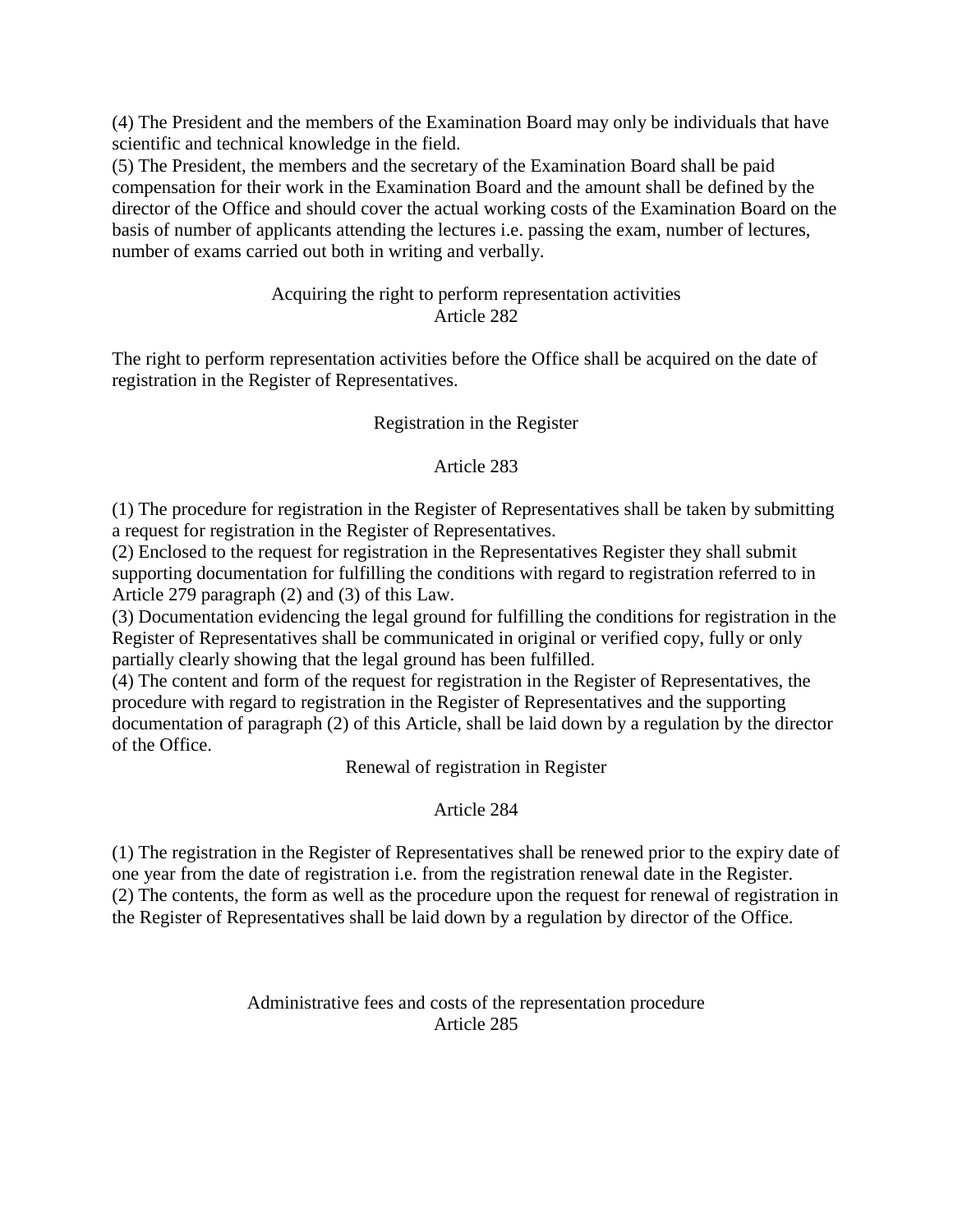(1) Administrative fees shall be paid for registration in the Register of Representatives, for renewal of registration in the Register of Representatives, at the re-registration in the Register, for the changes in the Register and for issuing certificates.

(2) Costs shall be paid for carrying out exam for representatives, for the correction exam and for the publishing in the official newsletter of the Office.

(3) The amount of the administrative fees or costs shall be stipulated by the Law on Administrative Fees and the Tariff of the Office.

# Register of Representatives

# Article 286

(1) The Office shall maintain the Register of Representatives.

(2) The content of the Register of Representatives shall be laid down by a regulation by the director

# Deleting from the Register

# Article 287

(1) A Representative shall be deleted from the Register of Representatives:

1) If registration renewal in the Register of Representatives is not requested within the time period set in the Article 284 of this Law;

2) If he submits a request for deleting from the Register;

3) If by court decision he is forbidden to perform representation activities;

4) If he fails to submit evidence for fulfilling the conditions for registration renewal in the Register;

5) Natural person shall be deleted from the Register of Representatives in case of death and if losing his business capacity;

6) If the citizenship of the Republic of Macedonia is lost;

7) Legal person shall be deleted from the Register of Representatives through the cessation of the legal person;

8) If he has no registered office in the territory of Republic of Macedonia any more;

(2) If the conditions for deleting from the Register of Representatives referred to in paragraph (1) this Article are fulfilled, the Office shall adopt a decision for deletion from the Register of

Representatives.

(3) In the office newsletter the information for deleting the representatives from the Register of Representatives shall be published ex officio.

Re-registration in the Register of Representatives

Article 288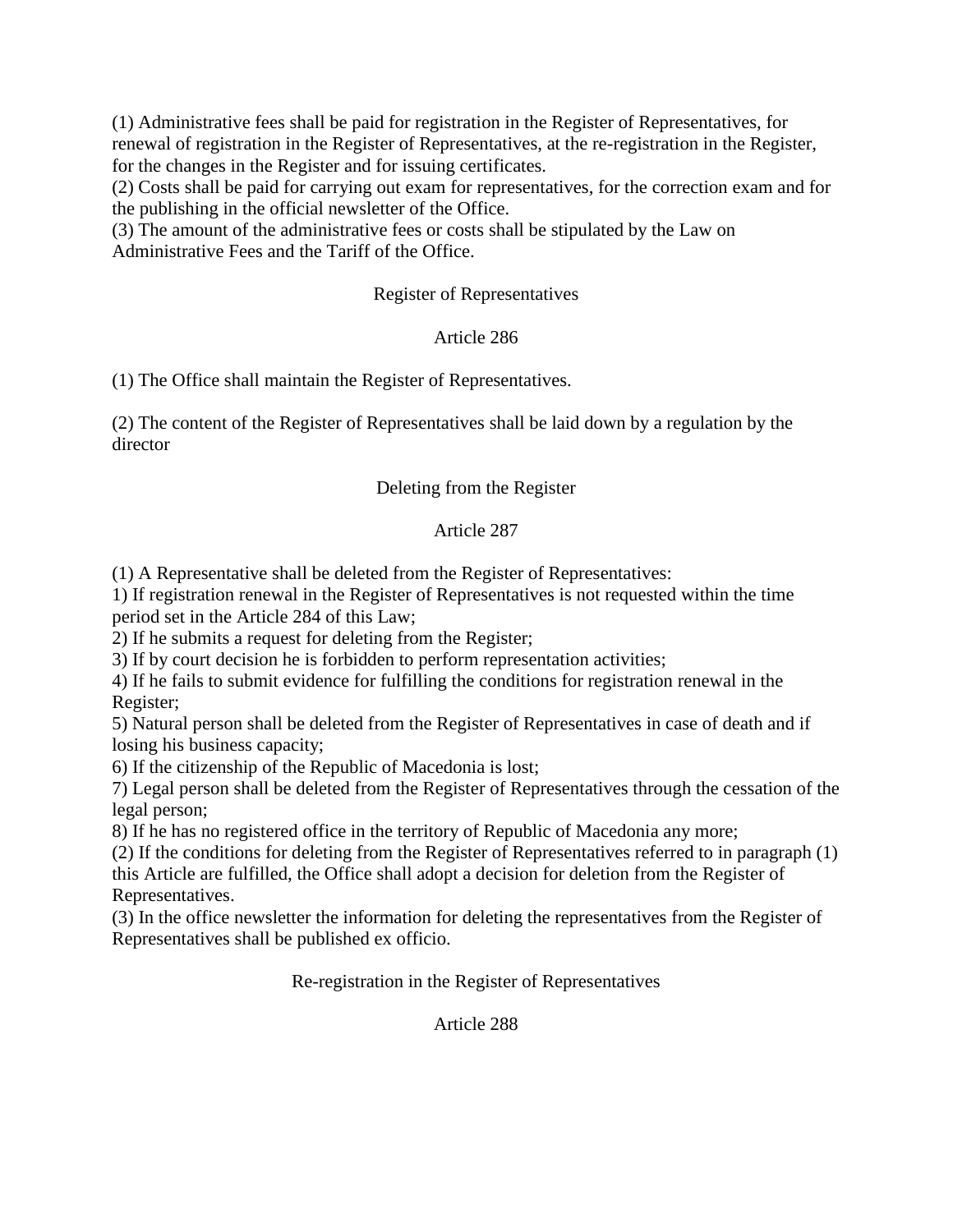A representative who was once deleted from the Register of Representatives may again submit a request for registration and during each re-registration in the Register of Representatives shall get new reference number and shall submit the same evidence as for the registration in the Register

Registration of changes in the Register of Representatives

## Article 289

(1) In the Register of Representatives all later changes of the address of the physical entity, or registered office of the legal person, changes in the List of Employees meeting the conditions for representation with legal persons, cessation of representation business and other amendments with natural and legal persons shall be registered.

(2) The contents, the form as well as the procedure upon the request for entering changes in the Register of Representatives shall be laid down by a regulation adopted by the director of the Office.

## Publication of information in the official newsletter

## Article 290

(1) In the Office's official newsletter, following the payment of appropriate fees and costs, the following information shall be published:

1) the registration in the Register of Representatives;

2) the registration of changes in the Register of Representatives;

3) the deletion from the Register of Representatives.

2) Extract from the Register of Representatives shall be published once per year, in the first number of the Office's newsletter ex officio.

## PART X

## JUDICIAL PROTECTION

## INFRINGEMENT OF RIGHTS

## Achievement of protection of right

#### Article 291

(1) The person whose right acquired with this Law is infringed, shall be entitled to protection of the right by submitting a lawsuit to the Court which is competent to settle disputes regarding industrial property rights.

(2) Infringement of the registered and recognised rights laid down with this Law shall be deemed any unauthorised use, availability, restriction, imitation, association, rights harassment and the like contrary to the provisions of this Law.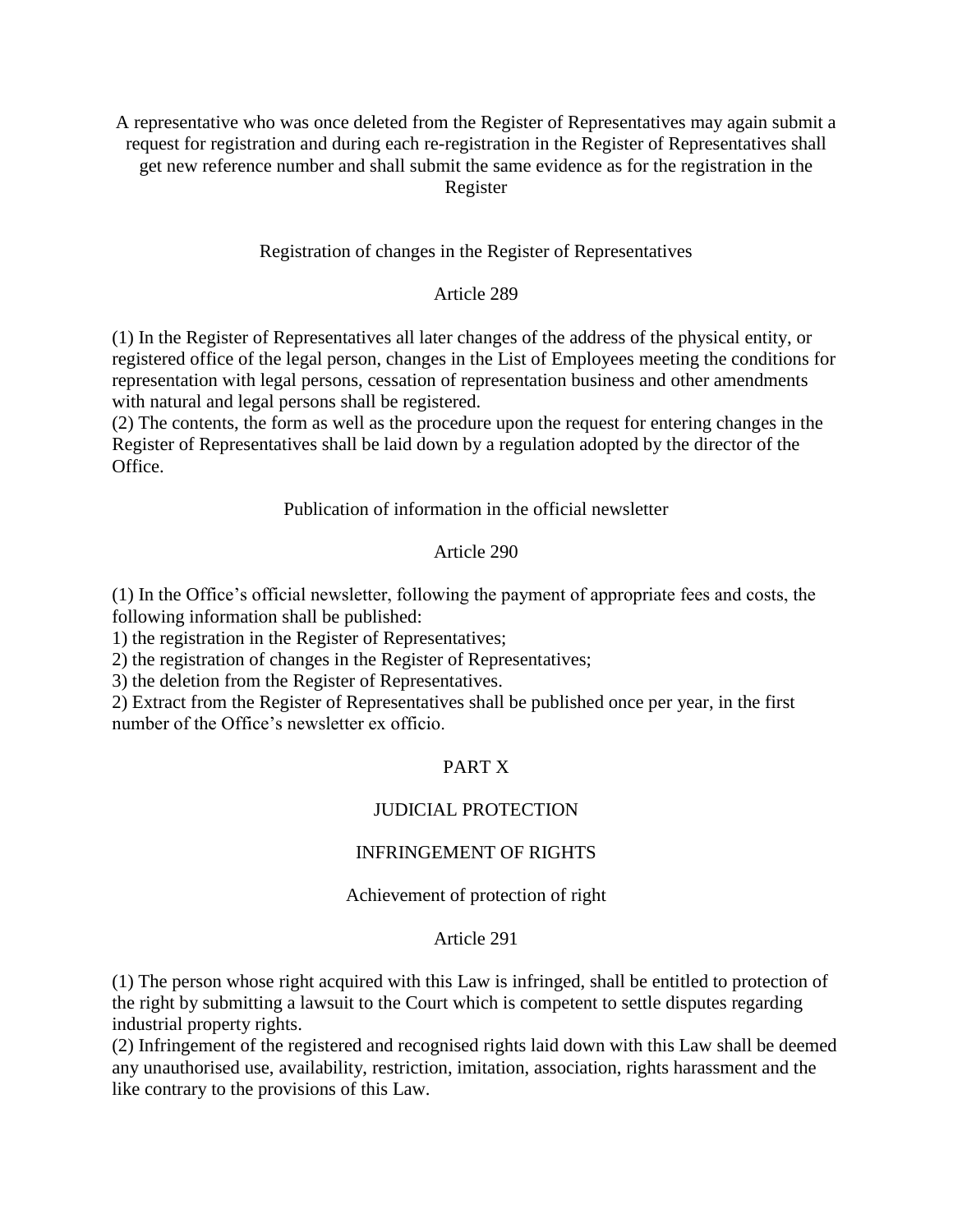(3) Imitation, within the meaning of paragraph (2) of this Law shall be deemed if the average consumer of goods or services, regardless of the type of products, may notice the difference only if he pays special attention, or if the trademark is for the translation or transcript i.e. transliteration.

## Person authorised for protection

## Article 292

Lawsuit for achieving the protection of right referred to in Article 291, paragraph (1) of this Law may be submitted by:

- the submitter of the application for protection of right;

- the holder of the right;

- the licensee of the exclusive license, in scope in which he acquired the right to use, on the basis of a legal matter or law;

- the authorised user of geographical indication i.e. indication of the origin of the product; and

- the authorised user of a group and certified trademark.

## Solidarity of the parties

# Article 293

When any right defined by this Law is infringed, each of the holders of that right may in respect of any third party demand protection of the right as he was a single holder. When a person violating the right fulfils the requirements of one of the holders of the same right, its obligation towards the other holders of the right shall cease as well. In case of ongoing legal proceeding, the holders of the same right shall be deemed as the only co-participants in the litigation.

## Content of the lawsuit

# Article 294

(1) The person whose right shall be infringed may, with a lawsuit demand from the court:

1) to determine if there is violation of the right;

2) to ban the actions set in the lawsuit that are violating the right;

3) to claim reimbursement occurred by violation of rights intentionally or by negligence;

4) to confiscate or destroy the products produced or in circulation by violation of the right and assets used for their production;

5) the defendant to provide information about the identity of third parties involved in production and distribution of goods or services violating the rights, as well as about their distribution channels;

6) to submit the documentation and the data of the person violating the right;

7) civil punishment;

8) publication of the verdict on the expense of the defendant; and

9) Other requirements.

Time limit for lodging lawsuit

Article 295

Lawsuit for violation of rights laid down by this Law may be lodged within three years from the date when the plaintiff become aware of the violation and the perpetrator, however not later than five years from the date of the violation.

Urgency of procedure Article 296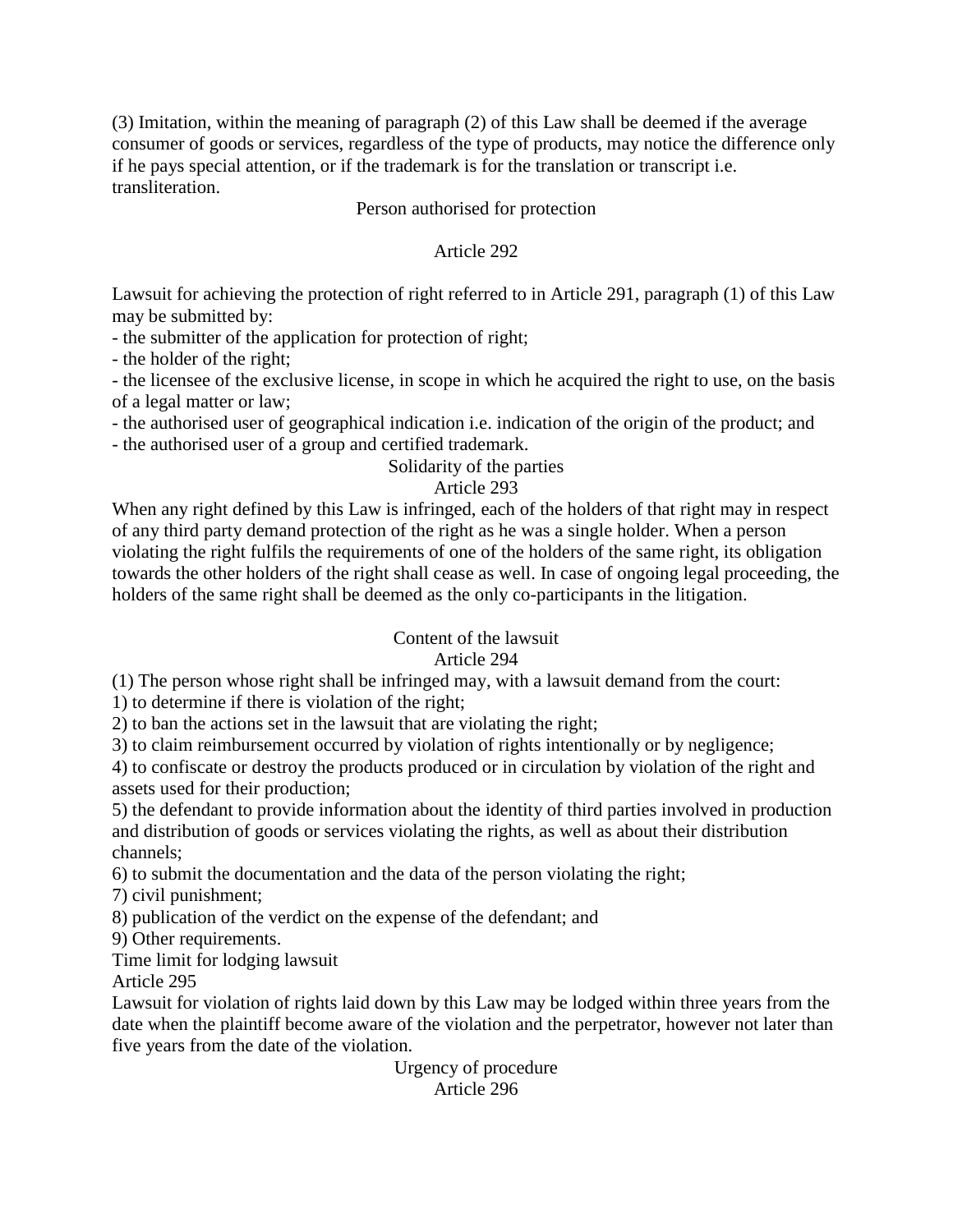(1) The procedure on the lawsuit for violation of the rights, the denial of rights, interim measures and other security measures laid down with this Law, shall be urgent.

(2) The regulations for litigation i.e. for securing the claims shall apply on the procedures for protection of rights.

## Termination of the proceeding

## Article 297

(1) The court may terminate the procedure due to violation of the right of filed patent, industrial design, trademark and use of geographical indication i.e. appellation of product origin, until a decision for recognising the appropriate right is adopted by the Office.

(2) The plaintiff shall be bound to submit appropriate written evidence in accordance with Article 62, paragraph (6) of this Law and it should be attached to the lawsuit concerning the violation of the patent right.

(3)The court may set out the time limit for providing the evidence referred to in paragraph (2) of this Law.

(4) If the evidence referred to in paragraph (3) of this Law is not submitted within the time period defined by the court, the lawsuit shall be rejected.

(5) Paragraphs (2), (3) and (4) of this Article shall be applied on the published European application forms in EPO for the use of the invention during the period from the publication of the European application form to the time of recognition of the European patent, as well as of the European patent registered in the Register of the Office, starting on the date the EPO published the recognition in accordance with EPC.

## Determination and cessation of the violation

# Article 298

(1) Against individuals that have, in unauthorised manner, taken actions violating the rights acquired pursuant to this Law, it shall be demanded by a lawsuit to determine the violation, to cease the violation and to ban further violations of that type or similar ones.

(2) When specific actions cause serious threat for violation of the rights acquired pursuant to this Law; it shall be demanded by a lawsuit to cease these actions and ban the violation of the right. (3) The lawsuit referred to in paragraphs (1) and (2) of this Law may be lodged against the persons that when performing their business activity provide services used by entities that violate the rights i.e. that seriously threat to violate the rights.

Reimbursement of damages, regular compensation and benefit gained groundless

# Article 299

(1) The person who shall violate the industrial property rights regulated by this law shall be responsible for the loss according to the general rules for reimbursement of damages of the Law on Obligations.

(2) In the lawsuit, payment of reimbursement may be requested, to the amount that, depending on the circumstances, may be demanded from the License Agreement if there is any.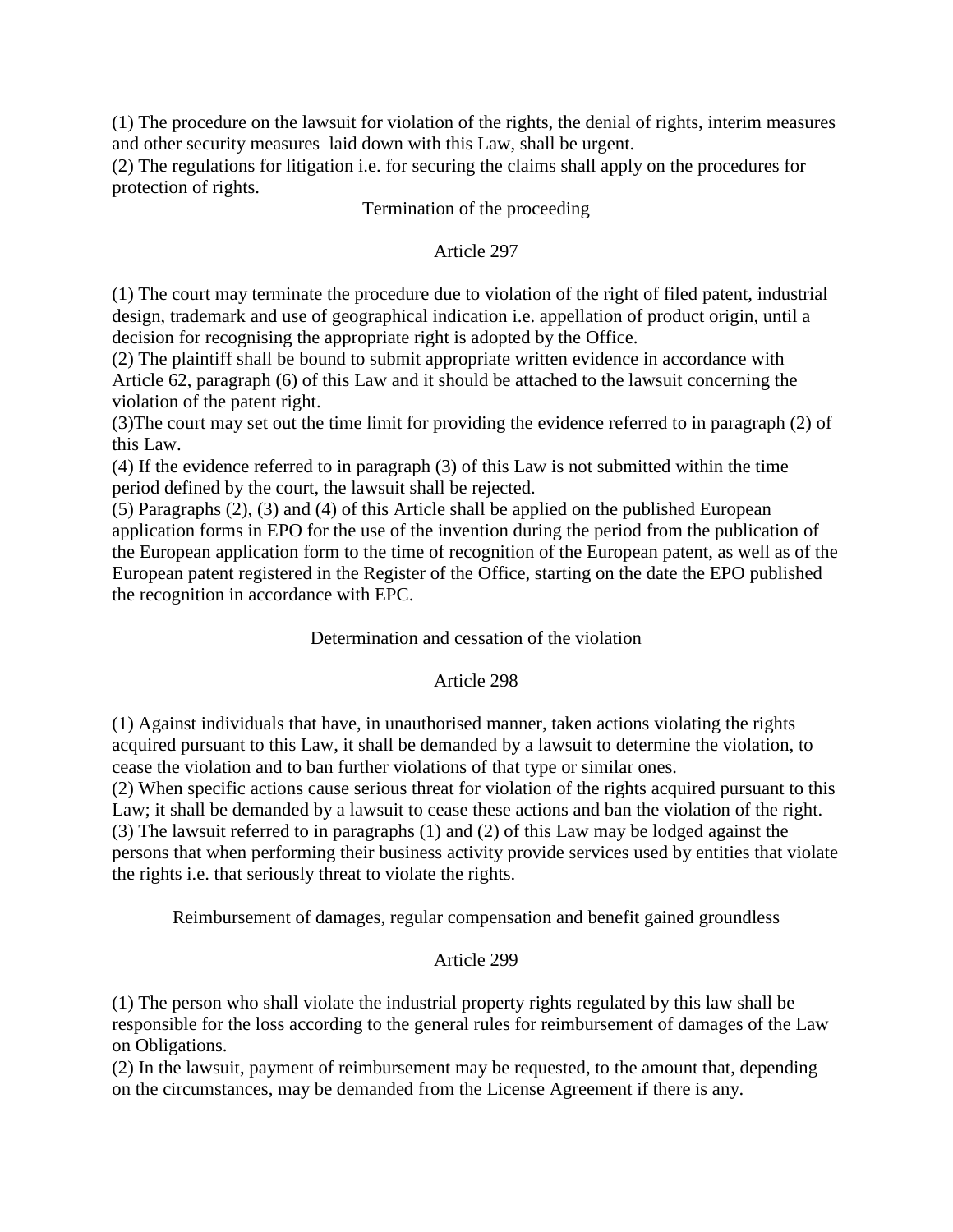(3) The person who without legal basis, court decision or law, in an unauthorised manner undertakes certain actions that violate the right acquired on the basis of this Law and gained with a specific benefit, may by a lawsuit be demanded to recover or reimburse that benefit, in accordance with the general rules for groundless gaining of the Law on Obligations. (4) The requirements referred to in paragraphs (1), (2), and (3) of this Article shall not be exclusive. In case when the requirements referred to in paragraphs (1), (2), and (3) are cumulatively set, the court shall proceed in accordance with the general rules of the Law on Obligations.

## Confiscation and destruction of objects

## Article 300

(1) It may be demanded by a lawsuit to withdraw from the market, to confiscate or to destroy the products produced or supplied by violating the rights acquired on the basis of this Law, as well as the means mainly used for such products.

(2) The court shall decide the measures referred to in paragraph (1) of this Article to be borne by the defendant, unless there are special reasons for not making such a decision.

(3) In case of defining the measure referred to in paragraph (1) of this Article, the court shall take care that the measure is proportional to the degree of the committed violation.

## Alternative measures

#### Article 301

(1) The competent court, on the request of the defendant, may determine payment of cash compensation to the damaged party as an alternative measure, instead of applying the measures for withdrawal from the commercial channels and finally removal from the commercial channels and measures for destruction, payment of money claims to the damaged party.

(2) The court may define the measure referred to in paragraph (1) of this Article if the person was acting unintentionally and without negligence, and if the implementation of the relevant measures would have caused him disproportional damage and if the damaged party is satisfied with the cash compensation.

Delivery of information

## Article 302

(1) In the procedure for violation of the right, the plaintiff may demand information about the origin and distribution channels of the movement of goods and services the violation is made by. (2) The lawsuit or interim measure referred to in paragraph (1) of this Article may be submitted against:

1) the person sued in the procedure for violation of the right of this Law;

2) the persons who while performing business activities possess goods or provide services suspected to violate the right of this Law;

3) the persons who while performing business activities provide services used in the actions of other entities suspected to violate the right of this Law; and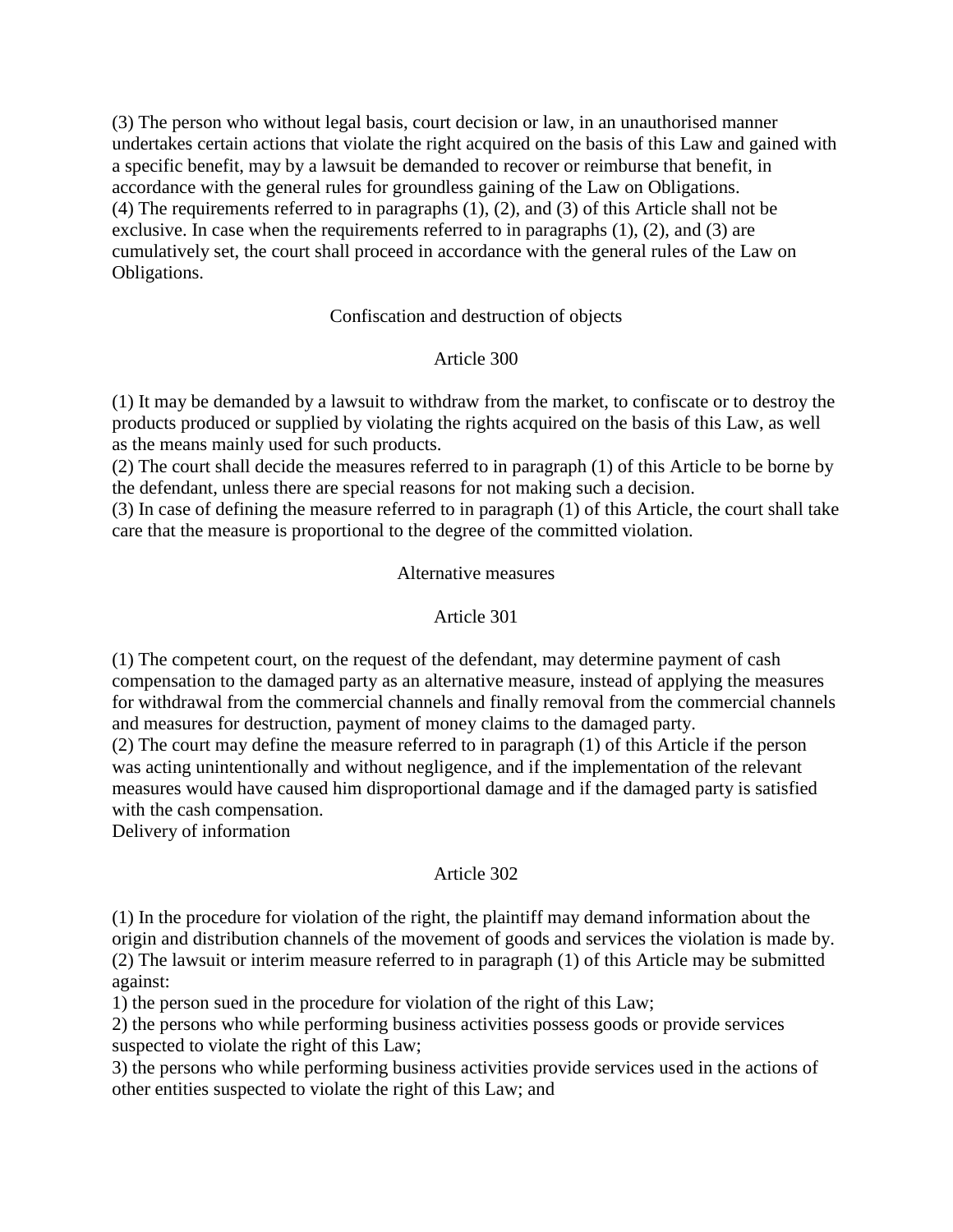4) the persons who by any of the persons referred to in paragraph (2), item 1, 2 and 3 of this Article are specified as participants in the production or distribution of goods or providing services suspected to violate the right of this Law.

(3) The request referred to in paragraph (1) of this Article may be submitted as a first request within lawsuit with several lawsuit requests, if the person the lawsuit has been lodged against, is in the main request as well.

(4) The request for information about the origin of goods and distribution channels of the goods and services referred to in paragraph (1) of this Article may cover particularly:

1) information about the names and addresses of the manufacturers and distributors, suppliers and other previous holders of goods or service providers, as well as retail and wholesale vendors this goods is intended for; and

2) information about the quantity of the manufactured, processed, delivered, received or ordered goods or service, as well as the prices achieved.

(5) The person to whom the request for information is delivered may reject to provide the data for the same reasons for which according to the rules of the Law on Civil Procedure a testimonial may be rejected. If rejecting to provide information without any justified reason, the person shall be responsible for the damage in accordance with the Law on Obligations.

(6) The provisions of this Article shall have no impact on the implementation of the provisions of the regulations on the manner of using confidential information in the civil and criminal proceedings, the regulations regulating the responsibilities for misuse of rights to obtain information and of the regulations regulating the processing and protection of personal information.

(7) The provisions of this Article shall not apply to Article 314 of this Law regulating the provision of evidence.

## Civil punishment Article 303

(1) When violating the rights acquired on the basis of this Law, if intentionally or with ultimate negligence, the holder of the right may ask for payment of the regular compensation increased to 200%, irrespective if due to the violation he has suffered property loss to this amount.

(2) When deciding upon the request for paying the punishment of paragraph (1) of this Article, and estimation of its amount, the Court shall take into consideration all the circumstances of the case especially the level of guilt of the defendant, the amount, the regular reimbursement as well as the preventive aim of the punishment.

(3) If the property loss is higher than the punishment, the holder of the right shall be entitled to demand the difference up to full reimbursement.

Publication of the verdict

# Article 304

The plaintiff may request legally effective verdict by which even partially shall accept the lawsuit to be published in the media at the defendant's expense. The court, within the frames of the lawsuit request, shall decide in which medium the verdict will be published as well as whether to publish the verdict fully or partially. In case the court decides to announce only part of the verdict, then at least the purview shall be published and, if necessary, the part of the verdict showing clearly the type of the violation and the person that made the violation of the right.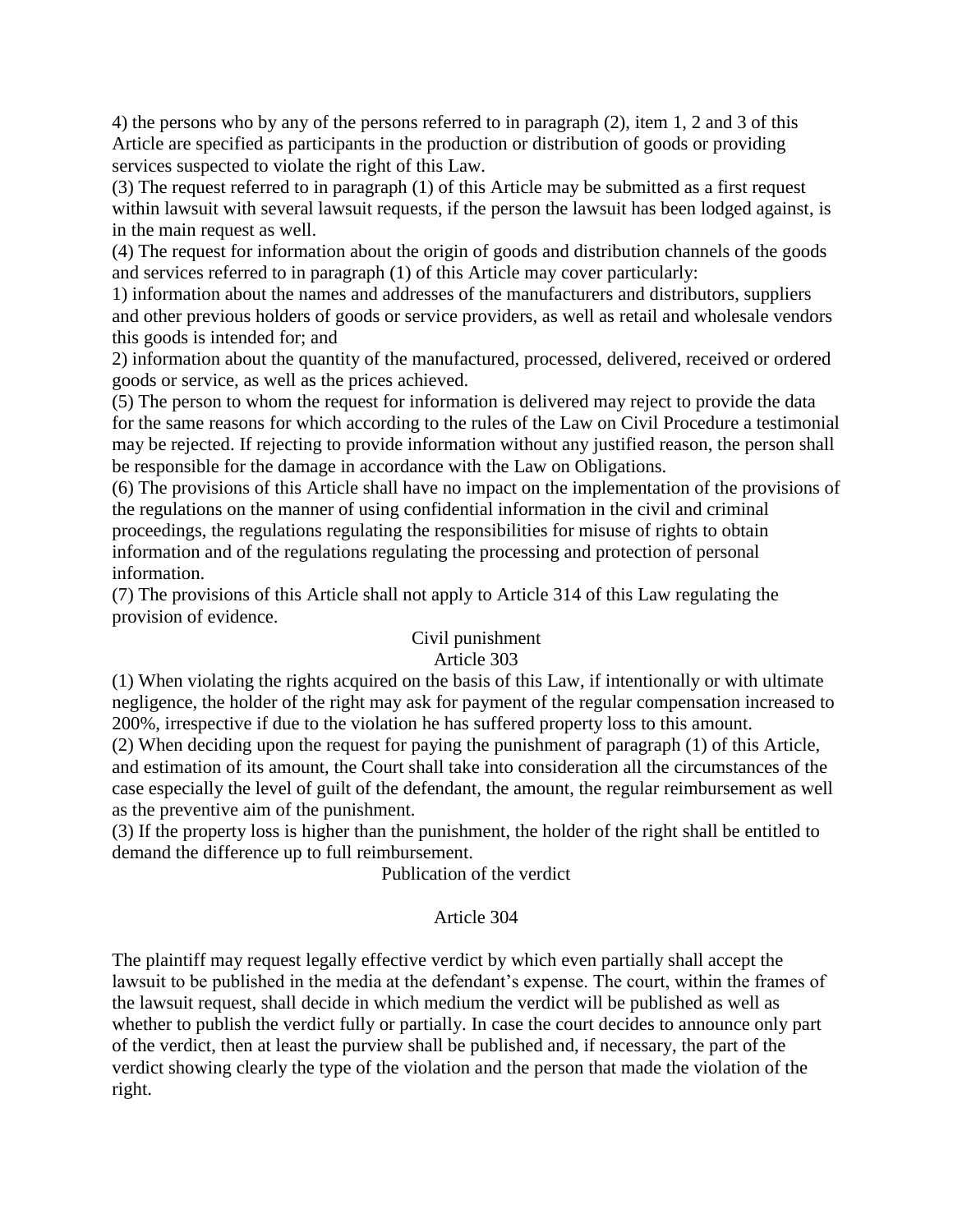## Publication of the patent holder i.e. the industrial design

## Article 305

The inventor or the author, his successor or other legal successor may by lawsuit to the authorised court request the court during the whole time of the patent i.e. the industrial design to pronounce him as the holder of the patent i.e. the industrial design, if the patent i.e. the industrial design is issued under the name of a person who is not the inventor or author, his successor or other legal successor.

#### Dispute for recognition of the inventor i.e. the author

## Article 306

(1) The inventor of the patent or the author of the industrial design may by lawsuit to the authorised court request to be specified in the application and all the other documents. (2) Following the death of the inventor or the author referred to in paragraph (1) of this Article, the right for lawsuit shall be assigned to their successors.

Time limit to lodge lawsuit

## Article 307

The lawsuit referred to in Article 306 of this Law may be lodged from the date of filing the application form as well as during the whole time of validity of the patent i.e. the industrial design.

## Disputing the trademark right

## Article 308

(1) The legal or natural person may, through a lawsuit, ask the court to establish whether the sign used in circulation for marking the goods or services is identical or similar to the trademark used by other legal or natural person for marking their goods or services of the same or similar kind and that this sign was well known within the meaning of Article 6 bis of the Paris Convention as a sign of the goods or services of the plaintiff before the defendant submits the trademark application.

(2) A plaintiff may claim the court to pronounce him a holder of trademark.

(3) The lawsuit referred to in paragraph (1) of this Article shall not be accepted by the court if the defendant or the holder of the trademark proves that before the submission of the application he had used the disputable sign for the same or similar kind of goods or services for the same or longer period than the plaintiff.

(4) The lawsuit referred to in paragraph (1) of this Article may not be lodged after the expiry of five years from the date of registration of the trademark in the trademark register.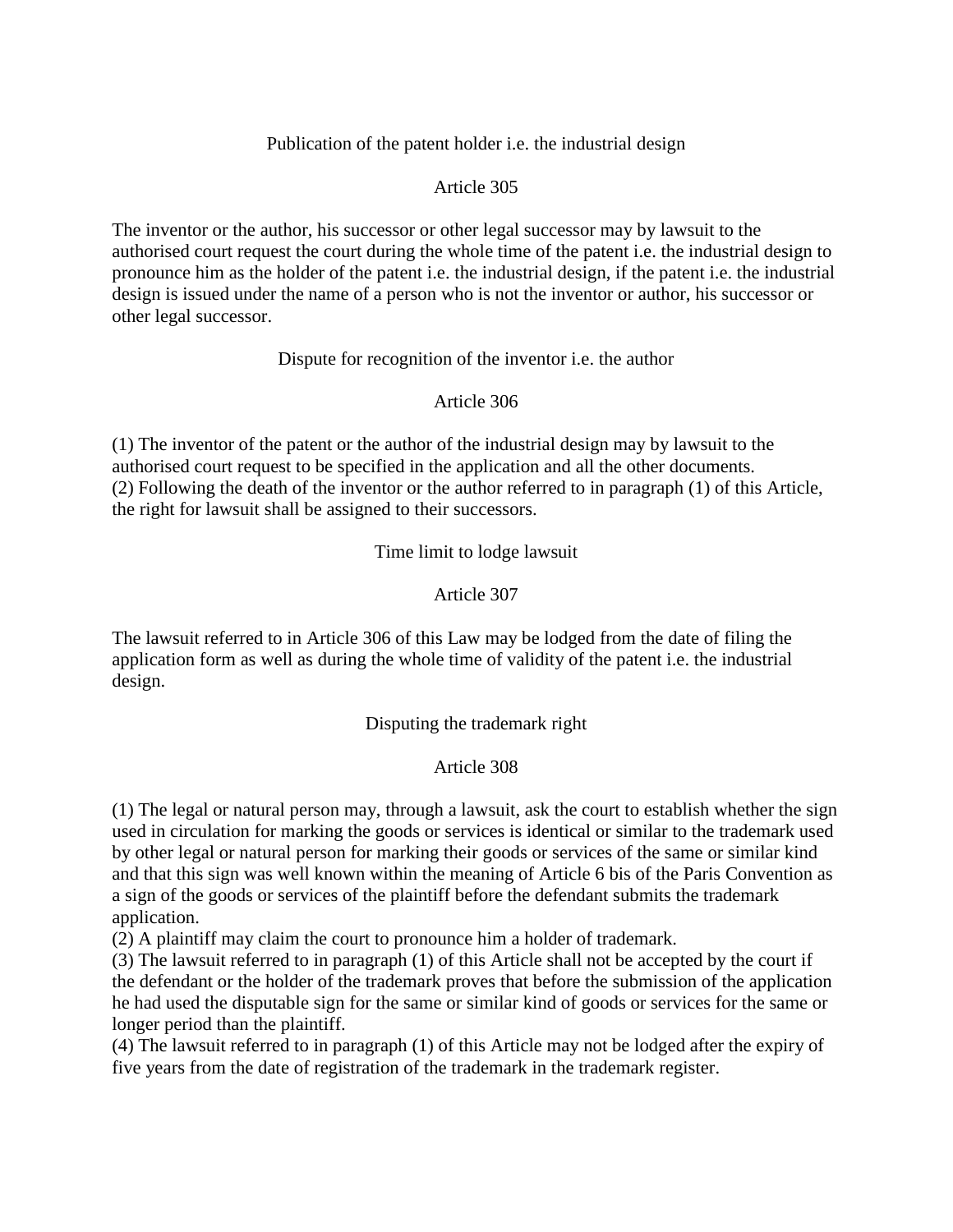## Other cases of disputing the trademark right

## Article 309

The person who during the time of filing the application for recognition of the right to trademark or company i.e. name identical to the trademark of another person, may dispute this trademark for the same or similar kind of goods or services unless the holder of the trademark who was aware at the time the application was submitted, had the same company or name.

## Registration in the Register

# Article 310

(1) Within 90 days of the date of submitting of the legally effective verdict accepting the lawsuit, the plaintiff may request to be registered in the relevant Register as a holder of appropriate right and to be issued the appropriate document by the Office.

(2) If the person whose lawsuit has been accepted within the time limit referred to in paragraph (1) of this Article, does not submit a request to be registered in the relevant Register as holder of the recognised right, the recognised right shall be deleted from the relevant Register.

## Rights of third parties Article 311

The rights the third party has acquired from the former holder of the rights shall be valid for the new holder of the rights as well if they were registered in the relevant Register or were duly reported for registration prior to the commencement of the dispute.

Application of the provisions for violation of the rights

# Article 312

During the procedures for disputing the rights, the provisions for violation of the rights and measures for security of this Law shall be applied appropriately.

## Interim measures Article 313

(1)The person who may lodge a lawsuit for violation of the rights laid down with this Law, if he provides evidence that will prove that his right has been violated or will be violated, the court upon his proposal, may determine interim measures to secure his requests as follows:

- ban all actions of violation and their continuation;

- confiscate, remove from circulation and keep samples, means, equipment and related documents; and

- adopt other similar measures.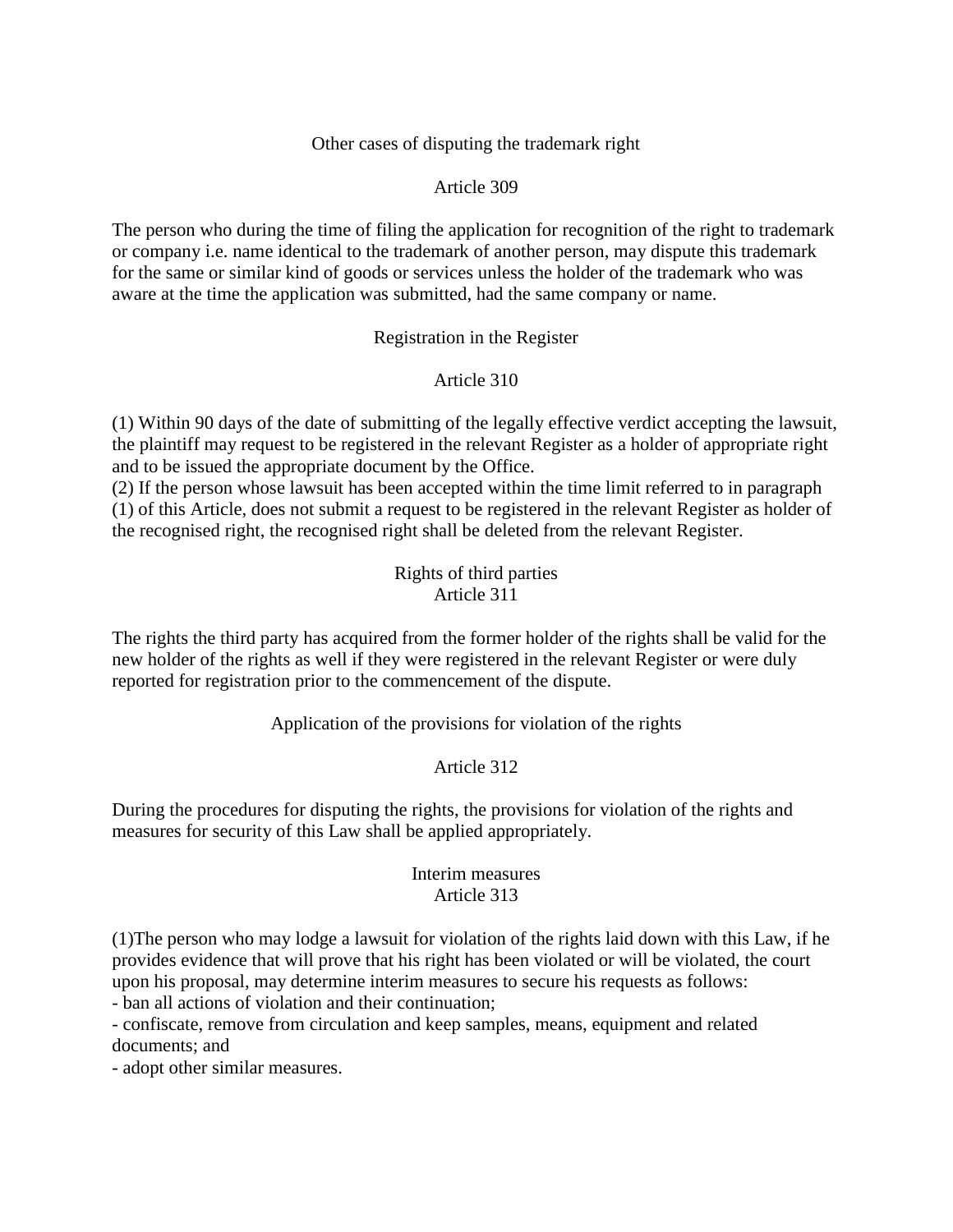(2) Upon the plaintiff's request, in case evidence is provided for proving that his right is violated or shall be violated while performing business activities for to the purpose of gaining financial benefit and such violation may cause irreparable harm, in addition to the interim measures referred to in paragraph (1) of this Article, the court may set as a guarantee the confiscation of movable and immovable assets owned by the defendant and assets that is not directly related to the violation, as well as a ban for availability of finances on the accounts within the financial institutions and availability of other property.

(3) For the purpose of defining and implementing the measures referred to in paragraph (2) of this Article, the court may request, from the possible violator or from the other persons, a provision of economic data or access to other necessary information and documentation. The court shall be authorised to secure keeping the confidentiality of this information as well as to ban their misuse.

(4) The interim measure referred to in paragraph (1) of this Article may also be pronounced without notifying the possible violator if the one proposing the guarantee proves that other interim measure will not be effective or that there is a risk to make irreparable harm.

(5) The interim measure of paragraph (2) of this Article may be pronounced without notifying the possible violator if the one proposing the guarantee proves that other interim measure will not be effective or that that is necessary taking into consideration the serious circumstances of the violation.

(6) If the interim measure is pronounced without notifying the possible violator, the court shall forward the decision for interim measure to the possible violator immediately following its implementation.

(7) The Court shall determine the time period of this measure within the decision for interim measure. In case the measure is determined prior to the submitting of the lawsuit, the time limit within which the one proposing the guarantee must submit a lawsuit for proving the justification of these measures may not be longer than 20 days following the date of submitting the decision to the one proposing it.

(8) Unless otherwise specified by this Law, the regulations for provision of claims shall be applied for the procedures defining interim measures.

## Measures to provide evidence

## Article 314

(1) If requested by the person whose right is violated or there is justified doubt that his right will be violated, the court may lay down a measure for providing evidence.

(2) The measure of paragraph (1) of this Article may be pronounced by the court especially regarding:

- preparation of detailed description of the goods proving that it has violated specific right with or without taking a sample;

- confiscation of the goods which is believed that violates a specific right;

- confiscation of materials and means used for preparation and distribution of goods believed that violate a specific right, as well as related documentation.

(3) The measure of this Article may also be pronounced without notifying the opposing party unless the person whose right has been violated or there is justified suspicion that will be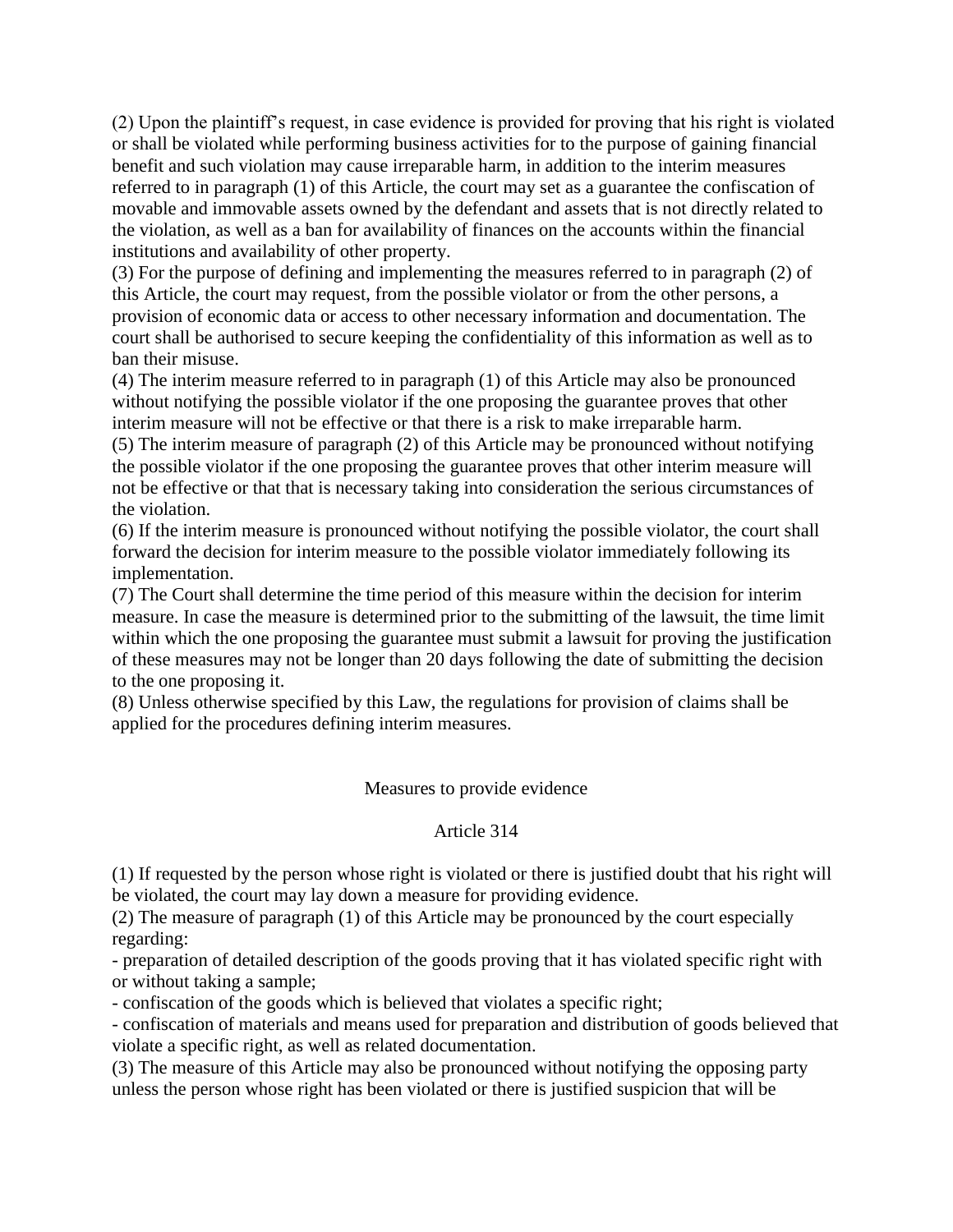violated, provides evidence proving that the evidence for that violation may be destroyed and may not be provided or that irreparable harm may occur. If the measure is pronounced without notifying the opposing party, the court shall decide to forward the measure to it immediately following the adoption.

(4) The court shall determine the time period of this measure within the decision for interim measure. In case the measure is determined prior to the submitting of the lawsuit, the time limit within which the one proposing the guarantee must submit a lawsuit for proving the justification of these measures, shall not be longer than 20 days following the date of submitting of the decision to the one proposing it.

(5) Unless otherwise specified by this Law, the regulations for provision of claims shall be applied for the procedures defining interim measures.

Collecting evidence during the proceedings

# Article 315

(1) When the party involved in the legal procedure invokes to evidence and claims that that evidence is with the opposing party or under its control, the court shall invite the opposing party to provide such evidence specifying the time limit for submitting it.

(2) In case the holder of the right of this Law as plaintiff in the lawsuit claims that violation of the right occurred for the purpose of financial benefit, as well as if the legal procedure invokes to the banking, financial or similar commercial documentation, documents and similar evidence and claims that they are with the opposing party or under its control, the court shall invite this party to provide the evidence and shall specify the time limit for providing it.

(3) Where the party invited to provide evidence denies that they have the evidence or that it is under their control, the court may bring evidence for laying down the facts.

(4) In respect of the right of the party to reject submitting the evidence required, according to the regulations of the legal procedure, the right for refusal of testimony shall be applied.

(5) The court according its opinion shall estimate how significant is that that the party will not proceed according to the court decision instructing to provide evidence, or contrary to the opinion of the court, denies that evidence is in their possession.

## PART XI

## **SUPERVISION**

## Article 316

The Ministry of Economy shall supervise the implementation of the provisions of this Law and the bylaws adopted pursuant to this Law.

## Article 317

Inspection supervision related to the implementation of the provisions of this Law on the circulation and use of protected industrial property rights, shall be performed by the State Market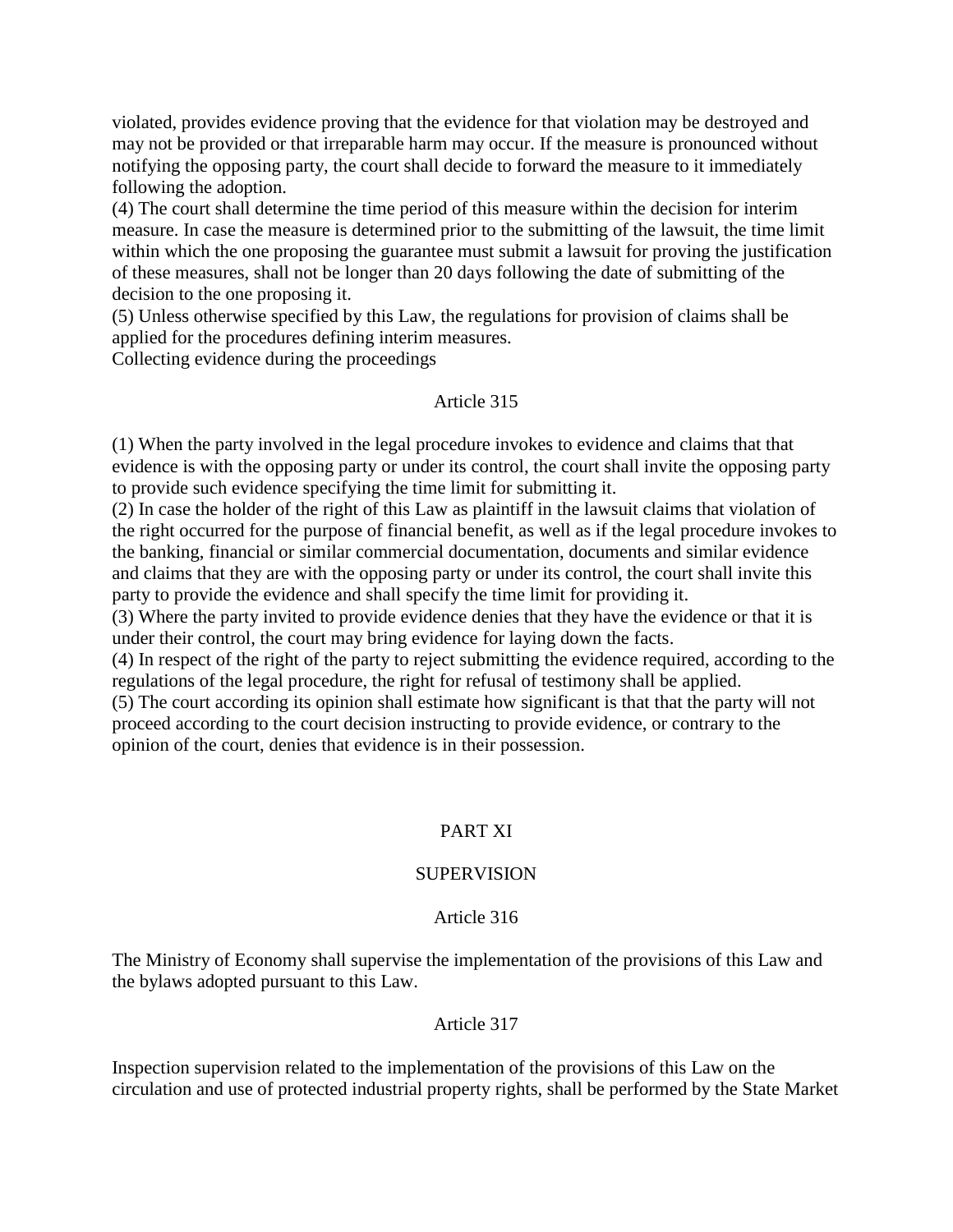Inspectorate ex officio (hereinafter referred to as the "Inspectorate") upon the request of the holder of the right.

# Article 318

(1) If the inspectorate finds that the industrial property rights have been violated, he shall bring a decision to order a withdrawal of the products, equipment, means or related documentation from circulation, or shall define appropriate measures for preventing further violation and shall define the time limit for their withdrawal from circulation, especially in case of:

1) unauthorised use of protected invention;

2) unauthorised use or imitation of protected industrial design;

3) unauthorised use or imitation of protected trademark;

4) unauthorised use of sign ® for trademark which is not registered;

5) unauthorised use or imitation of well known trademark and

6) unauthorised use or imitation of protected geographic name.

(2) If the legal or natural person does not proceed as ordered in paragraph (1) of this Article, the Inspectorate shall make a decision for interim ban of performing the activities in duration of 30 days for a legal person, 15 days for a natural person, it shall seal the premises where the business is performed, and shall confiscate the products, equipment, means and related documentation. (3) The inspector shall be liable to immediately deliver the confiscated products, equipment, means and related documentation to the competent court.

(4) The items that are temporarily confiscated as a result of the violation referred to in this Article, after the validity of the verdict, shall be destroyed in accordance with the Law on Execution of Sanctions.

(5) If the inspector finds that with the committed violation an unlawful property benefit is gained, he shall be bound in the request for initiating the misdemeanour procedure to state the amount of this benefit and to request that amount to be confiscated from the perpetrator.

# Article 319

(1) If the inspector reasonably suspects that the goods in circulation violates the industrial property right referred to in Article 318, paragraph (1), prior to submitting a request by the holder of the right, he shall make a report for the goods and shall withdraw it from the market. (2) Regarding the measure referred to in paragraph (1) of this Article, the inspector shall immediately inform the holder of the right so that he can submit a request for taking actions in accordance with Article 320 of this Law.

(3) The inspector may request from the holder of the right to provide all the information which are necessary for confirming the reasons for suspicion.

(4) If within three working days of the notification, the holder of the right does not submit a request for taking actions in accordance with Article 320 of this Law, the goods shall be placed on the market.

## Article 320

(1) The holder of the right may submit a request in writing to the Inspectorate for taking actions for protecting the industrial property rights referred to in Article 318 of this Law.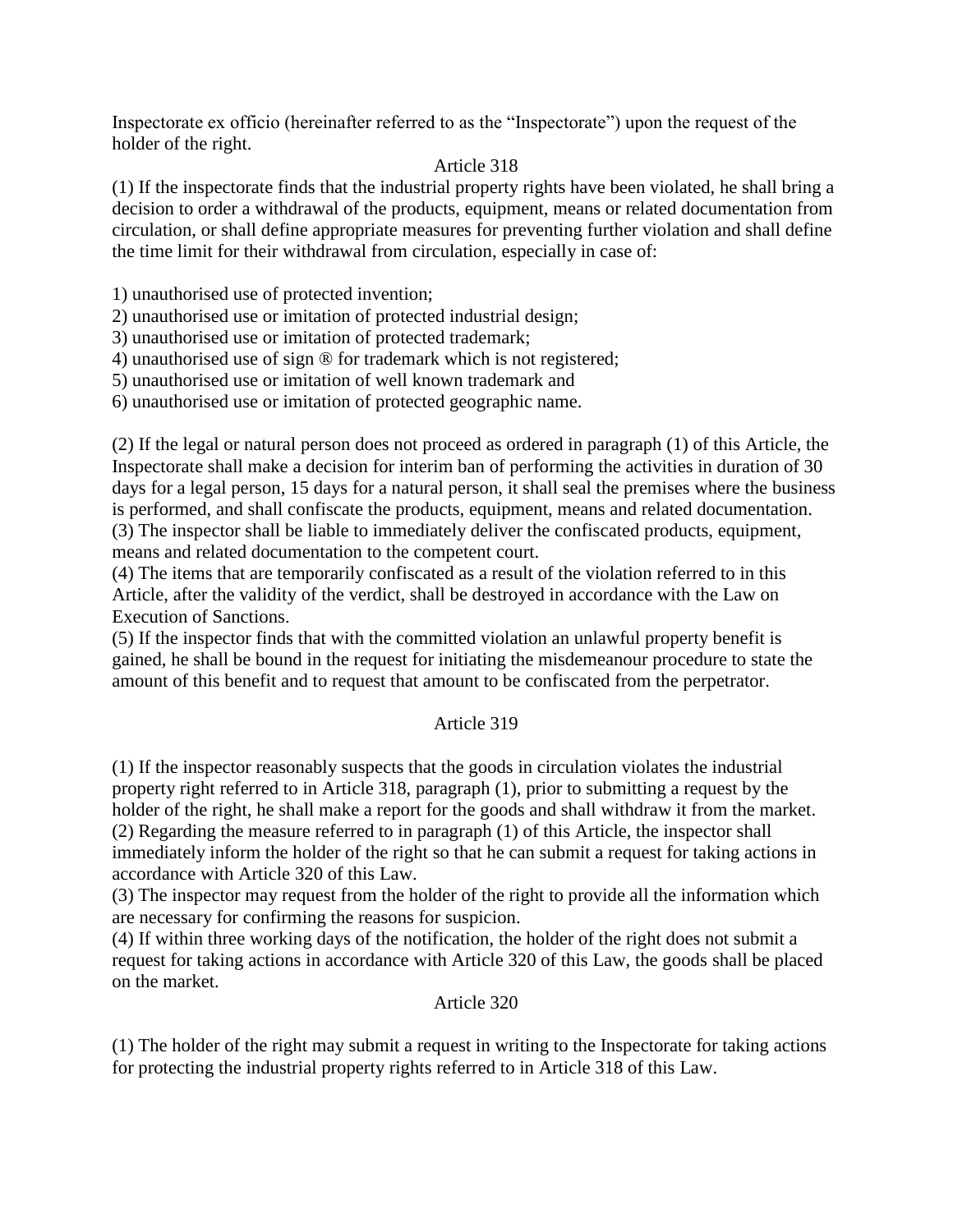(2) The holder of the right shall be bound to attach the following to the request referred to in paragraph (1) of this Article and to submit it to the Inspectorate:

1) evidence that the relevant industrial property right of is protected;

2) statement that he will be fully responsible towards the persons involved in the procedure for the purpose of action or omission by the holder of the right or if established that the goods in question does not violate the industrial property right;

3) technical description of the goods (precise and detailed);

4) value of the original goods in the Republic of Macedonia;

5) the location of goods;

6) details for the importer of the goods and

7) manufacturing country or countries.

## PART XII

#### MISDEMEANOUR PROCEDURE

#### Article 321

(1) A fine in the amount of EUR 4,000 to 8,000 in denar counter-value shall be pronounced by the court to the legal person for a violation if:

1) he is not authorised to represent foreign legal and natural person (Article 22);

2) he is not authorised to use a registered or protected invention (Article 291, paragraph  $(3)$ :

3) he is not authorised to used or imitate a registered or protected industrial design (Article 291, paragraph (3));

4) he is not authorised to used or imitated a registered or protected trademark (Article 29, paragraphs  $(3)$  and  $(4)$ ;

5) he is not authorised to or imitate well-known trademark (Article 291, paragraph (3));

(2) Apart from the fine referred to in paragraph (1) of this Article, the legal person shall be pronounced a sanction – ban to perform the activity from one to three years.

(3) The fine in the amount of EUR 1,000 to 1,500 in denar counter-value shall be pronounced to the person in charge in the legal person for the violation referred to in paragraph (1) of this Article.

(4) Apart from the fine referred to in paragraph (3) of this Article, the person in charge in the legal person shall be pronounced a sanction - ban to do his profession, occupation or duty for a period from one to five years, or permanent ban to perform the activity.

(5) Fine in the amount of EUR 700 to 1,200 in denar counter-value shall be pronounced to the natural person for the violation referred to in paragraph (1) of this Article.

(6) Apart from the fine referred to in paragraph (5) of this Article, the natural person shall be pronounced a sanction - ban to do his profession, occupation or duty for a period from one to three years.

(7) For all the violations referred to in Article 318 of this Law and paragraph (1) of this Law, the legal person, the person in charge in the legal person and the natural person shall be pronounced special sanction for confiscation of items.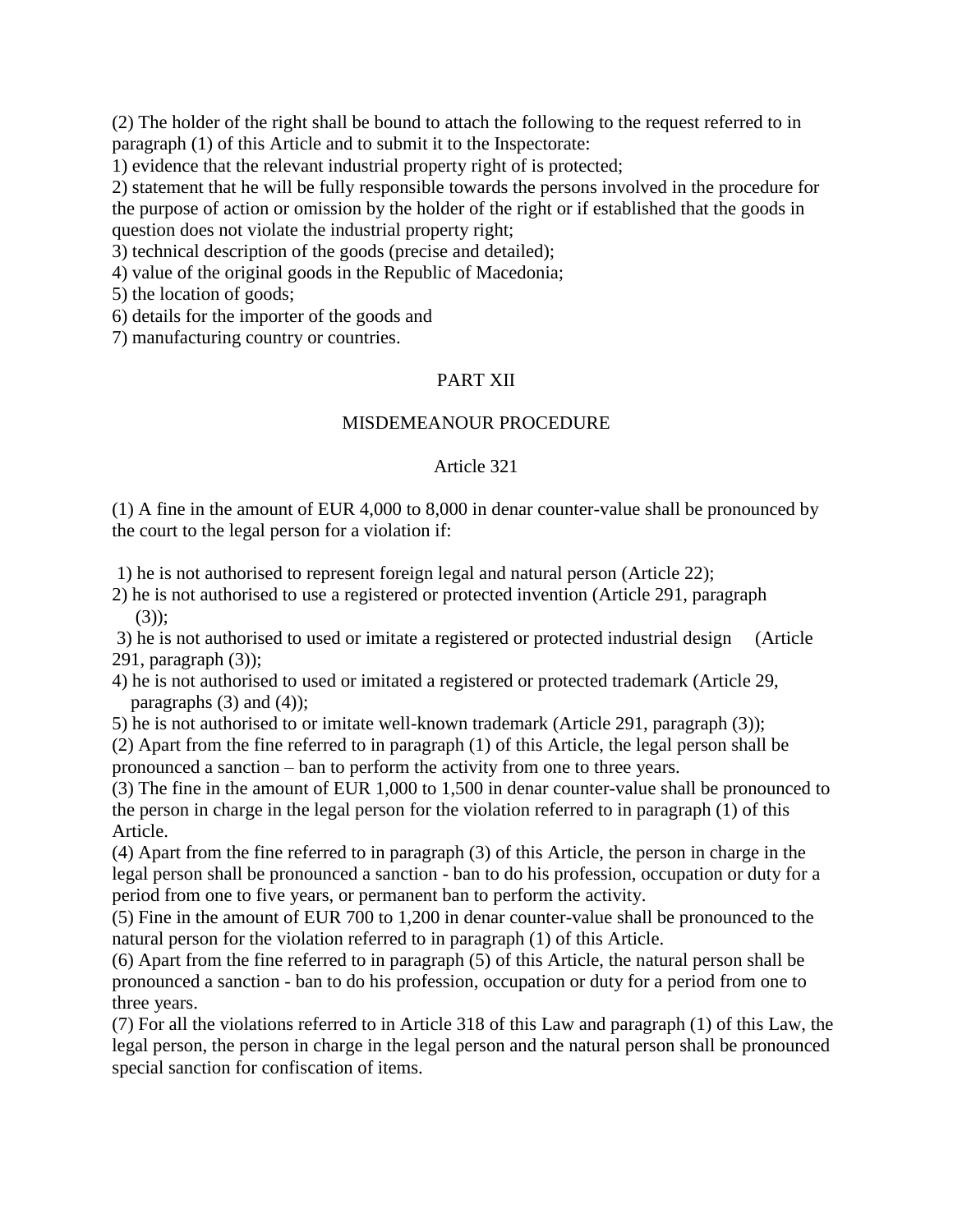(8) If found that the violations referred to in paragraph (1) of this Article are done by an organised group of people, composed of at least three persons, the competent court may pronounce fine in a triple amount.

(9) When the violations referred to in paragraph (1) of this Article are repeated, the authorised court may pronounce a fine in a quintuple amount.

(10) For the violations referred to in paragraph (1) of this Law that cause major property damage, proportional to the amount of the damage made or the acquired benefit, the competent court may pronounce a fine in the amount of the damage multipled by ten.

## Article 322

(1) A fine in the amount of EUR 700 to 1,000 in denar counter-value shall be pronounced to the legal person for violation in case of:

1) unauthorised use of the sign ® for trademark which is not registered;

2) unauthorised use or imitation of a protected geographic indication (Article 291, paragraphs (3) and  $(4)$ ) and

3) they failed to provide the documents and information regarding the violation on the request of the holder of the right (Article 297, paragraph (2) and Article 314).

(2) Fine in the amount of EUR 350 to 700 in denar counter-value shall be pronounced to the person in charge in the legal person for the violations referred to in paragraph (1) of this Article. (3) A fine in the amount of EUR 350 to 700 in denar counter-value shall be pronounced to the natural person for the violations referred to in paragraph (1) of this Article.

# PART XIII

## TRANSITIONAL AND FINAL PROVISIONS

## Adoption of bylaws

# Article 323

(1) The bylaws stipulated with this Law shall be adopted within six months from the date this Law enters into force.

(2) Until the date the bylaws referred to in paragraph (1) of this Article enter into force, the current bylaws shall apply.

## Pending procedures

# Article 324

(1) In the procedures for recognition of industrial property rights for applications submitted before this Law enters into force, the provisions of this Law shall apply, with the exception of the applications for which the Office has taken specific actions before this Law enters into force.